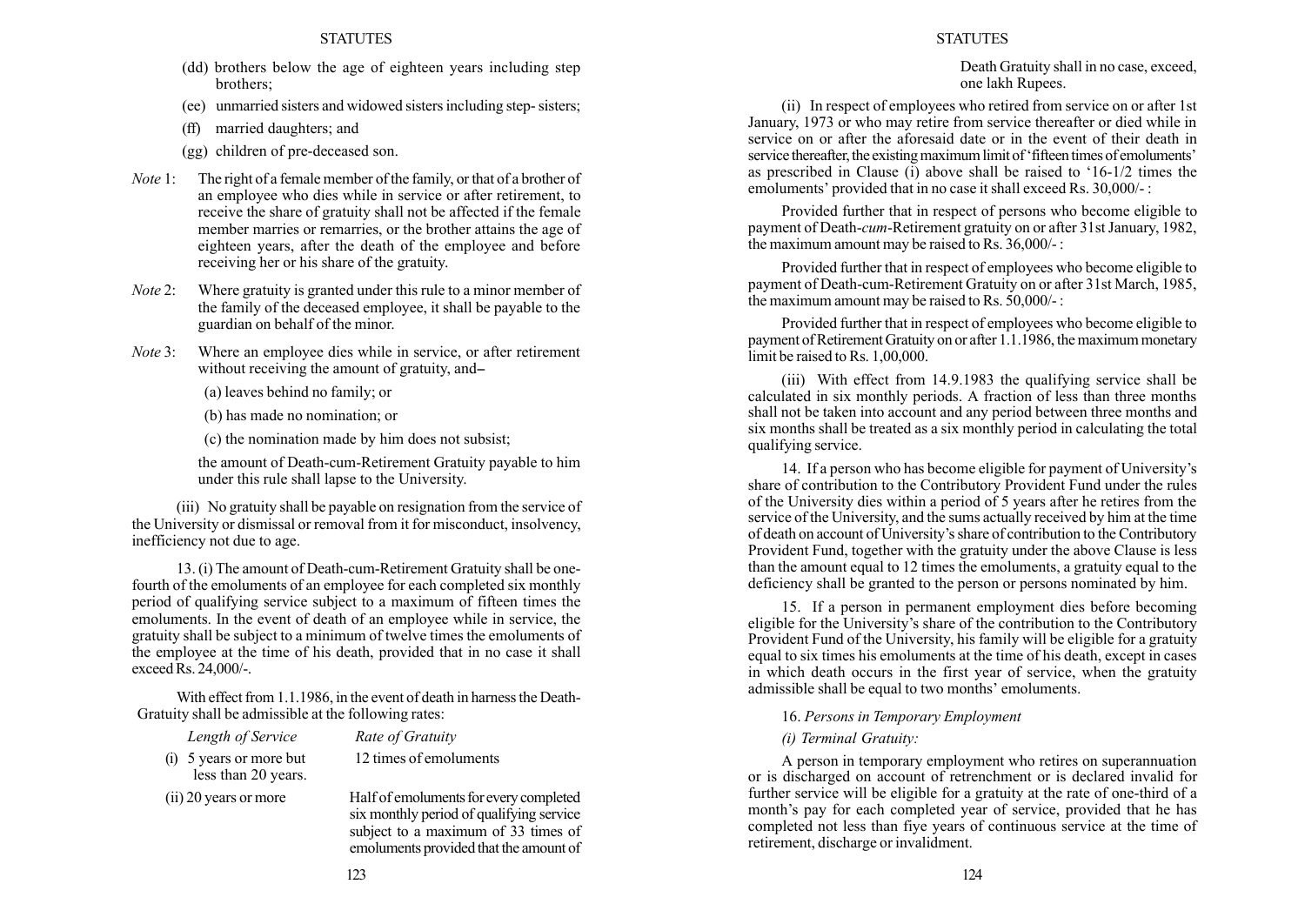(ii) Death Gratuity: The family of a person in temporary employment who dIes while in service will be eligible for a Death-Gratuity on the scale and subject to the conditions specified below:

- (a) On death after completion A gratuity equal to one month's pay. of one year of service but before completion of three years of service.
- (b) On death after completion A gratuity equal to two months' pay. of three years of service but before completion of five years of service.
- (c) On death after completion A gratuity equal to three months' pay of five years of service or or the amount of terminal gratuity more. mentioned in Rule 16(i) above, whichver is more.

Provided that the families of temporary employees who died in harness on or after 1.1.1986 shall be eligible to death-gratuity on the same scale as admissible to families of permanent employees under the Clause 13(i) above.

17. For the purpose of determining the amount of terminal or death gratuity under Rules 16(i) and 16(ii) pay will mean only basic pay and also dearness pay (if any) at the time of relinquishing service or of death, as the case may be. It will not include special pay, personal pay and other emoluments as pay. In case the person concerned was on leave with or without allowances immediately before retirement, discharge,invalidment or death, pay for this purpose will be pay which he would have drawn had he not proceeded on such leave.

18. The widows and dependent children of the deceased CPF beneficiaries who had retired from service prior to 1.1.1986 shall be granted ex-gratia payment of Rs. 150/- p.m. w.e.f. 1.1.1986 or from the date following the date of death of the deceased employee, whichever is later. The exgratia payment shall also be admissible w.e.f. 1.1.1986 to the widows and dependent children of the CPF beneficiaries who died while in service prior to 1.1.1986. The sanction of ex-gratia payment will be subject to the conditions prescribed in Government of India Ministry of Personnel, Pensioner's Welfare OM No. 4/1/87/P&PW(PIC) dated 13.6.1988 vide Appendix J to Statute 28-A. (The Amendment will also be applicable in the case of Delhi University College Retirement Rules, 1970).

## **STATUTES**

#### FORM OF NOMINATION

#### FORM I

(See Clause 1 of Appendix 'A' of Statute  $28-A$  and Clause 1 of Ordinance XXIX).

When the Subsriber has a family and wishes to nominate one member thereof.

I hereby nominate the person mentioned below, who is a member of my family as defined in Clause (1) (c) of Statute 28-A to receive the amount that may stand to my credit in the Fund, in the event of my death before the amount has become payable, or having become payable, has not been paid :

| Name and<br>Address of<br>the Nominee. Subscriber. | Relationship<br>with the |  | Age Contingencies<br>on the happen-<br>ing of which<br>the nomination<br>shall become<br>invalid | Name, Address &<br>Relationship, if any,<br>to whom the right<br>of the Nominee shall<br>pass in the event of<br>the Nominee pre-<br>deceasing the Sub-<br>scriber. |
|----------------------------------------------------|--------------------------|--|--------------------------------------------------------------------------------------------------|---------------------------------------------------------------------------------------------------------------------------------------------------------------------|
|----------------------------------------------------|--------------------------|--|--------------------------------------------------------------------------------------------------|---------------------------------------------------------------------------------------------------------------------------------------------------------------------|

| Two Witnesses to Signature :<br>$\ldots \ldots \ldots \ldots \ldots \ldots \ldots \ldots \ldots \ldots \ldots \ldots$ | (Signature of the Subscriber) |
|-----------------------------------------------------------------------------------------------------------------------|-------------------------------|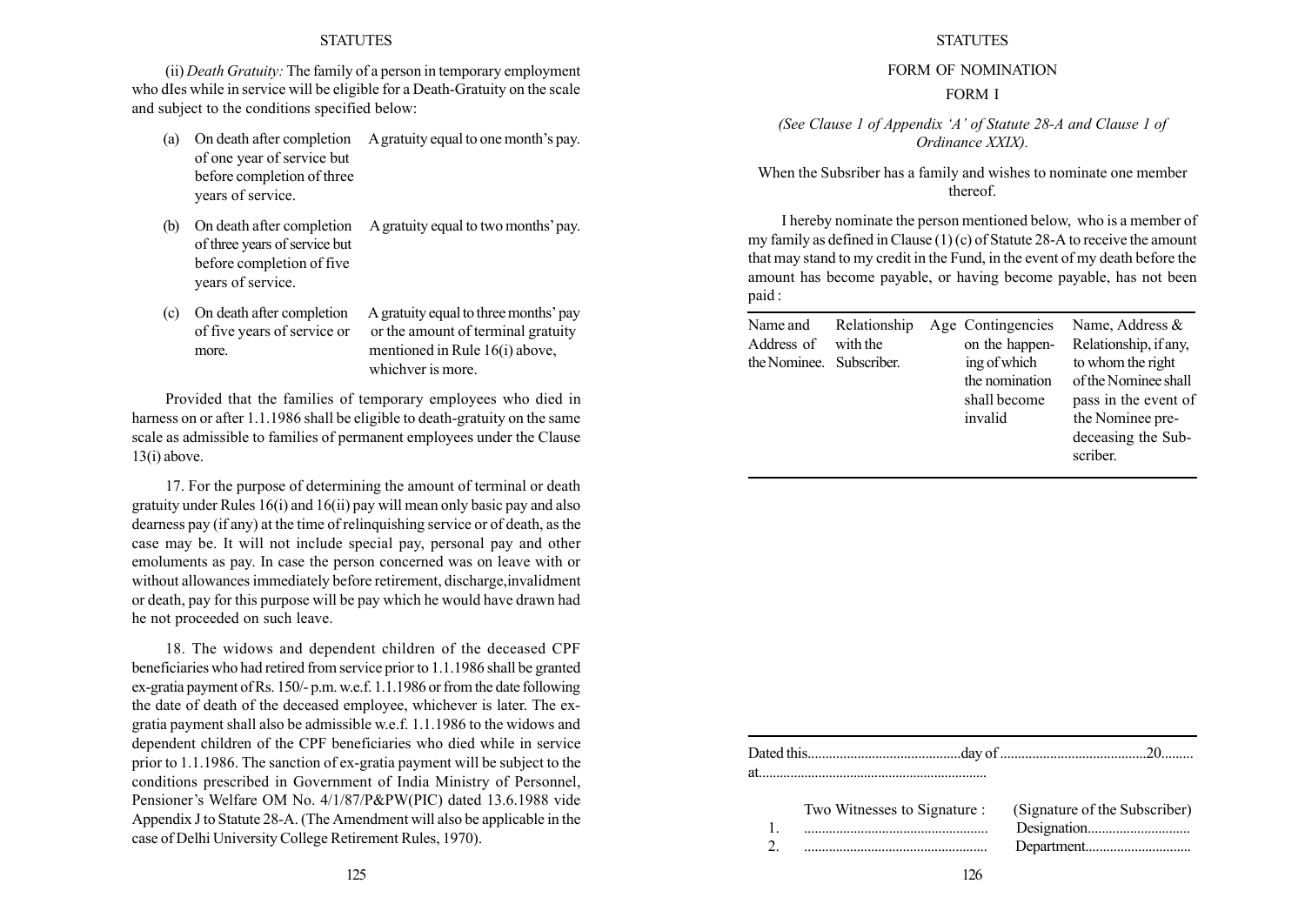# FORM OF NOMINATION FORM II

(See Clause 1 of Appendix 'A' of Statute  $28-A$  and Clause 1 of Ordinance XXIX).

## When the Subscriber has a family and wishes to nominate more than one member thereof.

I hereby nominate the persons mentioned below, who are members of my family as defined in Clause 1 (c) (i) of Statute 28-A to receive the amount that may stand to my credit in the Fund, in the event of my death before that amount has become payable, or having become payable, has not been paid, and direct that the said amount shall be distributed among the said persons in the manner shown below against their names.

| Relationship<br>Name and<br>Age<br>with the Sub-<br>Address of<br>the Nomi-<br>scriber.<br>nees. | *Amount<br>of share of<br>accumula-<br>tion to<br>be paid<br>to each. | Contin-<br>gencies<br>on the<br>happen-<br>ing of<br>which<br>the no-<br>mina-<br>tion<br>shall<br>become<br>invalid. | Name, Address and<br>Relationship of the<br>person or persons,<br>if any, to whom the<br>right of the Nominee,<br>shall pass in the event<br>of the Nominees pre-<br>deceasing the Subs-<br>criber |
|--------------------------------------------------------------------------------------------------|-----------------------------------------------------------------------|-----------------------------------------------------------------------------------------------------------------------|----------------------------------------------------------------------------------------------------------------------------------------------------------------------------------------------------|
|--------------------------------------------------------------------------------------------------|-----------------------------------------------------------------------|-----------------------------------------------------------------------------------------------------------------------|----------------------------------------------------------------------------------------------------------------------------------------------------------------------------------------------------|

| Two Witnesses to Signature : (Signature of the Subscriber) |  |
|------------------------------------------------------------|--|
|                                                            |  |

\*Note : column should be filled in so as to cover in the whole amount that may stand to the credit of the Subscriber in the Fund at any time.

## **STATUTES**

# FORM OF NOMINATION

## FORM III

(See Clause 1 of Appendix 'A' of Statute  $28-A$  and Clause 1 of Ordinance XXIX).

When the Subscriber has no family and wishes to nominate more than one person.

I having no family as defined in Clause 1 (c) (i) of Statute 28-A, hereby nominate the person mentioned below, to receive the amount that may stand to my credit in the Fund, in the event of my death before that amount has become payable, or having become payable has not been paid :

| Name and<br>Address of<br>the Nominee. | Relationship<br>with the Sub-<br>scriber. | Age | *Contingencies<br>on the happen-<br>ing of which<br>shall become<br>invalid. | Name, Address &<br>relationship of per-<br>son or persons if<br>any, to whom the<br>right of the No-<br>minee shall pass<br>in the event of<br>the Nominee pre-<br>deceasing the Subs- |
|----------------------------------------|-------------------------------------------|-----|------------------------------------------------------------------------------|----------------------------------------------------------------------------------------------------------------------------------------------------------------------------------------|
|                                        |                                           |     |                                                                              | criber.                                                                                                                                                                                |

| Two Witnesses to Signature :<br>$\mathbf{1}$ .                     | (Signature of the Subscriber) |
|--------------------------------------------------------------------|-------------------------------|
| 2.                                                                 |                               |
| *Note: Where a subscriber who has no family makes a nomination, he |                               |

shall specify in this column that the nomination shall become invalid in the event of his subsequently acquiring a family.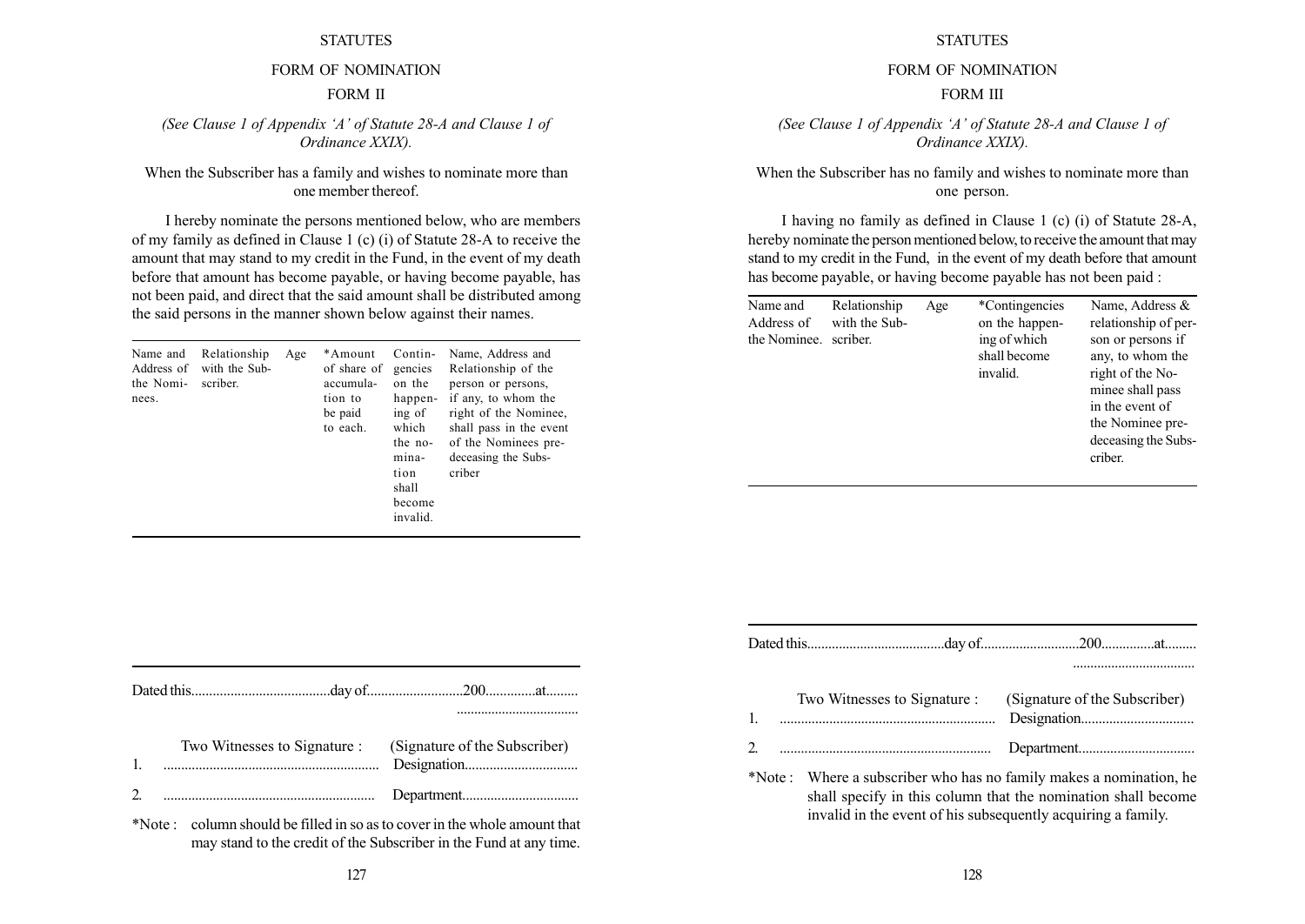# FORM OF NOMINATION FORM IV

(See Clause 1 of Appendix 'A' of Statute  $28-A$  and Clause 1 of Ordinance XXIX).

## When the Subscriber has no family and wishes to nominate more than one person.

I , having no family as defined in Clause 1 (c) (i) of Statue 28-A, hereby nominate the person mentioned below, to receive the amount that may stand to may credit in the Fund, in the event of my death before that amount has become payable, or having become payable, has not been paid, and direct that the said amount shall be distributed among the said persons in the manner shown against their names :

| Name and<br>the Nomi-<br>nees. | Relationship<br>Addresses of with the Sub-<br>scriber. | Age | *Amount<br>of share of<br>accumula-<br>tion to<br>be paid<br>to each. | *Contin-<br>gencies<br>on the<br>happen-<br>ing of<br>which<br>the no-<br>mination<br>shall<br>become<br>invalid. | Name, Address and<br>Relationship of the<br>person or persons.<br>if any, to whom the<br>right of the Nominee<br>shall pass in the event<br>of the Nominee pre-<br>deceasing the Subs-<br>criber. |
|--------------------------------|--------------------------------------------------------|-----|-----------------------------------------------------------------------|-------------------------------------------------------------------------------------------------------------------|---------------------------------------------------------------------------------------------------------------------------------------------------------------------------------------------------|
|--------------------------------|--------------------------------------------------------|-----|-----------------------------------------------------------------------|-------------------------------------------------------------------------------------------------------------------|---------------------------------------------------------------------------------------------------------------------------------------------------------------------------------------------------|

|  | Two Witnesses to Signature : (Signature of the Subscriber) |
|--|------------------------------------------------------------|
|  |                                                            |
|  |                                                            |

\*Note : This column should be filled in so as to cover the whole amount that may stand to the credit of the Subscriber in the Fund at any time.

\*Where a subscriber who has no family makes a nomination, he shall specify in this column that the nomination shall become invalid in the event of his subsequently acquiring a family.

**STATUTES** 

#### FORM OF NOMINATION

#### FORM V

(See Clause 18 of Appendix 'A' and Clause 12 of Appendix 'B' of Statute 28-A)

(Nomination for Death-cum-Retirement Gratuity)

When the Subscriber has a family and wishes to nominate one member thereof.

I hereby nominate the person mentioned below, who is a member of my family, and confer on him/her the right to receive any gratuity that may be sanctioned by the University in the event of my death while in service and the right to receive on my death any gratuity which having become admissible to me on retirement may remain unpaid at my death :

| Name and<br>Addresss of with the<br>the Nomi- Employee.<br>nee. | Relationship | Age | Contin-<br>gencies<br>on the<br>happen-<br>ing of<br>which<br>the no-<br>mina-<br>tion shall<br>become<br>invalid. | Name, Address &<br>Relationship of the<br>person or persons,<br>if any, to whom the<br>right conferred on the<br>nominee shall pass<br>in the event of the<br>nominee pre-deceasing<br>the Employee or the<br>Nominee dying after the<br>death of the Employee<br>but before receiving | Amount<br>of share<br>of Gra-<br>tuity<br>payable<br>to each. |
|-----------------------------------------------------------------|--------------|-----|--------------------------------------------------------------------------------------------------------------------|----------------------------------------------------------------------------------------------------------------------------------------------------------------------------------------------------------------------------------------------------------------------------------------|---------------------------------------------------------------|
|-----------------------------------------------------------------|--------------|-----|--------------------------------------------------------------------------------------------------------------------|----------------------------------------------------------------------------------------------------------------------------------------------------------------------------------------------------------------------------------------------------------------------------------------|---------------------------------------------------------------|

This nomination supersedes the nomination made by the earlier on ................................................................which stands cancelled.

Dated this ................................ day of ................................200................ at .................................................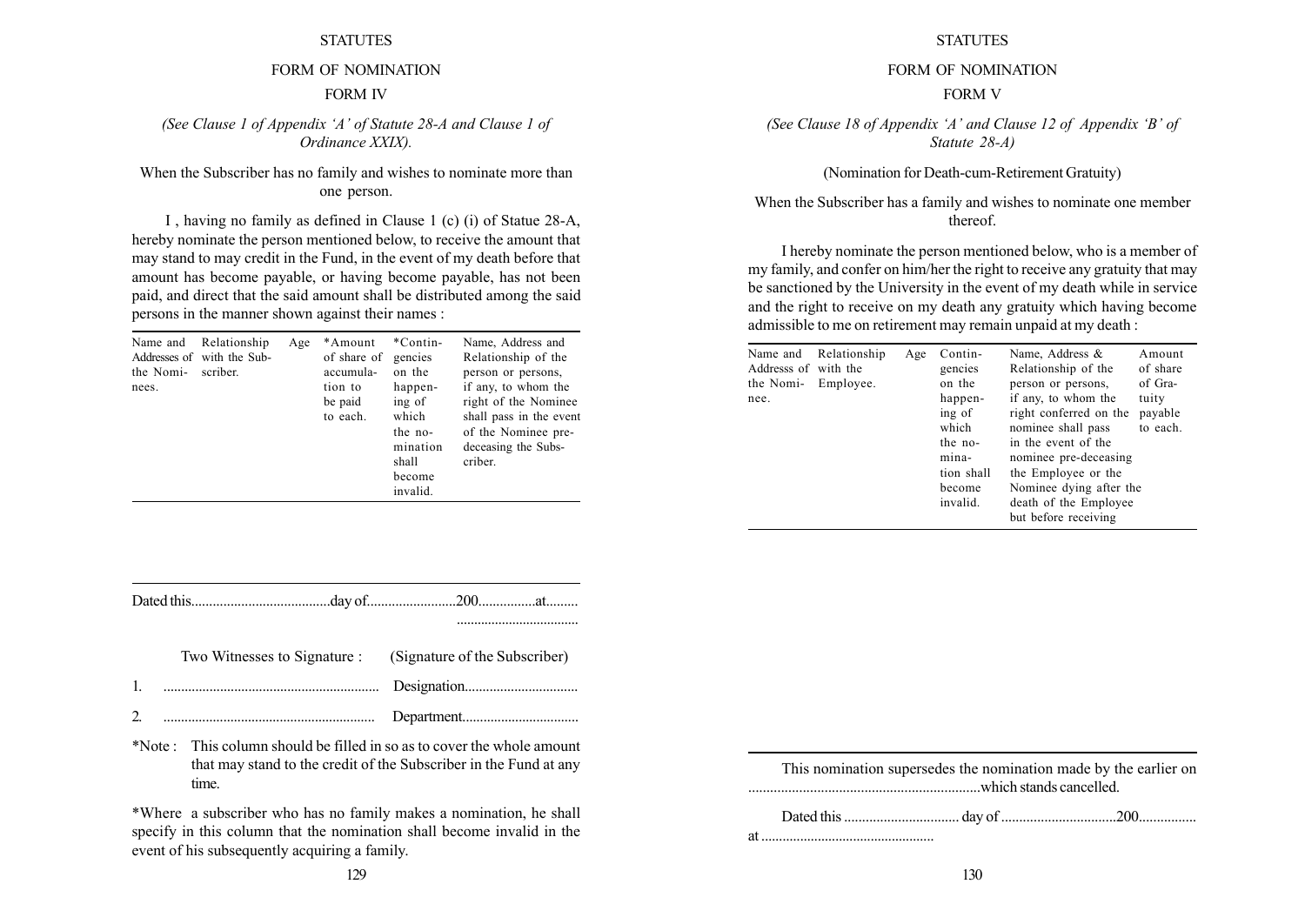Two Witnesses to Signature : .....................................................

(Signature of the Employee)

1. ............................................................. Designation................................

2. ............................................................ Department.................................

\*Note : This last column should be filled in so as to cover the whole amount of Gratuity.

Nomination by ......................................... ............................................

(Signature of Registrar)

Designation..............................................

Department............................................... Dated..................................

#### **STATUTES**

FORM OF NOMINATION

#### FORM VI

(See Clause 18 of Appendix 'A' and Clause 12 of Appendix 'B' of Statute 28-A)

#### Nomination for Gratuity

When the member of staff has a family and wishes to nominate more than one member thereof.

I hereby nominate the persons mentioned below, who are members of my family, and confer on them the right to receive, to the extent specified below, any grtuity that may be sanctioned by the University in the event of my death while in service and the right to receive on my death, to the extent specified below, any gratuity which having become admissible to me on retirement may remain unpaid at my death :

| Address<br>es of<br>the<br>Nomi-<br>nees. | Name and Relationship Age<br>with the<br>Employee. |  | Amount<br>of share<br>оf<br>Gratuity<br>payable<br>to each. | Contin-<br>gencies<br>on the<br>of which<br>nation<br>shall<br>become<br>invalid. | Name, Address<br>and Relationship<br>of the person or<br>happening persons, if any<br>to whom the<br>the nomi-right conferred<br>on the nominee<br>shall pass in the<br>event of the no-<br>minee pre-deceas-<br>ing the emp-<br>loyee or the no-<br>minee dying<br>after the death of<br>the Employee<br>but before re-<br>ceiving payment<br>of the Gratuity. | Amount<br>of share<br>of Gra-<br>tuity<br>payable<br>to each |
|-------------------------------------------|----------------------------------------------------|--|-------------------------------------------------------------|-----------------------------------------------------------------------------------|-----------------------------------------------------------------------------------------------------------------------------------------------------------------------------------------------------------------------------------------------------------------------------------------------------------------------------------------------------------------|--------------------------------------------------------------|
|-------------------------------------------|----------------------------------------------------|--|-------------------------------------------------------------|-----------------------------------------------------------------------------------|-----------------------------------------------------------------------------------------------------------------------------------------------------------------------------------------------------------------------------------------------------------------------------------------------------------------------------------------------------------------|--------------------------------------------------------------|

This nomination supersedes the nomination made by the earlier on ................................................ which stands cancelled.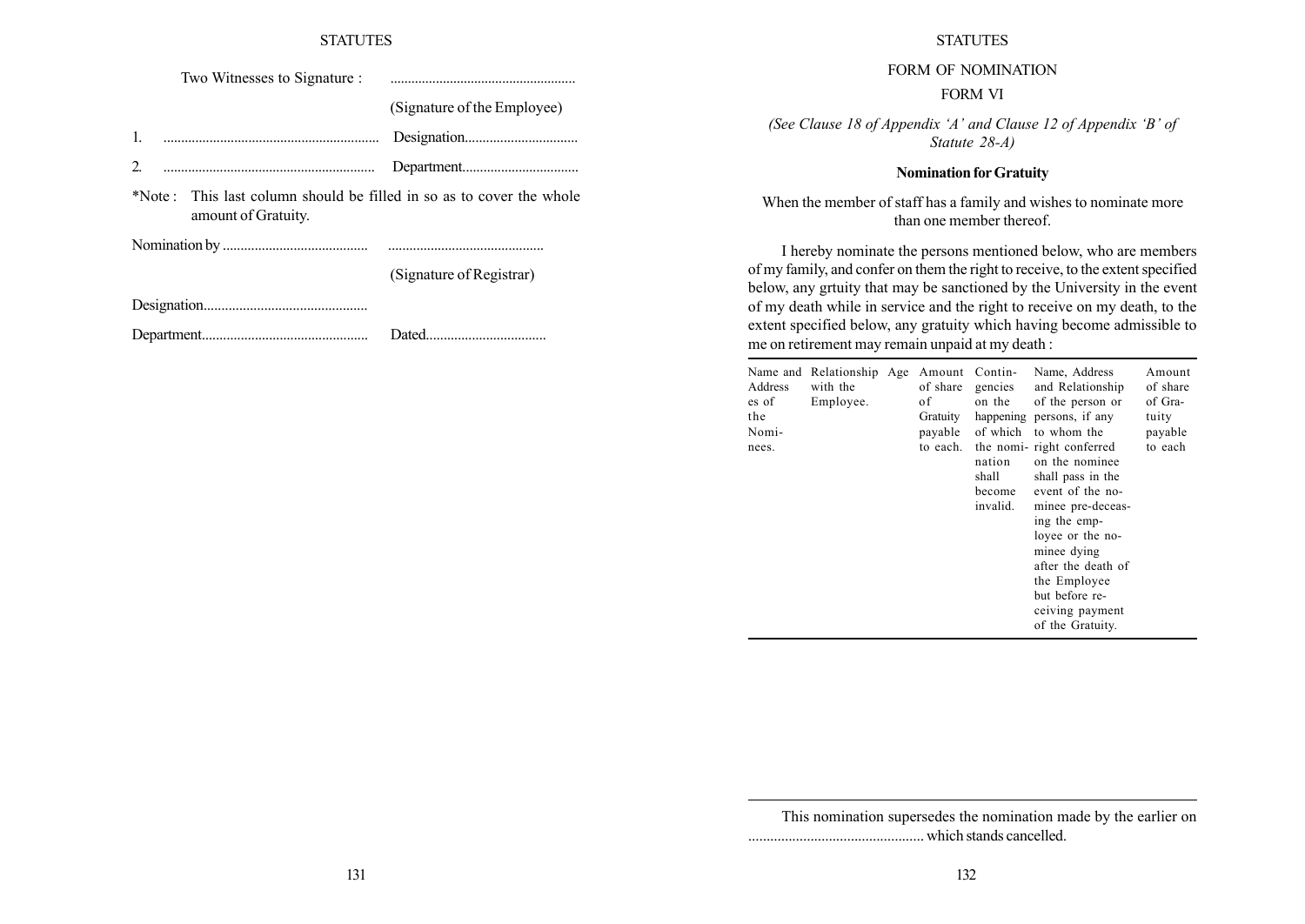Note : The member of the staff shall draw lines across the blank space below the entry to prevent the insertion of any name after he has signed.

Dated this ....................................... day of ...................................200................

at..................................................................

Two Witnesses to Signature :

1. ............................................ (Signature of the Employee)

- 2. ...........................................
- *Note*: (1) Fourth column should be filled in so as to cover the whole amount of gratuity.
	- (2) The amount/share of gratuity shown in last column should be the whole amount/share payable to the original nominees.

Nomination by .......................

Designation ........................... ................................................

(Signature of Registrar)

Department ........................... Dated......................................

**STATUTES** 

# FORM OF NOMINATION

## FORM VII

(See Clause 18 of Appendix 'A' and Clause 12 of Appendix 'B' of Statute 28-A)

## Nomination for AddionalGratuity

When the employee has no family and wishes to nominate one person.

I , having no family, hereby nominate the person mentioned below and confer on him the right to receive any gratuity that may be sactioned by the University in the event of my death while in service and the right to receive on my death any gratuity which having become admissible to me on retirement remains unpaid at my death :

| Name and<br>Address of<br>the Nomi-<br>nees | Relationship<br>with the<br>Employee | Age | Contin-<br>gencies<br>on the<br>happens-<br>ing of<br>which<br>nomina-<br>tion shall<br>become<br>invalid. | Name, Address and<br>relationship of the<br>person or persons,<br>if any, to whom the<br>right conferred on the<br>nominee shall pass<br>in the event of the<br>nominee pre-deceasing<br>the Employee or the<br>nominee dying after<br>the death of the<br>Employee but before<br>receiving payment of<br>the Gratuity. | Amount<br>of share<br>of Gra-<br>tuity<br>payable<br>to each. |
|---------------------------------------------|--------------------------------------|-----|------------------------------------------------------------------------------------------------------------|-------------------------------------------------------------------------------------------------------------------------------------------------------------------------------------------------------------------------------------------------------------------------------------------------------------------------|---------------------------------------------------------------|
|---------------------------------------------|--------------------------------------|-----|------------------------------------------------------------------------------------------------------------|-------------------------------------------------------------------------------------------------------------------------------------------------------------------------------------------------------------------------------------------------------------------------------------------------------------------------|---------------------------------------------------------------|

| This nomination supersedes the nomination made by me earlier on |  |
|-----------------------------------------------------------------|--|
|                                                                 |  |

at .................................................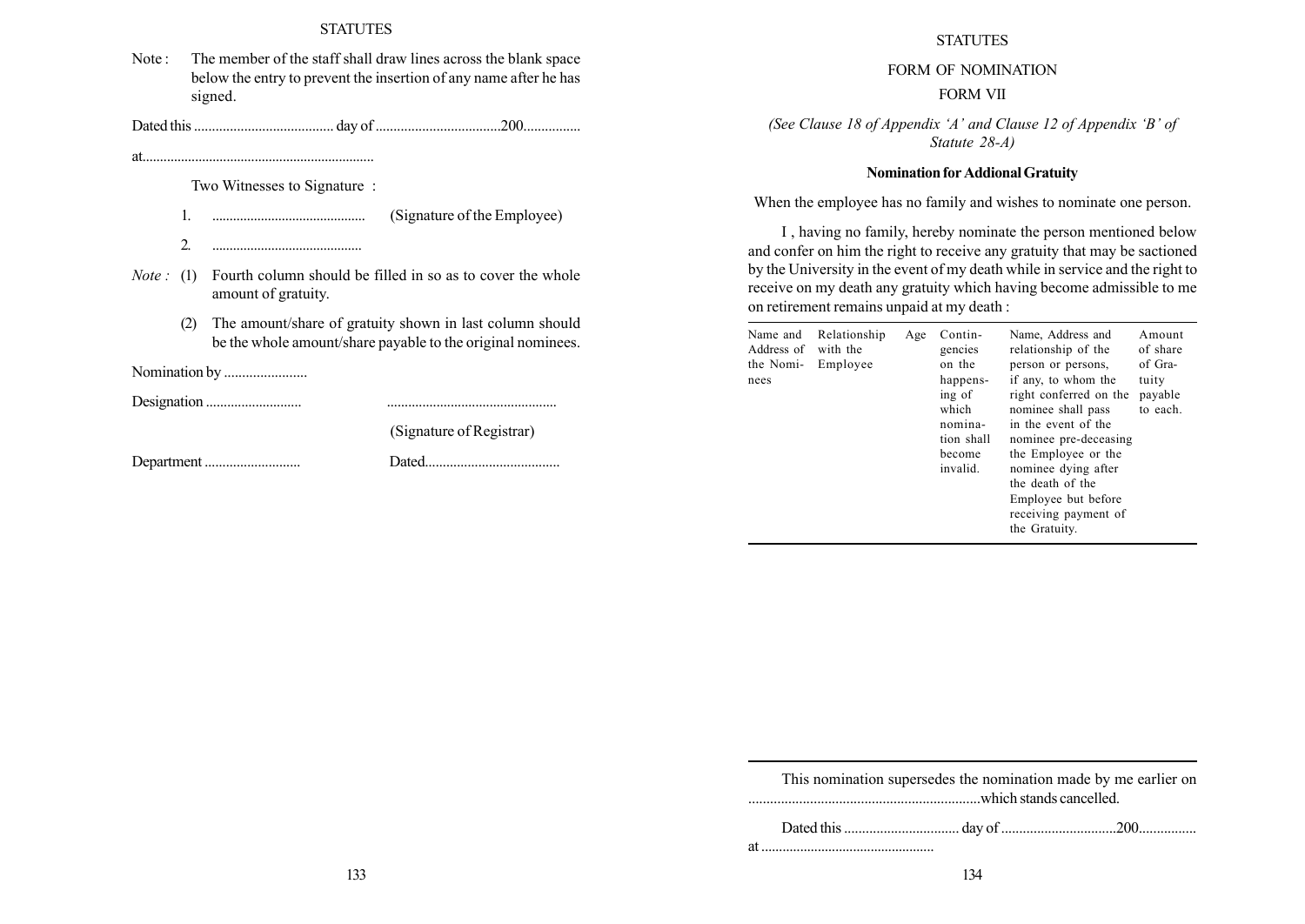Two Witnesses to Signature : .....................................................

| (Signature of the Employee) |
|-----------------------------|
|                             |
| (Signature of Registrar)    |
|                             |
|                             |

#### STATUTES

FORM OF NOMINATION

#### FORM VIII

(See Clause 18 of Appendix 'A' and Clause 12 of Appendix 'B' of Statute 28-A)

#### Nomination for Additional Gratuity

When the employee has no family and wishes to nominate more than one person.

I , having no family, hereby nominate the persons mentioned below and confer on them the right to receive to the extent specified below, any Gratuity that may be sanctioned by the University in the event of my death while in service and the right to receive on my death, to the extent specified below, any gratuity which having become admissible to me on retirement may remain unpaid at my death :

| Addresses<br>of the<br>nomi-<br>nees. | Name and Relationship Age<br>with<br>Emplo-<br>yees. |  | Amount Contin-<br>of share<br>Gratuity<br>payable<br>to each. | gencies<br>on the<br>happ-<br>ening<br>nation<br>shall<br>become<br>invalid. | Name, Address<br>and Relationship<br>of the person or,<br>persons, if any<br>to whom the<br>of which right conferred<br>the nomi- on the Nominee<br>shall pass in the<br>event of all the<br>nominees predeceas-<br>ing the emp-<br>loyee or the no-<br>minee dying<br>after the death of<br>the employee<br>but before re-<br>ceiving payment<br>of the Gratuity. | Amount<br>of share of<br>Gratuity<br>payable<br>to each. |
|---------------------------------------|------------------------------------------------------|--|---------------------------------------------------------------|------------------------------------------------------------------------------|--------------------------------------------------------------------------------------------------------------------------------------------------------------------------------------------------------------------------------------------------------------------------------------------------------------------------------------------------------------------|----------------------------------------------------------|
|---------------------------------------|------------------------------------------------------|--|---------------------------------------------------------------|------------------------------------------------------------------------------|--------------------------------------------------------------------------------------------------------------------------------------------------------------------------------------------------------------------------------------------------------------------------------------------------------------------------------------------------------------------|----------------------------------------------------------|

This nomination supersedes the nomination made by me earlier on............................ which stands cancelled.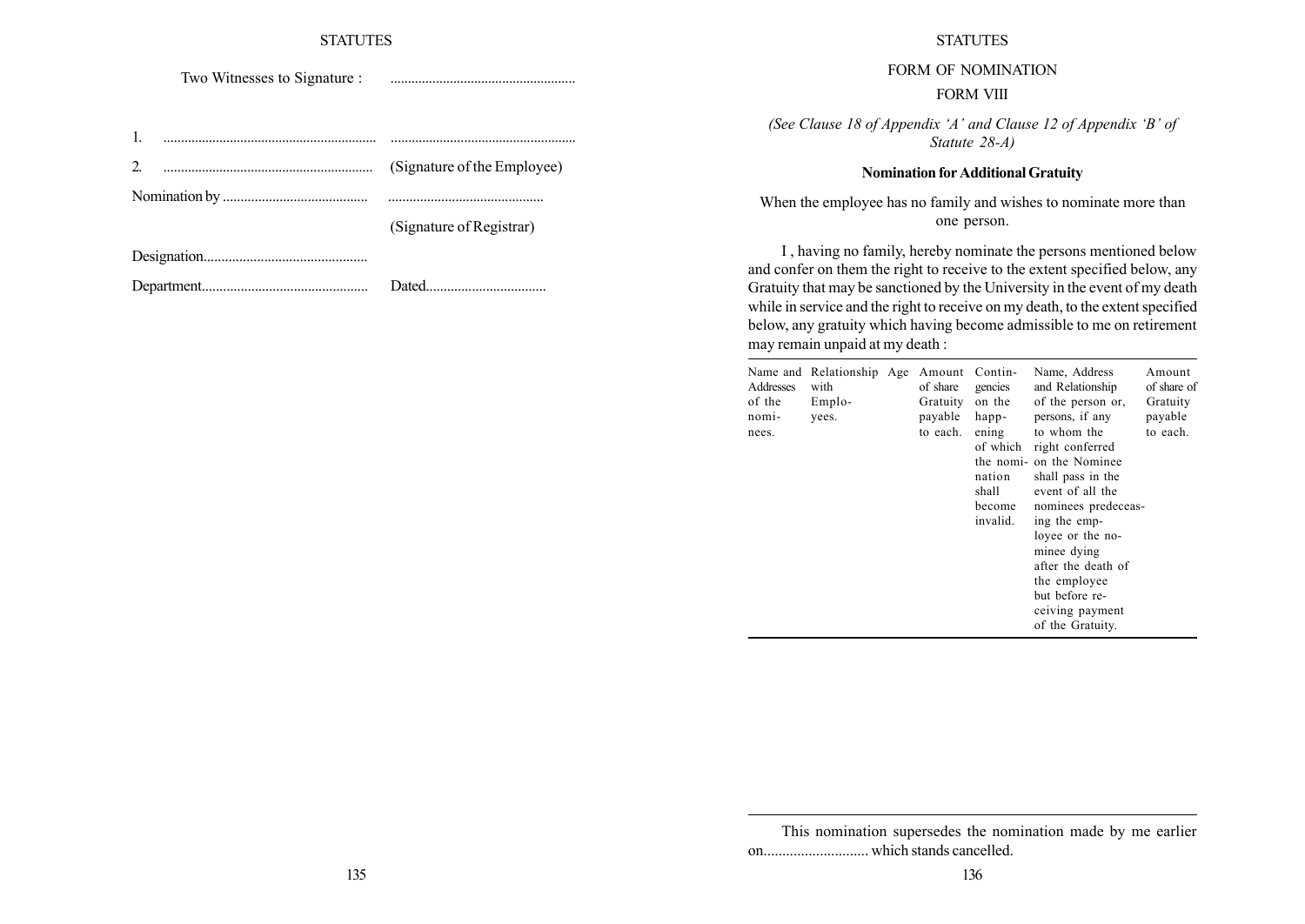| Note: | The employee should draw lines across blank space below the          |
|-------|----------------------------------------------------------------------|
|       | last entry to prevent the insertion of any name after he has signed. |

Dated this....................................day of ........................200...............

at.....................................................

Two Witnesses to Signature :

1. ................................................. ...................................................

2. ............................................... (Signature of the Employee)

Dated.........................................

- \**Note*  $\cdot$ (1) This column be filled in so as to cover the whole amount of gratuity.
	- (2) The amount/share of gratuity shown in last column should cover the whole amount of share payable to the original nominees.

Nomination by .................................... ................................................

(Signature of Registrar)

Designation..........................................

Department .......................................... Dated.......................................

#### **STATUTES**

# FORM OF FAMILY PENSION

## FORM IX

(See Clause 26 of Appendix 'A' and Clause  $28-A$ )

Subject :- Payment of Family Pension in respect of late Shri/ Smt.......................................................................

The undersigned has learnt with regret the death of Shri/ Smt..........................................................Designation ............................. in this University and is directed to inform you that under Clause 24 of Appendix ëAíof Statute 28-A, you are entitled to Family Pension for life/till attaining the date of majority\*.

I am accordingly to suggest that formal claim for the grant of family pension may be submitted by you in the enclosed form along with the following documents :

- 1. Death Certificate.
- 2. Two copies of a passport size photograph duly attested by a gazetted officer.
- 3. Guardianship certificate where pension is admissible to the minor children.

(Designation)

To

<sup>\*</sup> Where family pension is admissible to the minor children.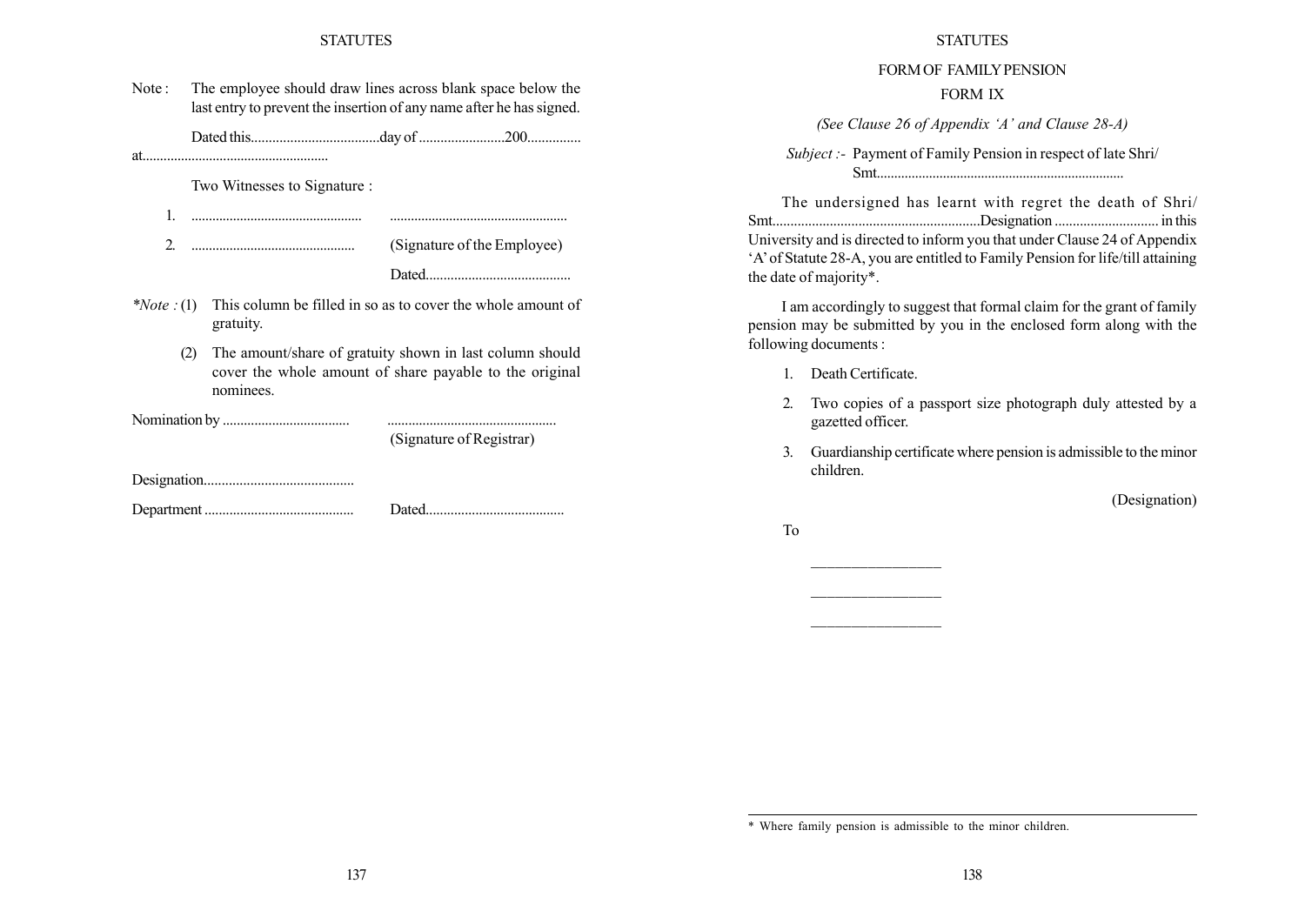# FORM OF APPLICATION FOR INJURY PENSIONORGRATUITY

FORM X

(See Clause 39 of Appendix 'A' of Statute  $28-A$ )

1. Name of Applicant ................................................ 2. Fatherís name ................................................ 3. Residence, showing Village and Pergunnah ................................................ 4. Present or last Designation ........................ employment Department/Section........... 5. Date of beginning of service in the University ................................................ 6. Length of service, including interruptions ................................................ 7. Classification of injury ................................................ 8. Pay at the time of injury ................................................ 9. Proposed pension or gratuity ................................................ 10. Date of injury ................................................ 11. Placement of payment 12. Date of applicantís ................................................ birth by Christian era\* ................................................ 13. Date on which the applicant applied for pension/gratuity ................................................ Place............................................................... Date................................................................. ................................................ (Signature of Applicant) Special remarks, if any, by the employee In-charge of the Department/Section/ **Office** ................................................ (Signature)

#### STATUTES

# FORM OF APPLICATION FOR INJURY PENSION OR GRATUITY

## FORM XI

(See Clause 39 of Appendix 'A' of Statute 28-A)

Form of Application for Family of..................................................................... late.............................................................................................................................

|                             |                  |                          | Died of injuries received as a result of special risk of office    |   |
|-----------------------------|------------------|--------------------------|--------------------------------------------------------------------|---|
| Description of              | 1.               | Village and pergunnah.   | Name and residence, showing                                        |   |
|                             | $\overline{2}$ . | Age                      |                                                                    |   |
|                             | 3.               | Height                   |                                                                    |   |
|                             | 4                | Marks for identification |                                                                    |   |
|                             | 5.               | circumstances            | Present occupation and pecuniary                                   |   |
|                             | 6.               |                          | Degree of relationship to deceased                                 |   |
| Description of              |                  |                          |                                                                    |   |
| deceased                    | 7.               | Name                     |                                                                    |   |
|                             | 8.               | Occupation and service   |                                                                    |   |
|                             | 9.               | Length of service        |                                                                    |   |
|                             |                  | 10. Pay when killed      |                                                                    |   |
|                             |                  |                          | 11. Nature of injury causing death                                 |   |
|                             |                  | proposed                 | 12. Amount of pension or Gratuity                                  |   |
|                             |                  | 13. Placement of payment |                                                                    |   |
|                             |                  |                          | 14. Date from which pension is                                     |   |
|                             |                  | to commence              |                                                                    | . |
|                             |                  | 15. Remarks              |                                                                    |   |
|                             |                  |                          |                                                                    |   |
|                             |                  |                          | Date of birth by Christian era                                     |   |
| Names and ages of surviving |                  |                          |                                                                    |   |
| kindred to deceased.        |                  |                          |                                                                    |   |
|                             |                  |                          |                                                                    |   |
|                             |                  |                          |                                                                    |   |
|                             |                  |                          |                                                                    |   |
| Note :                      |                  |                          | If the deceased has left no son, widow, daughter, father or mother |   |

surviving him, the word "none" or "dead" should be entered opposite to such relative.

<sup>\*</sup>If not known exactly, must be stated on the best information or estimate.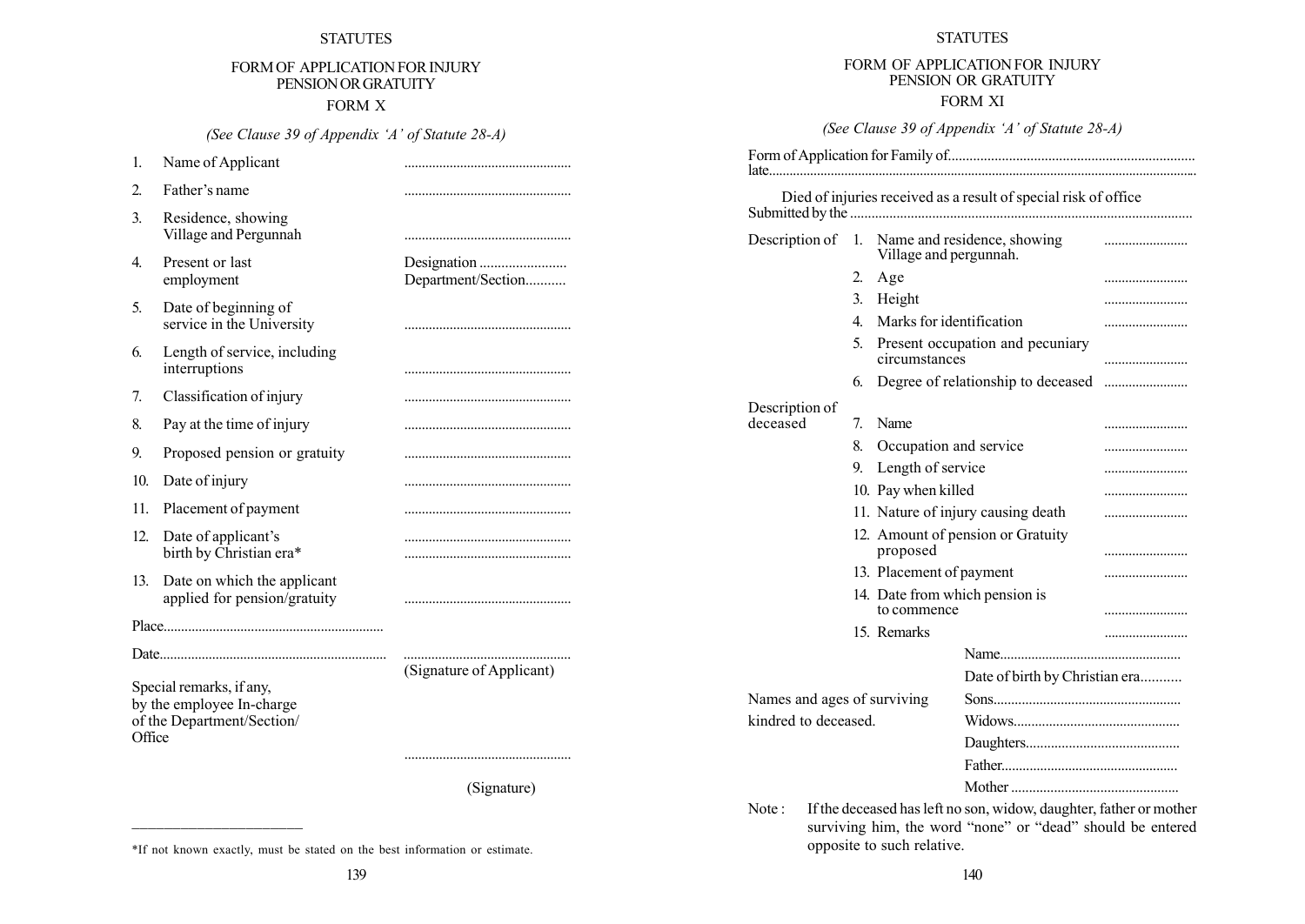Date................................................. (Signature of the Claimant)

Date................................................ (Signature of the Employee)

In-Charge of Department/Section/Office

Place................................................ ................................................

Place............................................... ...............................................

#### **STATUTES**

#### FORM XII

(See Clause 39 of Appendix 'A' of Statute  $28-A$ )

Form to be used by Consulting Medical Officer when reporting on injuries.

## Confidential

Repoort of the Consulting Medical Officer on the present state of the injury sustained by/disease contracted by .............................................(place of injury, etc.) on........................................(date of injury, etc.),

- (a) State briefly the circumstances under which the injury was sustained/disease was contracted.
- (b) What is the present condition of the employee?
- (c) Is the present condition of the employee wholly due to the injury/disease?

If not, state to what other causes it is attributable.

(d) In the case of disease, from which date does it appear that the employee has been incapacitated ?

The opinion of the Consulting Medical Officer on the questions below is as follows :-

## PARTA-FIRST EXAMINATION

The severity of the injury should be assessed in accordance with the following classification and details given in the remarks column below :-

1. Is the injury

- (i) (a) the loss of an eye or a limb? (b) the loss of more than one eye or a limb ?
- (ii) more severe than the loss of an eye or a limb?
- (iii) equivalent to the loss of an eye or a limb ?
- (iv) very severe ?
- (v) severe and likely to be permanent ?
- (vi) severe, but not likely to be permanent ?
- (vii) slight but likely to be permanent ?
- 2. For what period from the date of the injury :
	- (a) has the employee likely to remain unfit or duty ?
	- (b) is the employee likely to remain unfit for duty ?
- Remarks : Here the classification above may be amplified, if necessary or details of additional injuries to the main injury may be given.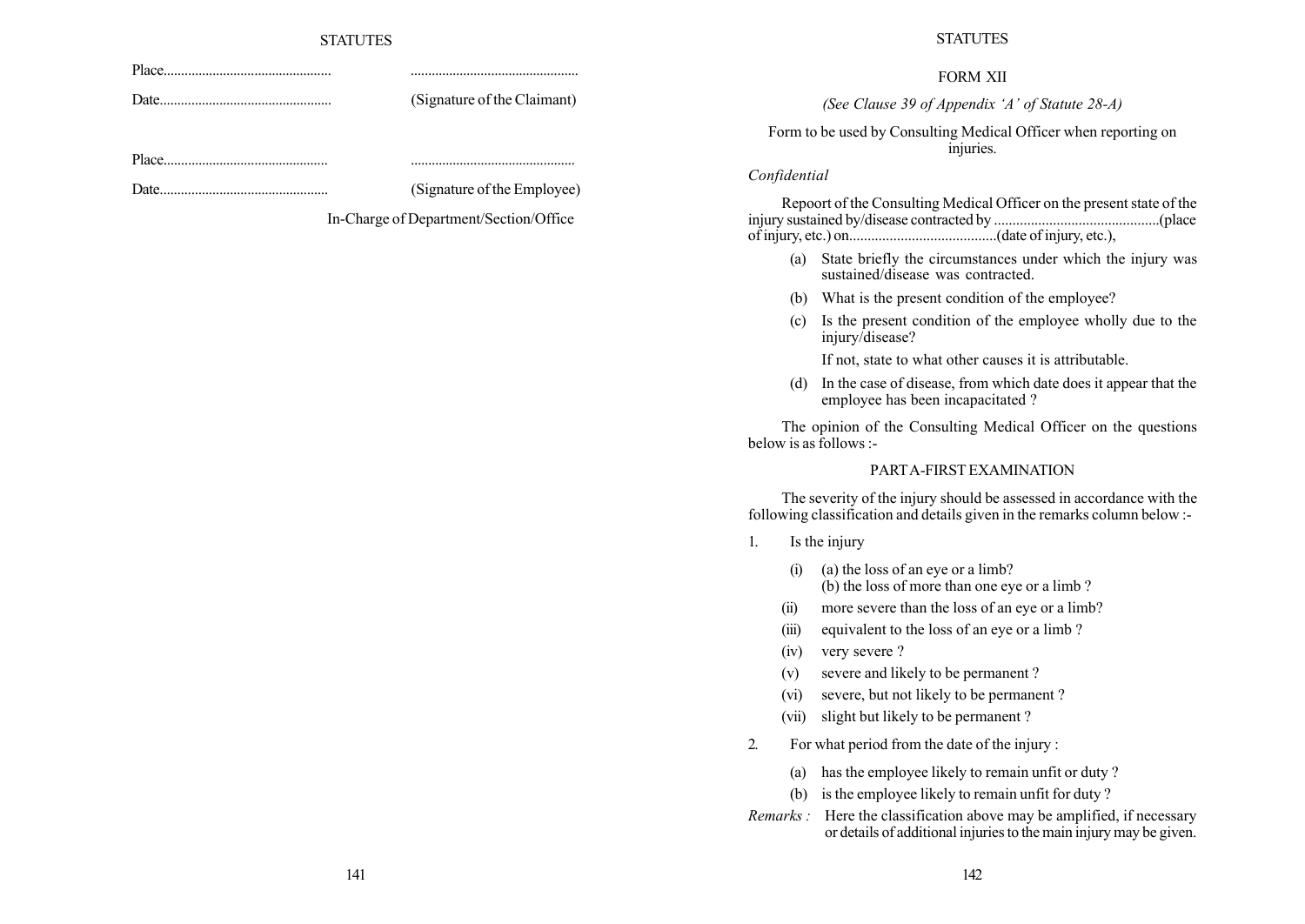# PARTB - SECOND OR SUBSEQUENT EXAMINATIONS

If the original degree of the employee has changed; in which of the above categories should it now be placed ?

Remarks : In this additional details may be given, if necessary.

Signature of Consulting Medical Officer

...............................................

Date............................

Instructions to be observed by the Consulting Medical Officer in preparing report :

- (1) Before recording his opinion he should invariably consult the previous reports, if any, as also all medical documents connected with the employee on previous examinations brought before him for examination.
- (2) If the injuries be more than one they should be numbered and described separately; and should it be considered that for instance, though only "severe" or "slight" in themselves they represent together the equivalent of a single "very severe" injury, such an opinion may be expressed in the column provided.
- (3) In answering the questions in the prescribed form he will confine himself exclusively to the medical aspect of the case and will carefully discriminate between the unsupported statements of the employee and the medical and documentary evidence available.
- (4) He will not express any opinion, either to the employee examined, or in his report, as to whether he is entitled to compension, or as to the amount of it nor will he inform the employee how the injury has been classified.

#### **STATUTES**

#### FORM OFAPPLICATION FOR FINALPAYMENTOF BALANCES IN THE G.P.F./C.P.F. ACCOUNT

To The Registrar, University of Delhi, Delhi - 110007.

## Sir,

I request that arrangement may kindly be made to pay the amount standing to my credit in my G.P.F./CP.F. Account No as per particulars given below :

- (i) I am due to retire/have retired/have proceeded on leave preparatory to retirement for ..............................months/have been discharged/ dismissed/have resigned finally from University Service and my resignation has been accepted with effect from...............................forenoon/afternoon vide Registrarís letter No.........................................dated............
- (ii) The undermentioned Life Insurance Policies financed by me from my Provident Fund Account may kindly be released in accordance with the provision of Statute 28-A.

Policy Number Name of the Sum assured Premium per year Company

- 1. ......................... ..................... ...................... ..............................
- 2. ........................ ..................... ...................... ..............................
- (iii) I desire to receive payment of entire amount at my credit with interest due through crossed account payee cheque or through the University cashier in cash. My personal marks of identification, in left hand thumb and finger impression and specimen signatures in duplicate duly attested by the Head of the Department of are enclosed. Yours faithfully,

(Signature)

Certified that I had taken the following advances in respect of which  $1$  instalments of Rs.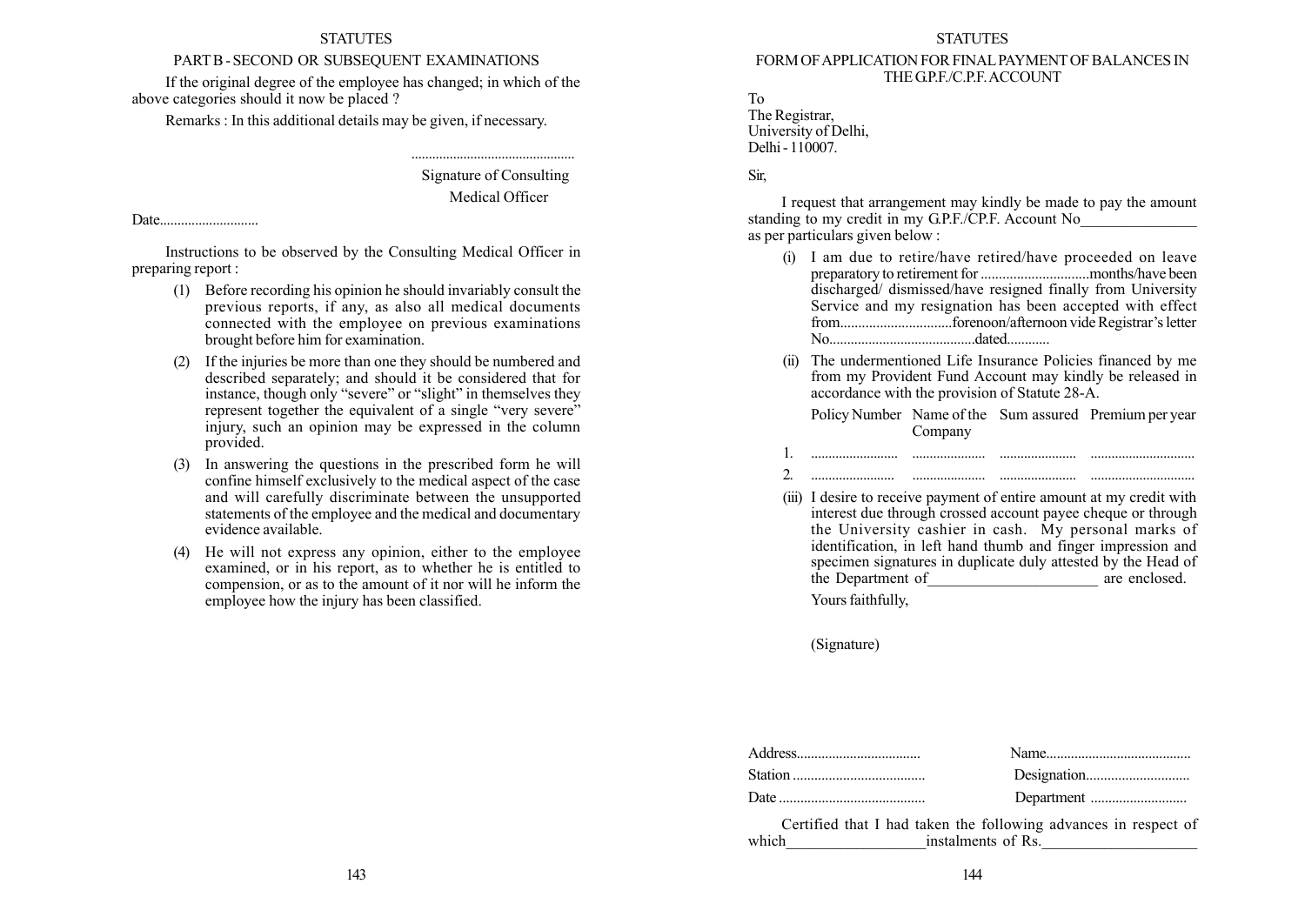#### **STATUTES**

are yet to the repaid to the final account. I had taken the following final withdrawals :

| Temporary Advances | Final Withdrawals |
|--------------------|-------------------|
|                    |                   |
|                    |                   |
|                    |                   |
|                    |                   |

Signature of the Subscriber

Name and Address

#### FORM OFAPPLICATION FOR FINAL PAYMENT OF BALANCES IN THE GP.G/C.P.F. ACCOUNT IN CASE OF THE DEATH OF THE SUBSCRIBER.

To

| The Registrar,       |
|----------------------|
| University of Delhi, |
| Delhi - 110007       |

# Sir,

I/We request that arrangements may kindly be made to pay the accumulations in the G.P.F./C.P.F. Account No. who died on  $\overline{The necessary particular}$ in this connection are given below :

- 1. Name of the Employee :
- 2. Date of birth
- 3. Post held
- 4. Date of Death
- 5. Proof of death in the form of a death certificate issued by the municipal authorities etc., if available.
- 6. Details of the nominees alive on the date of death of the subscriber if a nomination subsists.

|    | S.No.     | Name of the<br>Nominee | Relationship with<br>the Subscriber                                                                                                       | Share of the<br>Nominee     |
|----|-----------|------------------------|-------------------------------------------------------------------------------------------------------------------------------------------|-----------------------------|
|    | 1.        |                        |                                                                                                                                           |                             |
|    | 2.        |                        |                                                                                                                                           |                             |
|    | 3.        |                        |                                                                                                                                           |                             |
|    | 4.        |                        |                                                                                                                                           |                             |
| 7. |           | acquired a family.     | In case the nomination is in favour of a person other than the family<br>the details of the family members if the subscriber subsequently |                             |
|    | S.No.     | Name of the<br>Nominee | Relationship with<br>the Subscriber                                                                                                       | Age on the<br>Date of Death |
|    | 1.        |                        |                                                                                                                                           |                             |
|    | 2.        |                        |                                                                                                                                           |                             |
|    | 3.        |                        |                                                                                                                                           |                             |
|    | 4.        |                        |                                                                                                                                           |                             |
| 8. | Shri/Smt. |                        | in respect of his/her G.P.F./CP.F. assests. A list of the surviving.                                                                      | has made no nomination      |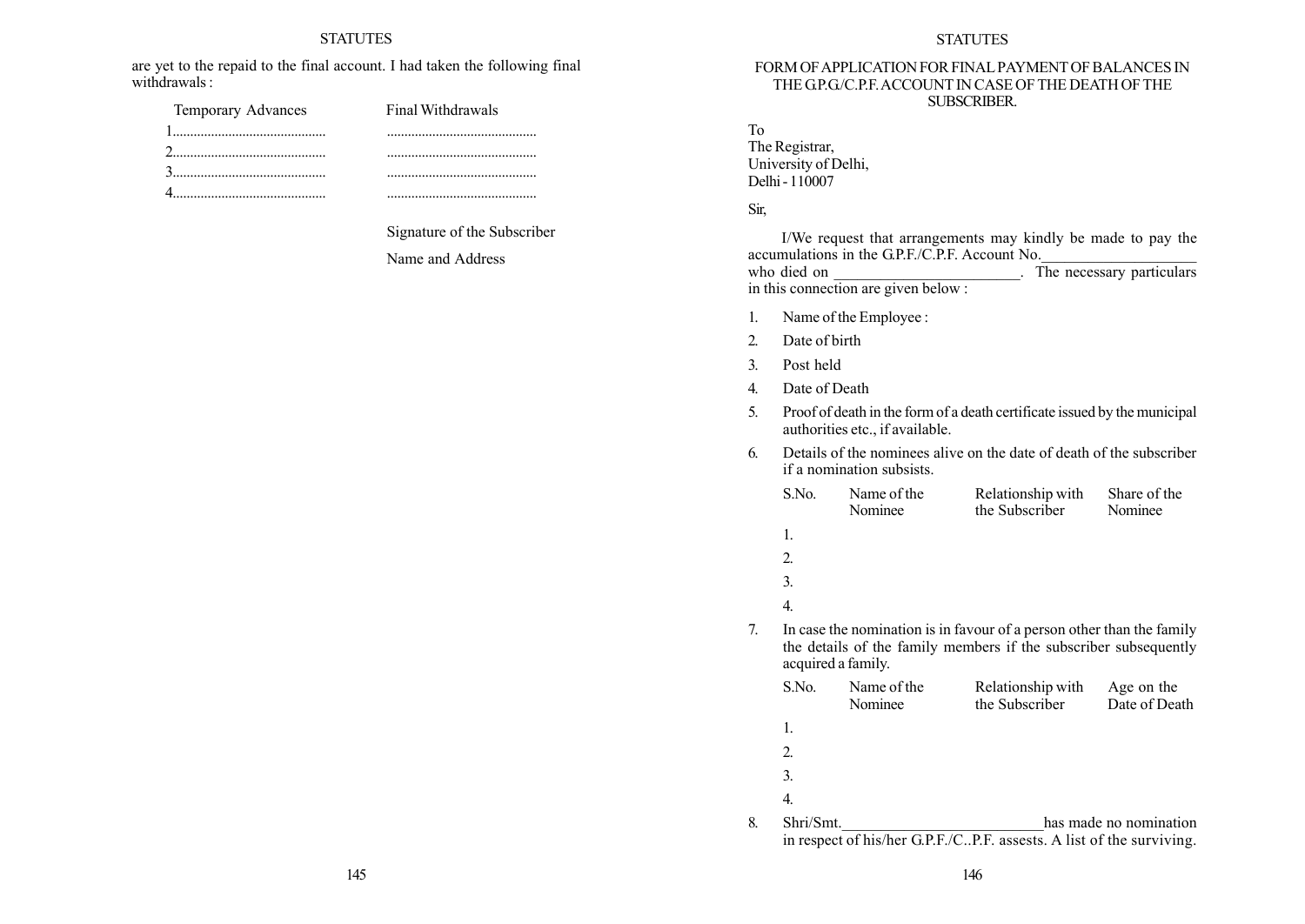members of his/her family stating the relationships with the subscriber and their ages on the date of his/her death is enclosed.

| S.No.          | Name of the<br>Nominee | Relationship with<br>the Subscriber                       | Age on the<br>Date of Death |
|----------------|------------------------|-----------------------------------------------------------|-----------------------------|
|                |                        |                                                           |                             |
| 2.             |                        |                                                           |                             |
| $\mathfrak{Z}$ |                        |                                                           |                             |
| 4.             |                        |                                                           |                             |
| Shri/Smt.      |                        |                                                           | had not acquired            |
|                |                        | anyfamily upto the date of his/her death. I am/we are the |                             |
| only           |                        | legal heirs to receive the fund money.                    |                             |

9. The undermentioned Life Insurance Policies financed by him/her from his/her provident Fund Account may kindly be released in accordance with the provisions of Statute 28-A.

| Policy Number | Name of the | Sum Assured |
|---------------|-------------|-------------|
|               | Company     |             |
|               | .           |             |
|               |             |             |
|               |             |             |
|               |             |             |

10. I/We desire to receive payment of entire amount at my credit with interest due through crossed account payee cheque or through the University cashier in cash. My personal marks of identification, in left hand thumb and finger impressions and specimen signature in duplicate duly attested by the Head of the department \_\_\_\_\_\_\_\_\_\_\_\_\_\_\_ are enclosed.

Yours faithfully

(Signature)

Address .................................. Station .....................................

## **STATUTES**

29. Omitted.

30. (1) (A) (i) The University may establish and maintain such Postgraduate Colleges, Institutions and Halls as may be decided upon by the Executive Council from time to time.

(ii) The organisation, conditions of maintenance and management of such Colleges, Institutions and Halls shall be prescribed by the Ordinances.

\*(B) Colleges shall be of two types, namely, Constituent and Affiliated.

Constituent Colleges will be those Colleges and Institutions which will impart instruction at least up to the Honours standard, or for a Bachelor's Degree in a professional course recognised as such by the University.

Affiliated Colleges will be those Colleges and Institutions which will impart instruction up to the Bachelor's Pass Degree excluding a degree in a professional course.

(C) Collges and other Institutions within the limits of State of Delhi, may be admitted to such privileges of the University as the Executive Council may decide on the following conditions, namely:

(i) Every such College or Institution shall have a regularly constituted Governing Body, consisting of not more than twenty persons approved by the Executive Council and including, among others, at least two representatives of the University and at least three representatives of the teaching staff of whom the Principal of that College or Institution shall be one. The rules relating to the composition and personnel of the Governing Body, and those relating to other matters affecting the management of the College shall conform to the Statutes and the Ordinances of the University and the conditions of Government Grant to Colleges. Such rules and the personnel will require the approval of the Executive Council:

Provided that the said condition shall not apply in the case of Colleges and Institutions maintained by Government which shall, however. have an Advisory Committee, which shall consist of, among others. at least three teachers including the Principal of the College or Institution, and two representatives of the University.

\*Note : The following Colleges are termed as the Professional Colleges :

- (4) Delhi School of Social Work, Delhi.
- (5) Lady Irwin College, New Delhi.
- (6) Delhi Polytechnic, Delhi.
- (7) Maulana Azad Medical College, New Delhi.

<sup>(1)</sup> College of Nursing, New Delhi.

<sup>(2)</sup> Central Institute of Education, Delhi.

<sup>(3)</sup> Lady Hardinge Medical College, New Delhi.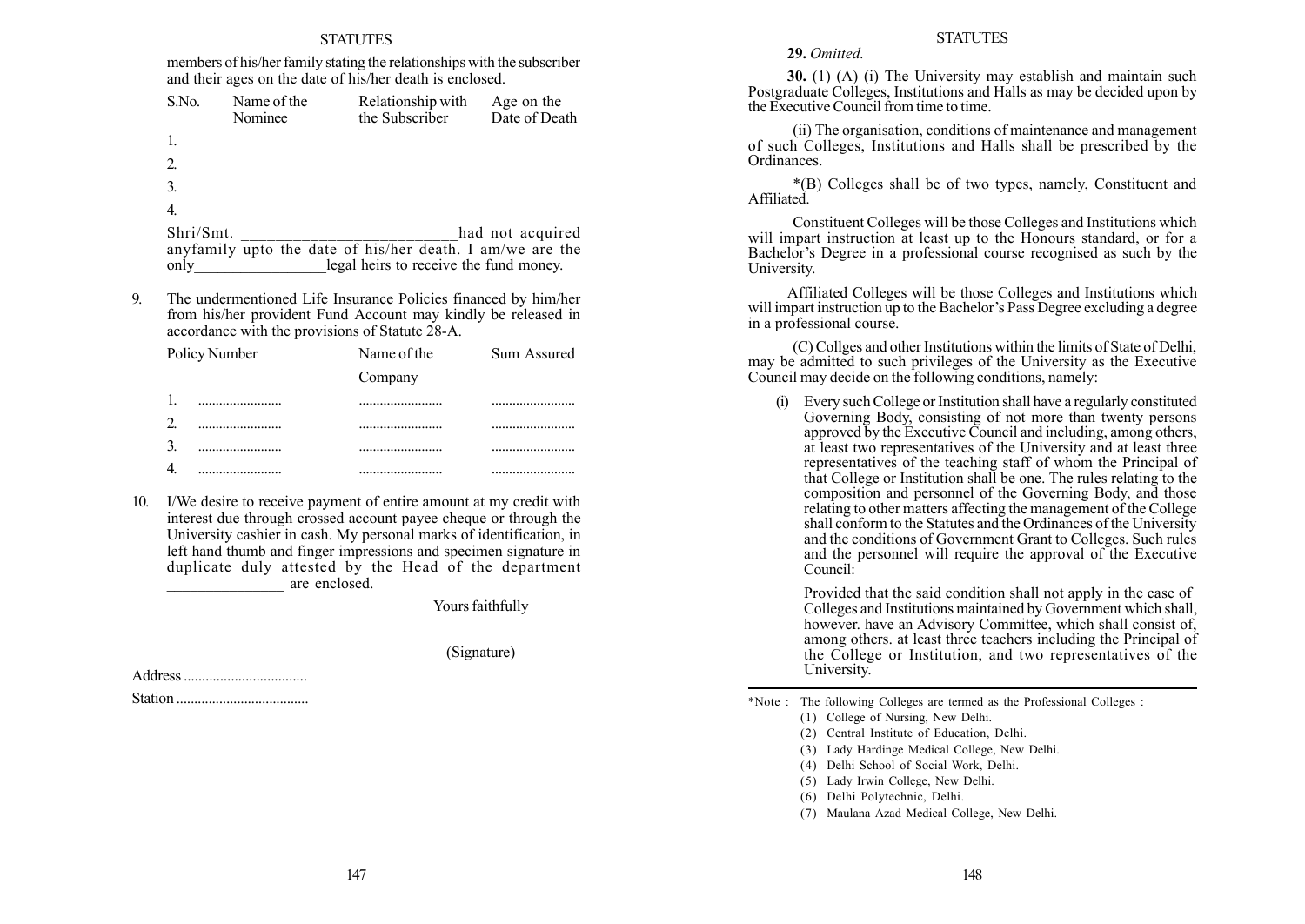- (ii) Every such College or Institution shall satisfy the Executive Council on the following points, namely:
	- (a) the suitability and adequacy of its accommodation and equipment for teaching;
	- (b) the qualifications and adequacy of its teaching staff and the conditions of their service;
	- (c) the arrangements for the residence, welfare, discipline and supervision of its students;
	- (d) adequate financial provision has been made for the continued maintenance of the College; and
	- (e) such other matters as are essential for the maintenance of the standards of University education.
- (iii) No College or Institution shall be admitted to any privileges of the University except on the recommendation of the Academic Council made after considering the report of a Committee of inspection appointed for the purpose by the Academic Council.
- (iv) Organisations/Colleges and Institutions desirous of admission to any privileges of the University shall be required to intimate their ëintention to do so in writing so as to reach the Registrar not later than the 15th August, preceding the year from which permission applied for is to have effect.
- (v) A College may not, without the previous permission of the Executive Council and the Academic Council suspend instruction in any subject or course of study which it is authorised to teach and teaches.

(D) The Executive Council may, if it is satisfied, after such inquiry as it may think fit to make, that:

- (a) the affairs of such College or Institution are being managed in a manner prejudicial to the interests of the University or of such College or Institution or of the teachers or students thereof; or
- (b) teaching is being conducted in such College or Institution in a manner prejudicial to the standards of teaching in the University or any other activity of the University or to public interest.

appoint to the regularly constituted Governing Body of such College or Institution such number of additional members, not being more than onehalf of the total number of members of the Governing Body. and for such period as it may think fit but not exceeding three years on any one occasion:

Provided that the person appointed as an additional member on the regularly constituted Governing Body of a College or Institution shall.

## **STATUTES**

notwithstanding the expiry of the term of office of the members of the regularly constituted Governing Body, hold office as additional member of such Governing Body for the period specified in the order appointing him as such member but any such additional member may be recalled from his office as such at any time by the Executive Council and any other person may be appointed in his place to fill the vacancy caused by such recall.

(2) Appointment to the teaching staff of such College or Institution shall be made on the recommendation of a Selection Committee (which shall include the Principal unless the post to be filled is that of the Principal), the composition of which shall be such as may be prescribed by the Ordinances :

Provided that the provisions of the Clause shall not apply in the case of Colleges and Institutions maintained by Government.

\*Explanatory notes :

- 1. Consequent to the amendments of corresponding Ordinances XVIII and XX relating to the composition of Selection Committees for Lecturer and Principal in Colleges modified so as to bring them in consonance with UGC's Regulations vide its letter No. F.3-1/2000 (PS) dated 4.4.2000 as per the direction of the Hon'ble Visitor vide MHRD letter No. F-4-22/2002 : Desk (U) dated 7.1.2004.
- 2. The existing Statute includes at least one representative of the University on the Governing Body and one expert nominated by the Academic Council, as members of the Selection Committee, but there is no such provision in the UGC Regulations and, consequently, in the modified Ordinances as per the direction of the Hon'ble Visitor vide MHRD letter No.  $F-4-22/2002$ : Desk (U) dated 7.1.2004. Therefore, it is necessary to amend Statute 30(2) accordingly.

(3) The service conditions of the Administrative and other nonacademic staff of every such College shall be in accordance with those laid down by the University for similar posts in the University:

Provided that the provisions of this Clause shall not apply in the case of Colleges and Institutions maintained by Government.

(4) Every such College or Institution shall be inspected at least once in every two academic years by a Committee appointed by the Academic Council, and the report of that Committee shall be submitted to the Academic Council, which shall forward the same to the Executive Council with such recommendations as it may deem fit to make. The Executive Council, after considering the report and the recommendations, if any, of the Academic Council, shall forward a copy of the report to the Governing Body of the College or Institution with such remarks, if any, as it may deem fit, for suitable action.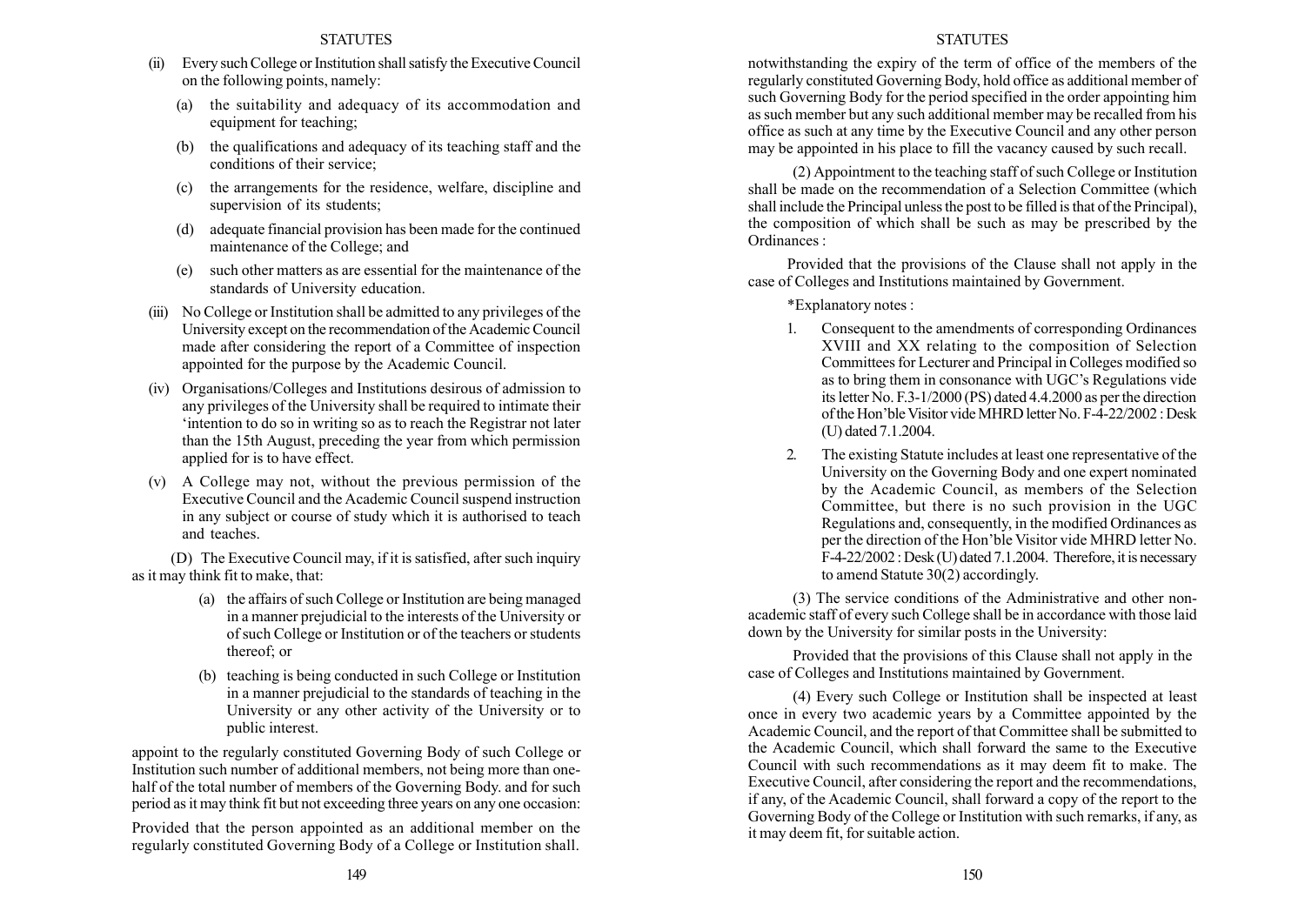(5) The Executive Council may, after consulting the Academic Council, withdraw any privileges granted to a College or Institution if at any time it considers that the College or Institution is not fulfilling the requisite conditions:

Provided that before any privileges are so withdrawn the Governing Body shall be given an opportunity to represent to the Executive Council why such action should not be taken.

(6) Subject to the conditions set forth above the Ordinances may prescribe any other conditions which may be considered necessary and also the procedure for the admission of Colleges and Institutions to the privileges of the University and for the withdrawal of those privileges.

30-A. Omitted.

- 31. Omitted.
- 32. Omitted.
- 32-A. Omitted.
- 33. Omitted.
- 34. Omitted.
- 35. Omitted.
- 36 . Omitted.

37. (1) Whenever, in accordance with these Statutes, any person is to hold an office or be a member of. any Authority of the University by rotation, according to seniority such seniority shall be determined according to the length of continuous service of such person in his grade or post, as the case may be, and in accordance with such other principles as the Executive Council may, from time to time, prescribe. Seniority

> (2) It shall be the duty of the Registrar to prepare and maintain, in respect of each class of persons, to whom the provisions of this Statute apply, a complete and up-to-date seniority list in accordance with the provisions of the foregoing clause.

> (3) If two or more persons have equal length of continuous service in a particular grade or post, or the relative seniority of any person or persons is otherwise in doubt, the Registrar may on his own motion, and shall, at the request of any such person, submit the matter to the Executive Council whose decision thereof shall be final.

38. Notwithstanding anything contained in these Statutes :

(i) a person who holds any post in the University or is a member of any Authority or body of the University in his capacity as a member of a particular Authority or a Body or as the holder of a particular appointment shall hold office so long only as he continues to be a member of that particular Authority or Body or the holder of that particular appointment, as the case may be;

#### **STATUTES**

(ii) where a teacher of the University or the Principal of a college is placed under suspension he shall during the period of his suspension be disabled from exercising any rights, duties or privileges attached to the membership of an Authority or Body of the University of which he may be a member.

39. Notwithstanding anything contained in these Statutes, no person who is not ordinarily resident in India shall be eligible to be an officer of the University or a member of any Authority of the University.

40. (1) any member, other than an *ex-officio* member of the Court, the Executive Council, the Academic Council or any other University Authority or Committee may resign by letter addressed to the Registrar and the resignation shall take effect as soon as such letter is received by the Registrar.

(2) Any officer of the University (whether salaried or otherwise) other than a Dean, may resign his office by letter addressed to the Registrar :

Provided that such resignation shall take effect only on the date from which the same is accepted by the Authority competent to fill the vacancy.

41. (1) Any member of the Court, the Executive Council or the Academic Council may be removed by a resolution of the Court, the Executive Council or the Academic Council, as the case may be, passed by a majority of not less than two-thirds of its members on either of the following grounds, namely :

- the member has become incapable of performing his duties; and
- (ii) themember has been convicted by a Court of law of an offence which, in the opinion of the Court, the Executive Council or the Academic Council, as the case may be, involves moral turpitude.

(2) Notwithstanding anything contained in the terms of his appointment any offcer of the University, salaried or otherwise, may be removed from that office by the authority which is competent to fill the vacancy on either of the following grounds, namely:

- (i) the officer has become incapable of performing his duty; and
- (ii) the officer has been convicted by a Court of law of an offence which, in the opinion of the Court, the Executive Council or the Academic Council, as the case may be, involves moral turpitude:

Provided that nothing in this Clause shall be deemed to affect any rights accruing to an officer appointed on contract in accordance with the terms of that contract.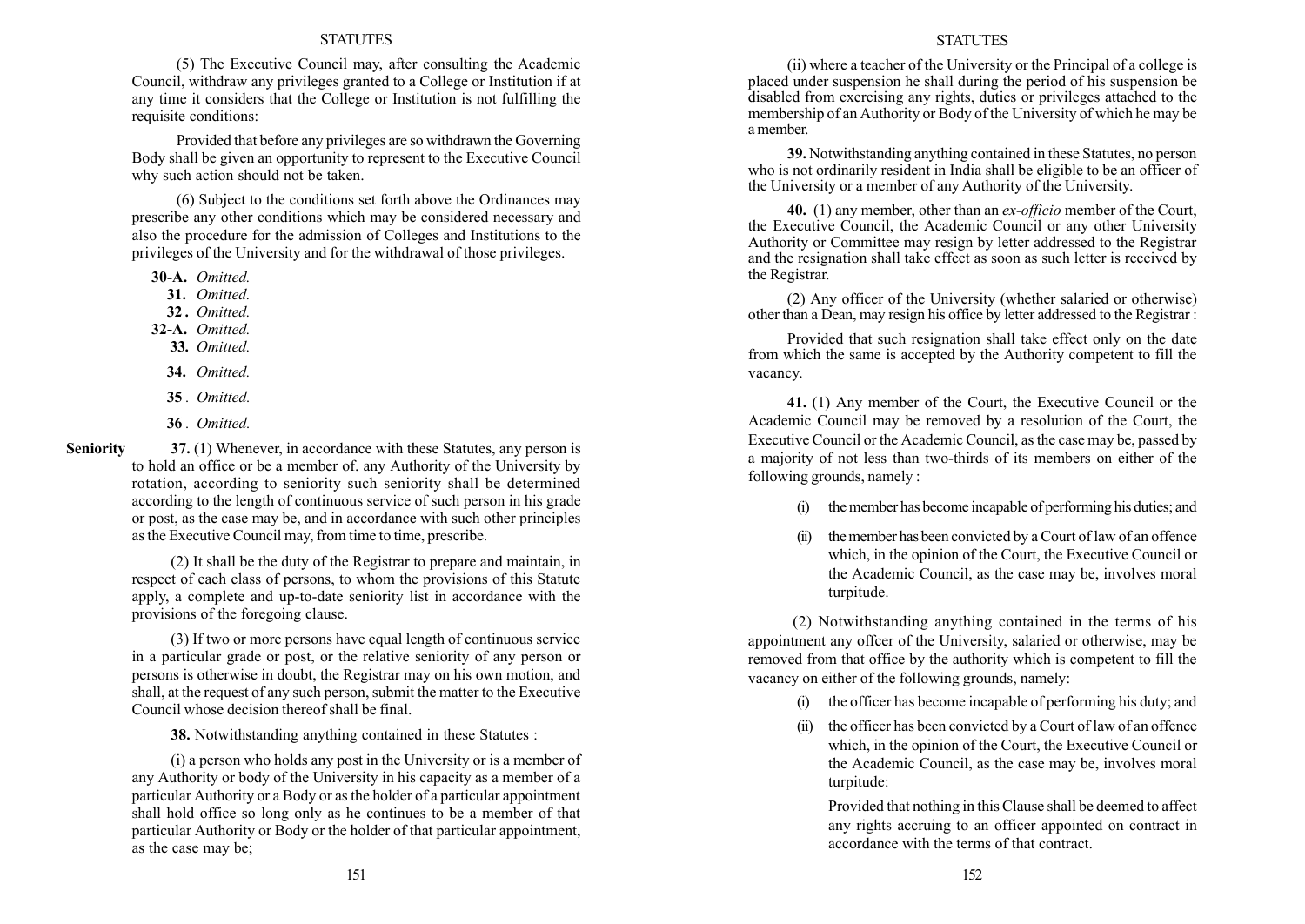42. Where, by the Statutes or the Ordinances, no provision is made for a President or Chairman to preside over a meeting of any University Authority, Board or Committee or when the President or Chairman so provided for is absent, the members present shall elect one of their members to preside at the meetings.

- 43. (1) There shall be an Alumni Association established for the Delhi University, hereinafter referred to as the Association.
	- (2) All existing members of the Association who have completed 5 years of the membership will be required to get re-enrolled afresh on making an application in the form prescribed by the University and on payment of Rs. 100/ as re-enrolment fee within 30 days of the date of notification to be issued by the University in this behalf, failing which the membership will be deemed to have lapsed.

Provided that the membership will be deemed to have lapsed unless renewed every 5 years.

- (3) Any graduate of the Delhi University who had been admitted to the Degree of the University either at the convocation or in absentia and is not persuing any course of study in Delhi University or any other University can be a member of the Association on making an application in the form prescribed by the University and on payment of Rs. 100/- as initial registration fee. Provided however, the membership will lapse unless it is renewed after every 5 years on making an application in the form prescribed by the University on payment of Rs. 100/- as renewal fee.
- (4) The Registrar on being satisfied that the application is in order, and on receipt of the prescribed fee, shall cause, the name of the applicant to be enrolled as a member of Association.

# STATUTES

## APPENDIX-A

Rules for election to the Executive Council under the provisions of Statute  $5(1)$   $(x)$ 

1. The election shall ordinarily be held in anticipation of vacancies about to occur by efflux of time.

2. The term of all the members elected to fill the vacancies occurring with the efflux of time shall begin from the date on which the result of the election concerning anyone of such vacancies is declared or from the date on which such a vacancy occurs whichever is later, irrespective of the fact that any other such vacancy is filled after the said date. This Rule in so far as may be, would equally apply to an election where seats are filled in for the first time.

3. Except as otherwise provided, the Registrar shall be responsible for the election.

4. The following procedure shall be adopted for the election:

- (A) (i) The Registrar shall prepare an electoral roll of the members of the Court eligible to vote at the election. This electoral roll will be published at least 25 days before the date of election.
	- (ii) The Vice-Chancellor shall have the authority to correct the roll by adding, altering or omitting any name, if any omission or wrong entry is brought to his notice at any time before the election, such corrections shall be duly notified.
	- (iii) Only those persons whose names are inscribed on the electoral roll shall be entitled to vote at the election.
	- (iv) The notice of election stating the time and date for receiving nominations for scrutiny of nomination papers and the date of election shall be forwarded to each elector then on the electoral roll at least 15 clear days before the date of election.
	- (v) Any two electors may nominate as a candidate any other elector entitled to seek election by sending to or delivering at the office of the Registrar a nomination paper duly filled in before the expiry of the time fixed for the receipt of the nominations.
	- (vi) Nomination paper shall be in the prescribed form. It shall contain the names in full of the two electors and of the candidate nominated and shall be dated and signed by the said electors. No person shall be nominated as a candidate for election unless he signifies his consent on the nomination paper.
	- (vii) Assoon as possible, after the last day fixed for the receipt of nominations, at a time and place fixed by the Vice-Chancellor and notified in the notice of election, any person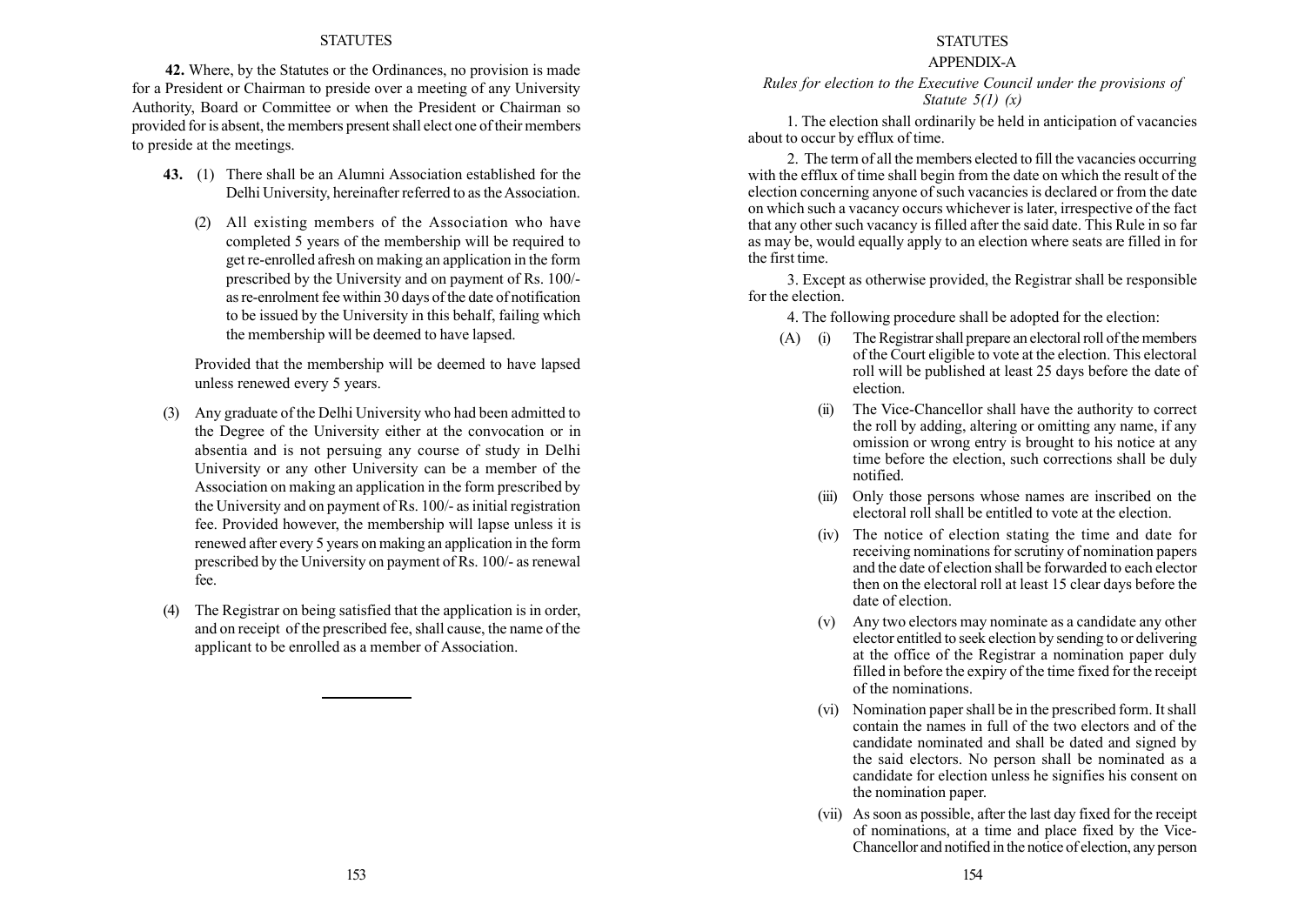or persons nominated by the Vice-Chancellor shall scrutinize the nomination papers. The candidate or his agent duly authorised by him in writing in this behalf shall be entitled to be present at such scrutiny. The agent so authorised must be an elector in the election. A nomination paper which does not comply with the requirements shall be rejected.

- (viii) Any candidate aggrieved at such scrutiny may appeal to the Vice-Chancellor by 4.00 P.M. of the working day immediately following the day of scrutiny. The Vice-Chancellor shall decide the said appeal forthwith after hearing those candidates who desire to be heard. In case such an appeal is filed, a notice stating the date, time and place fixed by the Vice-Chancellor for hearing the candidates will be pasted on the notice board of the University provided that where the appeal is against the acceptance of the nomination paper of any candidate, a copy of the notice shall also be sent to such candidate.
- (ix) After the scrutiny, the list of the validly nominated candidates giving in full their names, addresses and designations, if any, shall be posted to every elector at his address as given in the electoral roll at least 3 clear days before the date of election.
- (x) If after the scrutiny of the nomination papers or immediately before the poll is taken, it is found that :
	- (a) the number of candidates validly nominated is less than the number to be elected, all the candidates so nominated shall be declared duly elected and the Vice-Chancellor will specify another date for receiving fresh nominations for filling the remaining vacancy or vacancies. These Rules, in so far as they may be applicable, will also apply in such a situation;
	- (b) the number of candidates validly nominated is equal to the number to be elected, the candidates so nominated shall be declared duly elected.
- (xi) The election; if necessary, shall be held at the meeting of the University Court convened for the purpose.
- (xii) Itshall be open to a candidate to withdraw from the election at any time before the poll is taken, either personally in the meeting or by sending to the Registrar, so as to reach him before the hour fixed for the meeting an intimation of withdrawal in writing signed by the candidate and attested by an elector.
- (xiii) The Vice-Chancellor may, in the event of any emergency of which he shall be the sole judge, increase or reduce the time for any step contemplated in Sub-Clauses  $(i)$ ,  $(ii)$ ,  $(iv)$ ,  $(v)$ .

(vii), (viii) and (ix) above to such extent as he may deem necessary.

- (B) (i) If at any time before the commencement of poll the Vice-Chancellor is satisfied that any person whose name is inscribed on the electoral roll has ceased to be a member of the Court, the Vice-Chancellor shall have the authority to strike off the name of that person from the electoral roll.
	- (ii) If a candidate whose nomination has been found valid on scrutiny and who has not withdrawn his candidature dies or ceases to be a member of the Court before the commencement of the poll, the Registrar shall, upon being satisfied of the fact of the death of the candidate or his ceasing to be a member of the Court, as the case may be, countermand the poll and shall invite fresh nominations for the vacancies to be filled.

Provided that no further nomination shall be necessary in the case of a person who was a contesting candidate at the time of the countermanding of the poll.

- (iii) If any person becomes a member of the Court after the last date of the receipt of nominations, he shall not be entitled to challenge the election on the ground that he has been deprived of an opportunity of being a candidate.
- (iv) If immediately before the poll is taken, it is found that the number of candidates remaining in the field exceeds the number to be elected, election will be held in accordance with the system of proportional representation by means of the single transferable vote.
- (C) Procedure for Voting: .
	- (i) When election becomes necessary, the Vice-Chancellor will appoint a person as Election Officer to conduct and supervise the election.
	- (ii) The Vice-Chancellor or the person presiding at the meeting of the Court shall fix the time when the voting will commence and close and shall adjourn the meeting of the Court for that purpose for such duration as he may deem fit.
	- (iii) The polling centre will be as near the place of meeting as practicable.
	- (iv) The voting shall be by secret ballot.
	- (v) Before the polling commences, the Election Officer shall show to the persons present at the polling centre that the ballot box is empty and then shall lock it and seal it for use.
	- (vi) The polling centre will have such number of compartments as the Election Officer may think necessary to enable the electors to record their votes.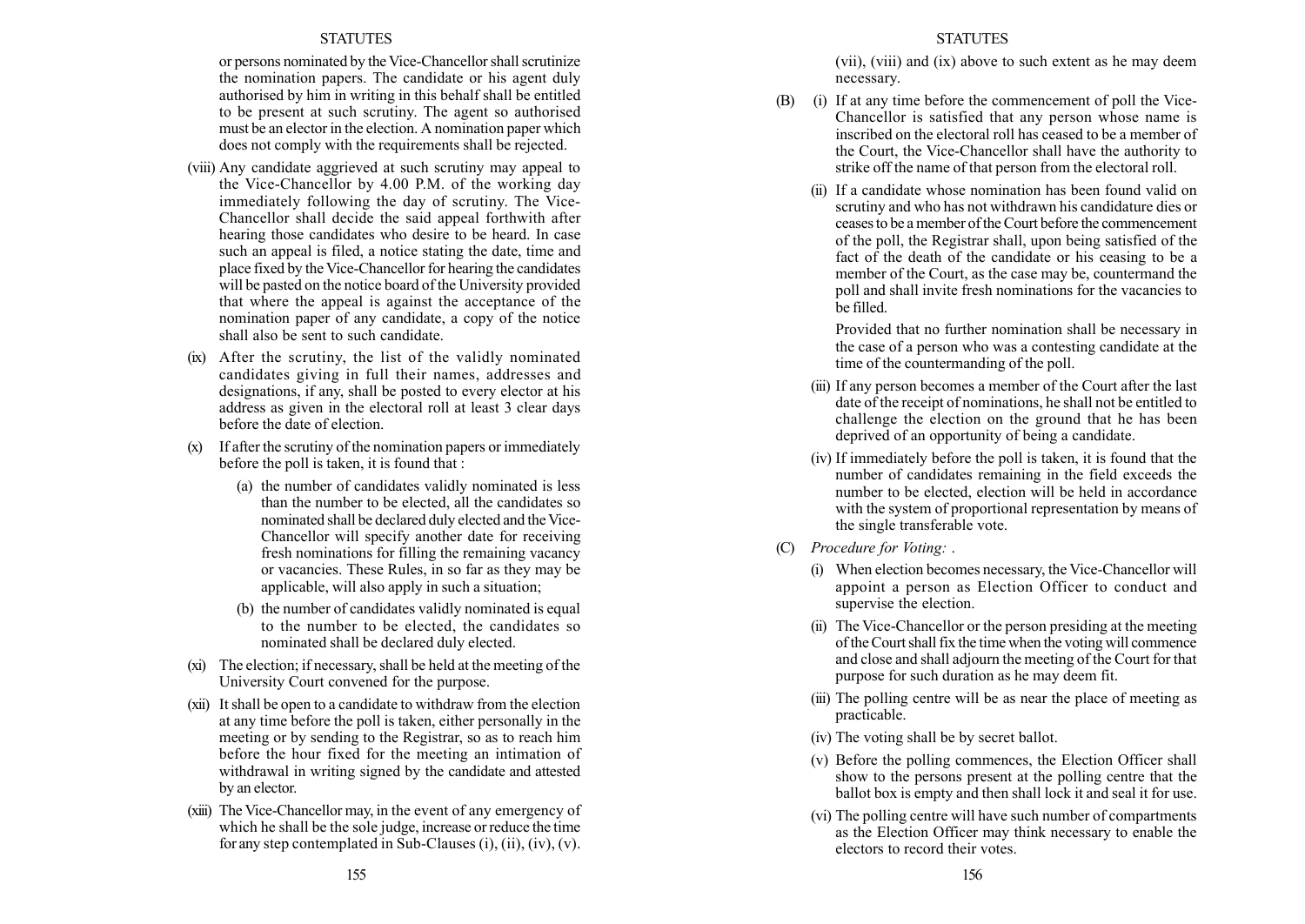- (vii) The Election Officer shall count and check for verification the ballot papers given to him.
- (viii) The Election Officer shall ascertain the serial number of the elector and check his name in the electoral roll when he comes at the polling centre to cast his vote.
- (ix) The Election Officer shall obtain the signature of the elector against his name on the electoral roll and then issue him a ballot paper.
- (x) The elector on receiving the ballot paper shall forthwith proceed to one of the compartments where he/she shall mark the ballot paper and after folding it put into the ballot box. The Election Officer will ensure that the ballot paper has been put into the ballot box in his presence.
- (xi) Every elector shall vote without undue delay and shall quit the polling centre as soon as he has put his ballot paper in the ballot box.
- (xii) If an elector spoils his ballot paper inadvertently he may be given another and the spoilt paper shall be cancelled by the Election Officer.
- (xiii) If an elector after obtaining the ballot paper for the purpose of recording his vote decides not to use the same he shall return the ballot paper to the Election Officer. The ballot paper so returned shall be immediately cancelled and kept in the custody of the Election Officer.
- (xiv) No elector shall be allowed to enter the polling centre for recording his vote before or after the expiry of the period fixed for the purpose.
- (xv) Immeditely after the election is over, the Election Officer shall seal the slit of the ballot box in the presence of person/persons present at the polling centre and send the ballot box to the Registrar alongwith the keys of its locks duly sealed in a separate cover:

Provided that the Vice-Chancellor may direct that the counting of votes will take place immediately after the poll is over in which case it shall not be necessary for the Election Officer to seal the ballot box; he shall entrust the custody of the same to the Registrar who shall forthwith proceed with the counting of votes.

(xvi) For any sufficient cause, the Vice-Chancellor may adjourn the poll to a date to be notified later. Whenever a poll is adjourned, the Vice-Chancellor shall, as soon as may be, fix another meeting of the Court for holding election.

## **STATUTES**

- (D) The counting of votes will be done and the result tabulated in accordance with the Rules set out in Appendix  $X'$  to the Statutes.
- (E) (i) After the counting is completed, the Registrar shall forthwith report to the Vice-Chancellor the result of the counting.
	- (ii) On the result being reported as aforesaid, the result of counting, showing for each candidate the number of first votes obtained and the successive additions to or substractions from the number till the candidate was excluded or elected, shall be published by the Registrar. The voting papers shall be destroyed after two weeks unless directed by the Vice-Chancellor to be preserved even thereafter.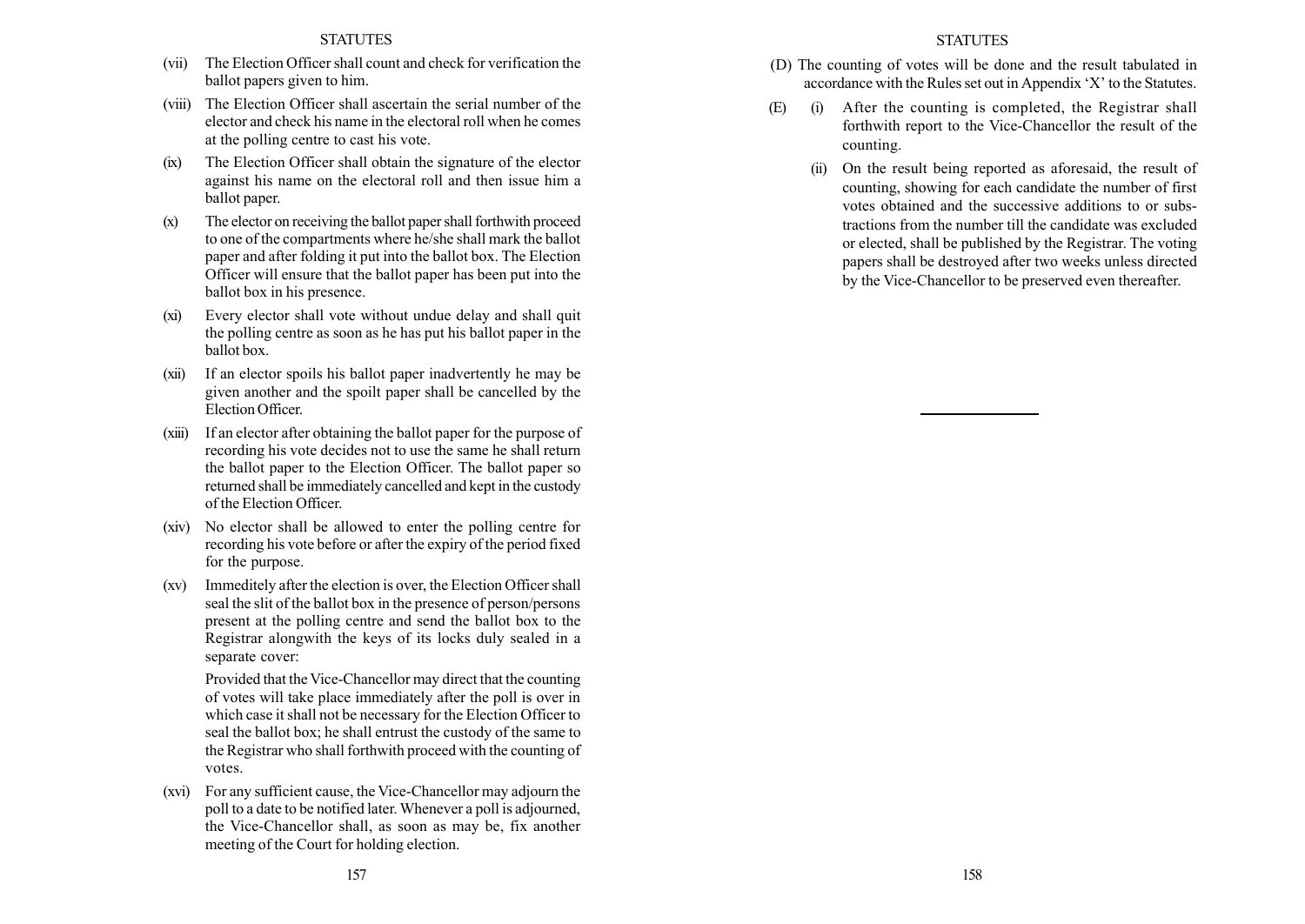# Nomination Paper

| Office for which the                                                   | Membership of the |
|------------------------------------------------------------------------|-------------------|
| Election is sought                                                     | Executive Council |
| Name in full of the<br>Candidate nominated                             |                   |
|                                                                        |                   |
| Designation (if any) and<br>address of the Candidate                   |                   |
| Serial No. in the Electoral Roll                                       |                   |
| Name in full of the Elector<br>who proposes Nomination                 |                   |
|                                                                        |                   |
| Designation (if any) and<br>Address of the Proposer                    |                   |
| Serial No. in the Electoral Roll                                       |                   |
| Signature of the Proposer                                              |                   |
| Date                                                                   |                   |
| Name in full of the Elector<br>who Seconds the Proposer                |                   |
| Designation (if any) and                                               |                   |
| Address of the Seconder                                                |                   |
| Serial No. in the Electoral Roll                                       |                   |
| Signature of the Seconder                                              |                   |
| Date                                                                   |                   |
| DECLARATION BY THE CANDIDATE                                           |                   |
| I agree to be a candidate for election as proposed and seconded above. |                   |
| Date                                                                   |                   |

STATUTES

# Withdrawal Form

I withdraw my candidature from election to the Executive Council.

# ................................................. (Signature of the Candidate)

| Attested by: |
|--------------|
|              |
|              |

Signature................................................

Note :- The withdrawal should be attested by a member of the Court, the Executive Council or the Academic Council of the University.

(Signature of the Candidate)

- Note : 1. A nomination paper which does not comply with the formalities noted above will be rejected.
	- 2. The name of the candidate, proposer and seconder must correspond to the names as given in the Electoral Roll.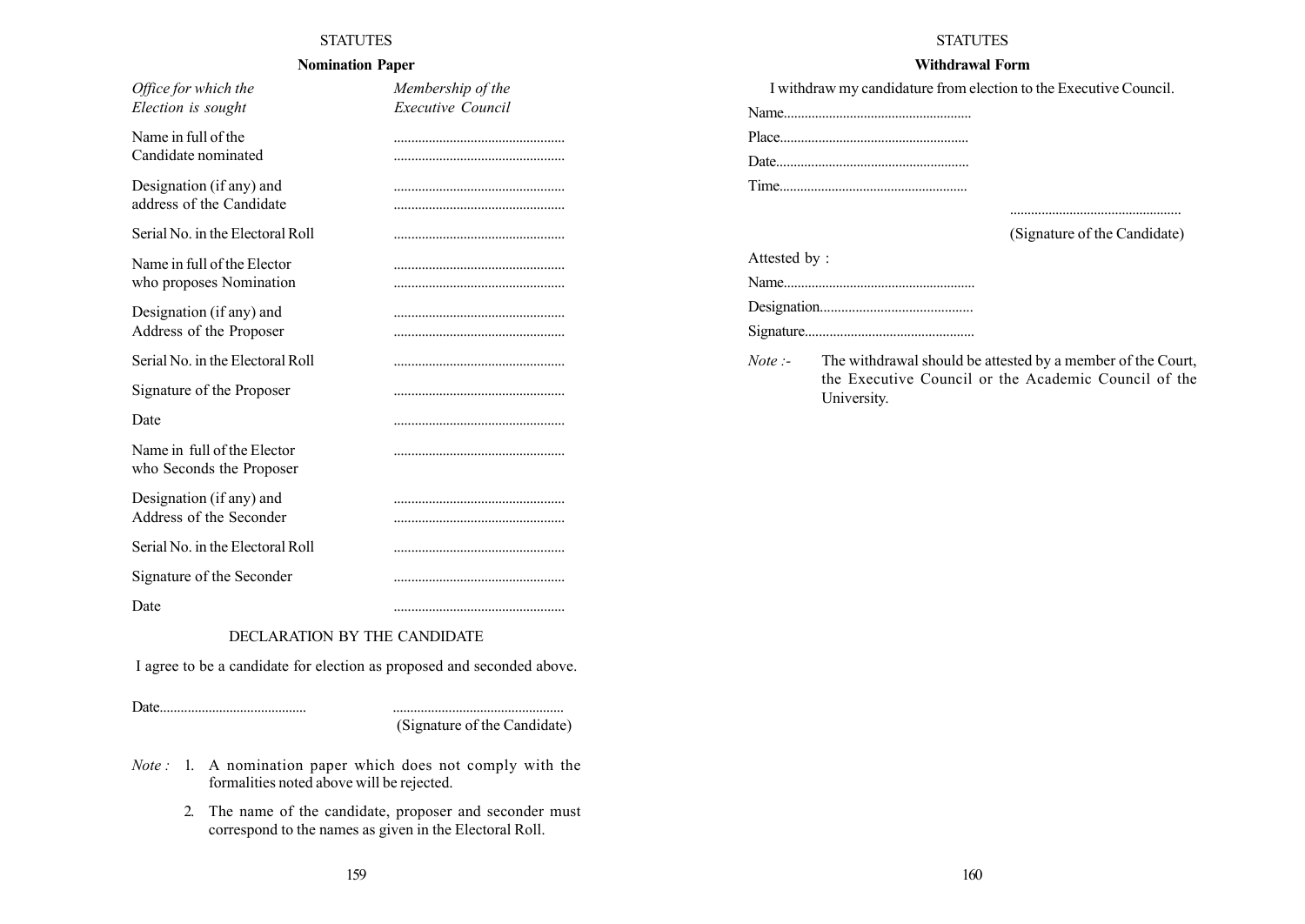# APPENDIX-B

## Rules for Election of Teachers on the Academic Council under the provisions of Statute 7(1)(xii).

1. The election shall ordinarily be held in anticipation of vacancies about to occur by efflux of time.

2. The term of all the members elected to fill the vacancies occurring with the efflux of time shall begin from the date on which the result of the election concerning anyone of such vacancies is declared or from the date on which such a vacancy occurs, whichever is later, irrespective of the fact that any other such vacancy is filled after the said date. This rule, in so far as may be, would equally apply to an election where seats are filled in for the first time.

3. Except as otherwise provided, the Registrar shall be responsible for the election.

4. The following procedure shall be adopted for the election:

- (A) (i) The Registrar shall prepare an electoral roll of teachers eligible to vote at the election. This electoral roll will be published at least 30 days before the date of election.
	- (ii) The Vice-Chancellor shall have the authority to correct the roll by adding, altering or omitting any name, if any omission or wrong entry is brought to his notice at any time but not later than 21 days before the date of election.
	- (iii) Only those teachers whose names are inscribed on the electoral roll shall be entitled to vote at the election.
	- (iv) The notice of election stating the time and date fixed for receiving nominations, for scrutiny of nomination papers and the date of election shall be published in such newspapers as may be prescribed by the Executive Council and shall also be pasted on the notice board of the University 30 clear days before the date of election.
	- (v) Any two electors may nominate as a candidate any other elector for election to the Academic Council by sending to or delivering at the office of the Registrar a nomination paper duly filled in before the expiry of the time fixed for the receipt of nominations.
	- (vi) Nomination paper shall be in the prescribed form. It shall contain the names in full of the two electors and of the candidate nominated and shall be dated and signed by the said electors. No person shall be nominated as a candidate for election unless he signifies his consent on the nomination paper.
	- (vii) As soon as possible, after the last day fixed for the receipt of nominations, at a time and place fixed by the Vice-Chancellor and notified in the notice of election, any person

## **STATUTES**

or persons nominated by the Vice-Chancellor shall scrutinize the nominations. The candidate or his agent duly authorised by him in writing in this behalf shall be entitled to be present at such scrutiny. The agent so authorised must be an elector in the election. A nomination paper which does not comply with the requirements shall be rejected.

- (viii) Any candidate aggrieved at such scrutiny may appeal to the Vice-Chancellor by 4.00 P.M. of the working day immediately following the date of scrutiny. The Vice-Chancellor shall decide the said appeal forthwith after hearing those candidates who desire to be heard. In case such an appeal is filed, a notice stating the date, time and place fixed by the Vice-Chancellor for hearing the candidates will be pasted on the notice board of the University provided that where the appeal is against the acceptance of the nomination paper of any candidate, a copy of the notice shall also be sent to such candidate.
- (ix) Itshall be open to a candidate to withdraw from an election at any time up to 4.00 P.M. of the working day following two days after the date of scrutiny provided the candidate wishing to withdraw sends to the Registrar, so as to reach him before the hour aforesaid, an intimation of withdrawal in writing signed by the candidate and attested by a member of the Court, the Executive Council or the Academic Council of the University.
- (x) After the expiry of the time for withdrawal, the list of the validly nominated candidates remaining in the field shall be pasted on the notice board at least 15 clear days before the date of election.
- (xi) Subject to the proviso to Statute  $7(1)(x)$ , if after expiry of the time fixed for withdrawal of candidature from election, it is found that-
	- (a) the number of candidates nominated is less than the number to be elected, all the candidates so nominated shall be declared duly elected and the Vice-Chancellor will specify another date for receiving fresh nominations for filling the remaining vacancy or vacancies. These Rules, in so far as they may be applicable, will also apply in such a situation;
	- (b) the number of candidates nominated is equal to the number to be elected, the candidates so nominated shall be declared duly elected;
	- (c) the number of candidates nominated exceeds the number to be elected, election will be held in accordance with the system of proportional representation by means of the single transferable vote.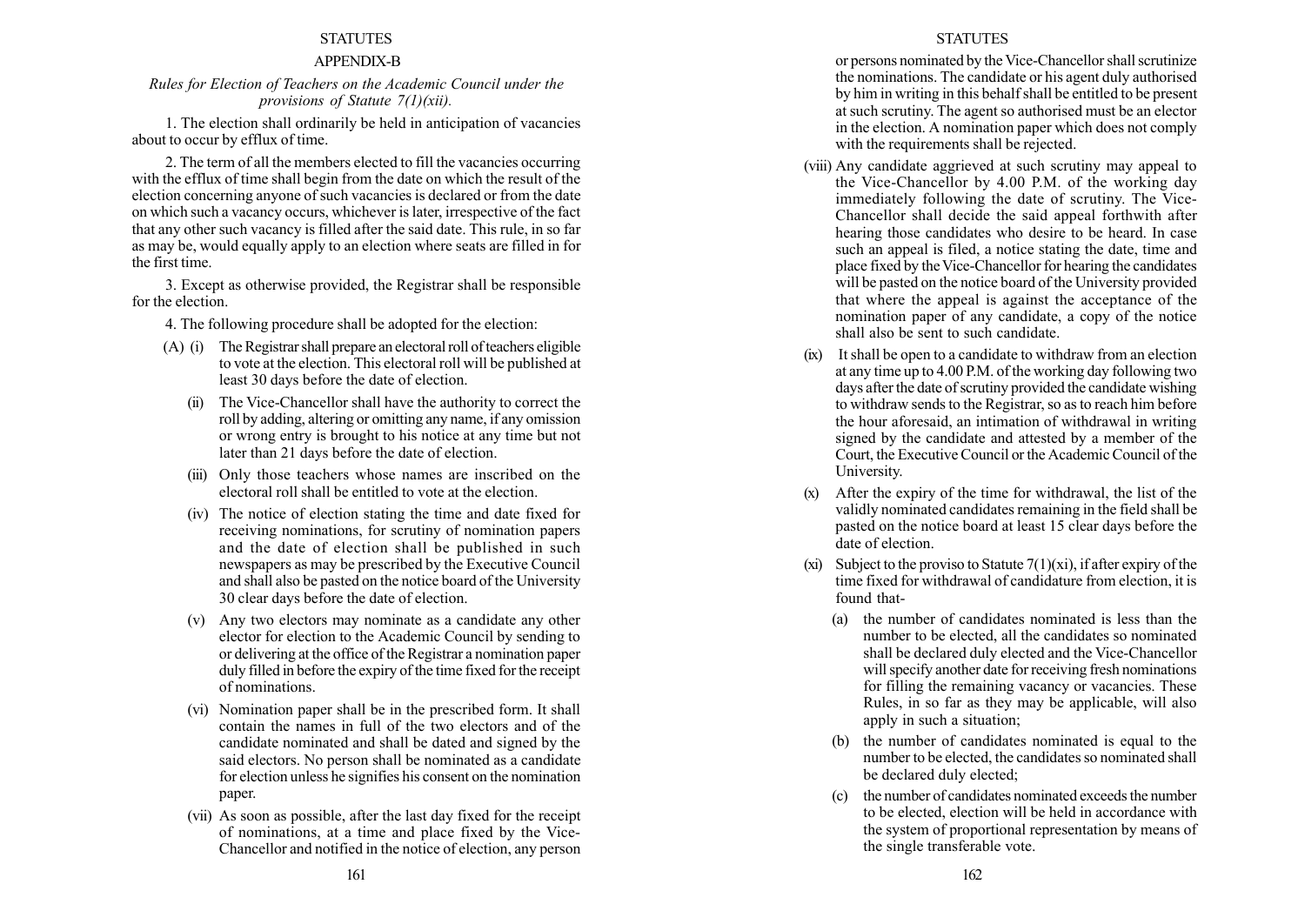- (xii) The Vice-Chancellor may, in the event of any emergency of which he shall be the sole judge, increase or reduce the time for any step contemplated in Sub-Clauses  $(i)$ ,  $(ii)$ ;  $(iv)$ ,  $(v)$ , (vii), (viii), (ix) and (x) above to such extent as he may deem necessary.
- (B) (i) If at any time before the commencement of poll the Vice-Chancellor is satisfied that any teacher whose name is inscribed on the electoral roll has ceased to be an elector, the Vice-Chancellor shall have the authority to strike off the name of that teacher from the electoral roll.
	- (ii) If a candidate whose nomination has been found valid on scrutiny and who has not withdrawn his candidature dies or ceases to be an elector before the commencement of the poll, the Registrar shall, upon being satisfied of the fact of the death of the candidate or his ceasing to be an elector, as the case may be, countermand the poll and shall invite fresh nominations for the vacancies to be filled :

Provided that no further nomination shall be necessary in the case of a person who was a contesting candidate at the time of the countermanding of the poll.

- (C) Procedure for Voting:
	- (i) When election becomes necessary, the Registrar shall be responsible for conducting the poll.
	- (ii) The poll will be taken at one or more polling centres as may be decided by the Registrar.
	- (iii) The Registrar shall nominate an Election Officer for each of the polling centres. The Election Officer will be assisted by such other persons as may be deputed by the Registrar.
	- (iv) In case there are more polling centres than one, the Registrar shall decide and notify in advance the serial numbers of the electors in the electoral roll who will vote at a particular polling centre.
	- (v) The Registrar shall fix the hours during which the poll will be taken and the hours so fixed shall be notified in advance.
	- (vi) For any sufficient cause, the Vice-Chancellor may adjourn the poll to a date to be notified later. Whenever a poll is adjourned, the Registrar shall, as soon as may be, fix the day on which the poll shall recommence and notify the place at which and the hours during which the poll will be taken.
	- (vii) At the time of polling, the Election Officer will conduct and supervise the election at his respective polling centre.
	- (viii) The Voting shall be by secret ballot.
- (ix) The polling booth will be near the place where ballot papers are issued.
- (x) Before the polling commences, the Election Officer shall show to the persons present at the polling centre that the ballot box is empty and shall then lock and seal it for use.
- (xi) A polling centre will have such number of compartments as the Election Officer may think necessary to enable the electors to record their votes.
- (xii) The Election Officer shall count and check for verification the ballot papers given to him.
- (xiii) The Election Officer shall ascertain the serial number of the elector and check his name in the electoral roll, when he comes at the polling centre to cast his vote.
- (xiv) If the Election Officer has some doubt regarding the identity of the person seeking to cast his vote, he may ask him to produce satisfactory proof of his identity. If that person fails to do so, he may not be allowed to vote.
- (xv) On being satisfied about the identity of the elector, the Election Officer shall obtain the signature of the elector against his name on the electoral roll and then issue him a ballot paper.
- (xvi) The elector on receiving the ballot paper shall forthwith proceed to one of the compartments where he/she shall mark the ballot paper and after folding it put into the ballot box. The Election Officer will ensure that the ballot paper has been put into the ballot box in his presence.
- (xvii) Every elector shall vote without undue delay and shall quit the polling centre as soon as he has put his ballot paper in the ballot box.
- (xviii) If an elector spoils his ballot paper inadvertently he may be given another and the spoilt paper shall be cancelled by the Election Officer.
- (xix) If an elector after obtaining the ballot paper for the purpose of recording his vote decides not to use the same he shall return the ballot paper to the Election Officer. The ballot paper so returned shall be immediately cancelled and kept in the custody of the Election Officer.
- (xx) No elector shall be allowed to enter the polling centre for recording his vote before or after the expiry of the period fixed for the purpose.
- (xxi) Immediately after the election is over, the Election Officer shall seal the slit of the ballot box in the presence of person/persons present at the polling centre and send the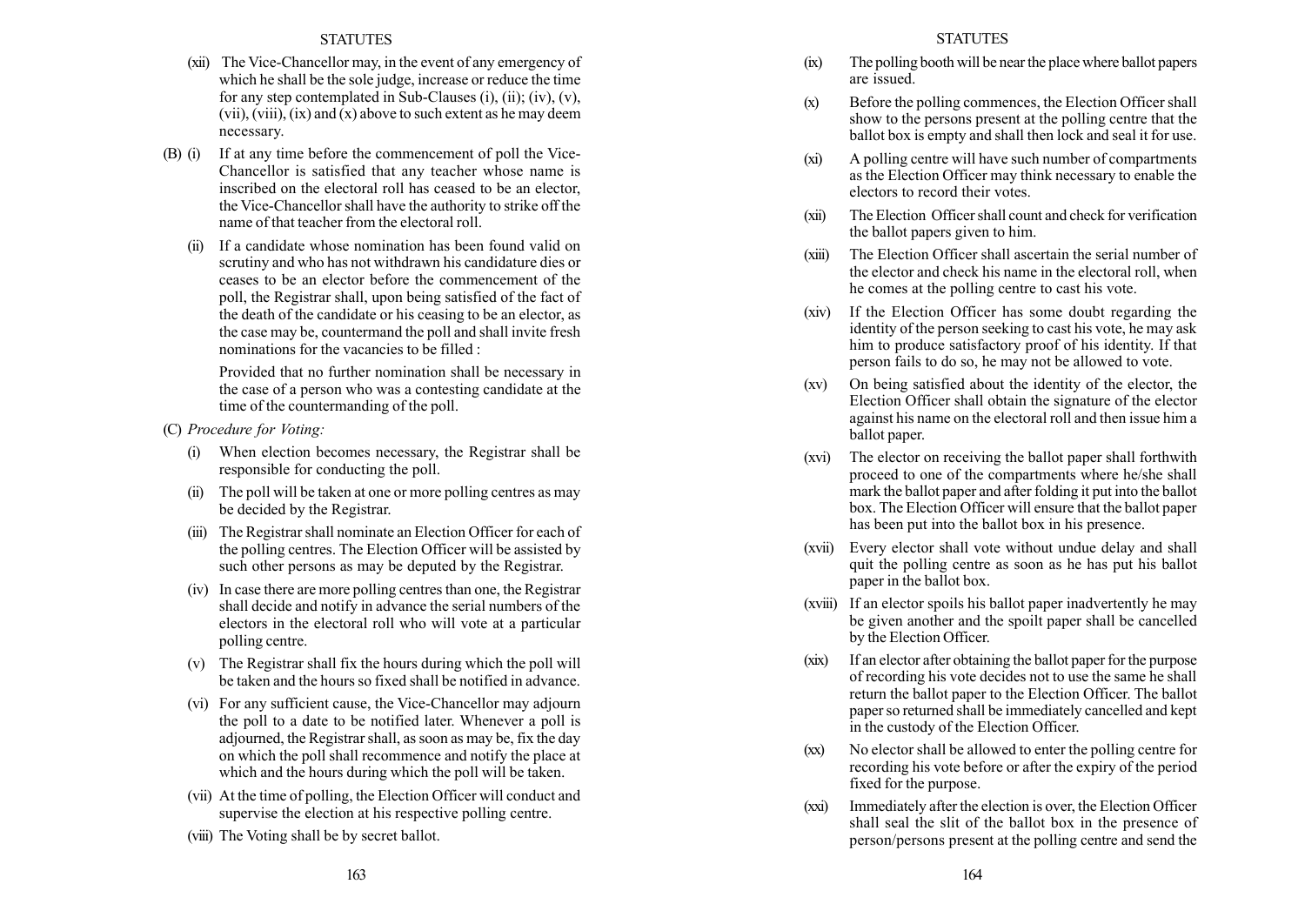ballot box to the Registrar alongwith the keys of its lock duly sealed in a separate cover.

- (D) The counting of votes will be done and the result tabulated in accordance with the Rules set out in Appendix  $X'$  to the Statutes.
- (E) (i) After the counting is completed, the Registrar shall forthwith report to the Vice-Chancellor the result of the counting.
	- (ii) On the result being reported as aforesaid, the result of counting, showing for each candidate the number of first votes obtained and the successive additions to or substractions from the number till the candidate was excluded or elected, shall be published by the Registrar. The voting papers shall be destroyed after two weeks unless directed by the Vice-Chancellor to be preserved even thereafter.

## **STATUTES**

#### Nomination Paper

| Office for which the                                    | Membership of the |  |
|---------------------------------------------------------|-------------------|--|
| Election is sought                                      | Academic Council  |  |
| Name in full of the<br>candidate nominated              |                   |  |
| Designation (if any) and<br>address of the candidate    |                   |  |
| Serial No. in the Electoral Roll                        |                   |  |
| Name in full of the Elector                             |                   |  |
| who proposes nomination                                 |                   |  |
|                                                         |                   |  |
| Designation (if any) and                                |                   |  |
| address of the proposer                                 |                   |  |
| Serial No. in the Electoral Roll                        |                   |  |
| Signature of the Proposer                               |                   |  |
| Date                                                    |                   |  |
|                                                         |                   |  |
| Name in full of the Elector<br>who seconds the proposer |                   |  |
| Designation (if any) and                                |                   |  |
| address of the Seconder                                 |                   |  |
| Serial No. in the Electoral Roll                        |                   |  |
| Signature of the Seconder                               |                   |  |
| Date                                                    |                   |  |
| DECLARATION BY THE CANDIDATE                            |                   |  |

# DECLARATION BY THE CANDIDATE

I agree to be a candidate for election as proposed and seconded above.

Date.......................................... .................................................

(Signature of the Candidate)

- Note : 1. A nomination paper which does not comply with the formalities noted above will be rejected.
	- 2. The name of the candidate, proposer and seconder must correspond to the names as given in the Electoral Roll.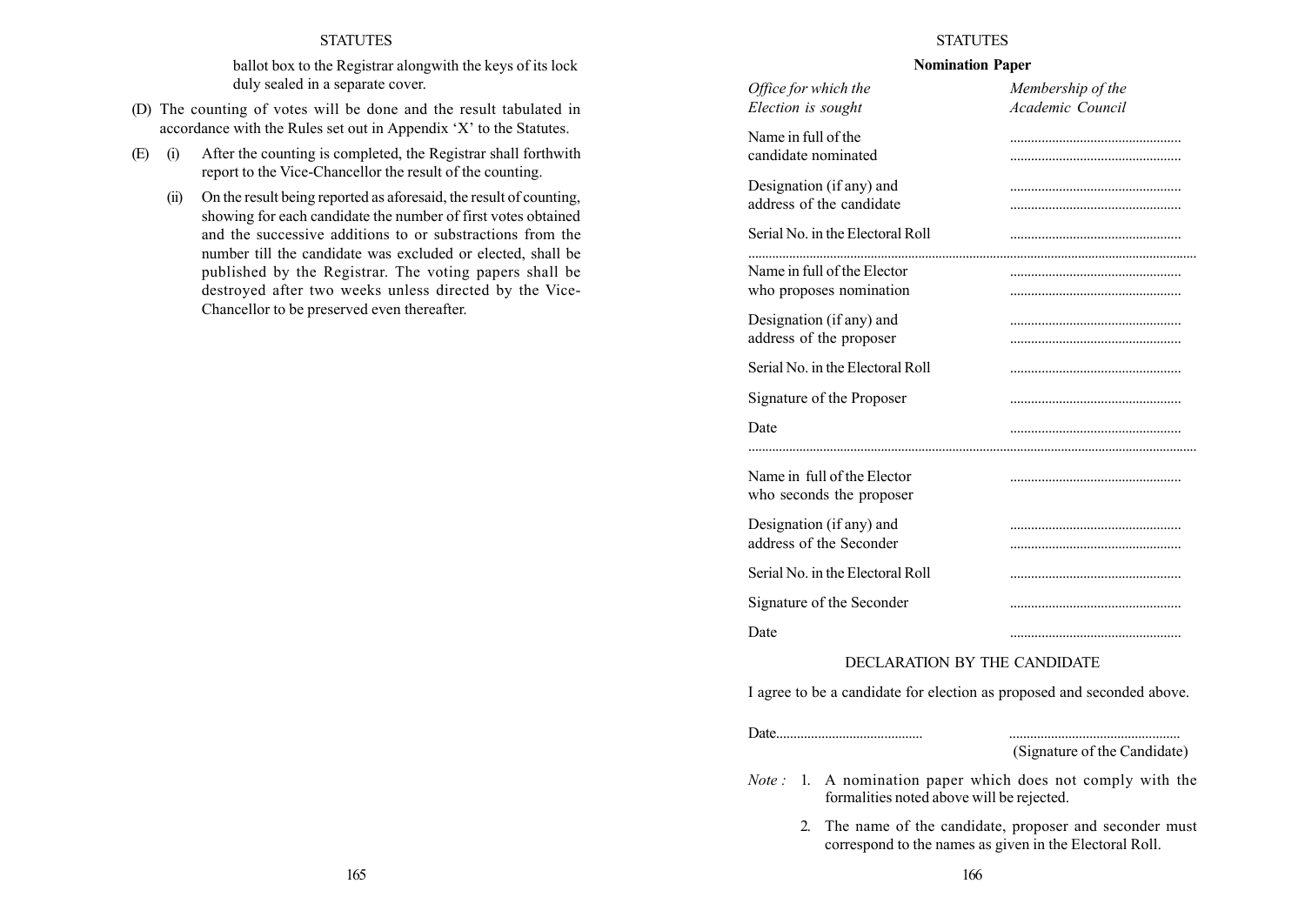#### Withdrawal Form

I withdraw my candidature from election to the Academic Council.

Name......................................................

Place......................................................

Date.......................................................

Time......................................................

................................................. (Signature of the Candidate)

Attested by :

Name.......................................................

Designation...........................................

Signature................................................

Note :- The withdrawal should be attested by a member of the Court, the Executive Council or the Academic Council of the University.

#### **STATUTES**

## APPENDIX-C

Rules for eligibility and for election of student-members on the Academic Council under the provisions of Statute  $7(1)$ (xiii) of the Statutes of the University.

(1) Representatives of students on the Academic Council under the provisions of Statute  $7(1)(xii)$  will be elected in the following manner:

- (a) One representative to be elected from amongst its members by an electoral College known as "First Electoral College". consisting of not more than 3 students other than teachers from each department of the University registered as full time students, for a period of not more than two years at the time of election, for the Ph.D. Degree of the University of Delhi, who secured the highest percentage of marks amongst those registered for the said Degree from the concerned department in the examination which entitled them to such registration.
- (b) Two representatives to be elected from amongst its members by an electoral College known as "Second Electoral College". constituted in the following manner:

Three students other than teachers, from amongst the regular students pursuing studies for each of the following Post-Graduate Degree Courses of the University subject to such conditions as are laid down hereinafter:

| M.Litt*               | M.C.L.               |
|-----------------------|----------------------|
| $M.P$ hil. $*$        | B.Ed                 |
| M.A.                  | M.Ed.                |
| M.Com.                | B.Lib. Sc.           |
| $M.Sc.*$              | M.L.I.St.            |
| M. Nursing            | M.Sc. Engineering*   |
| M.Sc. Applied Geology | $M.D.*$              |
| M.Tech. Microwave     | $M.S.*$              |
| Electronics           | M.Sc. (Medical Sc.)* |
| M.B.A.                | $DM.*$ .             |
| LLB.                  |                      |
| LLM.                  |                      |

- Explanation: \*indicates that in respect of these courses, three students from each of the subjects will be included in the electoral college.
	- (i) In case where duration of the course is one year the first three students will be taken on the basis of the percentage of marks obtained at the examination which entitled them to admission to the course.
	- (ii) In cases where duration of the course is more than one year and there is a University examination immediately preceding the final year examination, the first three students will be taken from amongst those studying in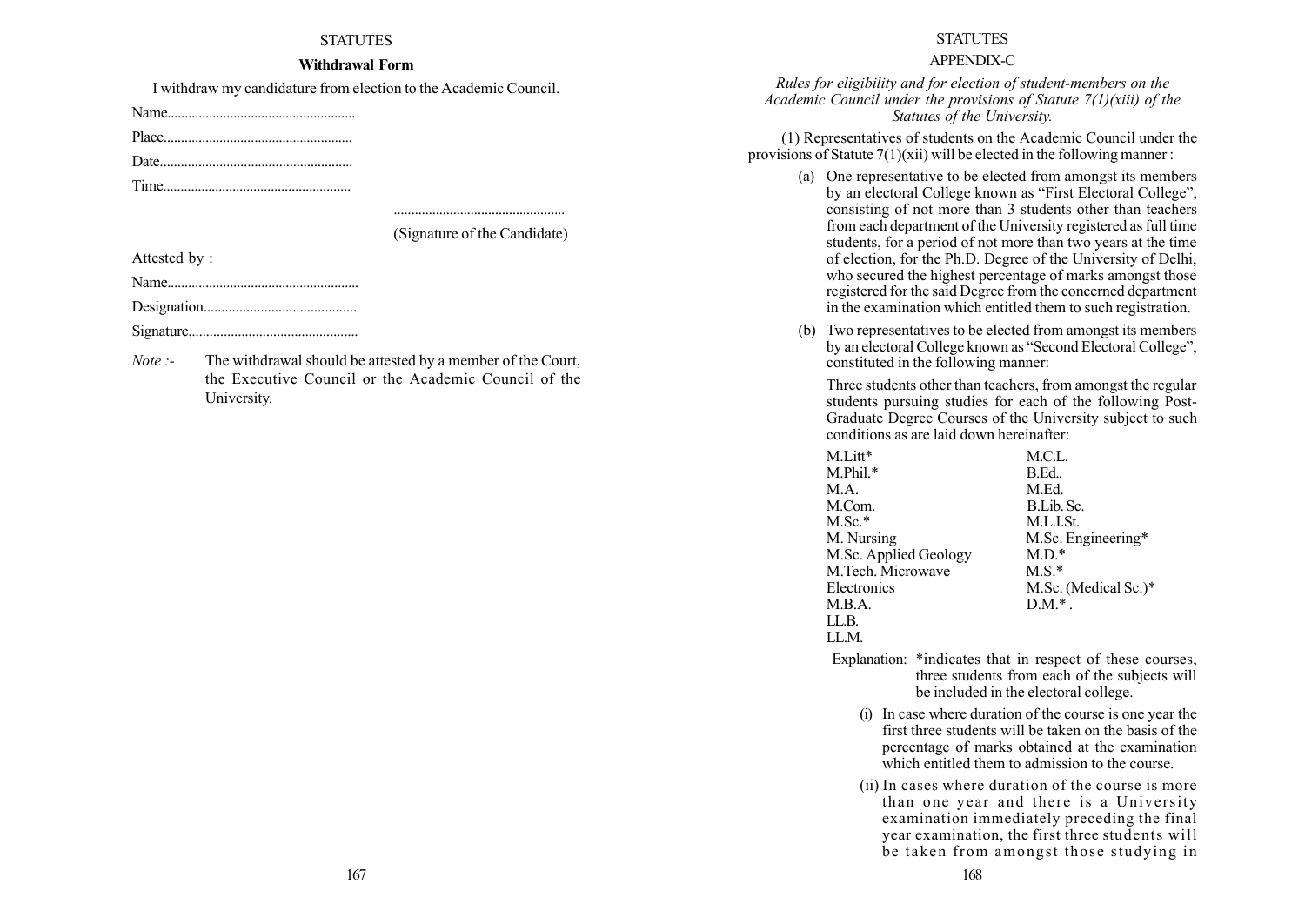the final year class of the course on the basis of the percentage of marks obtained at the said preceding examination. In courses where semester scheme of examination is operating, the combined percentage of marks obtained at all the semesters in the year immediately preceding the final year class will be taken into account.

- (iii) In case of M.D.,M.S. andM.Sc. (Medical Sciences) courses, and in cases where the duration of the courses is more than one year and only one examination is prescribed at the end of the final year, the first three students will be taken from amongst those studying in the final year class of the course on the basis of the percentage of marks obtained at the examination which entitled them to admission to the respective courses.
- (c) Two representatives to be elected from amongst its members by an electoral college known as "Third Electoral College", constituted in the following manner:

Three students from amongst the regular students pursuing studies in each of the following Under-graduate degree courses of the University subject to such conditions as are laid down hereinafter:

B.A. (Pass) B.Com. (Pass) B.Com. (Hons.) B.Sc. (Genl.) \*B.A. (Hons.) \*B.Sc. (Hons.) \*B.A. (Music Hons.) B.Sc. Nursing (Hons.) B.Sc. (Home Science) M.B.,B.S. \*B.Sc. Engineering B.Arch. B.Pharma.  $*BFA$ B.A. (Vocational Studies)

- Explanation: \*indicates that in respect of these courses, three students from each of the subjects will be included in the electoral college.
	- (i) In cases where there is a University examination immediately preceding the final year examination, the first three students will be taken from amongst those studying in the final year class of the course on the basis of the percentage of marks obtained at the said preceding examination.

#### **STATUTES**

In courses where semester scheme of examinations is operating, the combined percentage of marks obtained at all the semesters in the year immediately preceding the final year class will be taken into account.

In cases where there is only one examination prescribed at the end of the final year, the first three students will be taken from amongst those studying in the final year class of the course on the basis of the percentage of marks obtained at the examination which entitled them for admission to their respective courses.

(2) An electoral college envisaged in Rule 1 shall be deemed to be validly constituted even if the number of. students therein from one or more departments, courses or subjects, as the case may be, is non-existent or is less than three.

(3) Notwithstanding anything contained in Clause (1) a student shall not be entitled to be a member of any electoral college if :

- (i) he has been convicted of a criminal offence involving moral turpitude or punished by the University/College for an act coercive in nature and constituting a threat to life and property;
- (ii) he has been found guilty of, and punished for, the use of unfair means in any of the examinations of a College, University or Board.

(4) If a student is otherwise eligible to be the member of an electoral college but is disqualified by reason of the provisions of Clause (3) above, his place shall be taken by the student who is next below him in the order of merit in the respective electoral college.

(5) A student shall cease to be a member of the Academic Council when he ceases to be a student or if during the continuance of his membership, he incurs any of the disqualification mentioned in Clause (3).

(6) The election shall ordinarily be held in anticipation of vacancies about to occur by efflux of time.

(7) Except as otherwise provided, the Registrar shall be responsible for the election.

(8) The following procedure shall be adopted for the election:

- $(A)(i)$  The Registrar shall prepare an electoral roll of students eligible to vote at the election in respect of each electoral college. These electoral rolls will be published at least 15 days before the date of election.
	- (ii) The Vice-Chancellor shall have the authority to correct the Rolls by adding, altering or omitting any name, if any omission or wrong entry is brought to his notice at any time but not later than ten days before the date of election.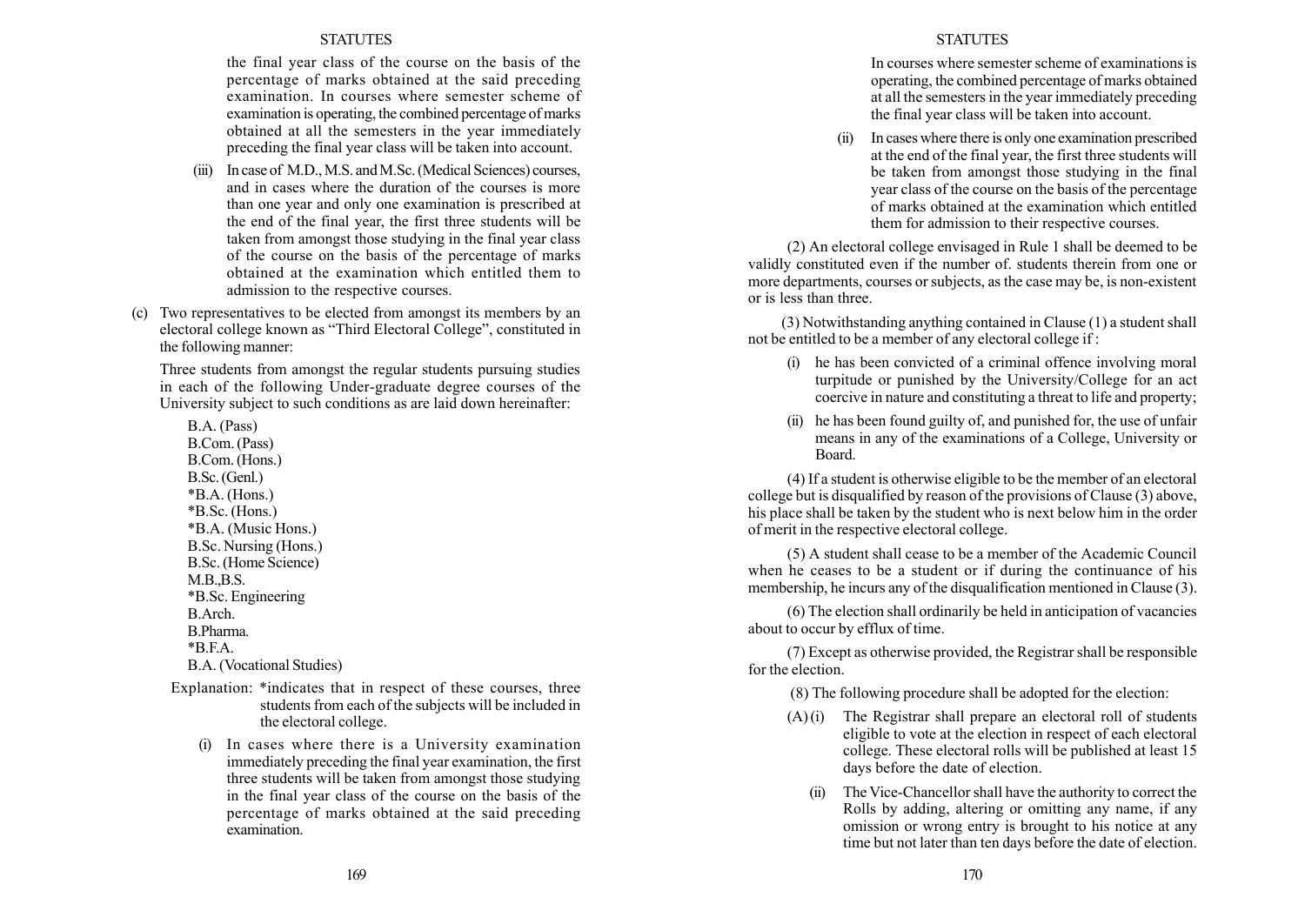- (iii) Only those students whose names are inscribed on the electoral roll shall be entitled to vote at the election.
- (iv) The notice of election stating the time and date for receiving nominations, for scrutiny of nomination papers and the date of election shall be published in such newspapers as may be prescribed by the Executive Council and shall also be pasted on the notice board of the University 15 clear days before the date of election.
- (v) Any two electors in an electoral college may nominate as a candidate any other elector from that electoral college for election therefrom to the Academic Council by sending to or delivering at the office of the Registrar a nomination paper duly filled in before the expiry of the time fixed for the receipt of nominations.
- (vi) Nomination paper shall be in the prescribed form. It shall contain the names in full of the two electors and of the candidate nominated and shall be dated and signed by the said electors. No person shall be nominated as a candidate for election unless he signifies his consent on the nomination paper.
- (vii) As soon as possible, after the last day fixed for the receipt of nominations, at a time and place fixed by the Vice-Chancellor and notified in the notice of election, any person or persons nominated by the Vice-Chancellor shall scrutinize the nominations. The candidate or his agent authorised by him in writing in this behalf shall be entitled to be present at such scrutiny. The agent so authorised must be an elector in the election. A nomination paper which does not comply with the requirements shall be rejected.
- (viii) Any candidate aggrieved at such scrutiny may appeal to the Vice-Chancellor by 4.00 P.M. of the working day immediately following the day of scrutiny. The Vice-Chancellor shall decide the said appeal forthwith after hearing those candidates who desire to be heard. In case such an appeal is filed, a notice stating the date, time and place fixed by the Vice-Chancellor for hearing the candidates will be pasted on the notice board of the University provided that where the appeal is against the acceptance of the nomination paper of any candidate, a copy of the notice shall also be sent to such candidate.
- (ix) It shall be open to a candidate to withdraw from an election at any time up to 4.00 p.m. of the working day following two days after the date of scrutiny provided the candidate wishing to withdraw sends to the Registrar, so as to reach him before the hour aforesaid, an intimation of withdrawal in writing signed by the candidate and attested by an elector of the concerned electoral college.
- (x) After the expiry of the time for withdrawal, the list of the validly nominated candidates remaining in the field shall be pasted on the notice board at least three clear days before the date of election.
- (xi) If there is only one validly nominated candidate remaining in the field in respect of the election from the electoral college envisaged in Clause 1 (b) or 1 (c) the said candidate will be declared to be elected and the Vice-Chancellor will fix another period within which fresh nominations will be received for electing the other representative from the concerned electoral college.
- (xii) If the number of validly nominated candidates remaining in the field is equal to the number of representatives to be elected from any electoral College, the candidates so nominated shall be declared to have been elected.
- (xiii) If the number of such candidates exceeds the number of representatives to be elected, election will be held in accordance with the system of proportional representation by means of single transferable vote.
- (xiv) The Vice-Chancellor may, in the event of an emergency of which he shall be the sole judge, increase or reduce the time for any step contemplated in Sub-Clauses  $(i)$ ,  $(ii)$ ,  $(iv)$ ,  $(v)$ ,  $(vii)$  to  $(ix)$ and (x) above to such extent as he may deem necessary.
- (B) (i) If at any time before the commencement of poll, the Vice-Chancellor is satisfied that any member of the electoral college has ceased to be a student or has incurred any of the disqualifications mentioned in Rule 3, the Vice-Chancellor shall have the authority to strike off the name of that student from the electoral college.
	- If a candidate whose nomination has been found valid on scrutiny and who has not withdrawn his candidature dies or ceases to be a member of the electoral college before the commencement of the poll, the Registrar shall upon being satisfied of the fact of the death of the candidate or his ceasing to be a member of the electoral college, as the case may be, countermand the roll in respect of that electoral college and shall invite fresh nominations for the vacancies to be filled:

Provided that no further nomination shall be necessary in the case of a person who was a contesting candidate at the time of the countermanding of the poll.

- (C)Procedure for Voting
	- (i) When election becomes necessary, the Registrar shall be responsible for conducting the poll.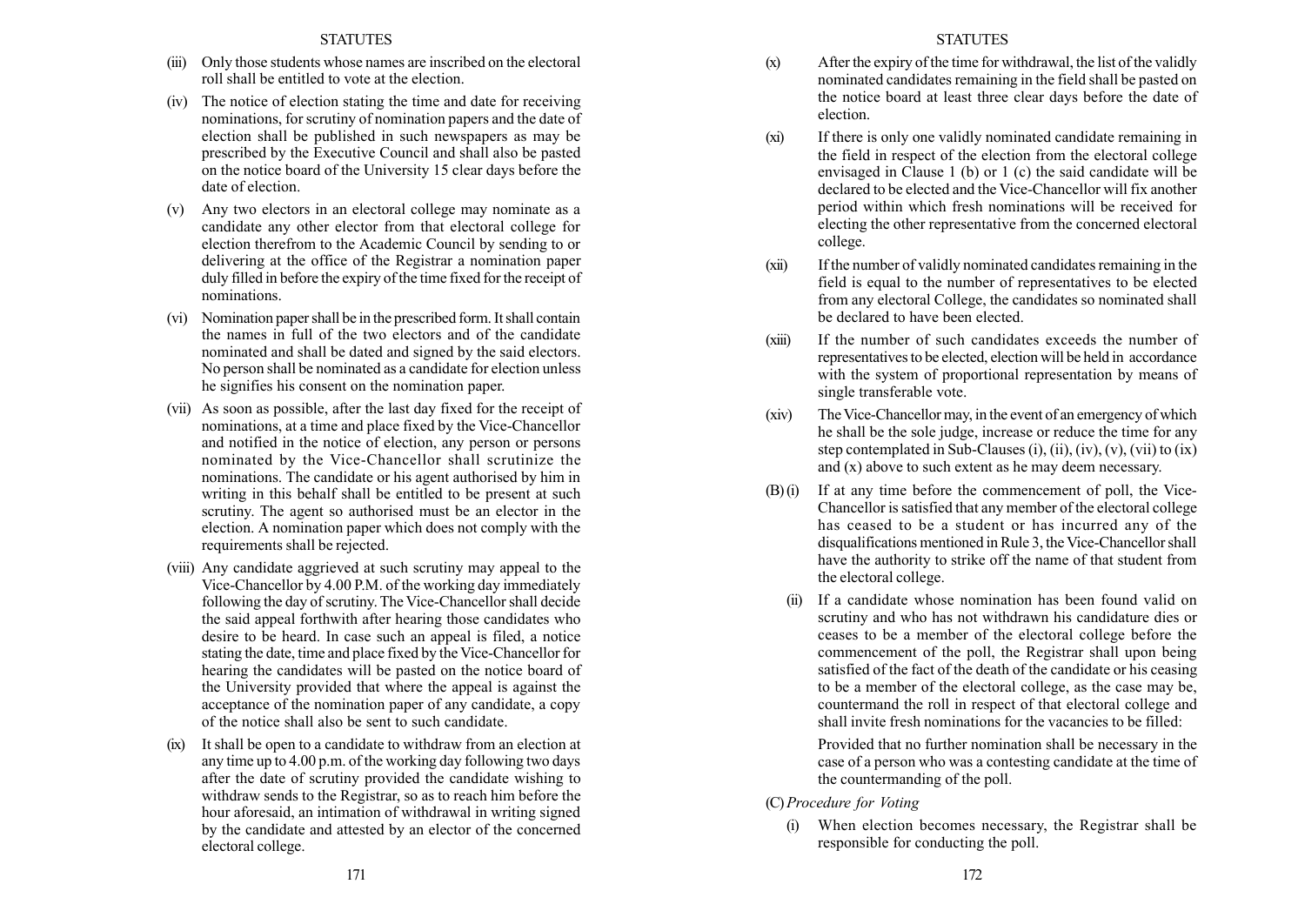- (ii) The poll will be taken at one or more polling centres as may be decided by the Registrar.
- (iii) The Registrar shall nominate an Election Officer for each of the polling centres. The Election Officer will be assisted by such other persons as may be deputed by the Registrar.
- (iv) In case there are more polling centres than one, the Registrar shall decide and notify in advance the serial numbers of the electors in the electoral roll who will vote at a particular polling centre.
- (v) The Registrar shall fix the hours during which the poll will be taken and the hours so fixed shall be notified in advance.
- (vi) For any sufficient cause, the Vice-Chancellor may adjourn the poll to a date to be notified later. Whenever a poll is adjourned, the Registrar shall, as soon as may be, fix the day on which the poll shall recommence, and notify the place at which and the hours during which the poll will be taken.
- (vii) At the time of polling, the Election Officer will conduct and supervise the election at his respective polling centre.
- (viii) The voting shall be by secret ballot.
- (ix) The polling booth will be near the place from where ballot papers are issued.
- (x) Before the polling commences, the Election Officer shall show to the persons present at the polling centre that the ballot box is empty and shall then lock and seal it for use.
- (xi) A polling centre will have such number of compartments as the Election Officer may think necessary to enable the electors to record their votes.
- (xii) The Election Officer shall count and check for verification the ballot papers given to him.
- (xiii) TheElection Officer shall ascertain the serial number of the elector and check his name in the electoral roll when he comes at the polling centre to cast his vote. The Election Officer shall see the identity card of the elector issued to him by his college or his department, as the case may be. No one shall be permitted to cast his vote if he does not have in his possession his identity card.
- (xiv) If despite the said identity card, the Election Officer has some doubt regarding the identity of the person seeking to cast his vote, he may ask him to produce other satisfactory proof of his identity. If that person fails to do so, he may not be allowed to cast his vote.

#### **STATUTES**

- (xv) On being satisfied about the identity of the elector, the Election Officer shall obtain the signature of the elector against his name on the electoral roll and then issue him a ballot paper.
- (xvi) The elector on receiving the ballot paper shall forthwith proceed to one of the compartments where he/she shall mark the ballot paper and after folding it put into the ballot box. The Election Officer will ensure that the ballot paper has been put into the box in his presence.
- (xvii) Every elector shall vote without undue delay and shall quit the polling centre as soon as he has put his ballot paper in the ballot box.
- (xviii) If an elector spoils his ballot paper inadvertently he may be given another and the spoilt paper shall be cancelled by the Election Officer.
- (xix) If an elector after obtaining the ballot paper for the purpose of recording his vote decides not to use the same he shall return the ballot paper to the Election Officer. The ballot paper so returned shall be immediately cancelled and kept in the custody of the Election Officer.
- (xx) No elector shall be allowed to enter the polling center for recording his vote before or after the expiry of the period fixed for the purpose.
- (xxi) Immediately after the election is over, the Election Officer shall seal the slit of the ballot box in the presence of persons present at the polling centre and send the ballot box to the Registrar alongwith the keys of its lock duly sealed in a separate cover.
- (D) The counting of votes will be done and the result tabulated in accordance with the Rules set out in Appendix 'X' to the Statutes.
- (E) (i) After the counting is completed, the Registrar shall forthwith report to the Vice-Chancellor the result of counting.
	- (ii) On the result being reported as aforesaid, the result of counting, showing for each candidate the number of first votes obtained and the successive additions to or substractions from the number till the candidate was excluded or elected, shall be published by the Registrar. The voting papers shall be destroyed after two weeks unless directed by the Vice-Chancellor to be preserved even thereafter.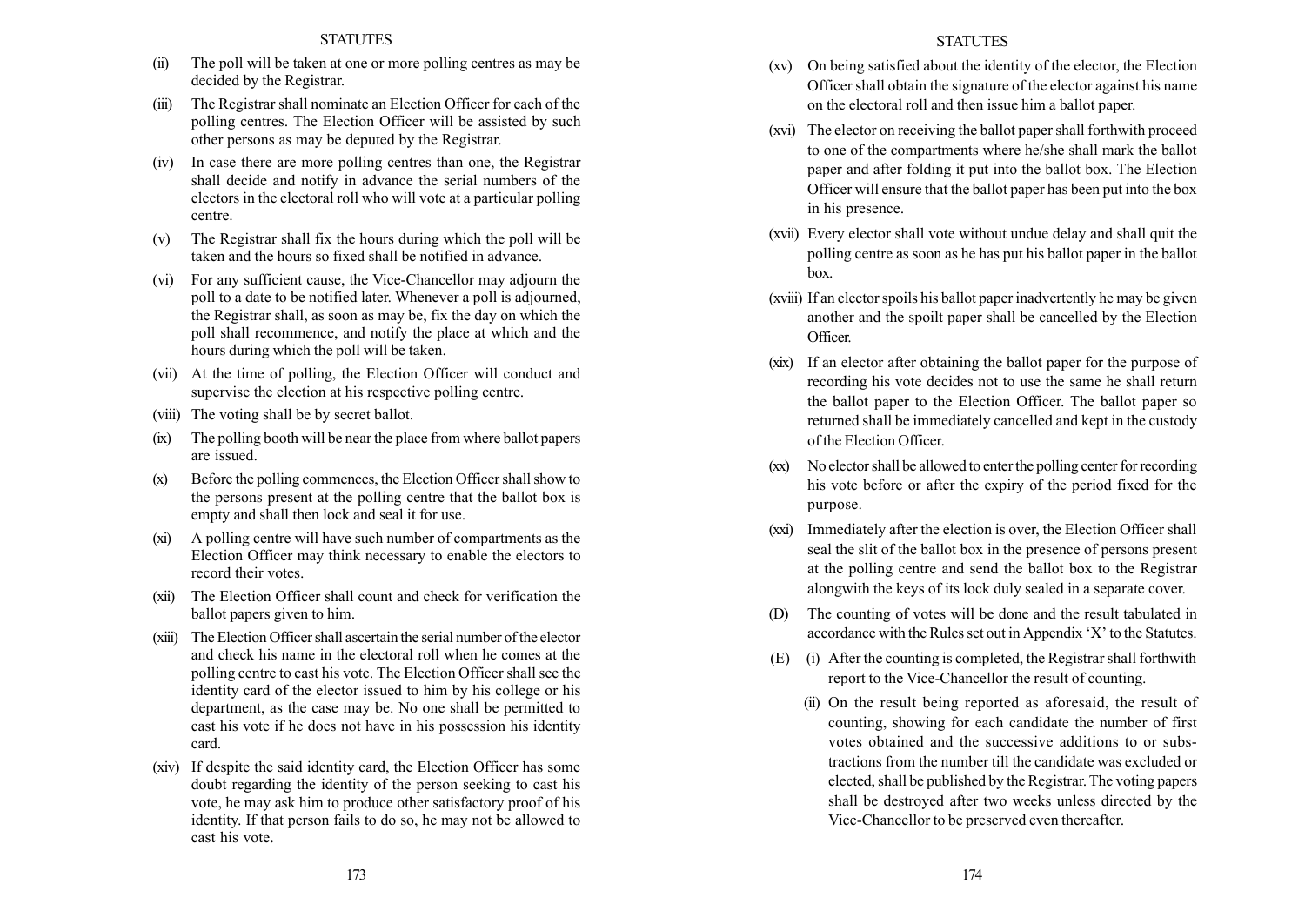# Nomination Paper

| Office for which the             | Membership of the |
|----------------------------------|-------------------|
| Election is sought.              | Academic Council. |
| Name in full of the              |                   |
| candidate nominated              |                   |
| Name of the electoral            |                   |
| College                          |                   |
| Serial No. in the Electoral Roll |                   |
| Name in full of the Elector      |                   |
| who proposes nomination.         |                   |
| Name of the Electoral College    |                   |
| Serial No. in the Electoral Roll |                   |
| Signature of the Proposer        |                   |
| Date                             |                   |
| Name in full of the Elector      |                   |
| who seconds the proposer.        |                   |
| Name of the electoral college    |                   |
| Serial No. in the Electoral Roll |                   |
| Signature of the Seconder        |                   |
| Date                             |                   |

DECLARATION BY THE CANDIDATE

I agree to be a candidate for election as proposed and seconded above.

Date.......................................... .................................................

(Signature of the Candidate)

- Note : 1. A nomination paper which does not comply with the formalities noted above will be rejected.
	- 2. The name of the candidate, proposer and seconder must correspond to the names as given in the Electoral Roll.

#### STATUTES

# Withdrawal Form

| I withdraw my candidature from election to the Academic Council.              |                              |
|-------------------------------------------------------------------------------|------------------------------|
|                                                                               |                              |
|                                                                               |                              |
|                                                                               |                              |
|                                                                               |                              |
|                                                                               | (Signature of the Candidate) |
| Attested by:                                                                  |                              |
|                                                                               |                              |
|                                                                               |                              |
| $N_{\alpha\alpha}$ . The withdrawal should be effected by a mamber of the Cou |                              |

Note :- The withdrawal should be attested by a member of the Court, the Executive Council or the Academic Council of the University.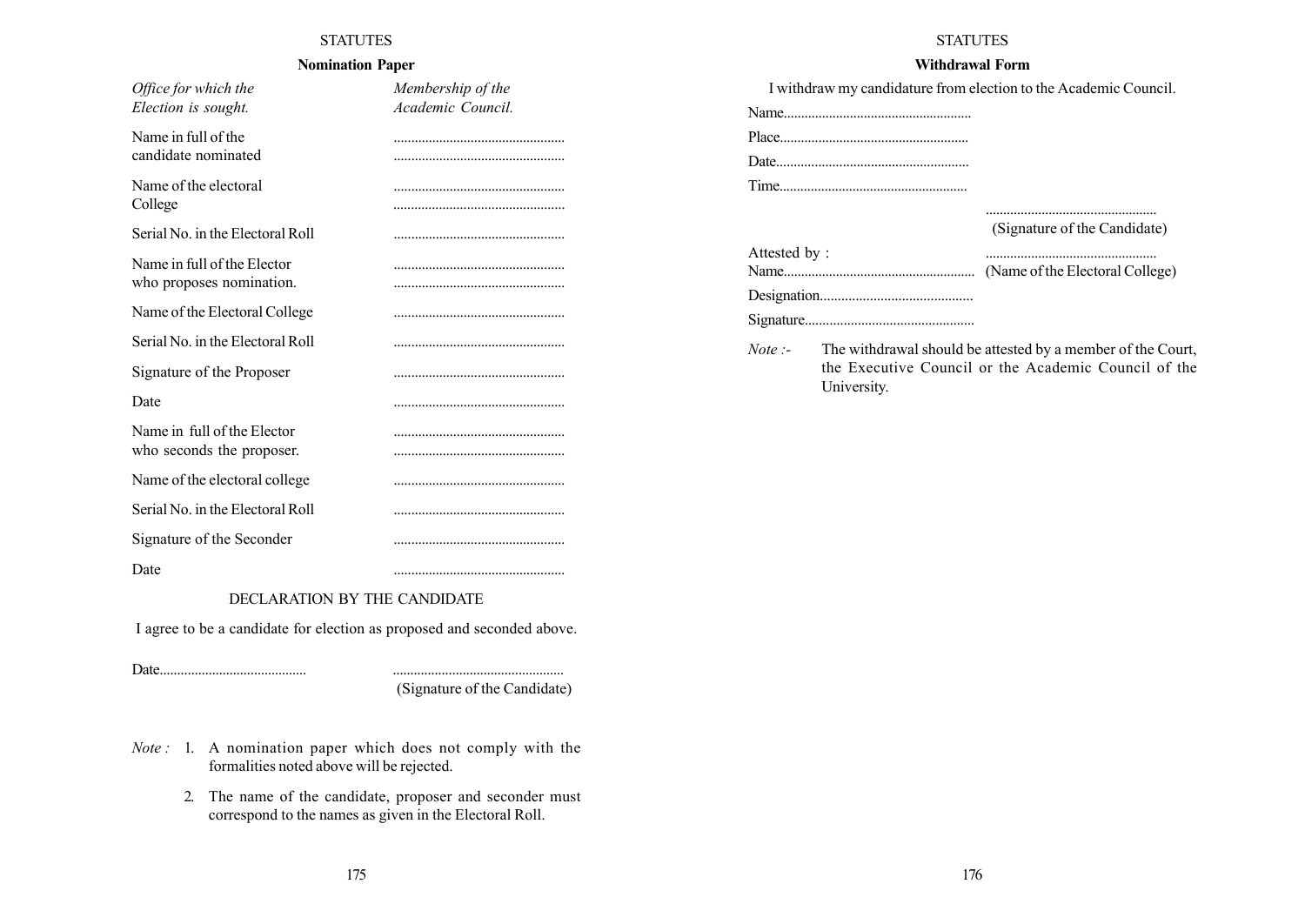## APPENDIX - D

# Rules for Election to the Finance Committee under the provisions of Statute  $10(A)$  (1) (iv)

1. (A) The election shall ordinarily be held in anticipation of vacancies about to occur by efflux of time.

- (B) A person shall not be qualified to be elected unless he--
	- (a) is a Citizen of India;
	- (b) is not less than 21 years of age on the last date fixed for the receipt of nominations; and
	- (c) possesses such other qualifications as are prescribed by the Statutes.

2. The term of all the members elected to fill the vacancies occurring with the efflux of time shall begin from the date on which the result of the election concerning anyone of such vacancies is declared or from the date on which such a vacancy occurs, whichever is later, irrespective of the fact that any other such vacancy is filled after the said date. This Rule, in so far as may be, would equally apply to an election where seats are filled in for the first time.

3. Except as otherwise provided, the Registrar shall be responsible for the election.

- 4. The following procedure shall be adopted for the election:
- (A) (i) The Registrar shall prepare an electoral roll of the members of the Court eligible to vote at the election. This electoral roll will be published at least 30 days before the date of election.
	- (ii) The Vice-Chancellor shall have the authority to correct the roll by adding, altering or omitting any name, if any omission or wrong entry is brought to his notice at any time before the election. Such corrections shall be duly notified.
	- (iii) Only those persons whose names are inscribed on the electoral roll shall be entitled to vote at the election.
	- (iv) The notice of election stating the time and date for receiving nominations, for scrutiny of nomination papers and the date of election shall be forwarded to each elector then on the electoral roll at least 15 clear days before the date of election.
	- (v) Any two electors may nominate as a candidate any other person entitled to seek election by sending to or, delivering at the office of the Registrar a nomination paper duly filled in before the expiry of the time fixed for the receipt of nominations.

#### **STATUTES**

- (vi) Nomination paper shall be in the prescribed form. It shall contain the names in full of the two electors and of the candidate nominated and shall be dated and signed by the said electors. No person shall be nominated as a candidate for election unless he signifies his consent on the nomination paper.
- (vii) As soon as possible, after the last day fixed for the receipt of nominations, at a time and place fixed by the Vice- Chancellor and notified in the notice of election, any person or persons nominated by the Vice-Chancellor shall scrutinize the nomination papers. The candidate or his agent duly authorised by him in writing in this behalf shall be entitled to be present at such scrutiny. The agent so authorised must be an elector in the election. A nomination paper which does not comply with the requirements shall be rejected.
- (viii) Any candidate aggrieved at such scrutiny may appeal to the Vice-Chancellor by 4.00 P.M. of the working day immediately following the day of scrutiny. The Vice- Chancellor shall decide the said appeal forthwith after hearing those candidates who desire to be heard. In case such an appeal is filed, a notice stating the date, time and place fixed by the Vice-Chancellor for hearing the candidates will be pasted on the notice board of the University provided that where the appeal is against the acceptance of the nomination paper of any candidate, a copy of the notice shall also be sent to such candidate.
- (ix) After the scrutiny the list of the validly nominated candidates giving in full their names, addresses and designations, if any, shall be posted to each such candidate and to every elector at his address as given in the electoral roll at least 3 clear days before the date of election.
- (x) If after the scrutiny of the nomination papers or immediately before the poll is taken, it is found that :
	- (a) the number of candidates validly nominated is less than the number to be elected, all the candidates so nominated shall be declared duly elected and the Vice-Chancellor will specify another date for receiving fresh nominations for filling the remaining vacancy or vacancies. These Rules, in so far as they may be applicable, will also apply in such a situation;
	- (b) the number of candidates validly nominated is equal to the number to be elected, the candidates so nominated shall be declared duly elected.
- (xi) The election, if necessary, shall be held at the meeting of the University Court convened for the purpose.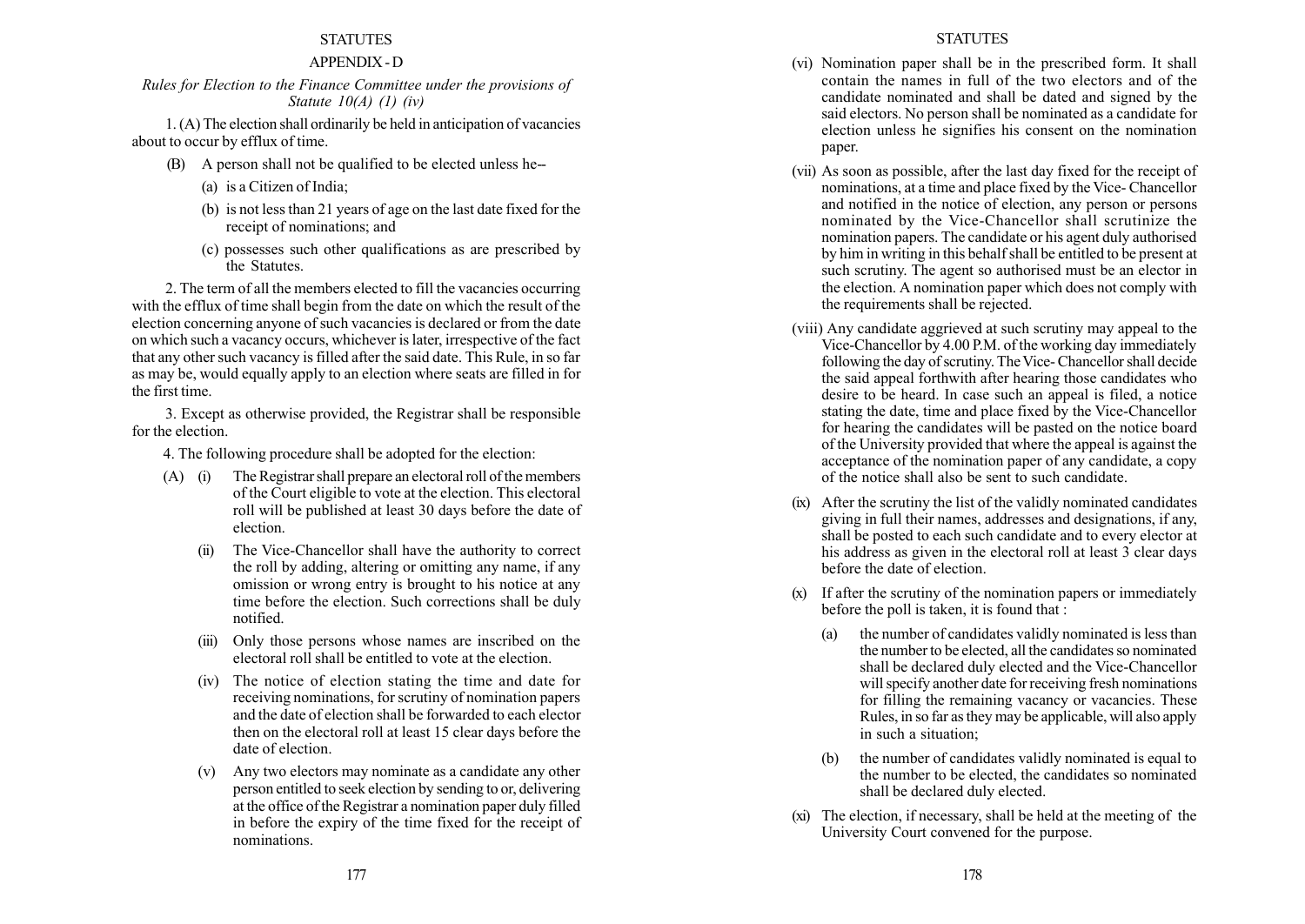- (xii) It shall be open to a candidate to withdraw from the election at any time before the poll is taken either personally in the meeting or by sending to the Registrar, so as to reach him before the hour fixed for the meeting, an intimation of withdrawal in writing signed by the candidate and attested by an elector.
- (xiii) The Vice-Chancellor may, in the event of any emergency of which he shall be the sole judge, increase or reduce the time for any step contemplated in Sub-Clauses (i), (ii), (iv), (v), (vii), (viii) and (ix) above to such extent as he may deem necessary.
- $(B)(i)$  If at any time before the commencement of poll the Vice-Chancellor is satisfied that any person whose name is inscribed on the electoral roll has ceased to be a member of the Court, the Vice-Chancellor shall have the authority to strike off the name of that person from the electoral roll.
	- (ii) If a candidate whose nomination has been found valid on scrutiny and who has not withdrawn his candidature dies before the commencement of the poll, the Registrar shall, upon being satisfied of the fact of the death of the candidate, countermand the poll and shall invite fresh nominations for the vacancies to be filled:

Provided that no further nomination shall be necessary in the case of a person who was a contesting candidate at the time of the countermanding of the poll.

- (iii) If any person becomes a member of the Court after the last date of the receipt of nominations, he shall not be entitled to challenge the election on the ground that he did not have an opportunity of nominating any person as a candidate.
- (iv) Ifimmediately before the poll is taken, it is found that the number of candidates remaining in the field exceeds the number to be elected, election will be held in accordance with the system of proportional representation by means of the single transferable vote.
- (C) Procedure for Voting :
	- When election becomes necessary, the Vice-Chancellor will appoint a person as Election Officer to conduct and supervise the election.
	- (ii) The Vice-Chancellor or the person presiding at the meeting of the Court shall fix the time when the voting will commence and close and shall adjourn the meeting of the Court for that purpose for such duration as he may deem fit.
	- (iii) The polling centre will be as near the place of meeting as practicable.

## **STATUTES**

- (iv) The voting shall be by secret ballot.
- (v) Before the polling commences, the Election Officer shall show to the persons present at the polling centre that the ballot box is empty and then shall lock it and seal it for use.
- (vi) The polling centre will have such number of compartments as the Election Officer may think necessary to enable the electors to record their votes.
- (vii) The Election Officer shall count and check for verification the ballot papers given to him.
- (viii) The Election Officer shall ascertain the serial number of the elector and check his name in the electoral roll when he comes at the polling centre to cast his vote.
- (ix) The Election Officer shall obtain the signature of the elector against his name on the electoral roll and then issue him a ballot paper.
- (x) The elector on receiving the ballot paper shall forthwith proceed to one of the compartments where he/she shall mark the ballot paper and after folding it put into the ballot box. The Election Officer will ensure that the ballot paper has been put into the ballot box in his presence.
- (xi) Every elector shall vote without undue delay and shall quit the polling centre as soon as he has put his ballot paper in the ballot box.
- (xii) If an elector spoils his ballot paper inadvertently he may be given another and the spoilt paper shall be cancelled by the Election Officer.
- (xiii) If an elector after obtaining the ballot paper for the purpose of recording his vote decides not to use the same he shall return the ballot paper to the Election Officer. The ballot paper so returned shall be immediately cancelled and kept in the custody of the Election Officer.
- (xiv) No elector shall be allowed to enter the polling centre for recording his vote before or after the expiry of the period fixed for the purpose.
- (xv) Immediately after the election is over, the Election Officer shall seal the slit of the ballot box in the presence of person/persons present at the polling centre and send the ballot box to the Registrar alongwith the keys of its lock duly sealed in a separate cover.

Provided that the Vice-Chancellor may direct that the counting of votes will take place immediately after the poll is over, in which case it shall not be necessary for the Election Officer to seal the ballot box; he shall entrust the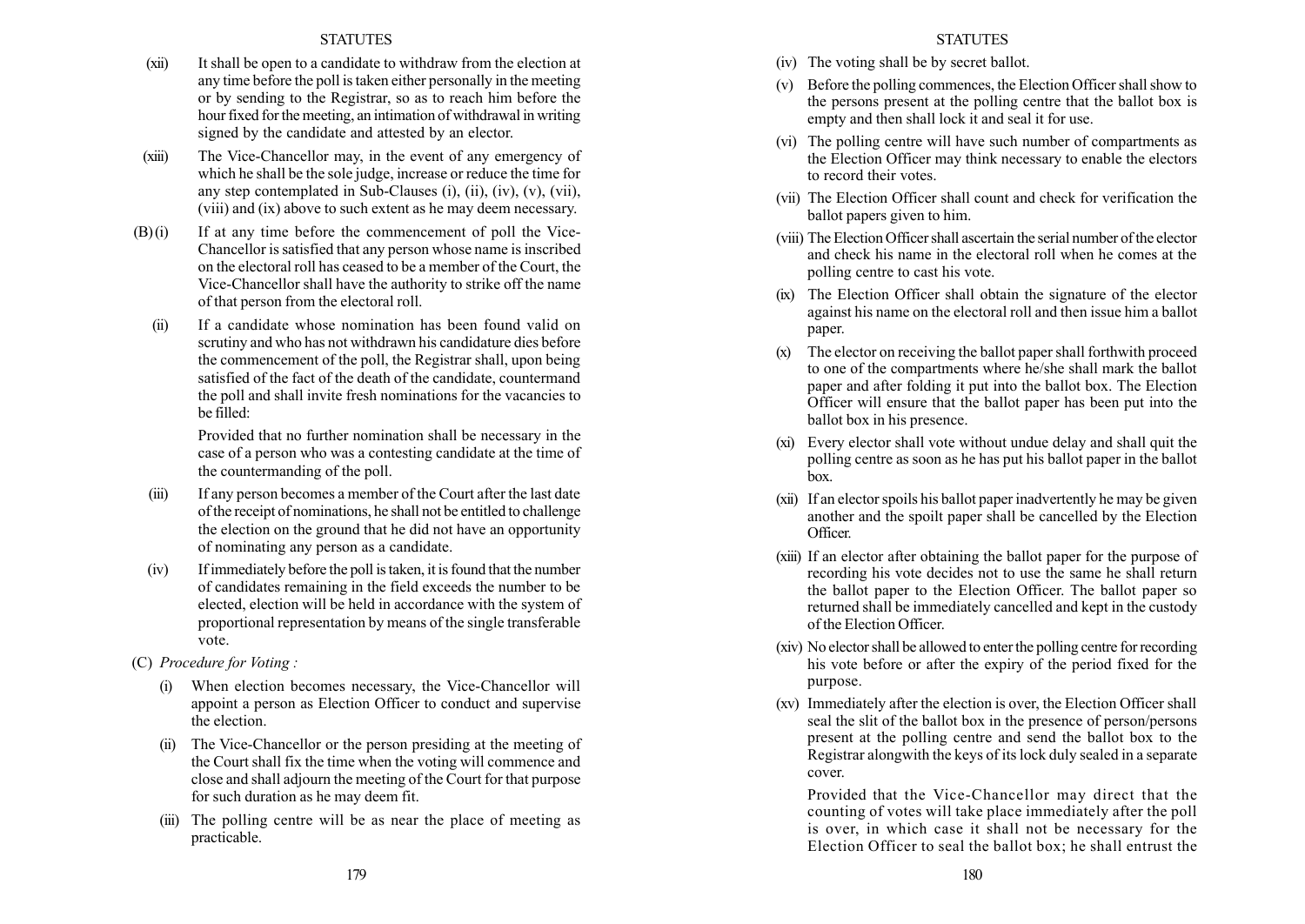custody of the same to the Registrar who shall forthwith proceed with the counting of votes.

- (xvi) For any sufficient cause, the Vice-Chancellor may adjourn the poll to a date to be notified later. Whenever a poll is adjourned, the Vice-Chancellor shall, as soon as may be, fix another meeting of the Court for holding election.
- (D) The counting of votes will be done and the result tabulated in accordance with the Rules set out in Appendix  $X'$  to the Statutes.
- (E) (i) After the counting is completed, the Registrar shall forthwith report to the Vice-Chancellor the result of the counting.
	- (ii) On the result being reported as aforesaid, the result of counting, showing for each candidate the number of first votes obtained and the successive additions to or substractions from the number till the candidate was excluded or elected, shall be published by the Registrar. The voting papers shall be destroyed after two weeks unless directed by the Vice-Chancellor to be preserved even thereafter.

#### **STATUTES**

#### Nomination Paper

| Office for which the<br>Election is sought.              | Membership of the<br>Finance Committee. |
|----------------------------------------------------------|-----------------------------------------|
| Name in full of the<br>candidate nominated               |                                         |
| Designation (if any) and<br>address of the candidate.    |                                         |
| Serial No. in the Electoral Roll                         |                                         |
| Name in full of the Elector<br>who proposes nomination.  |                                         |
| Designation (if any) and<br>address of the proposer.     |                                         |
| Serial No. in the Electoral Roll                         |                                         |
| Signature of the Proposer                                |                                         |
| Date                                                     |                                         |
| Name in full of the Elector<br>who seconds the proposer. |                                         |
| Designation (if any) and<br>address of the Seconder.     |                                         |
| Serial No. in the Electoral Roll                         |                                         |
| Signature of the Seconder                                |                                         |
| Date                                                     |                                         |

## DECLARATION BY THE CANDIDATE

I declare that -

- (i) I am Citizen of India; and
- (ii) shall not less than 21 years on the last date fixed for receipt of nominations.

I agree to be a candidate for the election.

Date.................................... .................................................

(Signature of the Candidate)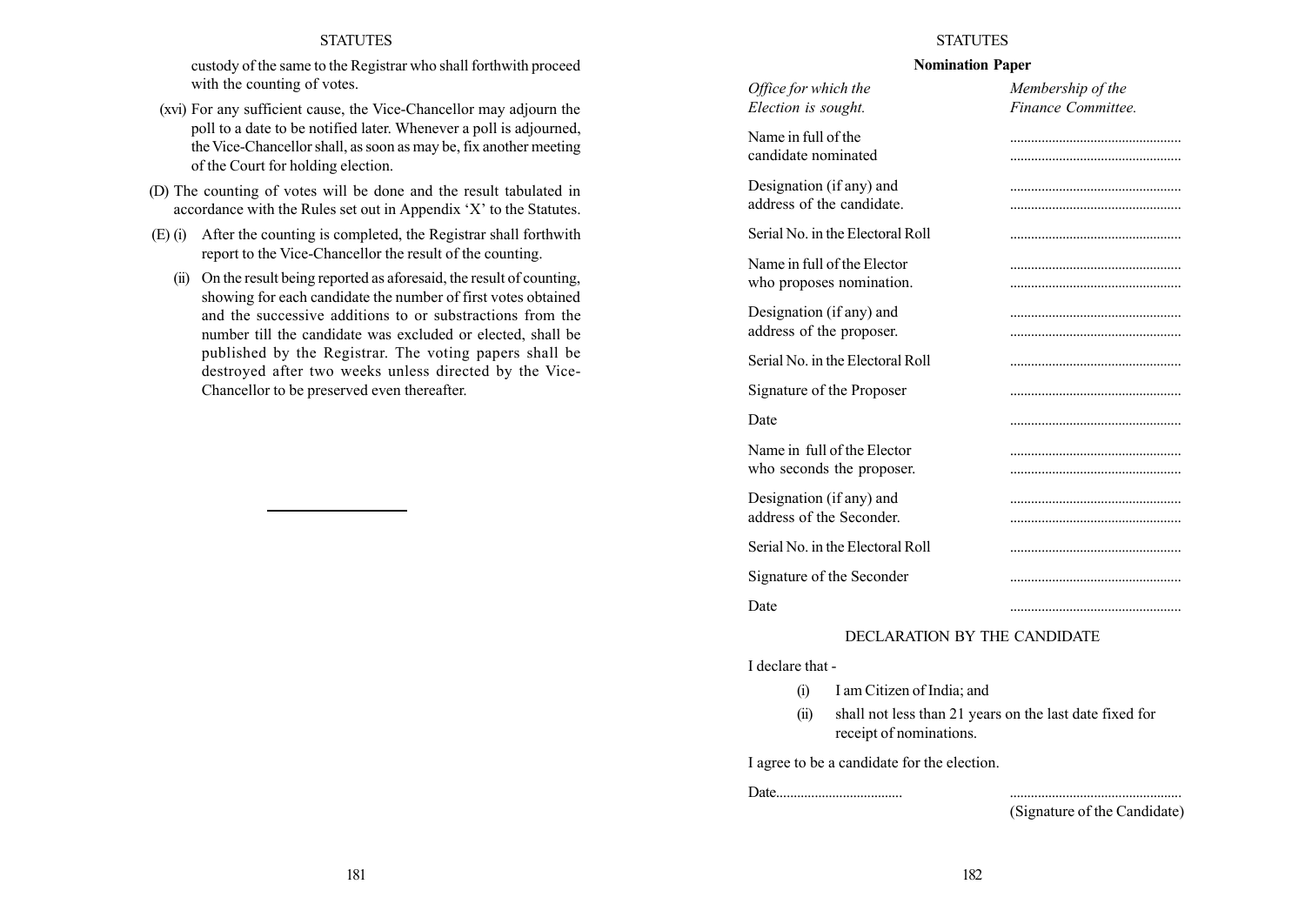- Note : 1. A nomination paper which does not comply with the formalities noted above will be rejected.
	- 2. The name of the candidate, proposer and seconder must correspond to the names as given in the Electoral Roll.

## STATUTES

## Withdrawal Form

I withdraw my candidature from election to the Finance Committee.

Name......................................................

Place...................................................... Date.......................................................

Time.......................................................

.................................................. (Signature of the Candidate)

Attested by :

Name......................................................

Designation..........................................

Signature..............................................

Note :- The withdrawal should be attested by a member of the Court, the Executive Council or the Academic Council of the University.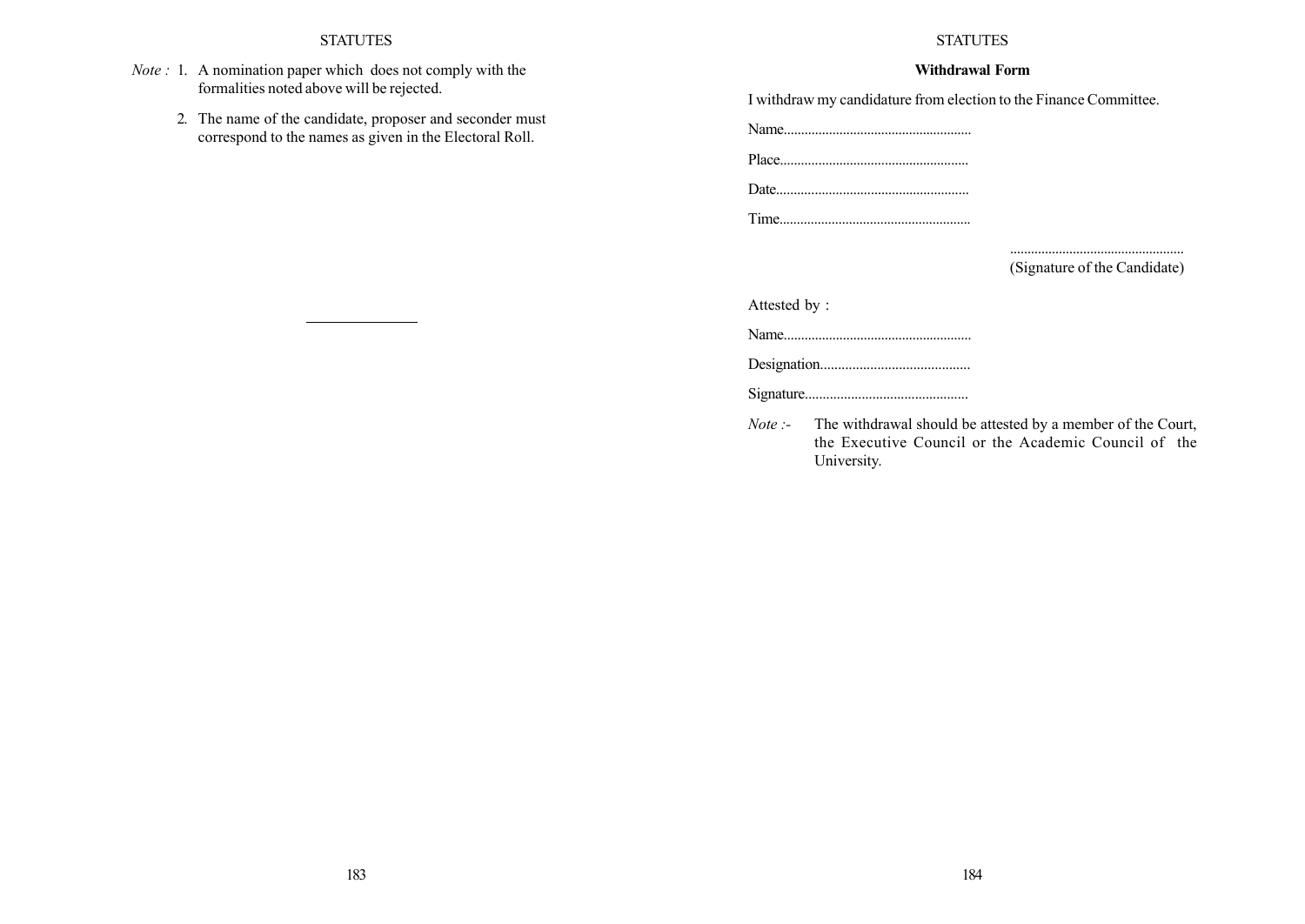## APPENDIX-E

## Rules for Election to the Court under the Provision of Statute  $2(1)$  (xvi) :

- 1. (1) There shall be an alumni Association estiblished for the Delhi University hereinafter referred to as the Association.
	- (2) All existing members of the Association who have completed 5 years of the membership will be required to get re-enrolled on making an application in the form prescribed by the University and on payment of Rs. 100/- as re-enrolment fee within 30 days of the date of notification to be issued by the University in this behalf, failing which the membership will be deemed to have lapsed.

Provided that the membership will be deemed to have lapsed unless renewed every 5 years.

- (3) Any graduate of the Delhi University who had been admitted to the Degree of the University either at the convocation or in absentia and is not persuing any course of study in Delhi University or any other University can be a member of the Association on making an application in the form prescribed by the University and on payment of Rs. 100/- as initial registration fee. Provided however, the membership will lapse unless it is renewed after every 5 years on making an application in the form prescribed by the University on payment of Rs. 100/- as renewal fee.
- (4) The Registrar on being satisfied that the application is in order, and on receipt of the prescribed fee, shall cause the name of the applicant to be enrolled as a member of the Association.
- 2. No member of the Association shall be entitled to vote or stand for election unless he is a citizen of India and has been a member of the Association for at least one year period to the last date fixed for the receipt of nomination.

Provided further that no member of the Association shall be entitled to vote at or stand for an election for a period of two years from the date of his becoming eligible for the purpose if in respect of him an order of direction has been passed or issued by the Executive Council or by the Vice-Chancellor by virtue of his authority that the graduate be for an indefinite or a stated period expelled from the University or his College or his

Institution or be debarred from seeking admission to a course of study in a College or Institution or a Department of the University having been found guilty of any offence involving moral turpitude or gross mis-behaviour including resorting to unfairmeans at the examinations.

- 3. (1) The election shall ordinarily be held in anticipation of vacancies about to occur by efflux of time.
	- (2) The term of all members elected to fill the vacancies occurring with the efflux of time shall begin from the date on which the result of the election concerning any one of such vacancies is declared or from the date on which such a vacancy occur, whichever is later, irrespective of the fact that any other such vacancy is filled after the said date. This rule, in so far as may be, would equally apply to an election where seats are filled in for the first time.
	- (3) Except as othewise provided, the Registrar shall be responsible for the election.
	- (4) The following procedure shall be adopted for the election :
- (A)(i) The Registrar shall cause to be prepared an electoral roll of the members of the Association eligible to vote at the election. While preparing the electoral roll, the Registrar may, if he so desires, keep a copy of the existing roll in the University Office four months prior to the date of election with a view to enable all concerned to bring to his notice any additions alterations or omissions to be made in the said electoral roll. The electoral roll will be published at least 75 days before the date of the election. The public shall be informed of the publication of the said electoral roll by notification in such newspapers as may be prescribed by the Executive Council and applications shall also be invited for changes etc. in the said roll so as to reach the Registrar within one month of the date of the said notification.
- (ii) The Vice-Chancellor shall have the authority to correct the roll by adding. altering or omitting any name if any omission or wrong entry is brought to his notice at any time but not later than 25 days before the date of election.
- (iii) Only those persons whose names are inscribed on the electoral roll shall be entitled to vote at or stand for the election.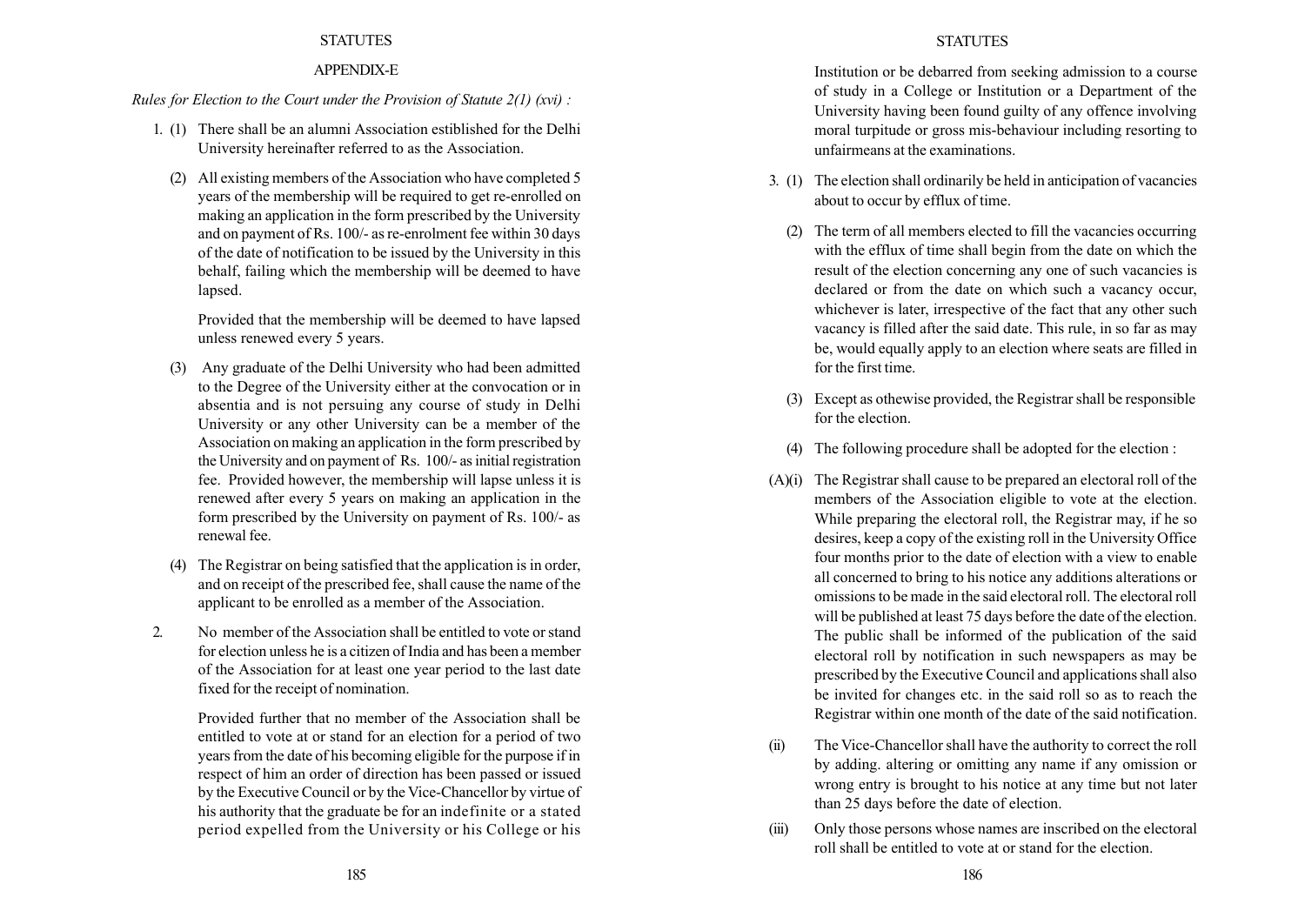- (iv) The notice of election stating the time and date fixed for receiving nominations, for scrutiny of nomination papers and the date of election shall be published in such newspapers as may be prescribed by the Executive Council and shall also be pasted on the notice board of the University 30 clear days before the date of election. The date fixed for the receipt of nomination shall not be less than seven days from the date of publication of the said notice.
- (v) Any two electors may nominate as a candidate another elector for election to the Court by sending to or delivering at the office of the Registrar a nomination paper duly filled in before the expiry of the time fixed for the receipt of nominations.
- (vi) Nomination paper shall be in the prescribed form. It shall contain full names, as in the electoral roll, of the two electors and of the candidate nominated and shall be dated and signed by the said electors. No person shall be nominated as a candidate for election unless he signified his consent on the nomination paper.
- (vii) As soon as possible after the last day fixed for the receipt of nominations, at a time and place fixed by the Vice-Chancellor and notified in the notice of election any person, or persons nominated by the Vice-Chancellor shall scrutinize the nominations. The candidate or his agent duly authorised by him in writing in this behalf shall be entitled to be present at such scrutiny. The agent so authorised must be an elector in the election. A nomination ëpaper which does not comply with the requirements shall be rejected.
- (viii) Any candidate aggrieved at such scrutiny may appeal to the Vice-Chancellor by 4.00 p.m. of the working day immediately following the day of scrutiny. The Vice-Chancellor shall decide the said appeal forthwith after hearing those candidates who desire to be heard. In case such an appeal is filed, a notice stating the date, time and place fixed by the Vice-Chancellor for hearing the candidates will be pasted on the notice board of the University provided that where the appeal is against the acceptance of the nomination paper of any candidate a copy of the notice shall also be sent to such candidate.
- (ix) It shall be open to a candidate to withdraw from an election at any time up to 4.00 p.m. of the working day following two days after the date of scrutiny provided the candidate wishing to withdraw sends to the Registrar, so as to reach him before the hour aforesaid, an intimation of withdrawal in writing signed by the candidate and attested by a member of the Court, the Executive Council or the Academic Council of the University.

## **STATUTES**

- (x) After the expiry of the time fixed for withdrawal the list of the validly nominated candidates remaining in the field shall be pasted on the notice board at least 15 clear days before the date of election.
- (xi) If after expiry of the time fixed for withdrawal of candidature from election, it is found that--
	- (a) the number of candidates nominated is less than the number to be elected, all the candidates so nominated shall be declared duly elected and the Vice-Chancellor will specify another date for receiving fresh nominations for filling the remaining vacancy or vacancies; (These Rules, in so far as they may be applicable, will also apply in such a situation).
	- the number of candidates nominated is equal to the number to be elected, the candidates so nominated shall be declared duly elected.
	- (c) The number of candidates nominated exceeds the number to be elected, election will be held in accordance with the system of proportional representation by means of the single transferable vote.
- (xii) The Vice-Chancellor may, in the event of any emergency of which he shall be the sole judge, increase or reduce the time for any step contemplated in sub-Clause  $(i)$ ,  $(ii)$ ,  $(iv)$ ,  $(v)$ ,  $(vii)$ ,  $(viii)$ , (ix) and (x) above to such extent as he may deem necessary.
- (B) (i) If a candidate whose nomination has been found valid on scrutiny and who has not withdrawn his candidature dies before the expiry of the time fixed for such withdrawal and the number of candidates including him after the said expiry of time falls under Sub-Clause  $(A)$  (xi) (a) or (b), then all the candidates in the field excluding the one who has died shall be declared duly elected and fresh nominations shall be invited only for filling the remaining vacancy or vacancies.
	- Save as in Clause (i) above, if a candidate whose nomination has been found valid on scrutiny and who has not withdrawn his candidature dies before the commencement of the poll, the Registrar shall, upon being satisfied of the death of the candidate, countermand the poll and shall invite fresh nominations for the vacancies to be filled; provided that no further nomination shall be necessary in the case of a person who was a contesting candidate at the time of the countermanding of the poll.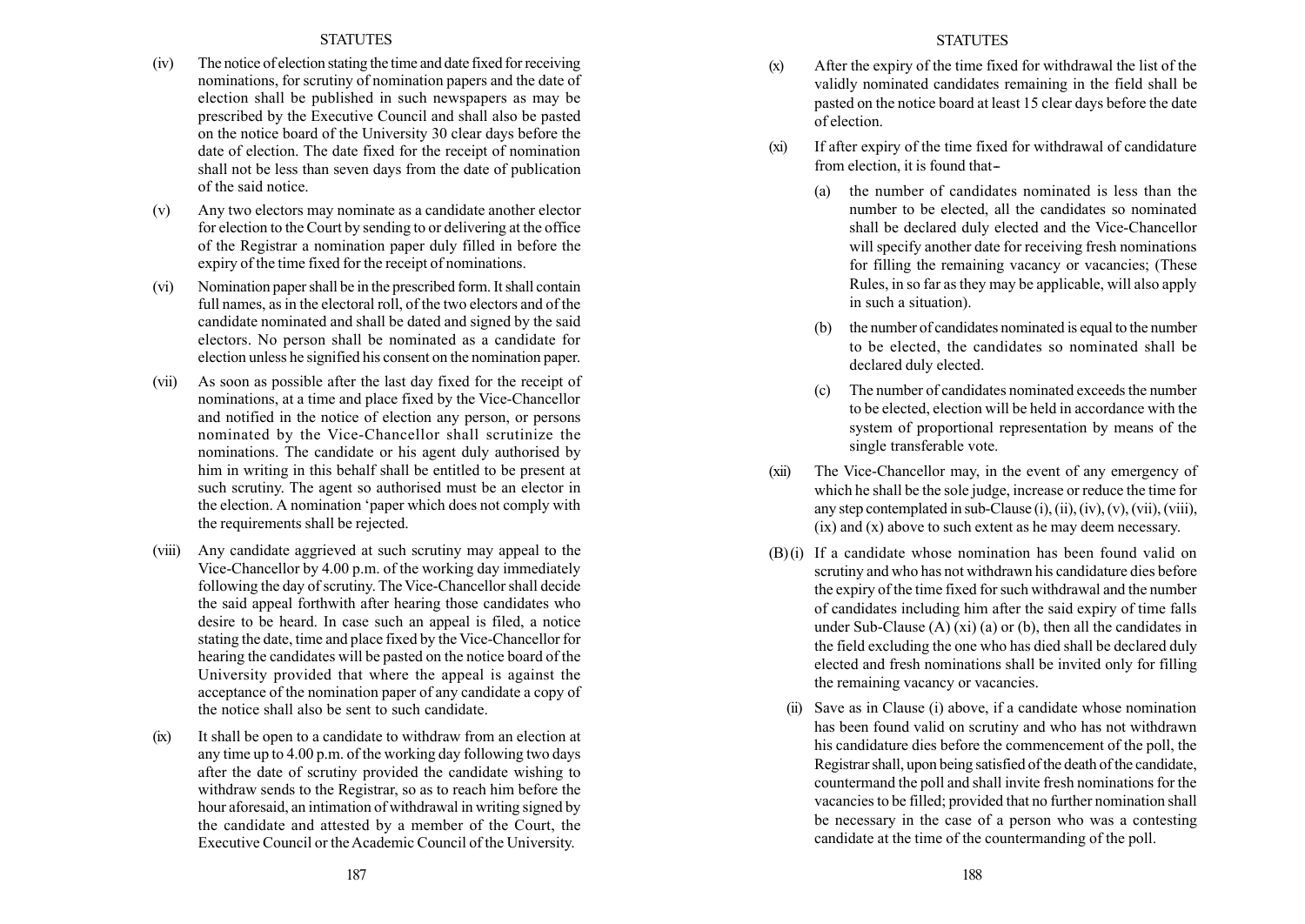(C) Procedure for Voting :

- (I) (i) When election becomes necessary, the Registrar shall be responsible for conducting the poll.
	- (ii) The poll will be taken at one or more polling centres as may be declared by the Registrar.
	- (iii) The Registrar shall nominate an Election Officer for each of the polling centres. The Election Officer will be assisted by such other persons as may be deputed by the Registrar.
	- (iv) In case there are more polling centres than one, the Registrar shall decide and notify in advance the serial numbers of the electors in the electoral roll who will vote at a particular polling centre.
	- (v) The Registrar shall fix the hours during which the poll will be taken and the hours so fixed shall be notified in advance.
	- (vi) For any sufficient cause, the Vice-Chancellor may adjourn the poll to a date to be notified later.Whenever a poll is adjourned, the Registrar shall, as soon as may be, fix the day on which the poll shall recommence and notify the place at which and the hours during which the poll will be taken.
	- (vii) At the time of polling, the Election Officer will conduct and supervise the election at his respective polling centre.
	- (viii) The Voting shall be by secret ballot.
	- (ix) The polling booth will be near the place where ballot papers are issued.
	- (x) Before the polling commences, the Election Officer shall show to the persons presently at the polling centre that the ballot box is empty and shall then lock and seal it for use.
	- (xi) A polling centre will have such number of compartments as the Election Officer may think necessary to enable the electors to record their votes.
	- (xii) The Election Officer shall count and check for verification the ballot papers given to him.
	- (xiii) The Election Officer shall ascertain the serial number of the elector and check his name in the electoral roll, when he comes at the polling centre to cast his vote.
	- (xiv) If the election Officer has some doubt regarding the identity of the person seeking to cast his vote, he may ask him to produce satisfactory proof of his identity. If that person fails to do so, he may not be allowed to vote.
- (xv) On being satisfied about the identity of the elector, the Election Officer shall obtain the signature of the elector against his name on the electoral roll and then issue him a ballot paper.
- (xvi) The elector on receiving the ballot paper shall forthwith proceed to one of the compartments where he/she shall mark the ballot paper and after folding it put into the ballot box. The Election Officer will ensure that the ballot paper has been put into the ballot box in his presence.
- (xvii) Every elector shall vote without undue delay and shall quit the polling centre as soon as he has put his ballot paper in the ballot box.
- (xviii) If an elector spoils his ballot paper inadvertently he may be given another and the spoilt paper shall be cancelled by the Election Officer.
- (xix) If an elector after obtaining the ballot paper for the purpose of recording his vote decides not to use the same he shall return the ballot paper to the Election Officer. The ballot paper so returned shall be immediately cancelled and kept in the custody of the Election Officer.
- (xx) No elector shall be allowed to enter the polling centre for recording his vote before or after the expiry of the period fixed for the purpose.
- (xxi) Immediately after the election is over the Election Officer shall seal the slit of the ballot box in the presence of person/ persons present at the polling centre and send the ballot box to the Registrar alongwith the keys of its locks duly sealed in a separate cover.
- (II) Electors residing outside the territorial limits of National Capital Territory of Delhi will have the option to vote by post provided they inform the Registrar in writing within 14 days from the date of notification of the election. The following procedure will be followed for voting by post:
	- (i) The Registrar shall send to each elector at his address as given in the electoral roll, at least 10 days before the date of election, voting papers consisting of the following:
	- (a) a ballot paper containing on its reverse the directions for voting and the time within which the voting papers should reach back the Registrar.
	- (b) a smaller cover, and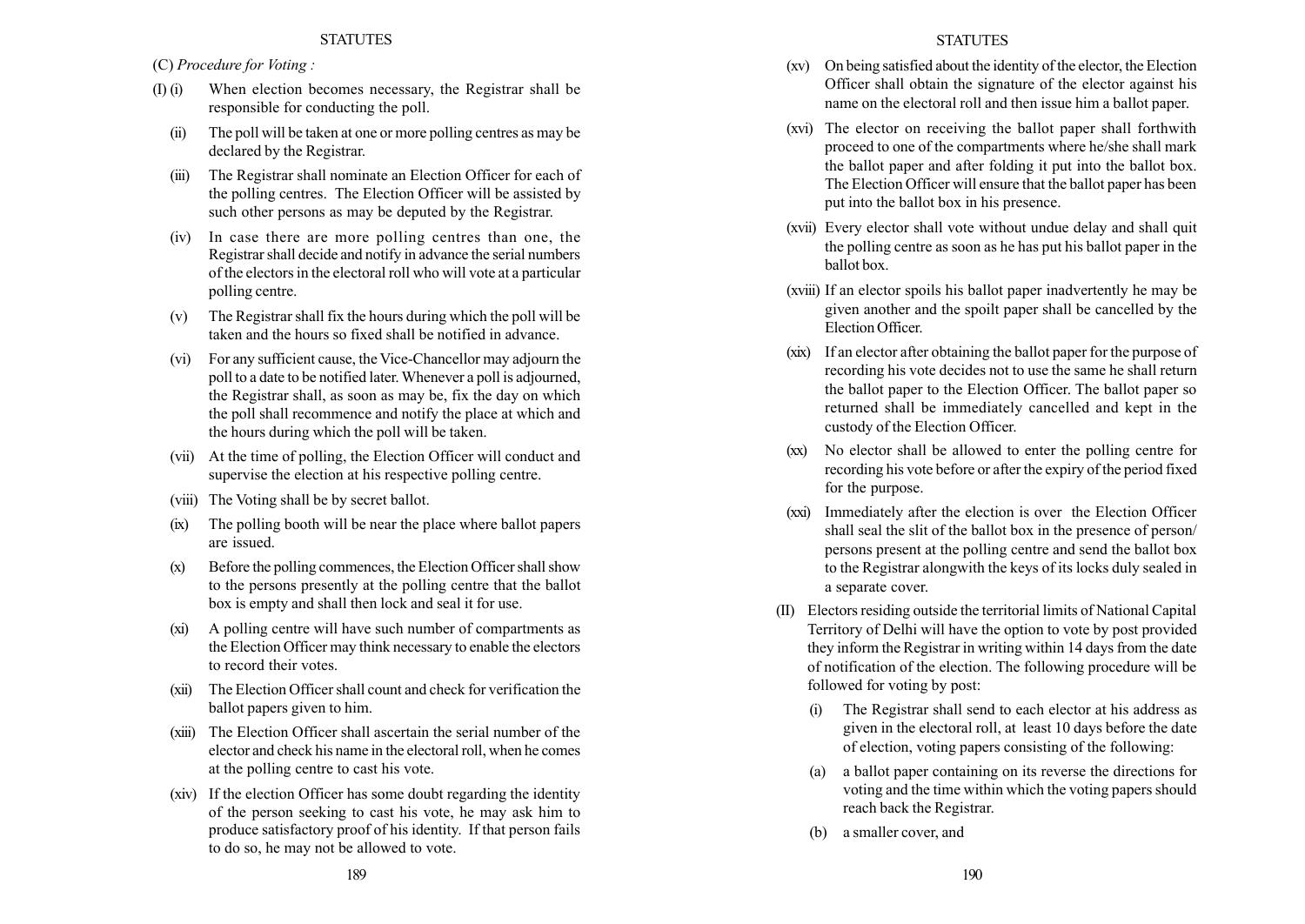(c) a bigger cover on which are printed, on the left half, the number of the elector in the electoral roll and a form of certificate of identity, and on the right half the words: "To Registrar, University of Delhi, Delhi.<sup>n</sup>

The elector shall enclose the ballot paper duly filled in but without his name or signature, in the smaller cover and enclose this again in the bigger cover, sign the certificate of identity on it, get his signature attested and send it to the Registrar, so as to reach the University Office within the time notified in the notice of election.

- (ii) The certificate of identity as aforesaid shall be signed by the elector in the presence of and shall be attested by a Magistrate or a Gazetted Officer of Government or a member of the Court, the Academic Council, or the Executive Council of the University of Delhi.
- (iii) (a) An elector who has not received his voting papers sent by post or whose papers, before they are returned to the Registrar, have been lost or spoilt in such manner that they can not be conveniently used, on his transmitting to the Registrar a declaration to the effect signed by himself, may require the Registrar to send him new voting papers in place of those not received, spoilt or lost. If the papers have been spoilt, the spoilt papers shall be returned to the Registrar who shall cancel them on receipt.
	- (b) On receipt of such a declaration, the Registrar shall issue new voting papers to the elector. In case the elector has desired that the papers should be sent to him at an address other than his address given in the electoral roll, then notwithstanding anything contained in the Rules, the new papers will be issued to the elector at the address desired by him. No new voting papers shall be issued by post if a declaration by the elector as aforesaid, has not been received at least 48 hours prior to the last hour fixed for the receipt of voting papers, provided that new papers may be issued to an elector at any time before the time fixed for the receipt of voting papers on an elector transmitting personally to the Registrar a declaration as aforesaid.

In every case when new voting papers are issued, a mark will be placed against the number of elector's name in the electoral roll to denote that new papers have been issued in place of those not received spoilt or lost.

- (iv) No voting papers received after due date and time for whatever reasons, shall be taken into account provided that the Vice-Chancellor may, in an emergency of which he shall be the sole judge, extend the time generally by such period as he may specify in a notification issued and published for the purpose, for the receipt of voting papers in the University Office.
- (D) The counting of votes will be done and the result tabulated in accordance with the Rules set out in Appendix  $X''$  to the Statutes.
- (E) (i) After the counting is completed, the Registrar shall forthwith report to the Vice-chancellor the result of the counting.
	- (ii) On the result being reported as aforesaid, the result of counting, showing for each candidate the number of first votes obtained and the successive additions to or substractions from the number till the candidate was excluded or elected, shall be published by the Registrar. The voting papers shall be destroyed after two weeks unless directed by the Vice-Chancellor to be preserved even thereafter.

## NOMINATION PAPER

(for a Candidate seeking Election to the Court from the Alumni Association, vide Statute : 2 (1) (xvi)

| Office for which election is sought                    | Membership of the Court |
|--------------------------------------------------------|-------------------------|
| Name in full of the Candidate<br>nominated.            |                         |
| Designation (if any) and<br>Address of the Candidate.  |                         |
| Serial No. in the<br>Electoral Roll.                   |                         |
| Name in full of the Elector who<br>proposes nomination |                         |
| Designation (if any) and<br>Address of the Proposer    |                         |
| Serial No. in the<br>Electoral Roll.                   |                         |
| Signature of the Proposer<br>Date                      |                         |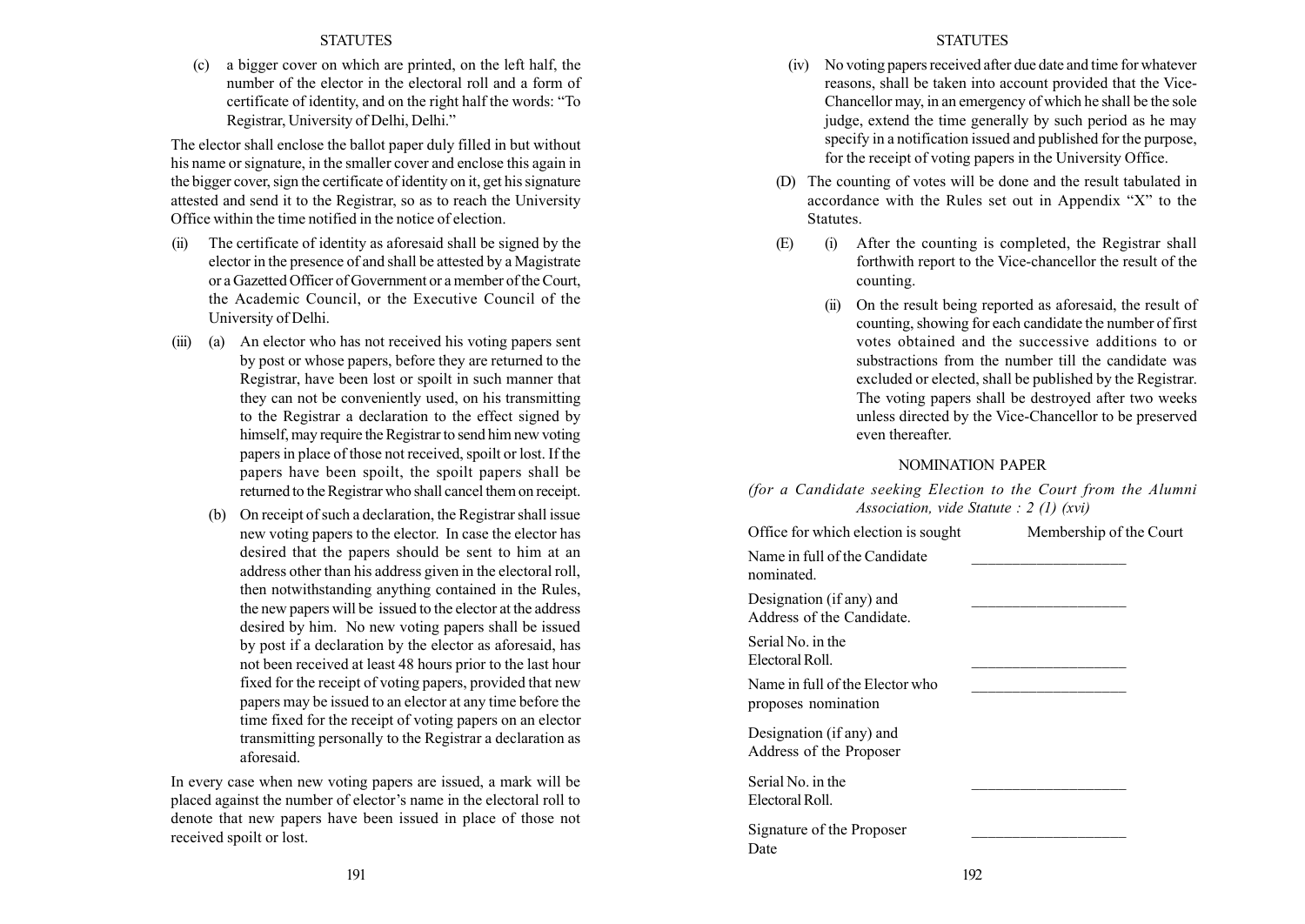| Name in full of the Elector<br>who seconds the proposer.                              |                              |
|---------------------------------------------------------------------------------------|------------------------------|
| Designation (if any) and<br>address of the seconder.                                  |                              |
| Serial No. in the<br>Electoral Roll                                                   |                              |
| Signature of the Seconder<br>Date<br>Declaration by the candidate                     |                              |
| I declare that I am a citizen of India<br>I agree to be a candidate for the election. |                              |
|                                                                                       | (Signature of the Candidate) |

- Note: 1. The Name of the Candidate, Proposer and Seconder must correspond to the Names as given in the Electoral Roll.
	- 2. A nomination paper which does not comply with the formalities noted above will be rejected.

#### Withdrawal Form

I withdraw my candidature from election to the Court from the Alumni Association.

Name

Place  $\Box$ 

Date  $\qquad \qquad \qquad$ 

Time\_\_\_\_\_\_\_\_\_\_\_\_\_\_\_\_\_\_\_\_

(Signature of the Candidate)

Attested by :

Name

Designation

Signature

Note : The withdrawal should be attested by a member of the Court, the Executive Council or the Academic Council of the University.

#### **STATUTES**

# APPENDIX -F

Rules for Election to the Court under the provisions of Statute 2(1) (xvii) and (xviii).

1. A. The election shall ordinarily be held in anticipation of vacancies about to occur by efflux of time.

- B. A person shall not be qualified to be elected unless he-
	- (a) is citizen of India;
	- (b) is not less than 21 years of age on the last date fixed for the receipt of nominations; and
	- (c) possesses such other qualifications as are prescribed by the Statutes.

2. The term of all the members elected to fill the vacancies occurring with the efflux of time shall begin from the date on which the result of the election concerning anyone of such vacancies is declared or from the date on which such a vacancy occurs, whichever is later, irrespective of the fact that any other such vacancy is filled after the said date. This Rule, in so far as may be, would equally apply to an election where seats are filled in for the first time.

3. Except as otherwise provided, the Registrar shall be responsible for the election.

4. The following procedure shall be adopted for the election:

- (A) (i) The Registrar shall prepare an electoral roll of the members of the Court eligible to vote at the election. This electoral roll will be published at least 25 days before the date of election.
	- (ii) The Vice-Chancellor shall have the authority to correct the roll by adding, altering or omitting any name if any omission or wrong entry is brought to his notice at any time before the election. Such corrections shall be duly notified.
	- (iii) Only those persons whose names are inscribed on the electoral roll shall be entitled to vote at the election.
	- (iv) The notice of election stating the time and date for receiving nominations, for scrutiny of nomination papers and the date of election shall be forwarded to each elector then on the electoral roll at least 15 clear days before the date of election.
	- (v) Any two electors may nominate as a candidate any other person entitled to seek election by sending to or delivering at the office of the Registrar a nomination paper duly filled in before the expiry of the time fixed for the receipt of nominations.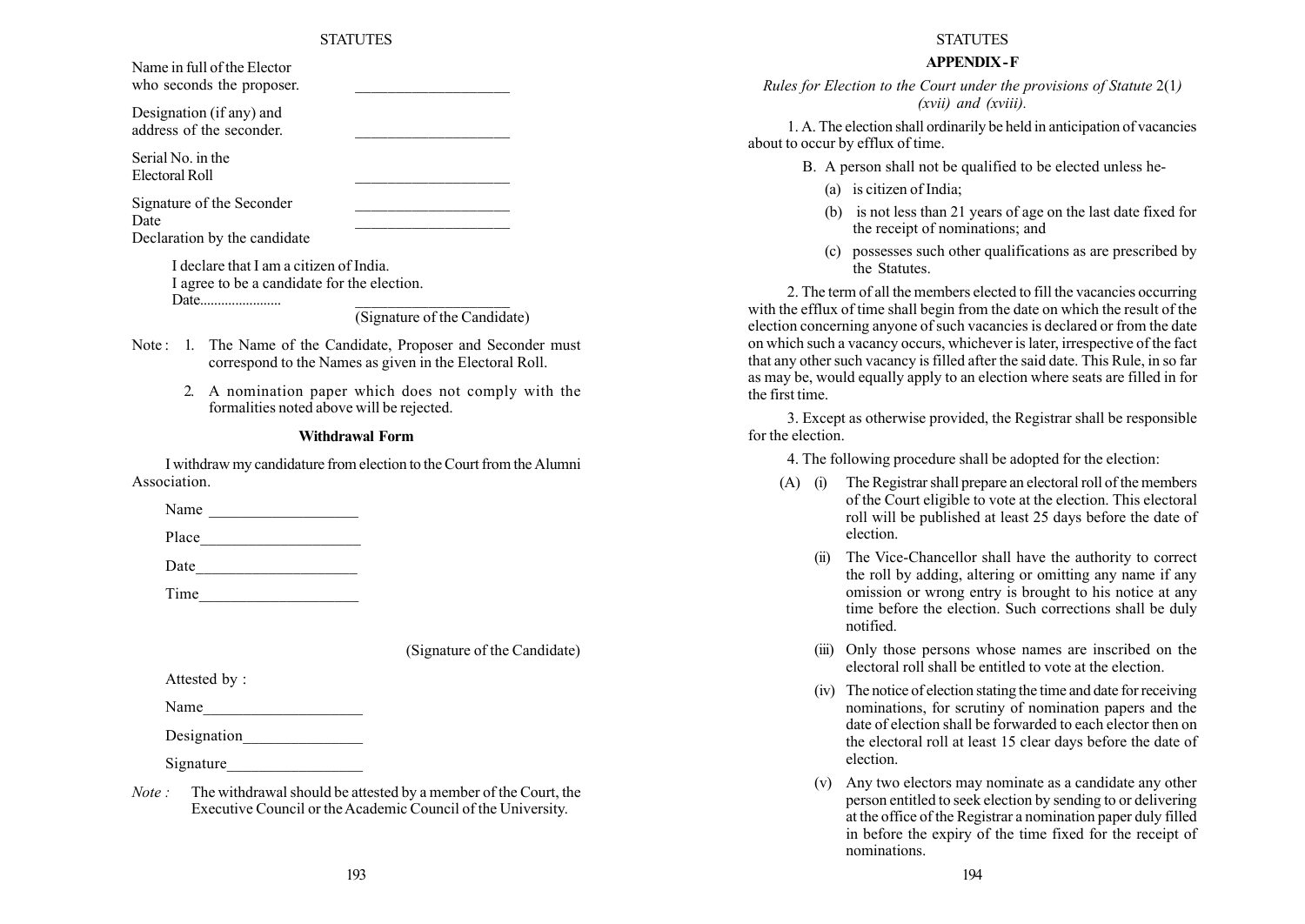- (vi) Nomination paper shall be in the prescribed form. It shall contain the names in full of the two electors and of the candidate nominated and shall be dated and signed by the said electors. No person shall be nominated as a candidate for election unless he signifies his consent on the nomination paper.
- (vii) As soon as possible, after the last day fixed for the receipt of nominations, at a time and place fixed by the Vice-Chancellor and notified in the notice of election, any person or persons nominated by the Vice-Chancellor shall scrutinize the nomination papers. The candidate or his agent duly authorised by him in writing in this behalf shall be entitled, to be present at such scrutiny. The agent so authorised must be an elector in the election. A nomination paper which does not comply with the requirements shall be rejected.
- (viii) Any candidate aggrieved at such scrutiny may appeal to the Vice-Chancellor by 4.00 P.M. of the working day immediately following the date of scrutiny. The Vice-Chancellor shall decide the said appeal forthwith after hearing those candidates who desire to be heard. In case such an appeal is filed, a notice stating the date, time and place fixed by the Vice-Chancellor for hearing the candidates will be pasted on the notice board of the University provided that where the appeal is against the acceptance of the nomination paper of any candidate a copy of the notice shall also be sent to such candidate.
- (ix) After the scrutiny, the list of validly nominated candidates giving in full their names, addresses and designations, if any, shall be posted to each such candidate and to every elector at his address as given in the electoral roll at least 3 clear days before the date of election.
- (x) If after the scrutiny of the nomination papers or immediately before the poll is taken, it is found that:
	- (a) the number of candidates validly nominated is less than the number to be elected, all the candidates so nominated shall be declared duly elected and the Vice-Chancellor will specify another date for receiving fresh nominations for filling the remaining vacancy or vacancies. (These Rules, in so far as they may be applicable, will also apply in such a situation);
	- (b) the number of candidates validly nominated is equal to the number to be elected, the candidates so nominated shall be declared duly elected.
- (xi) The election, if necessary, shall be held at the meeting of the University Court convened for the purpose.
- (xii) Itshall be open to a candidate to withdraw from the election at any time before the poll is taken, either personally in the meeting or by sending to the Registrar, so as to reach him before the hour fixed for the meeting, an intimation of withdrawal in writing signed by the candidate and attested by an elector.
- (xiii) The Vice-Chancellor may, in the event of any emergency of which he shall be the sole judge, increase or reduce the time for any step contemplated in Sub-Clause (i), (ii), (iv), (v), (vii), (viii) and (ix) above to such extent as he may deem necessary.
- $(B)(i)$  If at any time before the commencement of poll the Vice-Chancellor is satisfied that any person whose name is inscribed on the electoral roll has ceased to be a member of the Court, the Vice-Chancellor shall have the authority to strike off the name of that person from the electoral roll.
	- (ii) If a candidate whose nomination has been found valid on scrutiny and who has not withdrawn his candidature dies before the commencement of the poll, the Registrar shall, upon being satisfied of the fact of the death of the candidate, countermand the poll and shall invite fresh nominations for the vacancies to be filled :

Provided that no further nomination shall be necessary in the case of a person who was a contesting candidate at the time of the countermanding of the poll.

- (iii) If any person becomes a member of the Court after the last date of the receipt of nominations, he shall not be entitled to challenge the election on the ground that he did not have an opportunity of nominating any person as a candidate.
- (iv) If immediately before the poll is taken, it is found that the number of candidates remaining in the field exceeds the number to be elected, election will be held in accordance with the system of proportional representation by means of the single transferable vote.
- (C) Procedure for Voting :
- (i) When election become necessary, the Vice-Chancellor will appoint a person as Election Officer to conduct and supervise the election.
- (ii) The Vice-Chancellor or the person presiding at the meeting of Court shall fix the time when the voting will commence and close and shall adjourn the meeting of the Court for that purpose for such duration as he may deem fit.
- (iii) The polling centre will be as near the place of meeting as practicable.
- (iv) The voting shall be by secret ballot.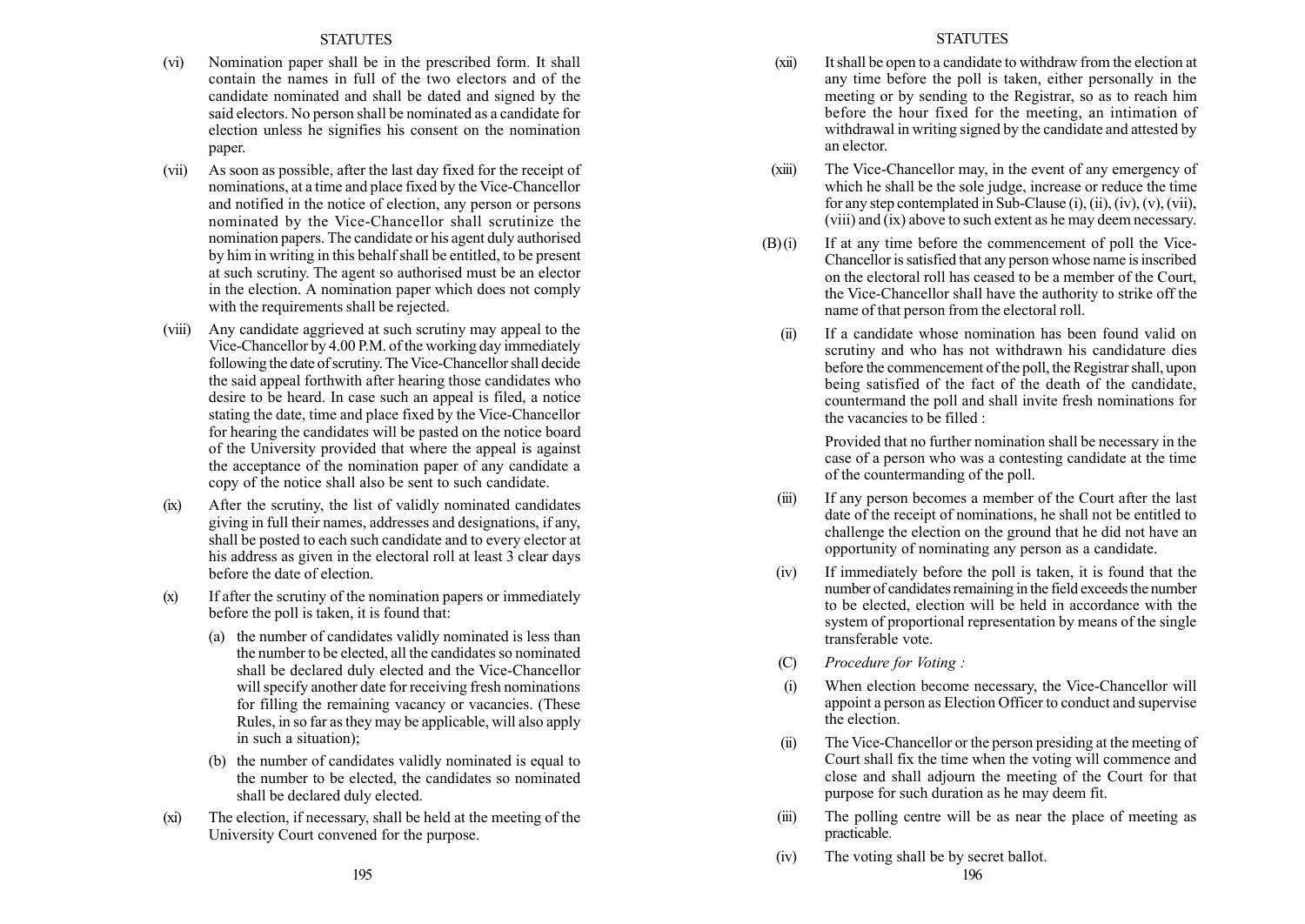- (v) Before the polling commences, the Election Officer shall show to the persons present at the polling centre that the ballot box is empty and then shall lock it and seal it for use.
- (vi) The polling centre will have such number of compartments as the Election Officer may think necessary to enable the electors to record their votes.
- (vii) The Election Officer shall count and check for verification the ballot papers given to him.
- (viii) The Election Officer shall ascertain the serial number of the elector and check his name in the electoral roll when he comes at the polling centre to cast his vote.
- (ix) The Election Officer shall obtain the signature of the elector against his name on the electoral roll and then issue him a ballot paper.
- (x) The elector on receiving the ballot paper shall forthwith proceed to one of the compartments where he/she shall mark the ballot paper and after folding it put into the ballot box. The Election Officer will ensure that the ballot paper has been put into the ballot box in his presence.
- (xi) Every elector shall vote without undue delay and shall quit the polling centre as soon as he has put his ballot paper in the ballot box.
- (xii) If an elector spoils his ballot paper inadvertently he may be given another and the spoilt paper shall be cancelled by the Election Officer.
- (xiii) If an elector after obtaining the ballot paper for the purpose of recording his vote decides not to use the same he shall return the ballot paper to the Election Officer. The ballot paper so returned shall be immediately cancelled and kept in the custody of the Election Officer.
- (xiv) No elector shall be allowed to enter the polling centre for recording his vote before or after the expiry of the period fixed for the purpose.
- (xv) Immediately after the election is over, the Election Officer shall seal the slit of the ballot box in the presence of person/persons present at the polling centre and send the ballot box to the Registrar alongwith the keys of its lock duly sealed in a separate cover:

Provided that the Vice-Chancellor may direct that the counting of votes will take place immediately after the poll is over, in which case it shall not be necessary for the Election Officer to seal the ballot box; he shall entrust the custody of the same to the Registrar who shall forthwith proceed with the counting of votes. 197 198

## **STATUTES**

- (xvi) For any sufficient cause, the Vice-Chancellor may adjourn the poll to a date to be notified later. Whenever a poll is adjourned, the Vice-Chancellor shall, as soon as may be, fix another meeting of the Court for holding election.
- (D) The counting of votes will be done and the result tabulated in accordance with the Rules set out in Appendix  $X'$  to the Statutes.
- (E) (i) After the counting is completed, the Registrar shall forthwith report to the Vice-Chancellor the result of the counting.
	- (ii) On the result being reported as aforesaid, the result of counting, showing for each candidate the number of first votes obtained and the successive additions to or substractions from the number till the candidate was excluded or elected, shall be published by the Registrar. The voting papers, shall be destroyed after two weeks unless directed by the Vice-Chancellor to be preserved even thereafter.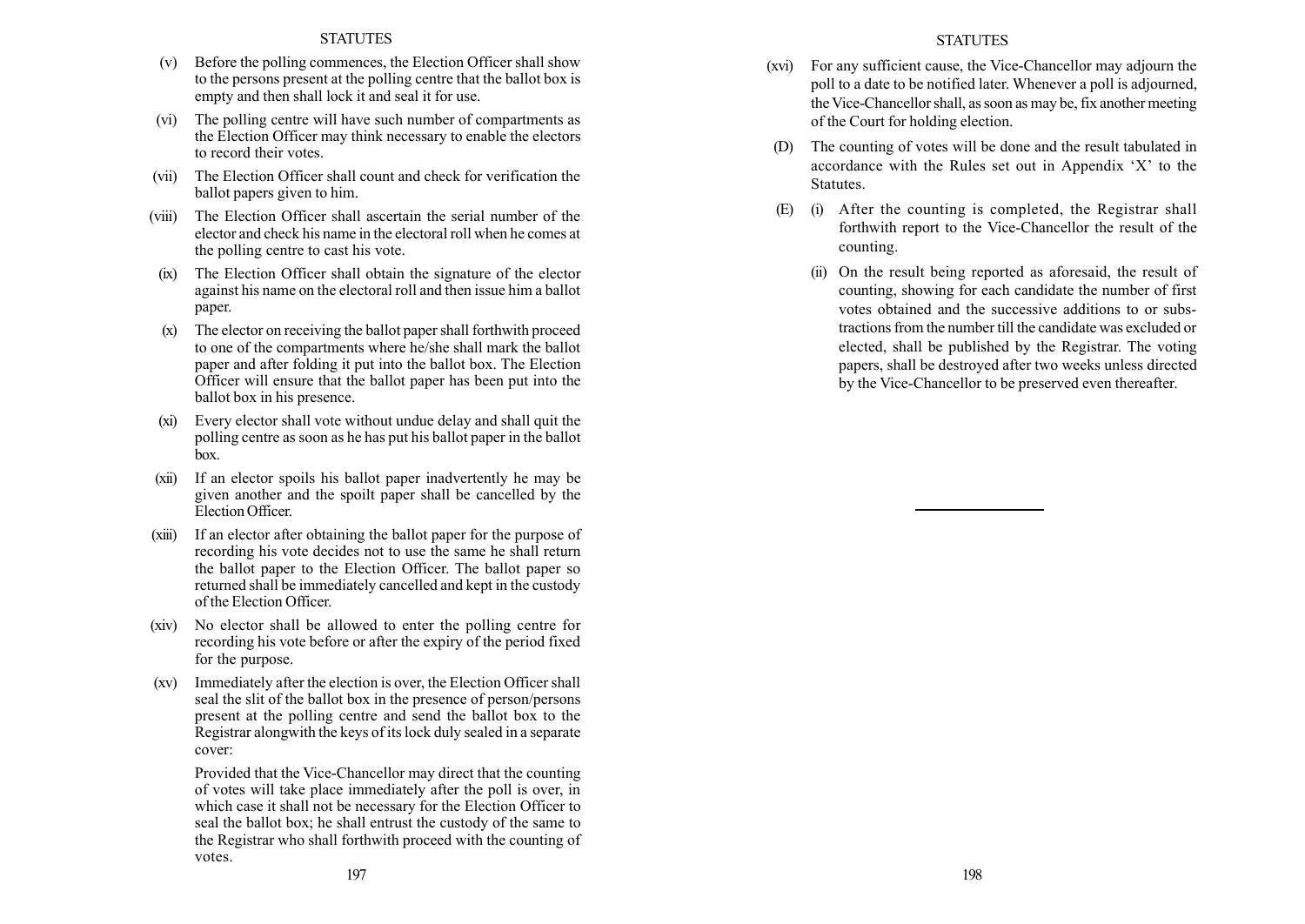# Nomination Paper

(For a candidate seeking election of the Court from the Category of persons representing certain Professions, vide Statute 2(1) (xvii).

| Office for which the<br>Election is sought.                                                                                                                                                                 | Membership of the Court |
|-------------------------------------------------------------------------------------------------------------------------------------------------------------------------------------------------------------|-------------------------|
| Name in full of the<br>candidate nominated                                                                                                                                                                  |                         |
| Designation (if any) and<br>address of the candidate.                                                                                                                                                       |                         |
| Profession which the candidate<br>practices.                                                                                                                                                                |                         |
| Educational qualifications which<br>entitled the candidate to practice<br>that profession.                                                                                                                  |                         |
| Period of practice without any break<br>immediately prior to the date of the<br>nomination paper.                                                                                                           |                         |
| Name of association or society of<br>members of the profession concerned<br>of which the candidate is a member<br>and period of its membership<br>immediately prior to the date of the<br>nomination paper. |                         |
| Column 2                                                                                                                                                                                                    |                         |
| Name in full of the Elector<br>who proposes nomination.                                                                                                                                                     |                         |
| Designation (if any) and<br>address of the proposer.                                                                                                                                                        |                         |
| Serial No. in the Electoral Roll                                                                                                                                                                            |                         |
| Signature of the Proposer                                                                                                                                                                                   |                         |
| Date                                                                                                                                                                                                        |                         |

# **STATUTES**

| Column 3                                                 |  |
|----------------------------------------------------------|--|
| Name in full of the Elector<br>who seconds the proposer. |  |
| Designation (if any) and<br>address of the Seconder      |  |
| Serial No. in the Electoral Roll                         |  |
| Signature of the Seconder                                |  |
| Date.                                                    |  |

# DECLARATION BY THE CANDIDATE

I declare that-

- (i) the particulars given in column 1 above are true :
- (ii) I am a citizen of India; and
- (iii) shall not be less than 21 years of age on the last date fixed for the receipt of Nomination.

I agree to be a candidate for the election.

Date............................................. .................................................

(Signature of the Candidate)

- 1. The name of the proposer and seconder must correspond to the names as given in the Electoral Roll.
- 2. The date of the nomination paper shall be deemed to be the date on which the candidate has signed the nomination paper.
- 3. A nomination paper which does not comply with the formalities noted above will be rejected.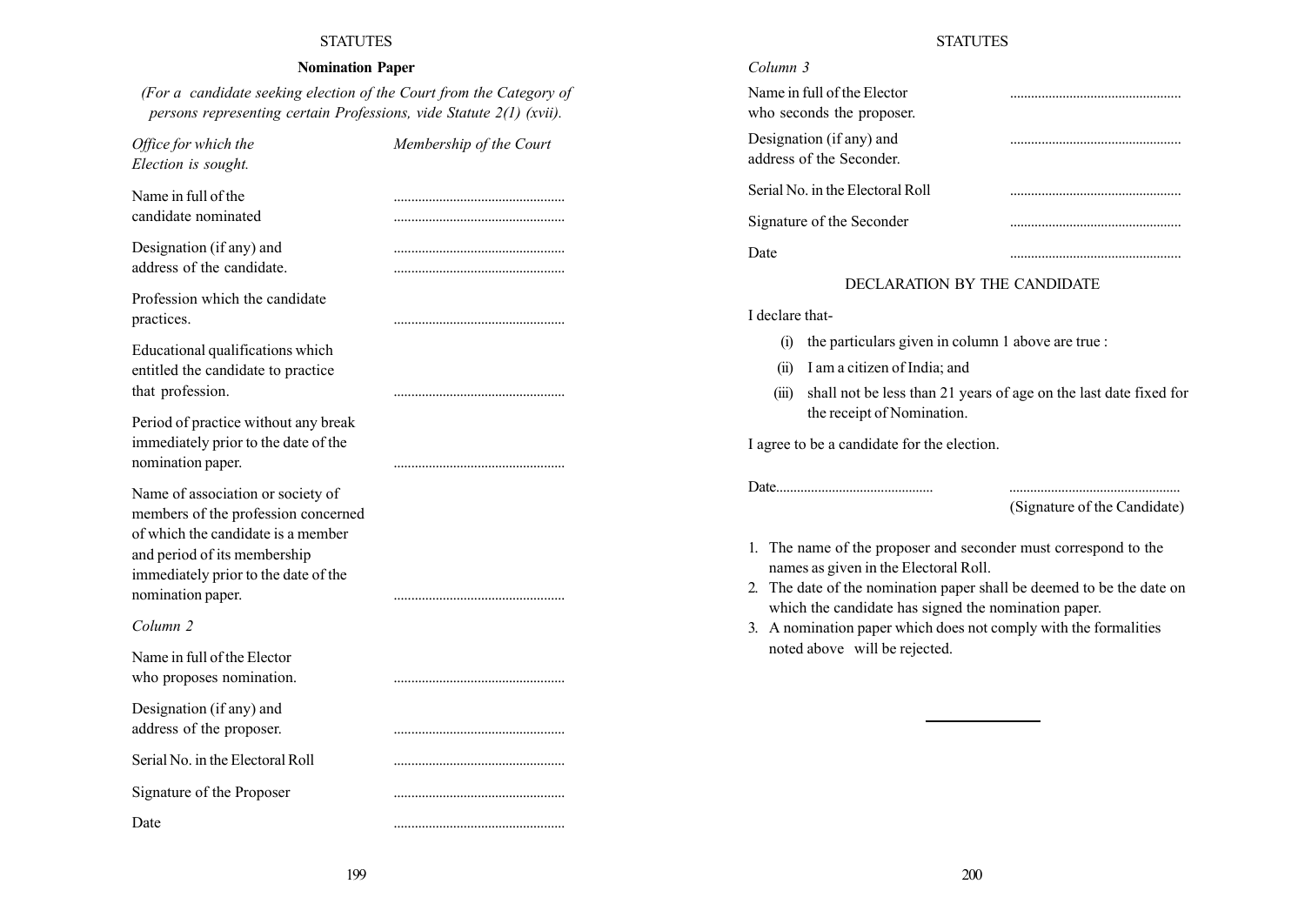# Nomination Paper

(For a candidate seeking election of the Court from the category of persons representing Industry and Commerce vide Statute  $2(1)$  (xviii)}

Office for which the Membership of the Court Election is sought. Name in full of the candidate nominated ................................................. Designation (if any) and address of the candidate. ................................................. ................................................. Particulars showing association with Industry & Commerce ................................................. Column 2 Name in full of the Elector who proposes nomination. ................................................. Designation (if any) and address of the proposer. ................................................. Serial No. in the Electoral Roll ................................................. Signature of the Proposer ................................................. Date ................................................. Column 3 Name in full of the Elector ................................................. who seconds the proposer ................................................. Designation (if any) and ................................................. address of the Seconder ................................................. Serial No. in the Electoral Roll ................................................. Signature of the Seconder ................................................. Date .................................................

## **STATUTES**

# DECLARATION BY THE CANDIDATE

- (i) the particulars given in column 1 above are true;
- (ii) I am a citizen of India; and
- (iii) shall not be less than 21 years of age on the last date fixed for the receipt of Nominations.

I agree to be a candidate for the election

# (Signature of the Candidate)

Note : 1. The name of the proposer and seconder must correspond to the names as given in the Electoral Roll.

2. A nomination paper which does not comply with the formalities noted above will be rejected.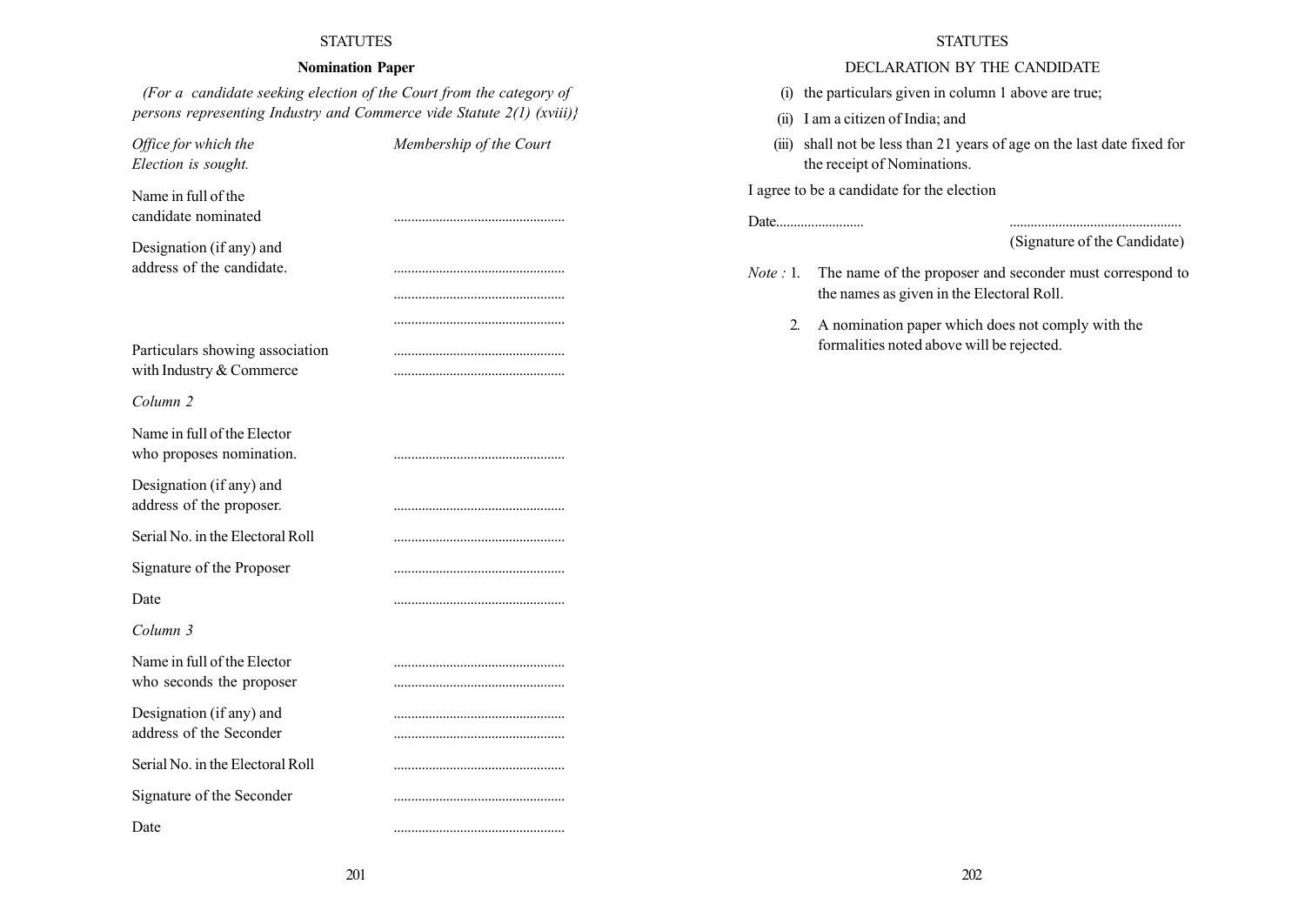# Withdrawal Form

| I withdraw my candidature from election to the Court from the category |  |
|------------------------------------------------------------------------|--|
|                                                                        |  |

Name......................................................

Place......................................................

Date.......................................................

Time.......................................................

#### .................................................. (Signature of the Candidate)

\*here fill in 'certain Professions' or 'Industry  $&$  Commerce' as the case may be

Attested by :

Name......................................................

Designation..........................................

- Signature..............................................
- Note :- The withdrawal should be attested by a member of the Court, the Executive Council or the Academic Council of the University.

# STATUTES

# APPENDIX -G

|    |    | <b>ALLENDIA</b> - U                                                          |           |    |  |  |  |  |  |  |  |  |  |  |
|----|----|------------------------------------------------------------------------------|-----------|----|--|--|--|--|--|--|--|--|--|--|
|    |    | List of Fellowships and Scholarships under the provision of Statute 26.      |           |    |  |  |  |  |  |  |  |  |  |  |
| I. |    | Research Fellowship:                                                         |           |    |  |  |  |  |  |  |  |  |  |  |
|    | 1. | Research Fellowships (All-India-Scheme)                                      | $\ddotsc$ | 9  |  |  |  |  |  |  |  |  |  |  |
|    | 2. | Punjab National Bank Research Fellowship                                     |           | 1  |  |  |  |  |  |  |  |  |  |  |
|    | 3. | Sir B.P. Singh Roy Fellowship in Economics<br>of Shipping.                   |           | 1  |  |  |  |  |  |  |  |  |  |  |
|    | 4. | Junior Research Fellowships (General)                                        | $\ddotsc$ | 40 |  |  |  |  |  |  |  |  |  |  |
|    | 5. | Junior Research Fellowships (Departmental)                                   | $\ddotsc$ | 21 |  |  |  |  |  |  |  |  |  |  |
|    |    | <b>Buddhist Studies</b><br>(i)<br>2                                          |           |    |  |  |  |  |  |  |  |  |  |  |
|    |    | (ii)<br>Urdu<br>$\overline{c}$<br>                                           |           |    |  |  |  |  |  |  |  |  |  |  |
|    |    | (iii)<br>Linguistics<br>1<br>                                                |           |    |  |  |  |  |  |  |  |  |  |  |
|    |    | Sociology<br>(iv)<br>$\overline{c}$<br>                                      |           |    |  |  |  |  |  |  |  |  |  |  |
|    |    | <b>Afican Studies</b><br>(v)<br>8<br>$\ddotsc$                               |           |    |  |  |  |  |  |  |  |  |  |  |
|    |    | Faculty of Law<br>(vi)<br>5<br>$\ddotsc$                                     |           |    |  |  |  |  |  |  |  |  |  |  |
|    |    | (vii) Psychology<br>1<br>                                                    |           |    |  |  |  |  |  |  |  |  |  |  |
|    | 6. | I.F.C.I. Doctoral Fellowship                                                 |           | 1  |  |  |  |  |  |  |  |  |  |  |
| П. |    | Research Scholarships:                                                       |           |    |  |  |  |  |  |  |  |  |  |  |
|    | 1. | Senior Research Scholarship in History                                       | $\ddotsc$ | 1  |  |  |  |  |  |  |  |  |  |  |
|    | 2. | Senior Research Scholarship in Economics                                     | $\ddotsc$ | 1  |  |  |  |  |  |  |  |  |  |  |
|    | 3. | Kikabhai Prem Chand Senior Scholarship<br>in Economics                       |           | 1  |  |  |  |  |  |  |  |  |  |  |
|    | 4. | Maulana Azad Scholarship of Jammu &<br>Kashmir Government.                   |           | 1  |  |  |  |  |  |  |  |  |  |  |
|    | 5. | Research Scholarships in Buddhist Studies                                    |           | 2  |  |  |  |  |  |  |  |  |  |  |
|    | 6. | Research Scholarships (Economics)                                            |           | 4  |  |  |  |  |  |  |  |  |  |  |
| Ш. |    | Post-Graduate Scholarships :                                                 |           |    |  |  |  |  |  |  |  |  |  |  |
|    | 1. | University Post-Graduate Scholarships (other<br>than All-India Scholarships) |           | 28 |  |  |  |  |  |  |  |  |  |  |
|    | 2. | Post-Graduate Scholarships (All-India Scheme)                                |           | 20 |  |  |  |  |  |  |  |  |  |  |
|    | 3. | Post-Graduate Scholarship (Commerce &<br>Economics)                          |           | 6  |  |  |  |  |  |  |  |  |  |  |
|    |    | 4. Law Merit Scholarships                                                    |           |    |  |  |  |  |  |  |  |  |  |  |
|    |    |                                                                              |           |    |  |  |  |  |  |  |  |  |  |  |

(i) Two for each term for LL.B.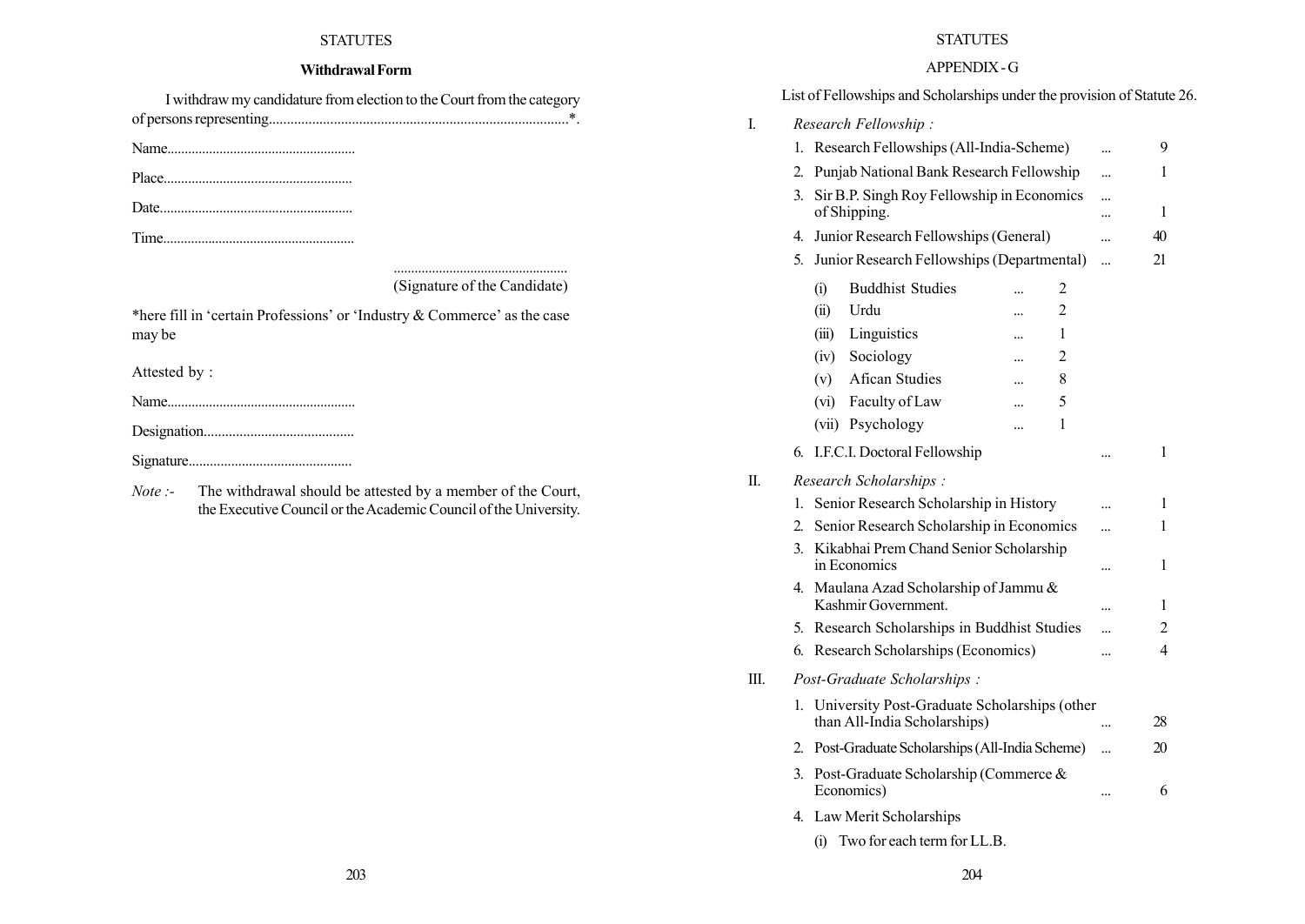|     | (ii) Two for I and II terms for LL.M. and<br>one for III and IV terms for LL.M. |           |                         |
|-----|---------------------------------------------------------------------------------|-----------|-------------------------|
| IV. | Under-Graduate Scholarships:                                                    |           |                         |
|     | (i) For Resident                                                                |           | 6                       |
|     | (ii) For Non-Resident                                                           | $\ddotsc$ | 6                       |
| V.  | <b>Endowment Scholarships:</b>                                                  |           |                         |
|     | A. Post-Graduate Scholarships:                                                  |           |                         |
|     | Asaf Ali Memorial M.A. Urdu Entrance<br>$1_{-}$<br>Scholarships.                | $\ddotsc$ | 3                       |
|     | The Hamdard Urdu Scholarships.<br>2.                                            |           | $\overline{c}$          |
|     | His Holiness the Pope Scholarships.<br>3.                                       |           | 2                       |
|     | 4.<br>R.B. Brij Mohan Lal Endowment<br>Scholarship.                             |           | 1                       |
|     | 5. Dr. Olive I. Reddick Scholarship                                             |           | 1                       |
|     | Datia Darbar Endowment Scholarship<br>6.                                        | $\ddotsc$ | 1                       |
|     | 7.<br>The Watumull Foundation (India) Post-<br>Graduate Scholarship.            |           | 1                       |
|     | Engineering Project (India) Ltd.<br>8.<br>Scholarships.                         |           | $\overline{\mathbf{c}}$ |
|     | 9. Shri G.L. Mehta Memorial Scholarship                                         | $\ddotsc$ | 1                       |
|     | 10. Syndicate Bank Golden Jubilee Scholarship                                   |           | 1                       |
|     | B. Post-Graduate as well as Under-Graduate Scholarships :                       |           |                         |
|     | Pt. Man Mohan Nath Dhar Endowment<br>$1_{-}$<br>Scholarships                    |           | 10                      |
|     | C. Under-Graduate Scholarships:                                                 |           |                         |
|     | Prof. J.C. Luthra & Smt. Kesarbai Luthra<br>1.<br>Scholarships.                 |           | 4                       |
|     | Smt. Kesarbai Luthra Memorial Scholarship.<br>2.                                | $\ddotsc$ | 1                       |
|     | Inder Kohli and Anand Kohli Memorial<br>3.<br>Scholarship.                      |           | 2                       |
|     | Dr. S.L. Hora & Smt. V. Hora Endowment<br>4.<br>Scholarship.                    | $\ddotsc$ | 1                       |
|     | 5.<br>Delhi University Women's Association<br>Scholarships.                     |           | $\overline{c}$          |

# STATUTES

| 6. | Shri Uggersain Memorial Endowment<br>Scholarships.                             |  |
|----|--------------------------------------------------------------------------------|--|
| 7. | Man Mohan Krishan Kaul Endowment<br>Scholarships. (No. on the basis of income) |  |
| 8. | Dr. V.K. R. V. Rao Endowment<br>Scholarship.                                   |  |
| 9. | K.K. Acharjee Indian Hospital<br>Pharmacists Association Scholarship.          |  |
|    | 10. Dr. Gokal Chand of Gujarat (Loan)<br>Scholarship.                          |  |
|    | 11. Shri Khushi Ram Scholarship.                                               |  |
|    | 12. Ganga Sant Scholarship.                                                    |  |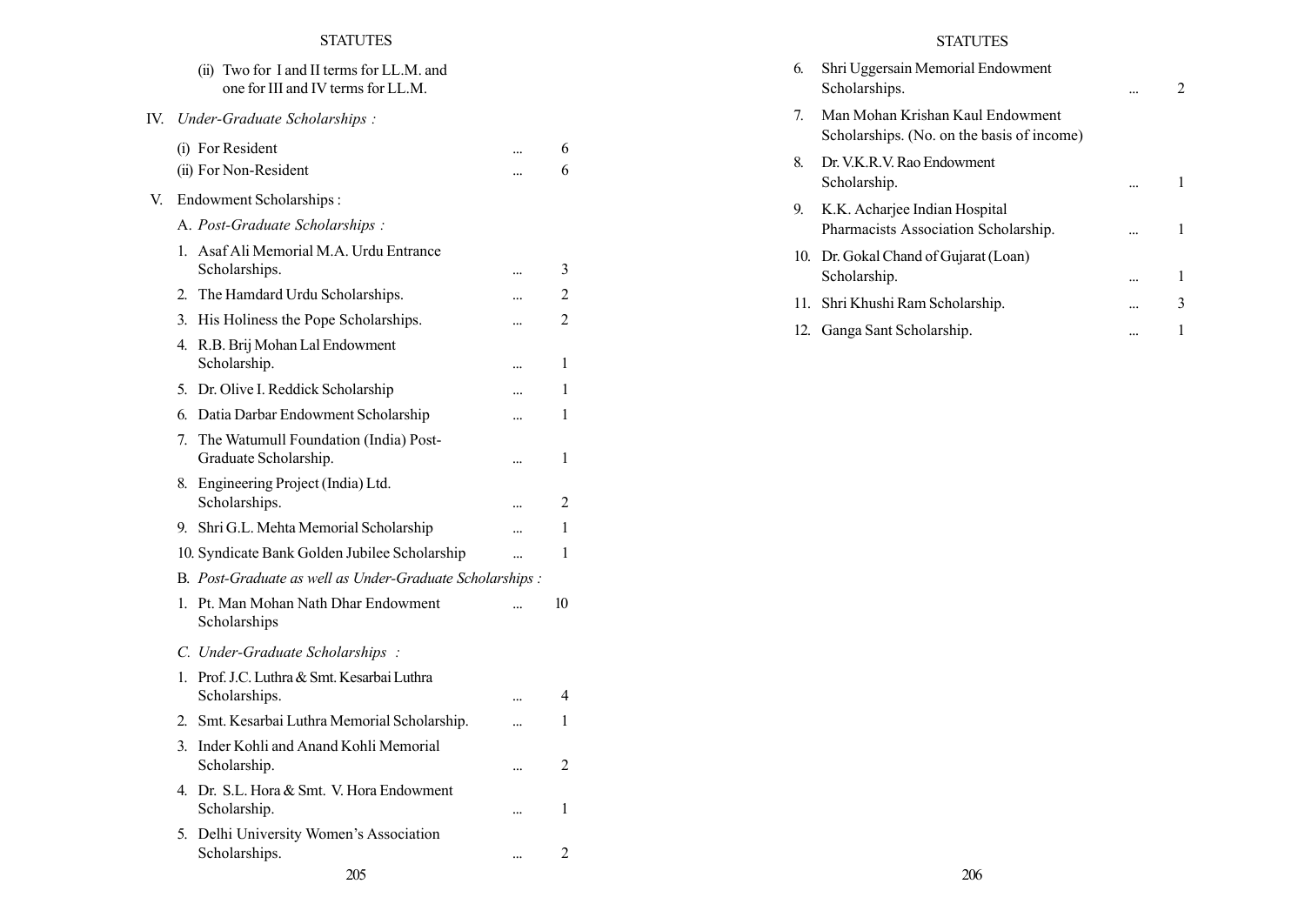# APPENDIX-H

# Rules for Election of Teachers on the Executive Council under the provisions of Statute  $5(1)(xi)$ .

1. The election shall ordinarily be held in anticipation of vacancies about to occur by efflux of time.

2. The term of all the members elected to fill the vacancies occurring with the efflux of time shall begin from the date on which the result of the election concerning anyone of such vacancies is declared or from the date on which such a vacancy occurs, whichever is later, irrespective of the fact that any other such vacancy is filled after the said date. This rule, in so far as may be, would equally apply to an election where seats are filled in for the first time.

3. Except as otherwise provided, the Registrar shall be responsible for the election.

4. The following procedure shall be adopted for the election:

- $(A)$  (i) The Registrar shall prepare an electoral roll of teachers eligible to vote at the election. This electoral roll will be published at least 30 days before the date of election.
	- (ii) The Vice-Chancellor shall have the authority to correct the roll by adding, altering or omitting any name, if any omission or wrong entry is brought to his notice at any time but not later than 21 days before the date of election.
	- (iii) Only those teachers whose names are inscribed on the electoral roll shall be entitled to vote at the election.
	- (iv) The notice of election stating the time and date fixed for receiving nominations, for scrutiny of nomination papers and the date of election shall be published in such newspapers as may be prescribed by the Executive Council and shall also be pasted on the notice board of the University 30 clear days before the date of election.
	- (v) Any two electors may nominate as a candidate any other elector for election to the Executive Council by sending to or delivering at the office of the Registrar a nomination paper duly filled in before the expiry of the time fixed for the receipt of nominations.
	- (vi) Nomination paper shall be in the prescribed form. It shall contain the names in full of the two electors and of the candidate nominated and shall be dated and signed by the said electors. No person shall be nominated as a candidate for election unless he signifies his consent on the nomination paper.
	- (vii) As soon as possible, after the last day fixed for the receipt of nominations, at a time and place fixed by the Vice-Chancellor and notified in the notice of election, any person

#### **STATUTES**

or persons nominated by the Vice-Chancellor shall scrutinize the nominations. The candidate or his agent duly authorised by him in writing in this behalf shall be entitled to be present at such scrutiny. The agent authorised must be an elector in the election. A nomination paper which does not comply with the requirements shall be rejected.

- (viii) Any candidate aggrieved at such scrutiny may appeal to the Vice-Chancellor by 4.00 P.M. of the working day immediately following the date of scrutiny. The Vice-Chancellor shall decide the said appeal forthwith after hearing those candidates who desire to be heard. In case such an appeal is filed, a notice stating the date, time and place fixed by the Vice-Chancellor for hearing the candidates will be pasted on the notice board of the University provided that where the appeal is against the acceptance of the nomination paper of any candidate, a copy of the notice shall also be sent to such candidate.
	- (ix) It shall be open to a candidate to withdraw from an election at any time up to 4.00 P.M. of the working day following two days after the date of scrutiny provided the candidate wishing to withdraw sends to the Registrar, so as to reach him before the hour aforesaid, an intimation of withdrawal in writing signed by the candidate and attested by a member of the Court, the Executive Council or the Academic Council of the University.
	- After the expiry of the time for withdrawal, the list of the validly nominated candidates remaining in the field shall be pasted on the notice board at least 15 clear days before the date of election.
	- (xi) If after expiry of the time fixed for withdrawal of candidature from election, it is found that-
		- (a) the number of candidates nominated is less than the number to be elected, all the candidates so nominated shall be declared duly elected and the Vice-Chancellor will specify another date for receiving fresh nominations for filling the remaining vacancy or vacancies. These rules, in so far as they may be applicable, will also apply in such a situation;
		- the number of candidates nominated is equal to the number to be elected, the candidates so nominated shall be declared duly elected;
		- (c) the number of candidates nominated exceeds the number to be elected, election will be held in accordance with the system of proportional representation by means of the single transferable vote.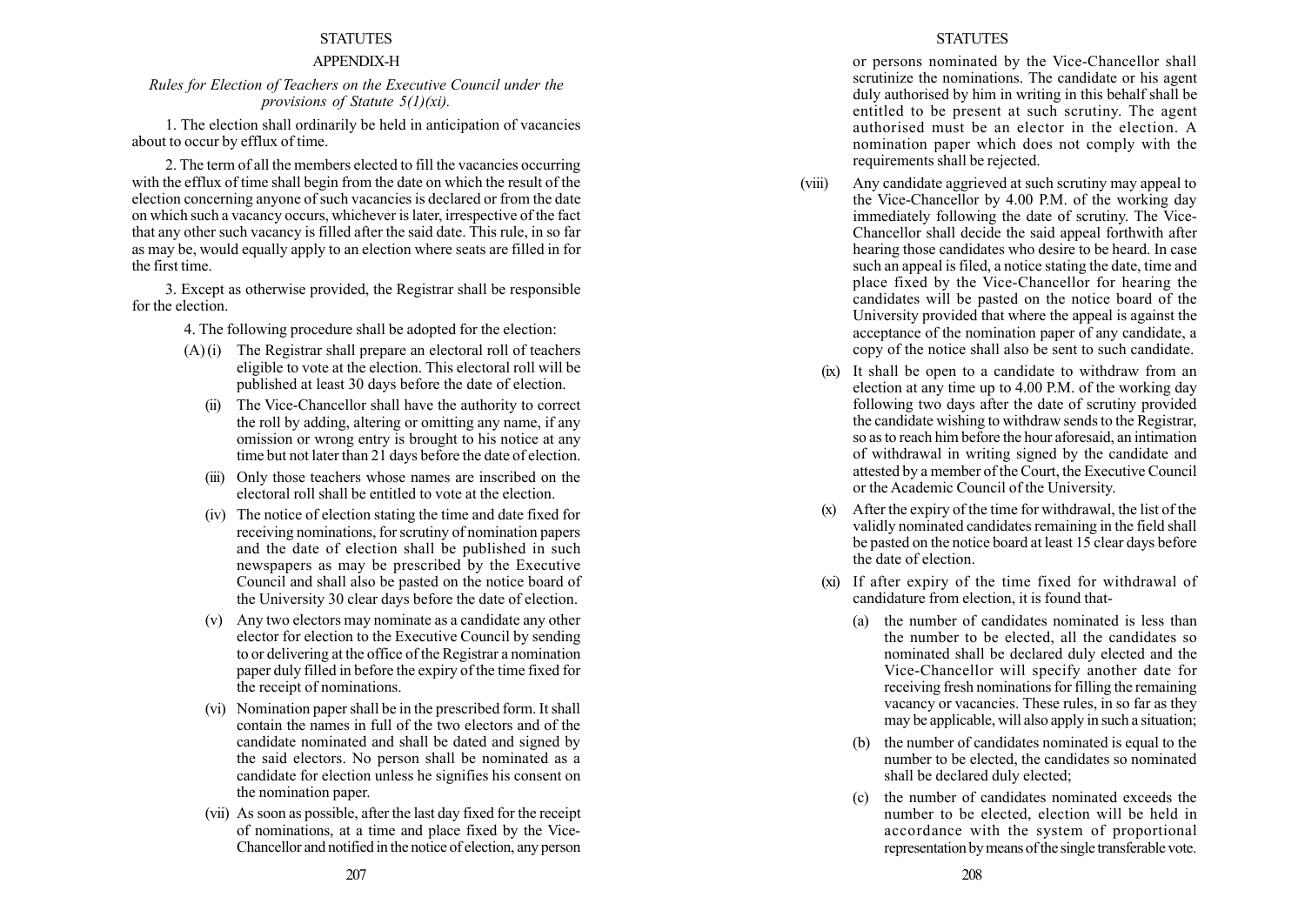- (xii) The Vice-Chancellor may, in the event of any emergency of which he shall be the sole judge, increase or reduce the time for any step contemplated in sub-clauses (i), (ii), (iv), (v), (vii), (viii), (ix) and (x) above to such extent as he may deem necessary.
- $(B)(i)$  If at any time before the commencement of poll the Vice-Chancellor is satisfied that any teacher whose name is inscribed on the electoral roll has ceased to be an elector, the Vice-Chancellor shall have the authority to strike off the name of that teacher from the electoral roll.
	- If a candidate whose nomination has been found valid on scrutiny and who has not withdrawn his candidature dies or ceases to be an elector before the commencement of the poll, the Registrar shall, upon being satisfied of the fact of the death of the candidate or his ceasing to be an elector, as the case may be, countermand the poll and shall invite fresh nominations for the vacancies to be filled:

Provided that no further nomination shall be necessary in the case of a person who was a contesting candidate at the time of the countermanding of the poll.

- (C) Procedure for Voting :
	- (i) When election becomes necessary, the Registrar shall be responsible for conducting the poll.
	- (ii) The poll will be taken at one or more polling centres as may be decided by the Registrar.
	- (iii) The Registrar shall nominate an Election Officer for each of the polling centres. The Election Officer will be assisted by such other persons as may be deputed by the Registrar.
	- (iv) In case there are more polling centres than one, the Registrar shall decide and notify in advance the serial numbers of the electors in the electoral roll who will vote at a particular polling centre.
	- (v) The Registrar shall fix the hours during which the poll will be taken and the hours so fixed shall be notified in advance.
	- (vi) For any sufficient cause, the Vice-Chancellor may adjourn the poll to a date to be notified later. Whenever a poll is adjourned, the Registrar shall, as soon as may be, fix the day on which the poll shall recommence and notify the place at which and the hours during which the poll will be taken.
	- (vii) At the time of polling, the Election Officer will conduct and supervise the election at his respective polling centre.
	- (viii) The Voting shall be by secret ballot.
- (ix) The polling booth will be near the place where ballot papers are issued.
- (x) Before the polling commences, the Election Officer shall show to the persons present at the polling centre that the ballot box is empty and shall then lock and seal it for use.
- (xi) A polling centre will have such number of compartments as the Election Officer may think necessary to enable the electors to record their votes.
- (xii) The Election Officer shall count and check for verification the ballot papers given to him.
- (xiii) The Election Officer shall ascertain the serial number of the elector and check his name in the electoral roll, when he comes at the polling centre to cast his vote.
- (xiv) If the Election Officer has some doubt regarding the identity of the person seeking to cast his vote, he may ask him to produce satisfactory proof of his identity. If that person fails to do so, he may not be allowed to vote.
- (xv) On being satisfied about the identity of the elector, the Election Officer shall obtain the signature of the elector against his name on the electoral roll and then issue him a ballot paper.
- (xvi) The elector on receiving the ballot paper shall forthwith proceed to one of the compartments where he/she shall mark the ballot paper and after folding it put into the ballot box. The Election Officer will ensure that the ballot paper has been put into the ballot box in his presence.
- (xvii) Every elector shall vote without undue delay and shall quit the polling centre as soon as he has put his ballot paper in the ballot box.
- (xviii) If an eloctor spoils his ballot paper inadvertently he may be given another and the spoilt paper shall be cancelled by the Election Officer.
- (xix) If an elector after obtaining the ballot paper for the purpose of recording his vote decides not to use the same he shall return the ballot paper to the Election Officer. The ballot paper so returned shall be immediately cancelled and kept in the custody of the Election Officer.
- (xx) No elector shall be allowed to enter the polling centre for recording his vote before or after the expiry of the period fixed for the purpose.
- (xxi) Immediately after the election is over, the Election Officer shall seal the slit of the ballot box in the presence of person/persons present at the polling centre and send the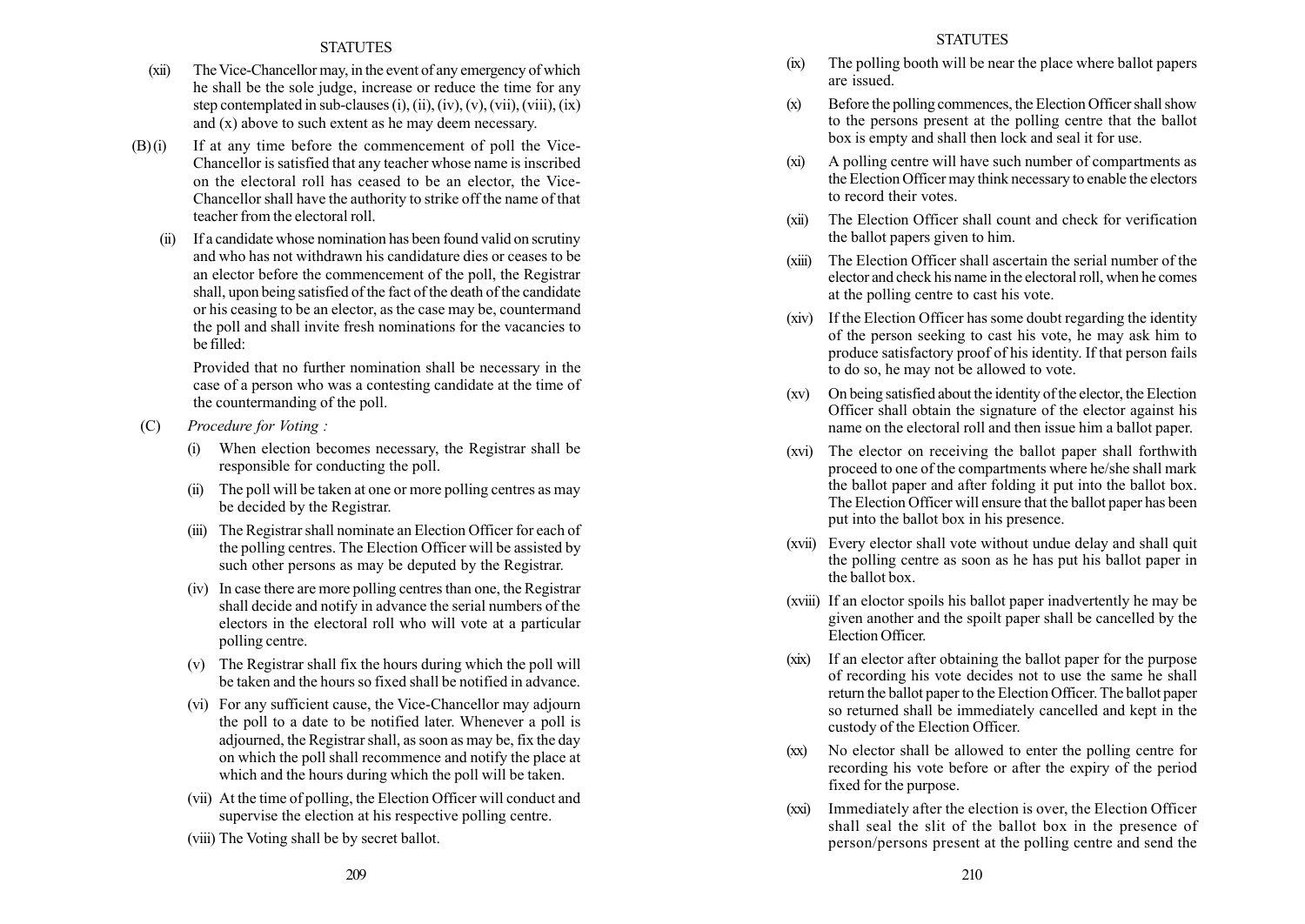ballot box to the Registrar alongwith the keys of its lock duly sealed in a separate cover.

- (D) The counting of votes will be done and the result tabulated in accordance with the Rules set out in Appendix  $X'$  to the Statutes.
- (E) (i) After the counting is completed, the Registrar shall forthwith report to the Vice-Chancellor the result of the counting.
	- (ii) On the result being reported as aforesaid, the result of counting, showing for each candidate the number of first votes obtained and the successive additions to or substractions from the number till the candidate was excluded or elected, shall be published by the Registrar. The voting papers shall be destroyed after two weeks unless directed by the Vice-Chancellor to be preserved even thereafter.

# **STATUTES**

# Nomination Paper

| Office for which the<br>Election is sought.             | Membership of the<br><b>Executive Council</b> |
|---------------------------------------------------------|-----------------------------------------------|
| Name in full of the<br>candidate nominated              |                                               |
| Designation (if any) and<br>address of the candidate.   |                                               |
| Serial No. in the Electoral Roll                        |                                               |
| Name in full of the Elector<br>who proposes nomination  |                                               |
| Designation (if any) and<br>address of the Seconder     |                                               |
| Serial No. in the Electoral Roll                        |                                               |
| Signature of the Proposer                               |                                               |
| Date                                                    |                                               |
| Name in full of the Elector<br>who seconds the proposer |                                               |
| Designation (if any) and<br>address of the Seconder     |                                               |
| Serial No. in the Electoral Roll                        |                                               |
| Signature of the Seconder                               |                                               |
| Date                                                    |                                               |

# DECLARATION BY THE CANDIDATE

I agree to be a candidate for election as proposed and seconded above.

Date......................................... .................................................

(Signature of the Candidate)

- Note : 1. A nomination paper which does not comply with the formalities noted above will be rejected.
	- 2. The name of the candidate, proposer and seconder must correspond to the names as given in the Electoral Roll.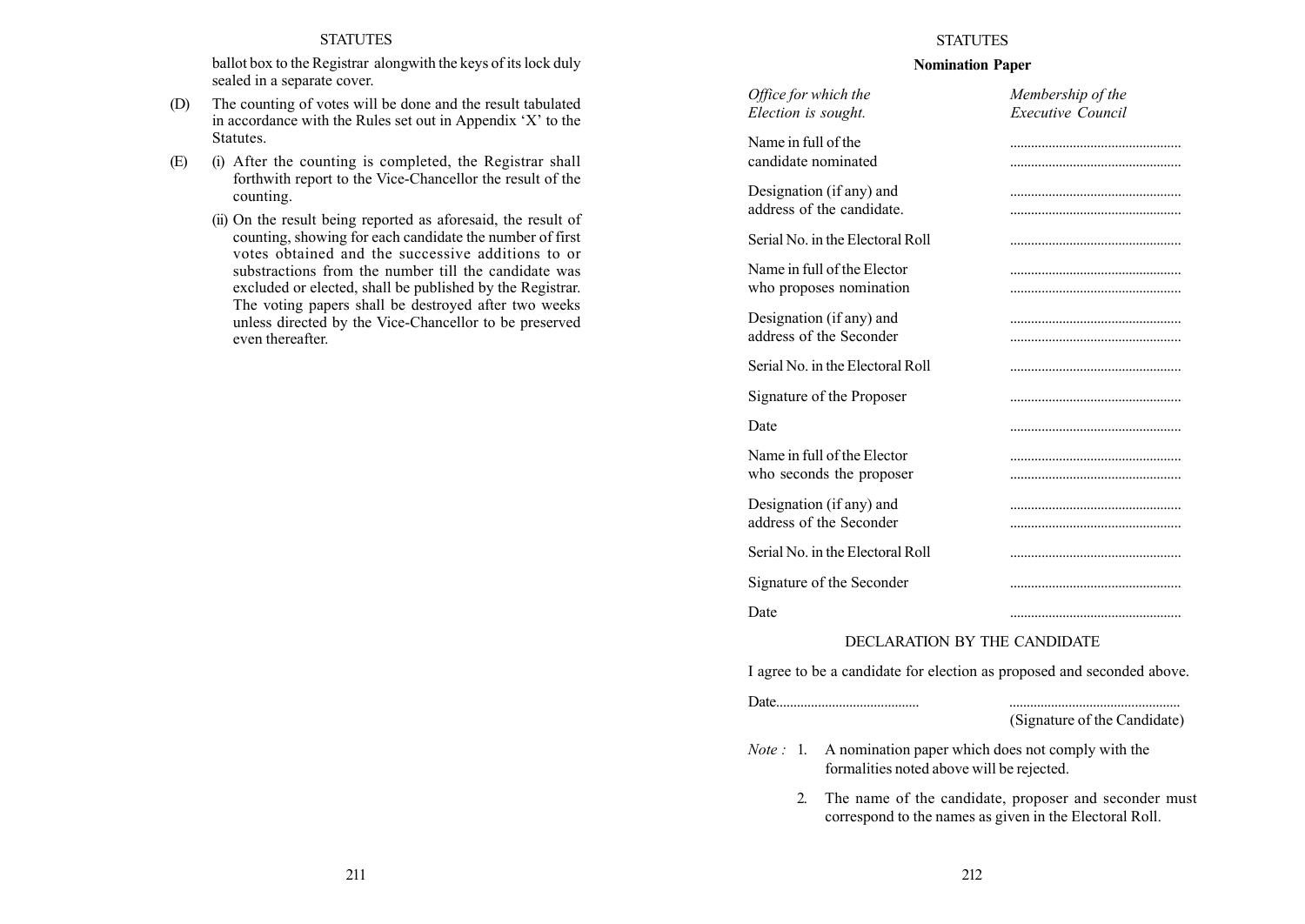## WithdrawalForm

I withdraw my candidature from election to the Executive Council.

Name......................................................

Place......................................................

Date.......................................................

Time.......................................................

(Signature of the Candidate)

Attested by :

Name......................................................

Designation..........................................

Signature..............................................

Note :- The withdrawal should be attested by a member of the Court, the Executive Council or the Academic Council of the University.

# **STATUTES**

# APPENDIX-X

- 1. Definitions--In an election to which these Rules apply-
	- (i) elector means any person entitled to vote at that election;
	- (ii) "continuing candidate" means any candidate not elected and not excluded from the poll at any given time;
	- (iii) "Count" means-
		- (a) all the operations involved in the counting of the first preferences recorded for candidates, or
		- (b) all the operations involved in the transfer of the surplus of an elected candidate; or
		- (c) all the operations involve in the transfer of the total value of votes of an excluded candidate;
	- $(iv)$  "exhausted paper" means a ballot on which no further preference is recorded or a continuing candidate, provided that a paper shall also be deemed to have become exhausted whenever-
		- (a) the names of two or more candidates, whether continuing or not are marked with the same figure and are next in order of preference; or
		- (b) the name of the candidate next in order of preference, whether continuing or not is marked by a figure not following consecutively after some other figure on the ballot paper or by two or more figures; or
		- (c) for any reason it can not be determined for which of the continuing candidates the next available preference of the elector is recorded;
	- (v) "first preference" means the figure 1 set opposite the name of a candidate; "second preference" means the figure 2 set opposite the name of a candidate; "third preference" means the figure 3 set opposite the name of a candidate and so on;
	- $(vi)$  "Original vote", in relation to any candidate means a vote derived from a ballot paper on which a first preference is recorded, for such candidate;
	- (vii) "Surplus", means the number by which the value of the vote, original and transferred, of any candidate exceeds the quota;
	- (viii) "transferred vote" in relation to any candidate means a vote the value or the part of the value of which is credited to such candidate and which is derived from a ballot paper on which a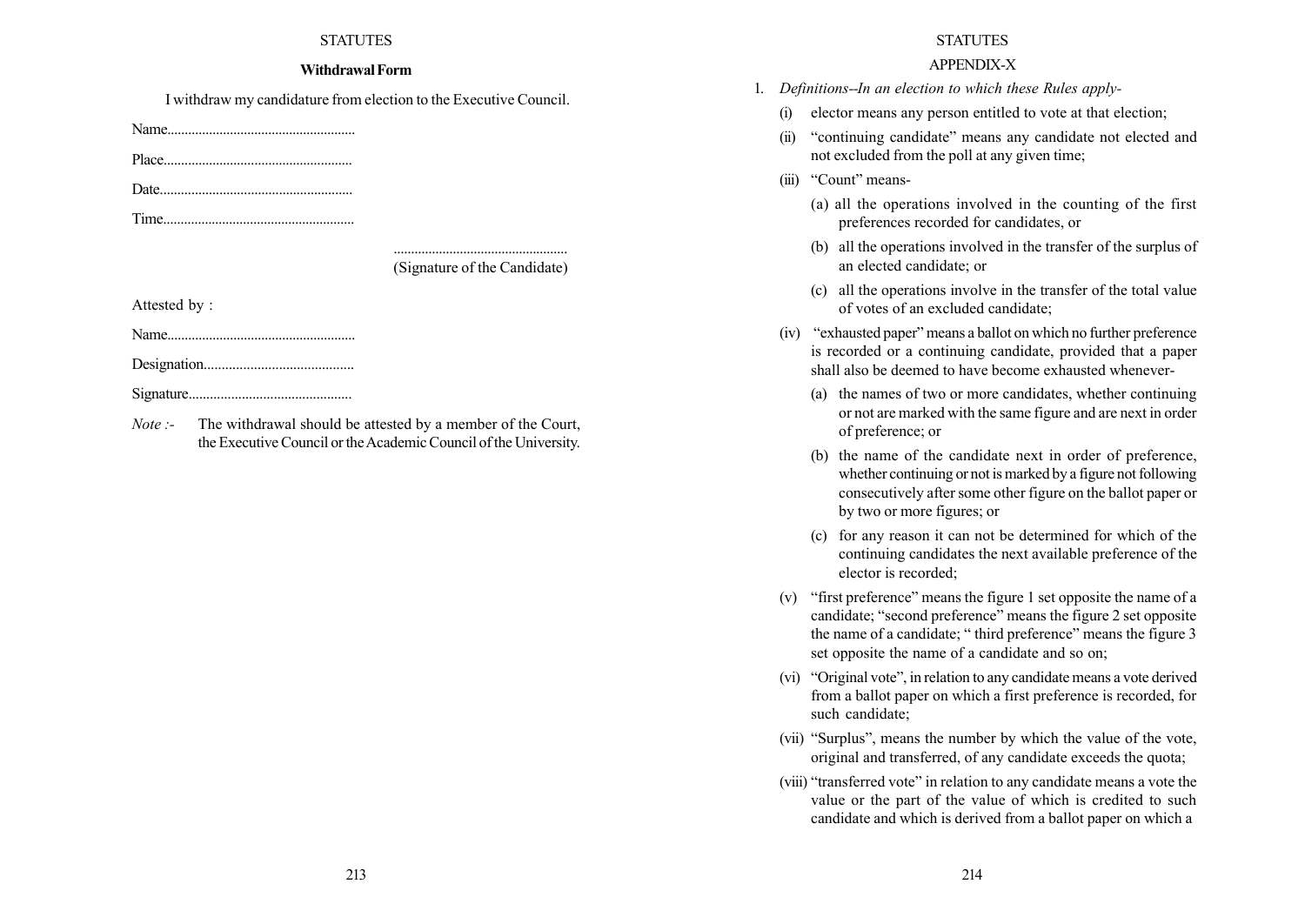second or a subsequent preference is recorded for such candidate; and

 $(ix)$  "unexhausted paper" means a ballot paper in which a further preference is recorded for a continuing candidate,

2. Before the date of the poll, the Registrar shall notify the place where the counting of votes will be done, and the date and time at which the counting will commence:

Provided that if for any reason the Registrar finds it necessary so to do, he may alter the date time and place so fixed or any of them and notify the same in such manner as he may deem fit.

3. The Registrar shall act as Returning Officer at the time of counting of votes. He may also appoint such other persons to assist him as he deems necessary. Votes will be counted by; or under supervision or direction of the Returning Officer.

4. The candidate or his agent duly authorised by him in writing in this behalf shall be entitled to be present at the time of counting. The agent so authorised must be an elector in the election.

- 5. (1) The Returning Officer shall-
	- (a) ensure that only authorised persons are present at the place of counting;
	- (b) open the ballot boxes, take out from each box and count the ballot papers contained therein and record their number in a statement;
	- (c) scrutinize the ballot papers taken out of the ballot boxes; and
	- (d) separate the ballot papers which he deems valid from those which he rejects endorsing on each of the latter the word "Rejected".
- (2) A ballot paper shall be invalid on which-
	- (a) the figure 1 is not marked; or
	- (b) the figure 1 is set opposite the name of more than one candidate or is so placed as to render it doubtful to which candidate it is intended to apply; or
	- (c) the figure 1 and some other figures are set opposite the name of the same candidate; or
	- (d) there is any mark or writing by which the elector can be identified.
- Explanation: The figures referred to in the clauses (a), (b) and (c) this sub-rule- may be marked in the international form

# STATUTES

of Indian numerals or in the Roman form or in the form used in any Indian language, but shall not be indicated in words.

6. Arrangement of valid ballot papers in parcels.

After rejecting the ballot papers which are invalid, the Returning Officer shall-

- (a) arrange the remaining ballot papers in parcels according to the first preference recorded for each candidate;
- (b) count and record the number of papers in each parcel and the total number; and
- (c) credit to each candidate the value of the papers in his parcel.
- 7. Counting of votes where only one seat is to be filled-
	- (1) At any election where only one seat is to be filled, every valid ballot paper shall be deemed to be of the value of 1 at each count, and the quota sufficient to secure the return of a candidate at the election shall be determined as follows:
		- (a) add the values credited to all the candidates under Clause  $(c)$  of Rule  $(6)$  ;
		- (b) divide the total by 2; and
		- (c) add 1 to the quotient ignoring the remainder, if any, and the resulting number is the quota.
	- (2) If, at the end of the first or any subsequent count, the total value of the ballot papers credited to any candidate is equal to, or greater than, the quota or there is only one continuing candidate, that candidate shall be declared elected.
	- (3) If at the end of any count, no candidate can be declared elected the Returning Officer shall-
		- (a) exclude from the poll the candidate who up to that stage has been credited with the lowest value;
		- (b) examine all the ballot papers in his parcels and sub-parcels, arrange the unexhausted papers in sub-parcels according to the next available preferences recorded thereon for the continuing candidates, count the number of papers in each such sub-parcel and credit it to the candidate for whom such preference is recorded, transfer the sub-parcel to that candidate; and make a separate sub-parcel of all the exhausted papers; and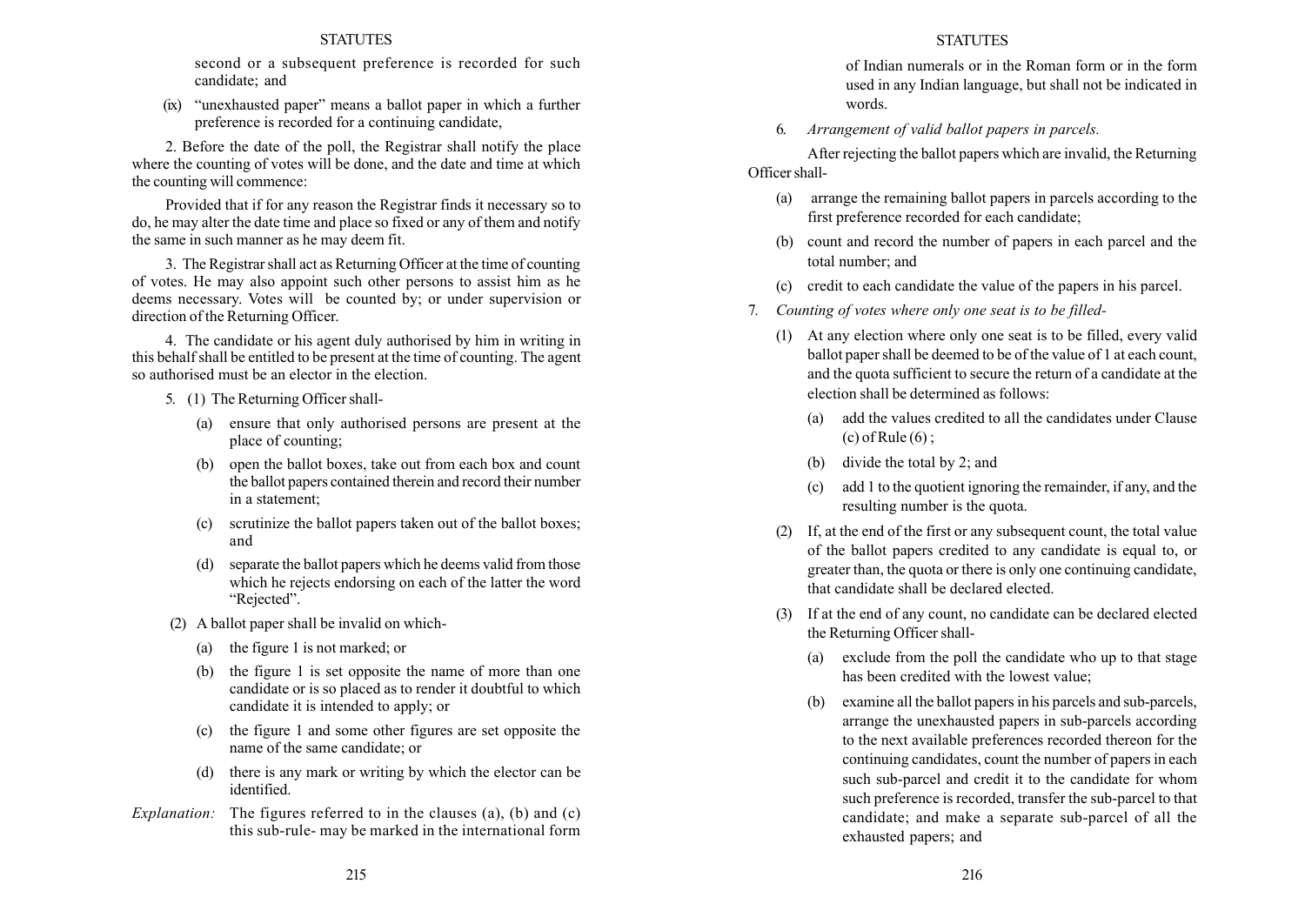- (c) see whether any of the continuing candidates has after such transfer and credit, secured the quota.
- (4) If when a candidate has to be excluded under Clause (a) of Sub-Rule 3 two or more candidates have been credited with the same value and stand lowest on the poll the candidate for whom the lowest number of original votes are recorded shall be excluded, and if this number also is the same in the case of two or more candidates the Returning Officer shall decide by lot which of them shall be excluded.

# Counting of votes where more than one seat is to be filled.

8. Ascertainment of quota-At any election where more than one seat is to be filled, every valid ballot paper shall be deemed to be of the value of 100 and the quota sufficient to be secured the return of a candidate at the election shall be determined as follows:

- (a) add the values credited to all the candidates under Clause (c) of rule  $(6)$ ;
- (b) divide the total by a number which exceeds by 1 the number the vacancies to be filled; and
- (c) add 1 to the quotient ignoring the remainder if any and the resulting number is the quota.
- 9. General Instruction

In carrying out the provisions of Rules (10) to (14) the Returning Officer shall disregard all fractions and ignore all preferences recorded for candidates already elected or excluded from the poll.

# 10. Candidates with quota elected.

If at the end of any count or at the end of the transfer of any parcel or sub-parcel of an excluded candidate the value of ballot papers credited to a candidate is equal to or greater than the quota that candidate shall be declared elected.

- 11. Transfer of Surplus.
	- (1) If at the end of any count the value of the ballot papers credited to a candidate is greater than the quota the surplus shall be transferred in accordance with the provisions of this Rule to the continuing candidates indicated on the ballot papers of that candidate as being next in order of the elector's preference.
	- (2) If more than one candidate have a surplus, the largest surplus shall be dealt with first and the others in order of magnitude. Provided that every surplus arising on the first count shall be dealt with before those arising on the second count and so on.
- (3) Where there are more surpluses than one to distribute and two or more surpluses are equal, regard shall be had to the original votes of each candidate and the candidate for whom most original votes are recorded shall have his surplus first distributed; and if the values of their original votes are equal. the Returning Officer shall decide by lot which candidate shall have his surplus first distributed.
- (4) (a) If the surplus of any candidate to be transferred arises from original votes only, the Returning Officer shall examine all the papers in the parcel belonging to that candidate, divide the unexhausted papers into sub-parcels according to the next preferences recorded thereon and make a separate sub-parcel of the exhausted papers.
	- (b) He shall ascertain the value of the papers in each subparcel and of all the unexhausted papers.
	- (c) If the value of the unexhausted papers is equal to or less than surplus, he shall transfer all the unexhausted papers at the value at which they were received by the candidate whose surplus is being transferred.
	- (d) If the value of the unexhausted papers is greater than the surplus, he shall transfer the sub-parcels of unexhausted papers and the value at which each paper shall be transferred shall be ascertained by dividing the surplus by the total number of unexhausted papers.
- (5) If the surplus of any candidate to be transferred arises from transferred as well as original votes, the Returning Officer shall re-examine all the papers in sub-parcel last transferred to the candidate, divide the unexhausted papers into subparcels according to the next preferences recorded thereon and then deal with the sub-parcels in the same manner as is provided in the case of sub-parcels referred to in sub-rule (4).
- (6) The papers transferred to each candidate shall be added in the form of a sub-parcel to the papers already belonging to such candidate.
- (7) All papers in the parcel or sub-parcel of an elected candidate not transferred under this Rule shall be set apart as finally dealt with.
- 12. Exclusion of candidates lowest on the poll.
	- (1) If after all surpluses have been transferred as hereinbefore provided, the number of candidates elected is less than the required number, the Returing Officer shall exclude from the poll the candidate lowest on the poll and shall distribute his unexhausted papers among the continuing candidates according to the next preferences recorded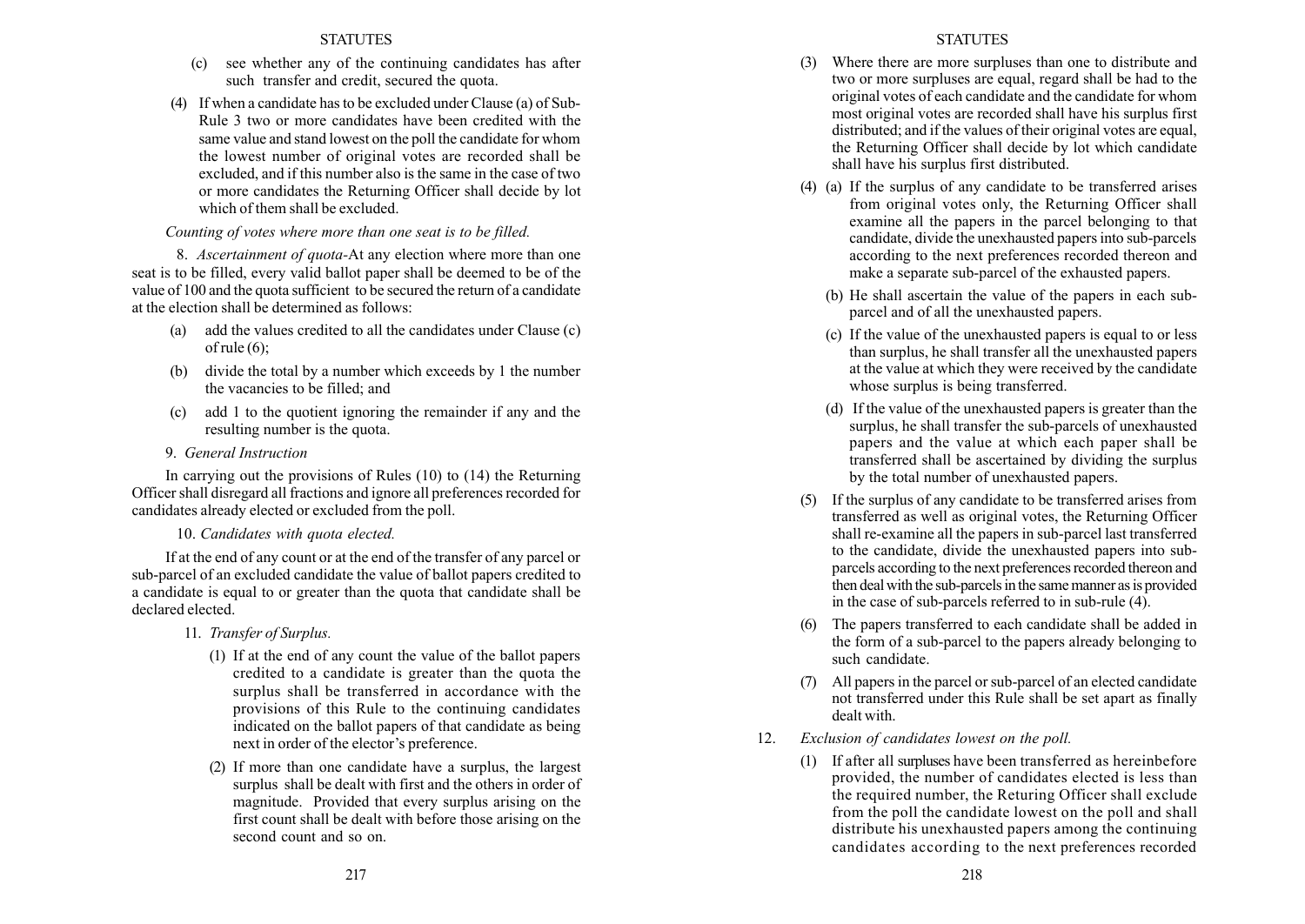thereon; and any exhausted papers shall be set apart as finally dealt with.

- (2) The papers containing original votes of an excluded candidate shall first be transferred, the transfer value of each paper being one hundred.
- (3) The papers containing transferred votes of an excluded candidate shall then be transferred in the order of the transfers in which, and at the value at which, he obtained them.
- (4) Each of such transfers shall be deemed to be a separate transfer but not a separate count.
- (5) If, as a result of the transfer of papers, the value of votes obtained by a candidate is equal or greater than the quota, the count then proceeding shall be completed but no further papers shall be transferred to him.
- (6) The process directed by this Rule shall be repeated on the successive exclusions one after another of the candidates lowest on the poll until such vacancy is filled either by the election of a candidate with the quota or as hereinafter provided.
- (7) If at any time it becomes necessary to exclude a candidate and two or more candidates have the same value of votes and are lowest on the poll, regard shall be had to the original votes of each candidate and the candidate for whom fewest original votes are recorded shall be excluded; and if the values of their original votes are equal the candidate with the smallest value at the earliest count at which these candidates had unequal values shall be excluded.
- (8) If two or more candidates are lowest on the poll and each has the same value of votes at all counts the Returning Officer shall decide by lot which candidate shall be excluded.
- 13. Filling the last vacancies.
	- (1) When at the end of any count the number of continuing candidates is reduced to the number of vacancies remaining unfilled, the continuing candidate shall be declared elected.
	- (2) When at the end of any count only one vacancy remains unfilled and the value of the papers of some one candidate exceeds the total value of the papers of all the other continuing candidates together with any surplus not transferred, that candidate shall be declared elected.
- (3) When at the end of any count only one vacancy remains unfilled and there are only two continuing candidates and each of them has the same value of votes and no surplus remains capable of transfer, the Returning Officer shall decide by lot which of them shall be excluded; and after excluding him in the manner aforesaid, declare the other candidate to be elected.
- 14. Provisions for re-counts.
	- (1) Any candidate or, in his absence, his agent may, at any time during the counting of the votes, either before the commencement or after the completion of any transfer of votes (whether surplus or otherwise), request the Returning Officer to re-examine and re-count the papers of all or any candidates (not being papers set aside at any previous transfer as finally dealt with), and the Returing Officer shall forthwith re-examine and re-count the same accordingly.
	- (2) The Returning Officer may in his discretion re-count the votes either once or more than once in any case in which he is not satisfied as to the accuracy of any previous count:

Provided that nothing in this sub-rule shall make it obligatory on the Returning Officer to re-count the same votes more than once.

15. Illustration of the procedure as to the counting of votes under Rules 8 to 13.

> An illustration of the procedure as to the counting of votes in accordance with the provisions of Rules 8 to 13 is given in the Schedule to these Rules.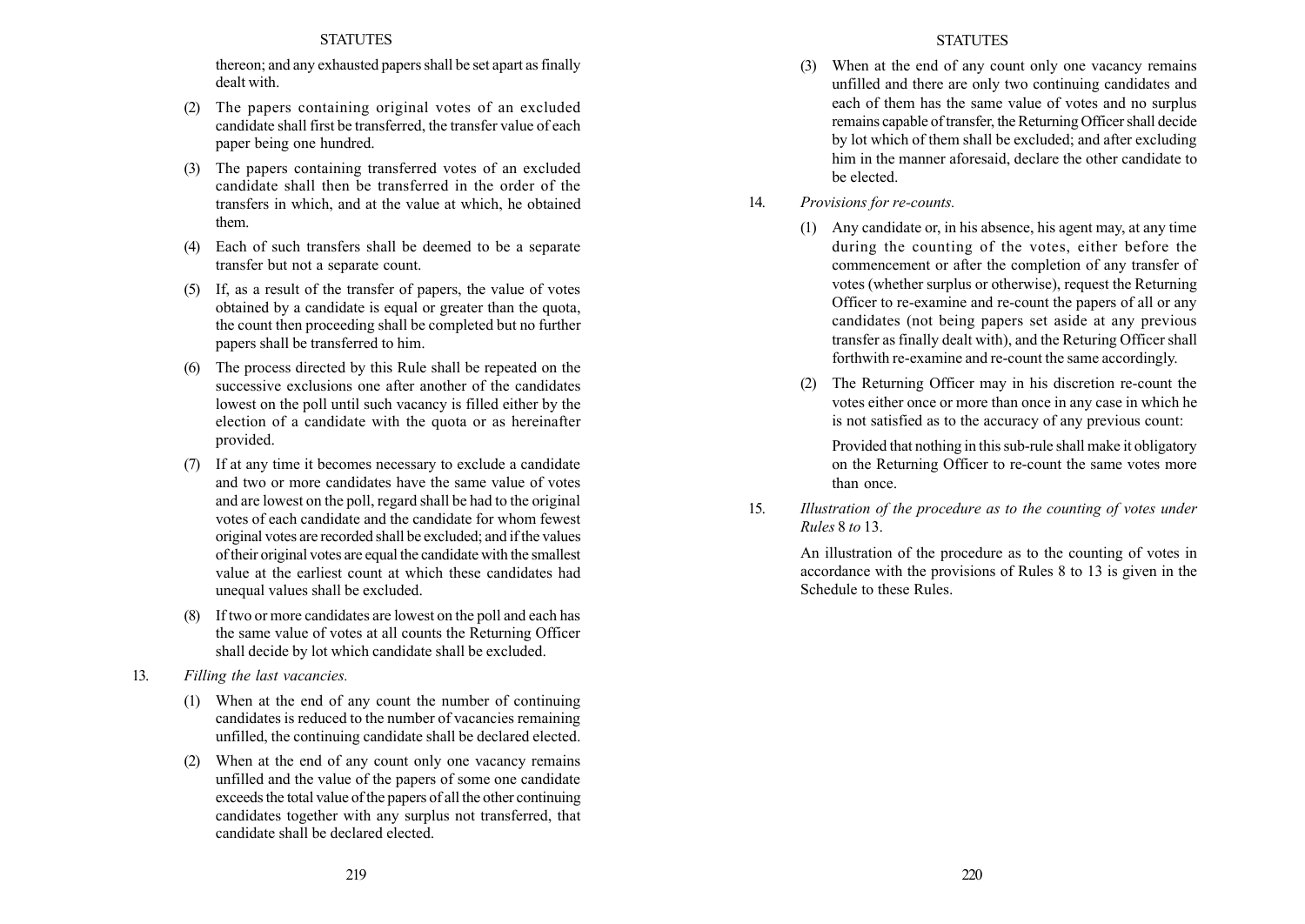# **SCHEDULE**

Illustration of the procedure as to the counting of votes at an election on the single transferable system when more than one seat is to be filled.

Assume that there are seven members to be elected, sixteen candidates, and one hundred and forty electors.

The valid ballot papers are arranged in separate parcels according to the first preference recorded for each candidate, and the papers in each parcel counted.

Let it be assumed that the result is as follows  $\cdot$ 

| A                |       | <br>12                       |
|------------------|-------|------------------------------|
| $\boldsymbol{B}$ |       | <br>8                        |
| $\mathcal{C}$    |       | <br>6                        |
| $\mathbf D$      |       | <br>9                        |
| ${\bf E}$        |       | 10                           |
| $\boldsymbol{F}$ |       | 7                            |
| G                |       | 4                            |
| $H_{\rm}$        |       | <br>19                       |
| I                |       | <br>13                       |
| $_{\rm J}$       |       | 5                            |
| K                |       | <br>14                       |
| L                |       | 8                            |
| $\mathbf M$      |       | <br>10                       |
| $\mathbf N$      |       | <br>6                        |
| $\mathcal{O}$    |       | <br>$\overline{\mathcal{L}}$ |
| $\mathbf{P}$     |       | <br>5                        |
|                  | Total | <br>140                      |

Each valid ballot paper is deemed to be of the value of one hundred and the values of the votes obtained by the respective candidates are as shown in the first column of the result sheet.

The values of all the papers are added together and the total 14,000 is divided by eighth (i.e. the number which exceed by one the number of vacancies to be filled and 1,751 (i.e. the quotient 1,750 increased by one) is the number sufficient to secure the return of a member and is called the quota.

The operation may be shown thus :

Quota = 
$$
\frac{14,000}{8} + 1 = 1,750 + 1 = 1,751
$$

#### **STATUTES**

The candidate H, the value of whose votes exceeds the quota, is declared elected.

As the value of the papers in H's parcel exceeds the quota, his surplus must be transferred. His surplus is 149, i.e, 1,900 less 1,751.

The surplus arises from original votes, and therefore, the whole of H's papers are divided into sub-parcels according to the next preferences recorded thereon, a separate parcel of the exhausted papers being also made. Let it be assumed that the result is as follows :

Days ago

|                                             |                                             |                                                              |       | rapers |
|---------------------------------------------|---------------------------------------------|--------------------------------------------------------------|-------|--------|
|                                             | B is marked as next available preference on |                                                              |       |        |
|                                             | D is marked as next available preference on |                                                              | 4     |        |
|                                             | E is marked as next available preference on |                                                              | 4     |        |
| F is marked as next available preference on | 3                                           |                                                              |       |        |
|                                             | Total of unexhausted papers                 |                                                              | 18    |        |
|                                             | No. of exhausted papers                     |                                                              |       |        |
|                                             | Total of papers                             |                                                              | 19    |        |
|                                             |                                             | The values of the papers in the sub-parcels are as follows : |       |        |
| B                                           |                                             |                                                              | 700   |        |
| D                                           |                                             |                                                              | 400   |        |
| E                                           |                                             |                                                              | 400   |        |
| F                                           |                                             |                                                              | 300   |        |
|                                             | Total Value of unexhausted paper            | 1,800                                                        |       |        |
|                                             | Value of exhausted papers                   |                                                              | 100   |        |
|                                             | Total value                                 |                                                              | 1,900 |        |

The value of the unexhausted papers is 1,800 is greater than the surplus. This surplus, is therefore, transferred as follows :

All the unexhausted papers are transferred, but at a reduced value, which is ascertained by dividing the surplus by the number of unexhausted papers.

The reduced value of all the papers, when added together, with the addition of any value lost as the result of the neglect of fractions, equals the surplus. In this case new value of each paper transferred is

> 149 (the surplus) ----------------------------------------------------------

<sup>18 (</sup>the number of unexhausted papers)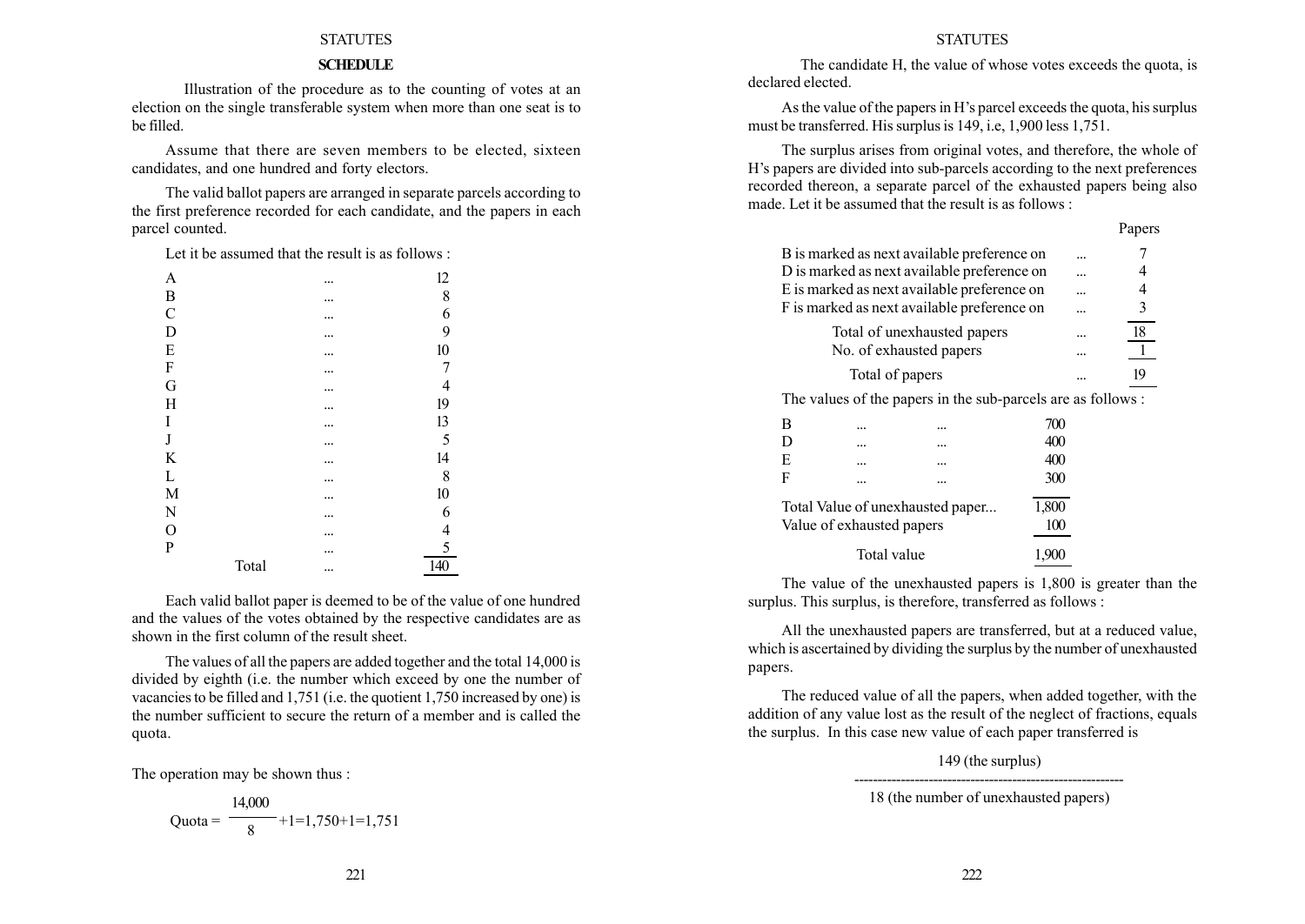The residue of the value of each paper (100-8-92), being required by H for the purpose of constituting his quota, i.e., one exhausted paper value (100) plus the value (1,656) of 18 unexhausted papers.

These values of the sub-parcels transferred are :

B=56 (i.e., seven papers at the value of  $8$ ): D=32 (i.e., four papers at the value of 8); E-32 (i.e. four papers at the value of 8); F-24 (i.e. three papers at thevalue of 8);

These operations can be shown on a transfer sheet as follows :

## Transfer Sheet

| Value of surplus (H's) to be transferred<br>Number of papers in H's parcel<br>Value of each paper in parcel<br>Number of unexhausted paper<br>Value of unexhausted papers<br>New value of each paper transferred = | 149<br>19<br>100<br>18<br>1,800          |                                            |
|--------------------------------------------------------------------------------------------------------------------------------------------------------------------------------------------------------------------|------------------------------------------|--------------------------------------------|
| Surplus                                                                                                                                                                                                            |                                          | 149                                        |
| Number of unexhausted papers                                                                                                                                                                                       |                                          | $= 8$<br>18                                |
| Number of candidate<br>marked as the next<br>available preference.                                                                                                                                                 | Number of<br>papers to be<br>transferred | Value of sub-parcels<br>to be transferred. |
| B                                                                                                                                                                                                                  | 7                                        | 56                                         |
| D                                                                                                                                                                                                                  | 4                                        | 32                                         |
| E                                                                                                                                                                                                                  | 4                                        | 32                                         |
| F                                                                                                                                                                                                                  | 3                                        | 24                                         |
|                                                                                                                                                                                                                    |                                          |                                            |
| Total                                                                                                                                                                                                              | 18                                       | 144                                        |
| Number of exhausted papers<br>Loss of value owing to neglect                                                                                                                                                       | 1                                        |                                            |
| of fractions                                                                                                                                                                                                       |                                          | 5                                          |
|                                                                                                                                                                                                                    | 19                                       | 149                                        |
|                                                                                                                                                                                                                    |                                          |                                            |

The values of the sub-parcels are added to the values of the votes already credited to the candidates, B, D, E and F. This operation is shown on the result sheet.

There being no further surplus, the candidate lowest on the poll has now to be excluded . G and O both have 400.

#### STATUTES

The Returning Officer casts lots and G is chosen to be excluded.

Being original votes, G's papers are transferred at the value of 100 each. A who was marked as next preference on two papers receives 200, while D and E were each next preference on one paper and receiving 100 each. 0 now being lowest is next excluded and his 400 is similarly transferred to I, B and K, I receiving 200 and Band K 100 each.

This leaves J and P lowest with 500 each and J is chosen by lot for exclusion first. His papers are transferred at the value of 100 each to A, B, D and I, the three first named receiving 100 each, and I who had the next preference on two papers receiving 200. P is then excluded and his papers are transferred to E, L and K, the two first named receiving 100 each, and K, who had the first preference on three papers, receiving 300.

K now exceeds the quota and is declared elected.

Prior to further exclusion, K's surplus of 49 has to be distributed.

The sub-parcel last transferred to K consisted of 3 votes transferred at the value of 100 each. This sub-parcel is examined: there are no exhausted papers and B, F and I are each next preference on one paper and one paper is transferred to each of them at a reduced value determined by dividing the surplus (49) by the number of un-exhausted papers (3), B, F and I accordingly receive 16 each.

The process of exclusion is now proceeded with.

C and N have 600 each, and C is chosen by lot for exclusion first. He has 6 original votes; B, D and E are each next preference on two papers, and each receives 200, N is then excluded; A is next preference on 3 of his papers and receives 300, F, I and L are each next preference on one paper and receive 100 each.

This brings A and I above the quota and they are declared elected. Their surplus have now to be distributed and I's surplus which is the larger, 65, is dealt with first.

The last sub-parcel transferred to I consisted of one paper transferred at the value of 100, D is next preference on this paper, and receives the whole surplus of 65.

Aís surplus of 49 is then dealt with. The last sub-parcel transferred to him consisted of 3 papers transferred at the value of 100 each. B was next preference on two of these papers and E on one, and the papers are transferred accordingly. The value to be transferred is 16 per paper, i.e., the surplus (49), divided by the number of the unexhausted (3). B accordingly receives 32 and E 16.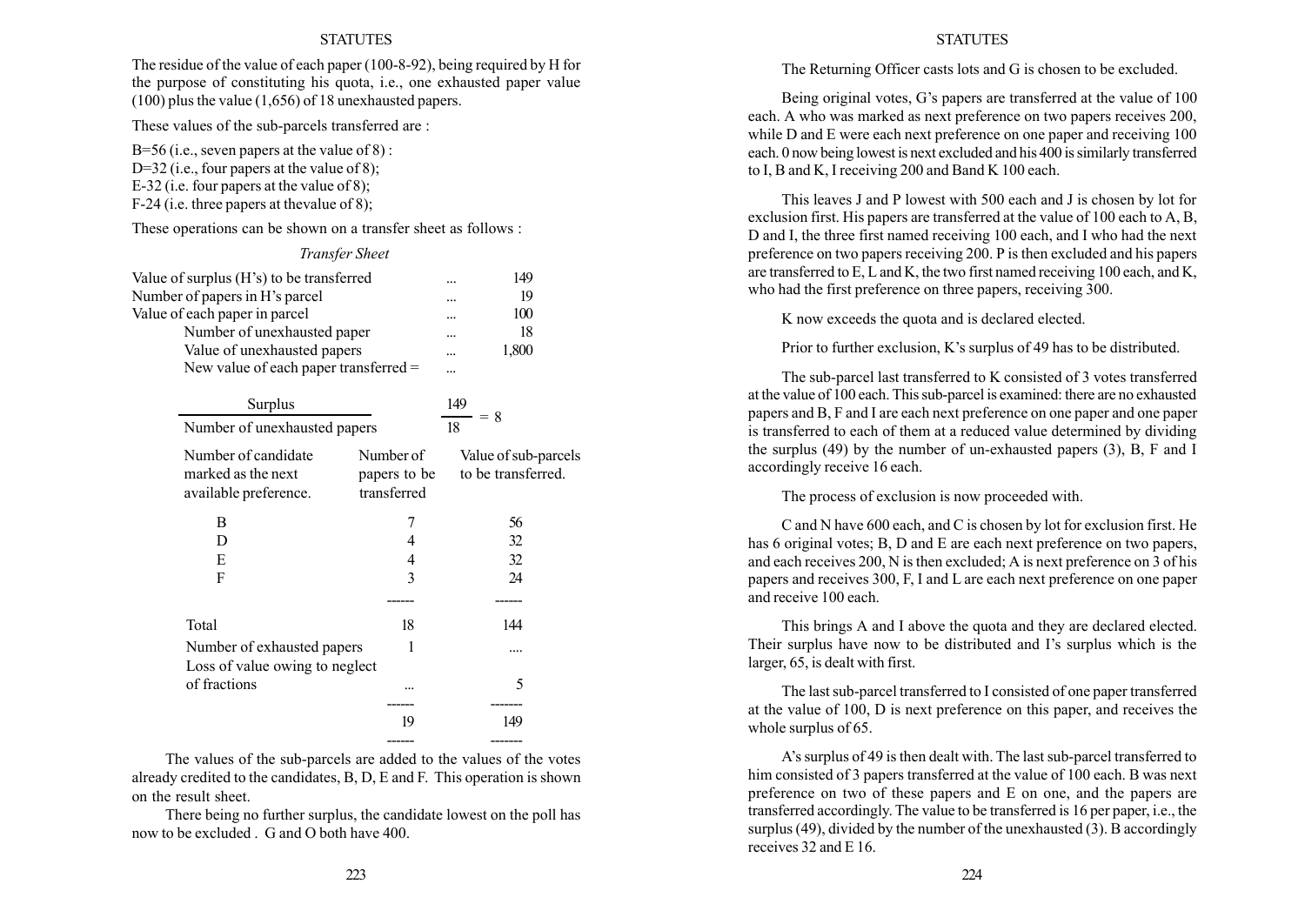No other candidate having reached the quota, the process of exclusions is proceeded with, and F, who is now lowest with 840, is excluded.

His seven original votes are transferred first, B, D and E are next preference on three, two and two papers, respectively, and receive respectively 300, 200 and 200.

The transferred votes are next transferred in the order of their transfers to F. The 3 votes received at the value of eight each at the distribution of H's surplus are transferred at the same value to L who was next preference on all 3 papers. The vote valued at sixteen received by F at the distribution of K's surplus, goes at the same value to M, who was next preference, on that paper. The vote transferred at the value of 100 on the exclusion of N is then transferred at the same value to D, who thus receives a total of 300.

No continuing candidate having yet reached the surplus, N, who is now lowest with 1016 is excluded.

His ten original votes are transferred first. B and D are first preference on three papers each, and E and L on two each. B and D accordingly receive 300 each, and E and L 200 each. This brings, B, D and E above the quota, and they are declared elected. The requisite number of candidates having now been elected, the election is at an end, and it is unnecessary to proceed to the transfer of M's transferred votes.

Full details are shown in the result sheet.

|                                     |                       |                                                   |                |            |                                   |          |                    |                 | <b>STATUTES</b> |               |          |                                                           |            |                     |                                             |          |                |        |                  |                      |          |
|-------------------------------------|-----------------------|---------------------------------------------------|----------------|------------|-----------------------------------|----------|--------------------|-----------------|-----------------|---------------|----------|-----------------------------------------------------------|------------|---------------------|---------------------------------------------|----------|----------------|--------|------------------|----------------------|----------|
|                                     |                       | Distribution<br>of K's<br>Surplus                 | $\circ$        |            | $\frac{91}{4}$                    | $\vdots$ | $\vdots$           |                 | $+16$           | ፧             | $\vdots$ | $+16$                                                     | $\ddot{ }$ | $\vdots$            |                                             | $\vdots$ | $\vdots$       |        | $\mp$            |                      | $\vdots$ |
| Quota = $\frac{14,000}{8}$ +1=1,751 |                       | Result                                            | $\infty$       |            | 1,056<br>0,056<br>1,2724<br>1,274 |          |                    |                 |                 |               |          | 1,751<br>1.700                                            |            | $\frac{1,800}{900}$ |                                             | 600      |                |        |                  | $\sigma$             | 14,000   |
|                                     |                       | Distribution<br>of Votes of<br>$J$ and $P$        | $\overline{C}$ |            | $+100$<br>+100                    |          |                    | $\frac{100}{1}$ | ÷               | į             |          | $\begin{array}{c} 18080 \\ 7080 \\ + 4094 \\ \end{array}$ |            |                     | į                                           | į        |                | $-500$ |                  | $\vdots$             | $\vdots$ |
|                                     |                       | Result                                            | $\circ$        |            | 1468                              |          |                    |                 | $324$<br>$724$  |               |          | 1750<br>1500<br>1500                                      |            | $800\,$             | 1,000                                       |          |                | 500    |                  | $\mathbf{\hat{c}}$   | 14,000   |
| RESULT SHEET                        |                       | Distribution<br>of Votes of<br>G and O            | $\overline{5}$ |            | $^{+200}_{+100}$                  |          |                    | $\frac{00}{1}$  |                 | $\frac{1}{2}$ |          | $+200$                                                    | $+100$     | $\vdots$            | $\vdots$                                    | $\vdots$ | $rac{40}{5}$   |        |                  | $\vdots$             | :        |
|                                     |                       | Result                                            | 4              |            | 13888837797288980                 |          |                    |                 |                 |               |          |                                                           |            |                     |                                             |          | $\frac{6}{3}$  | 500    |                  | $\circ$              | 14,000   |
|                                     |                       | Distribution<br><b>Surplus</b><br>$of H \emph{S}$ | $\epsilon$     |            | 9\$÷.                             |          |                    |                 | 유유주             |               | $-149$   | $\vdots$                                                  | $\vdots$   | $\vdots$            | $\vdots$                                    | $\vdots$ | $\vdots$       |        |                  | $\mathcal{G}^+$      | $\vdots$ |
|                                     |                       | first count<br>pя<br>Value<br><b>Votes</b>        | $\mathbf 2$    | $\sim 200$ |                                   |          | 88886 <del>8</del> |                 |                 |               |          |                                                           |            |                     | $\begin{array}{c} 800 \\ 1,000 \end{array}$ |          | $rac{60}{400}$ | 500    |                  |                      | 14,000   |
|                                     | Value of Votes 14,000 | <i>candidate</i><br>Name of                       |                |            |                                   |          |                    |                 |                 |               |          |                                                           |            |                     |                                             |          |                |        | Loss of value by | neglect of fractions | Total    |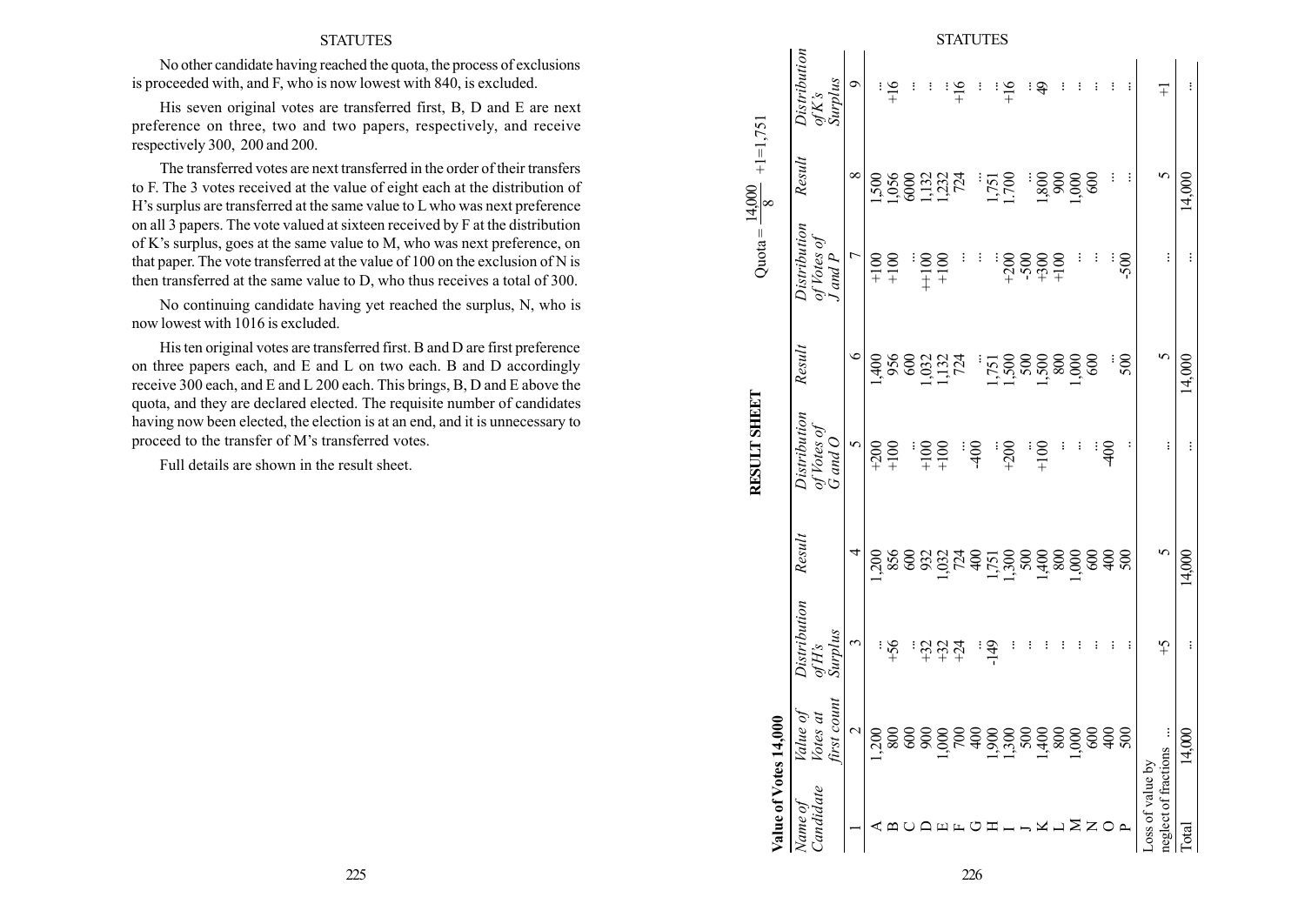| Value of Votes 14,               | $\overline{0}$                                                                                                                                                                                                                                                                                               |                      |        |                             |                  | RESULT SHEET (CONTD.) |                | $Quota = -$           | $+1=1,751$<br>14,000<br>$\infty$ |                |
|----------------------------------|--------------------------------------------------------------------------------------------------------------------------------------------------------------------------------------------------------------------------------------------------------------------------------------------------------------|----------------------|--------|-----------------------------|------------------|-----------------------|----------------|-----------------------|----------------------------------|----------------|
|                                  | Dis                                                                                                                                                                                                                                                                                                          | tribution            | Result |                             | Distribution     | Result                | Distribution   | Distribution          | Result                           | Result of      |
| Name of<br>Candidate             | $\tilde{\varphi}_a$                                                                                                                                                                                                                                                                                          | 'otes of<br>$Md$ $N$ |        | of Surplus<br>of I and A    |                  |                       | ofM's<br>Votes | of Votes of<br>Jand P |                                  | Election       |
| $\supseteq$                      |                                                                                                                                                                                                                                                                                                              | $\overline{C}$       |        | $\overline{13}$             | $\overline{4}$   | $\overline{15}$       | $\tilde{q}$    | $\overline{17}$       | $\overline{8}$                   | $\overline{9}$ |
|                                  |                                                                                                                                                                                                                                                                                                              | 1,800                |        | ᡇ                           | [75]             |                       | 1,751          |                       | 1,751                            | Elected        |
| 1,072<br>1,073<br>1,273<br>1,274 | $\begin{array}{l} 0000000 \\ + 000000 \\ + 000000 \\ + 000000 \\ + 000000 \\ + 000000 \\ + 000000 \\ + 000000 \\ + 000000 \\ + 000000 \\ + 000000 \\ + 000000 \\ + 000000 \\ + 000000 \\ + 000000 \\ + 000000 \\ + 000000 \\ + 000000 \\ + 000000 \\ + 000000 \\ + 000000 \\ + 000000 \\ + 000000 \\ + 0000$ | 1,272                |        | $\widetilde{\mathcal{Z}}^+$ | ,304             | $+300$                | 1,604          | $+300$                | 1,901                            | Elected        |
|                                  |                                                                                                                                                                                                                                                                                                              |                      |        |                             |                  |                       |                |                       |                                  | not Elected    |
|                                  |                                                                                                                                                                                                                                                                                                              | 1,332                |        | ∯                           | ,397             | $+300$                | 1,697          | $+300$                | .997                             | Elected        |
|                                  |                                                                                                                                                                                                                                                                                                              | 1,432                |        | $\frac{91}{1}$              | ,448             | $+200$                | 1,648          | $+200$                | ,848                             | Elected        |
|                                  |                                                                                                                                                                                                                                                                                                              | 840                  |        |                             | 840              | -840                  |                |                       |                                  | Not Elected    |
|                                  | $\frac{1}{2}$                                                                                                                                                                                                                                                                                                |                      |        |                             |                  |                       |                |                       |                                  | Not Elected    |
| $\frac{1,751}{1,716}$            |                                                                                                                                                                                                                                                                                                              | 1,751                |        |                             | 1,751            |                       | 1,751          |                       | 1,751                            | Elected        |
|                                  | $\frac{100}{1}$                                                                                                                                                                                                                                                                                              | 1,816                |        | နှ                          | 1,751            |                       | 1,751          |                       | 1,751                            | Elected        |
|                                  | ł                                                                                                                                                                                                                                                                                                            |                      |        |                             |                  |                       |                |                       |                                  | Not Elected    |
|                                  |                                                                                                                                                                                                                                                                                                              | 1,751                |        |                             | [75]             |                       | 1,751          |                       | 1,751                            | Elected        |
|                                  | $\frac{100}{1}$                                                                                                                                                                                                                                                                                              | 1,000                |        |                             | 000 <sub>1</sub> | $+24$                 | 1,024          | $+200$                | 1,224                            | Not Elected    |
| $1,751$<br>$1,900$<br>$1,000$    |                                                                                                                                                                                                                                                                                                              | 000                  |        |                             | 000.1            | $\frac{91}{4}$        | 016            | $-1,000$              | $^{+16}$                         | Not Elected    |
|                                  | 600                                                                                                                                                                                                                                                                                                          |                      |        |                             |                  | $\vdots$              |                |                       |                                  | Not Elected    |
|                                  |                                                                                                                                                                                                                                                                                                              | $\vdots$             |        |                             |                  | $\vdots$              |                |                       |                                  | Not Elected    |
|                                  |                                                                                                                                                                                                                                                                                                              |                      |        |                             | ÷                |                       | $\vdots$       |                       | ÷                                | Not Elected    |
|                                  | $\vdots$                                                                                                                                                                                                                                                                                                     | $\circ$              |        | Ŧ                           |                  | :                     |                | $\vdots$              |                                  | $\vdots$       |
| 14,000                           |                                                                                                                                                                                                                                                                                                              | 14,000               |        | $\vdots$                    | 14,000           | $\vdots$              | 14,000         |                       | 14,000                           |                |
|                                  |                                                                                                                                                                                                                                                                                                              |                      |        |                             |                  |                       |                |                       |                                  |                |

14,000

#### **STATUTES**

# Appendix 'C'

No. 26(18)-E.V. (B)/75 Government of India Ministry of Finance (Department of Expenditure)

New Delhi, the 8th April, 1976

OFFICEMEMORANDUM

Subject:- Permanent transfer of Government servants to autonomous bodies--grant of retirement benefits.

The undersigned is directed to state that need has been felt for some time past of consolidating at one place, the instructions/orders issued from time to time and still in force on the subject mentioned above. Accordingly, it has been decided, in supersession of all the orders issued on the subject so far by this Ministry and the Department of Personnel, to bring out the salient features of the existing instructions in this O.M. This may please be brought to the notice of all Administrative authorities in or under the Ministry of Home Affairs etc. for information/guidance and compliance.

#### Basis of calculation of retirement benefits:

2. Such of the government servants as were deputed or transferred to a body corporate owned or controlled by Government or whose services were lent to such a body, should, in the event of their permanent absorption in service under that body, w.e.f. a date prior to 16.6.1967 be paid an amount equal to what Government would have contributed had the officer been contributory provident fund terms under Government together with simple interest thereon at 2% for the period of his pensionable service under Government. In such cases the interest (2%) on the total balance of contribution should be calculated for the entire period of pensionable service of the Government servant rendered prior to his permanent absorption in an autonomous body. The amount is to be credited to his C.P.F. fund account with the autonomous body as an opening balance on the date of permanent absorption and Government's liability in respect of the officer's pensionable service under them would be treated as extinguished by this payment. This decision applies, however, only where the permanent transfer from Government service to an autonomous body is in the public interest and the transfer is to a Government or to a quasi Government Corporation or an autonomous body and not to a private institution. In all other cases, Government will not accept any liability to pay any retirement benefits for the period of service rendered by the officer before his transfer. The concession is not to be claimed as a matter of right but is sanctioned at the discretion of Government in individual cases where it is merited, and each case has to be referred to the Deptt. of Personnel and the Ministry of Finance.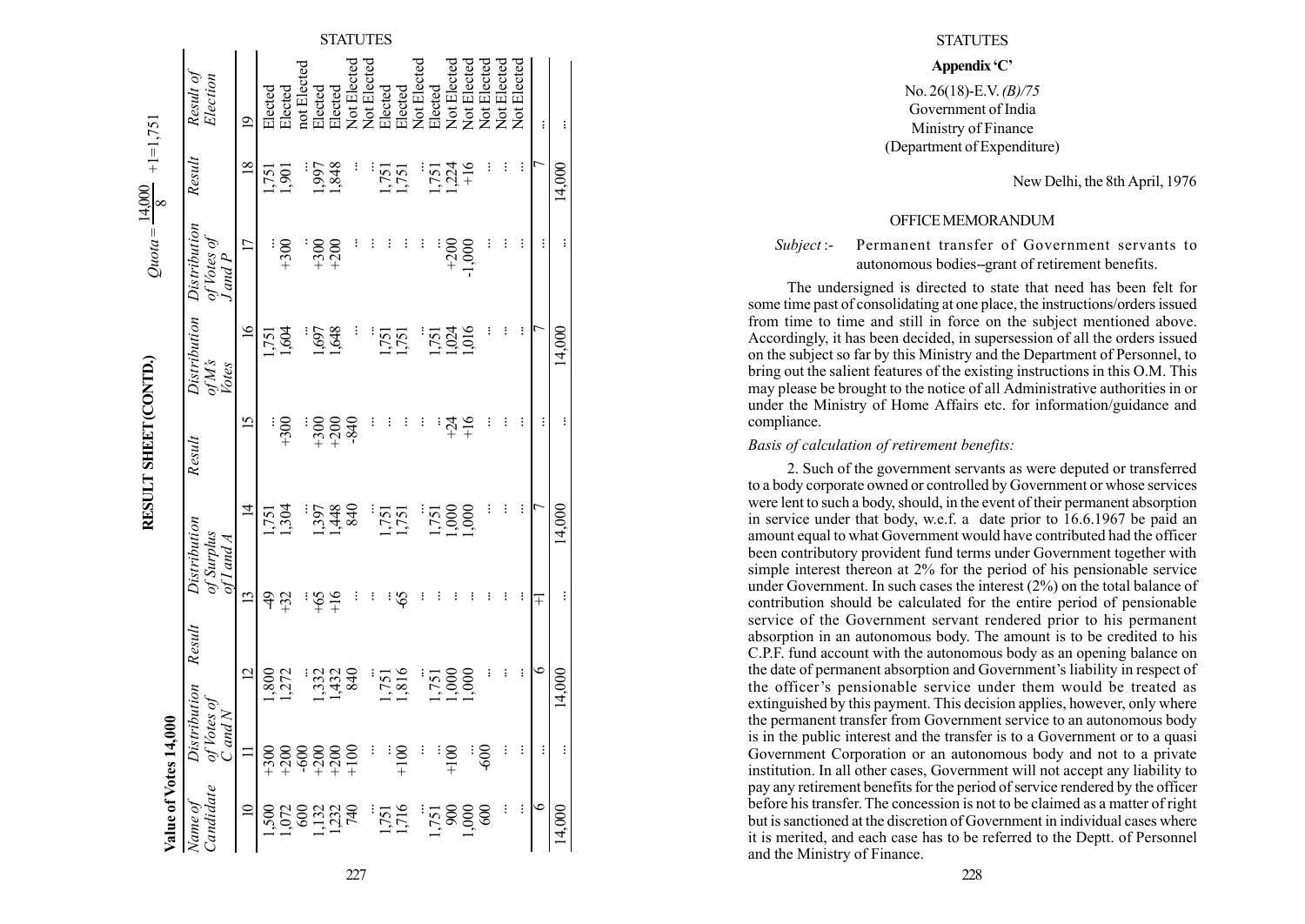Retirement benefits-to new account :

3. Credit to the Contributory Provident Fund Account of the Government servant permanently absorbed in the service of a body corporate wholly or partially owned by Government, as indicated above, was to be given as an opening balance on the date of absorption, in cases of those permanently absorbed up to 17.8.1964. In cases of those absorbed thereafter, the credit was only to be given either after the Government servant had rendered five years service under that body (including any period of service rendered immediately before permanent absorption) or on the date on which he would have retired had he continued in Government service, whichever was earlier.

#### Transfer of Provident Fund Balances :

(i) According to explanation III below rules 31 of the General. Provident Fund Rules and corresponding Rule 33 of Contributory Provident Fund Rules (India), 1962 which provides that when a subscriber is transferred, without any break, to service under a body corporate owned or controlled by Government, the amount of subscription, together with interest thereon, shall not be paid to him but shall be transferred, with the consent of that body, this new Provident Fund Account under that body.

It has been however, decided that in cases where the corporate bodies do not have any Provident Fund Scheme or whose Provident Fund Rules do not provide for the acceptance of balance from other Provident Funds, the amount in question should be finally paid to the person concerned at the time of his permanent transfer to such a body.

In cases where the Provident Fund money is accepted by the corporate body subject to fulfilment of certain conditions viz. that the Government servant should complete the probationary period with them or that he should be confirmed in a post under them, the Provident Fund Money of the persons concerned may be retained with Government till such time as it is transferred to the body concerned. In such cases the Provident Fund account of the individual concerned would cease to be alive' on the date of permanent transfer of the person concerned to such a body. In other words, no withdrawals from the Provident Fund will be permitted for any purpose including payment of premium towards life insurance policies. Fresh subscription to the Fund, except recoveries in respect of outstanding advances, shall not be accepted. The Provident Fund money held by Govt. would continue to earn interest at the normal rate till the date of transfer of the amount to the corporate body.

(ii) In respect of the Government servants permanently absorbed in the public sector undertakings, the position is as follows:

The amount of subscriptions, together with interest thereon standing in the Provident Fund account of the Government Officer opting for service under an enterprise may, if he so desires, be transferred to his new Provident

### STATUTES

Fund Account under the enterprise provided the concerned enterprise also agrees to such a transfer. If, however, the subscriber does not desire the transfer or the concerned enterprise does not operate a Provident Fund, the amount aforesaid shall be refunded to the subscriber. Similarly in case of C.P.F., the amount of subscription and the Government contribution together with interest thereon, of a subscriber opting for service under a public enterprise may, if he so desires, be transferred to his new Provident Fund Account under the enterprise if the concerned enterprise also agrees to such transfer. If, however, the subscriber does not desire the transfer or the concerned enterprise does not operate a Provident Fund, the amount aforesaid shall be refunded to the subscriber.

4. The retirement benefits granted to a Government servant who is permanently absorbed in an autonomous body/public sector undertaking have been reviewed and the following revised terms were sanctioned in respect of those absorbed on or after 16.6.1967:

(i) A permanent Government Servant on absorption in a public undertaking is eligible for pro-rata pension and D.C.R. Gratuity based on the length of his qualifying service under Government till the date of absorption. The pension will be calculated on the basis of average emoluments for three years preceding the date of absorption and the D.C.R. Gratuity on the basis of the emoluments immediately before absorption.

#### Payment of Service Gratuity in lieu of Pension :

In cases where a Government servant at the time of absorption has less than 10 years' service and is not entitled to pension, the question of proportionate pension will not arise; he will only be eligible to proportionate service gratuity in lieu of pension and to D.C.R. Gratuity based on length of service.

(ii) The amounts of pension/gratuity and the D.C.R. Gratuity would be concurrently worked out and will be intimated to the Government servant concerned as well as to the undertaking as and when an officer is absorbed. Exercise of Option :

(iii) Every Government servant is to exercise an option, within six months of his absorption, for either of the alternatives indicated below:

- (a) Receiving the monthly pension and D.C.R. Gratuity already worked out, under the usual Government arrangements.
- (b) Receiving the gratuity and a lump sum amount in lieu of pension worked out with reference to commutation tables obtaining on the date from which the pro-rata pension, gratuity etc. would be disbursable.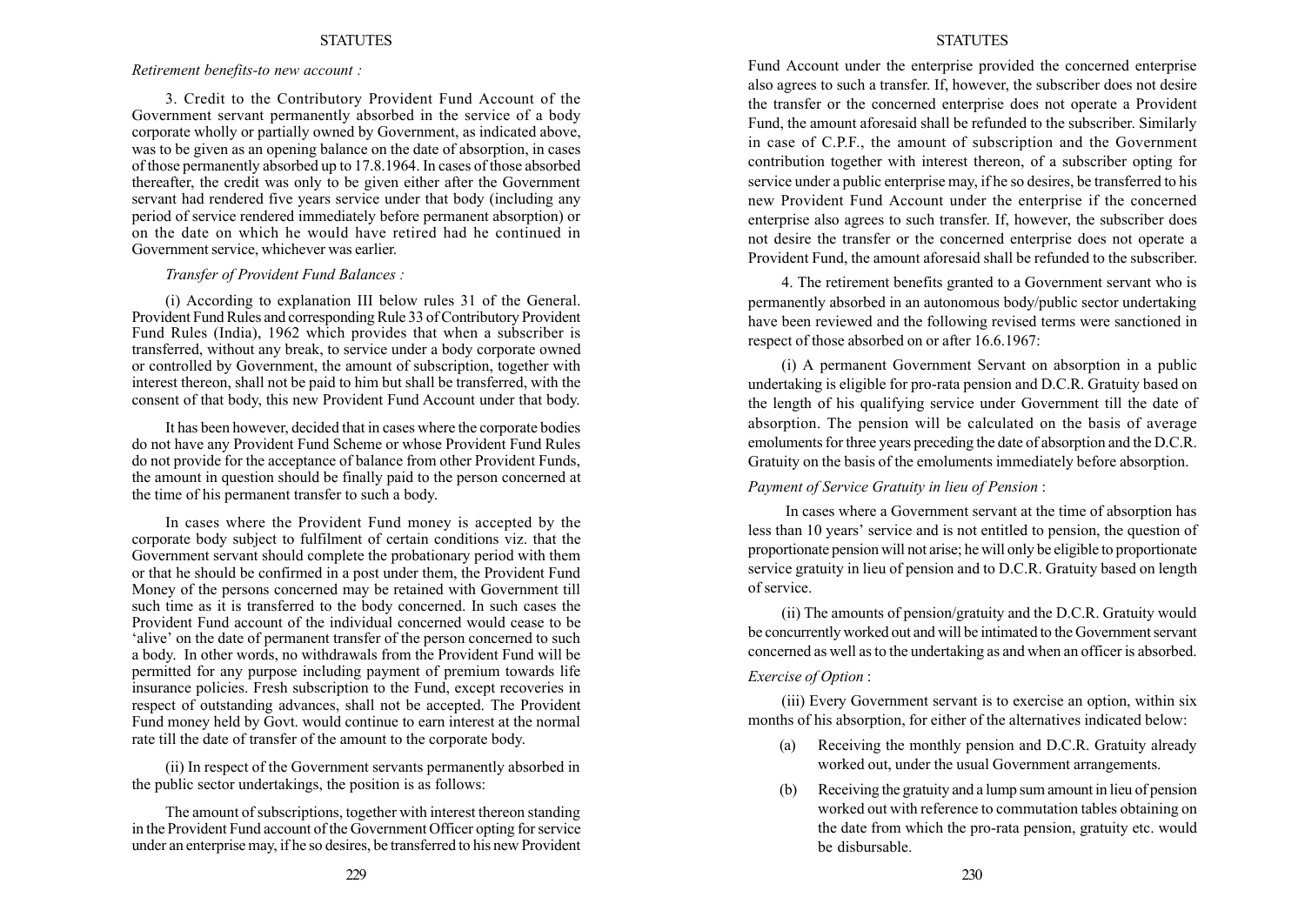Where no option is exercised within the prescribed period, the officer will automatically be governed by alternative (b) above. Option once exercised shall be final. The option shall be exercised in writing and communicated by the Government servant concerned to the undertaking/autonomous body.

(iv) Cases of resignation from a public undertaking/autonomous body will, for the purpose of these orders, be treated as resignation from Government service, entailing forfeiture of earlier service under Government and loss of the pensionary benefits under these orders.

(v) For the period of service rendered in a public undertaking/ autonomous body, the absorbed officers will be entitled to all the benefits admissible to other corresponding employees of the organisation.

(vi) The total gratuity admissible in respect of the service rendered under the Government and that under the public undertaking/autonomous body should not exceed the amount that should have been admissible had the Government servant continued in the Government service and retired on the same pay which he drew on retirement from the public undertaking/ autonomous body.

## (vii) Non-admissibility of Liberalisations of Pension Rules after absorption :

Any further liberalisation of pension rules decided upon by Government after the permanent absorption of a Government servant in a public undertaking/autonomous body would not be extended to him. However, the benefit of further liberalisation in pension shall also be allowed to a Government servant after his permanent absorption if, in any case, such liberalisation is sanctioned retrospectively w.e.f. a date prior to the date of such absorption.

### Commutation of Pension:

(viii) In cases where an officer has opted to receive pension at (iii) (a) above but wishes to commute a portion of the pension, such commutation will be regulated in accordance with the Government rules in force at the time of commutation of his pension.

#### Public Interest:

The above decisions will apply only where the permanent transfer from Government service to a public undertaking/autonomous body is in the public interest. In all other cases, Government will not accept liability to pay any retirement benefit for the period of service rendered by the Government servant before his transfer.

### Deputation on ones own Volition :

Pensionary benefits admissible in case of absorption w.e.f. 21.4.1972.

#### **STATUTES**

5. Permanent transfer of Government servants who apply in response to a Press advertisement etc. for posts in autonomous bodies/public sector undertakings whether incorporated or not, which are wholly or substantially owned by the Government of India, is not treated as in the public interest and the Government has no liability to pay any retirement benefits or for carry forward of leave for the period of service rendered under the Government. However, on the position being reviewed further, it was decided that a permanent Government servant who had been appointed in an autonomous body financed wholly or substantially by Government on the basis of his own application shall, on his permanent absorption in such body w.e.f. 21.4.1972 or thereafter be entitled to the same retirement benefits in respect of his past service under the Government as are admissible to a permanent Government servant going on deputation to an autonomous body and getting absorbed therein, except carry forward of leave.

## Finance Ministry's prior approval :

6. In all such cases of grant of pro-rata retirement benefits to Central Government employees, under the orders quoted in the preceding paragraphs, the administrative Ministries are required to consult the Ministry of Finance before orders are issued in each individual case. However, in respect of the non-gazetted employees of the Indian Audit and Accounts Department, the C  $\&$  AG will be the competent authority to confer retirement benefits.

A question had also been raised whether retrospective absorption is permissible in terms of the orders referred to above. Such question would arise in cases where a person is initially sent to such a company/corporation on deputation and deputation period is sought to be curtailed retrospectively, while a person is on deputation, leave/pension contributions are payable to Government by the company etc. or the person concerned. Retrospective absorptions may lead to claim for refund or non-payment of such contributions which cannot be withheld or refunded under the rules. In view of this it has been decided not to allow retrospective absorption of the employees on deputation to the companies/corporations etc.

# Carry forward of leave :

7. In respect of deputationists who opt for absorption, in any statutory body or autonomous organisation owned or controlled by Government, such body or organisation should take over the liability in regard to leave on average pay/Earned Leave that the optee has to his credit at the time of leaving Government service and in return Government shall pay to the statutory body/autonomous organisation a lump sum equal to leave salary for the leave on average pay/earned leave due to the Government servant on the date of his permanent absorption in such body/organisation. While issuing the final sanction for the absorption of the optee in the autonomous organisation, the administrative Ministry/cadre authority concerned should incorporate the provision with regard to payment of lump sumequal to leave salary by Government. This benefit will be available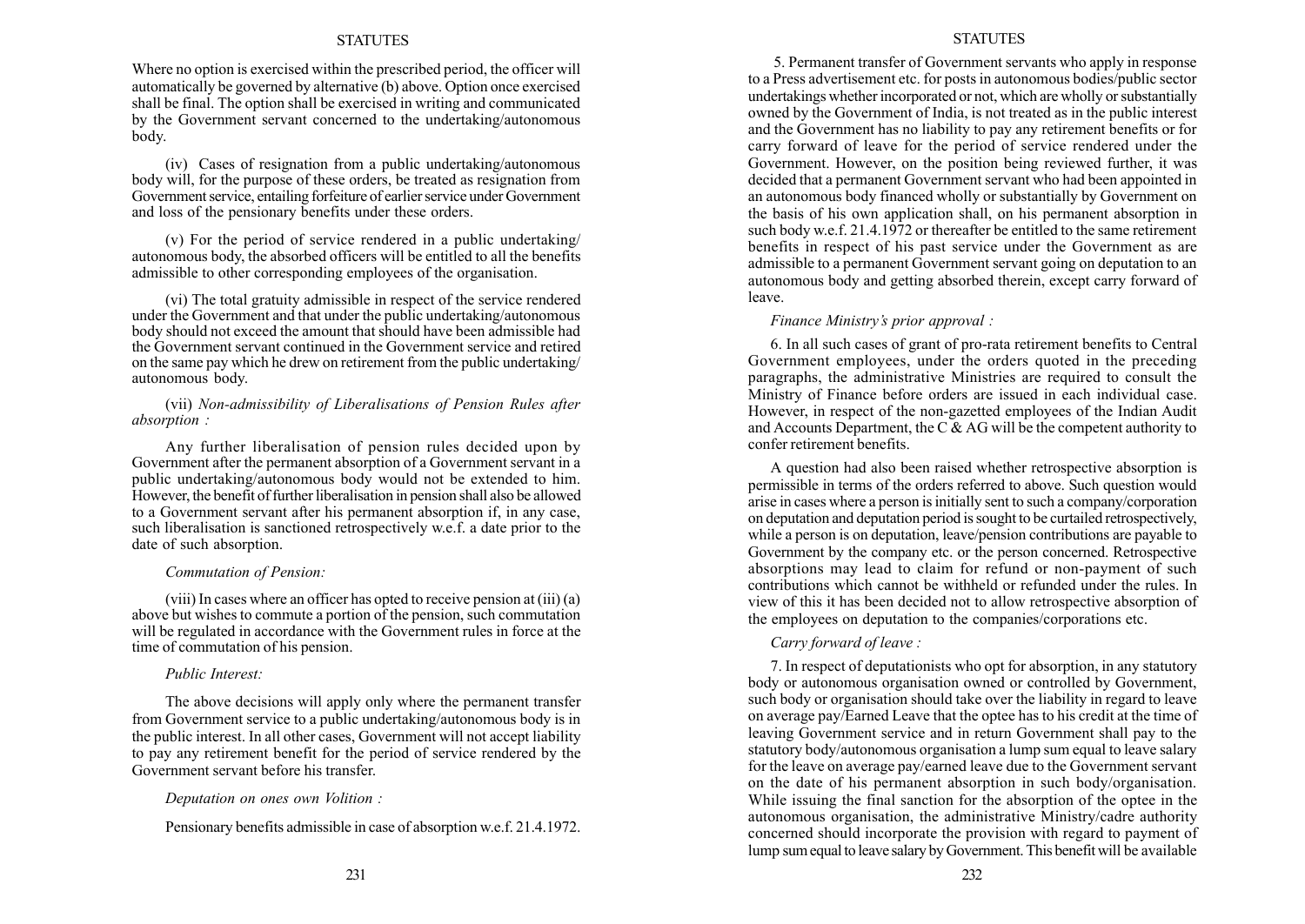only in cases where the permanent transfer from Govt. service to statutory body/autonomous organisation is in public interest. These orders take effect from 20.2.1971 and cases already decided otherwise will not be reopened.

# Refixation of Pay:

The pay of the Government servant permanently absorbed in an autonomous body will be refixed as re-employed pensioner w.e.f. the date from which he becomes entitled to draw the pro-rata retirement benefits.

## Family Pension :

8. (i) The families of Government servants permanently absorbed in the autonomous bodies w.e.f. 16.6.1967 will also be eligible for family pension under Rules 54 and 55 of CCS (Pension) Rules, 1972.

(ii) The benefit of family pension will be admissible only to the families of those who were/are actually in receipt of pension from the Central Government after their absorption in autonomous body/public undertaking. This benefit will not be admissible to the families of those who get only the service gratuity i.e. who were/are absorbed before rendering 10 years qualifying service under the Government. Family pensions will, however, also be admissible to the families of those Government servants absorbed in the public sector undertakings/ autonomous bodies who draw the lump sum amount in lieu of monthly pension on their absorption on the date of its becoming due and thus do not draw any monthly pension on the date of death. Similarly Family Pension will also be payable to the families of those whose monthly pension or lump sum amount has not become payable and is disbursable from the earliest date of voluntary retirement but the person dies before that date without receiving these benefits.

(iii) This benefit will also be admissible to the families of such Government servants as have been appointed in the autonomous bodies financed wholly or substantially by Government on the basis of their own applications and granted retirement benefits on their permanent absorption therein in respect of the past service under the Government.

(iv) Grant of family pension will be subject to the usual contribution of two months emoluments of the Government servant at the time of permanent absorption in an autonomous body/undertaking. Persons who have already drawn the pension and other benefits on absorption should deposit their two months contribution within six months from 8th October, 1975. "The amount is creditable to the head 066 contributions and recoveries towards pensions and other retirement benefits--other receipts.<sup>"</sup>

(v) Family pension will be admissible from only one source, i.e. either from the Central Government or the public sector undertaking/autonomous bodies in case such organisation has a similar

#### STATUTES

scheme for payment of family pension. The beneficiary may be given option to choose either of the two schemes.

(vi) It will be the responsibility of the pension sanctioning authority to process the claim for family pension, forwarding to the audit office for issue of an authority after satisfying itself that no such claim exists in the public sector undertaking/autonomous body or that the undertaking or autonomous body has not extended its family pension scheme to the person concerned.

(vii) The above orders will apply automatically to the cases in which necessary Government sanction has already been issued. Thereafter, it is not necessary to issue formal amendments to the relevant sanction letters. Suitable provision will, however, be incorporated in the relevant sanctions to be issued hereafter.

#### Consultation with Parent Department :

9. In all cases where a Government servant is to be absorbed permanently by the foreign employer under his organisation it would be incumbent to consult the parent employer before issuing order absorbing the Government servant permanently in his service. The orders of permanent absorption should be issued only after the resignation of the Government servant has been accepted by the Government and w.e.f. the date of such acceptance.

#### Formal Resignation not necessary :

10.With the coming into force of CCS (Pension) Rules, 1972 (which, inter-alia, contain a provision of deemed retirement in the case of Government servants absorbed permanently in a public sector undertaking/ autonomous body). It has now been decided that obtaining of formal resignation is not necessary if an individual is deemed to have retired from service by virtue of Rule 37 of CCS (Pension) Rule, 1972 i.e. consequent on the conditions required by this Rule, viz. permission should have been granted to the absorption in the service of the company or other body corporate, the absorption should be declared by the Government to be in the public interest, there should be an actual order of absorption and the Government servant should also consent to such absorption being satisfied.

Commutation and Exemption from Income-Tax :

11. In accordance with Rule 27 of CCS (Pension) Rules, 1972 a Government servant who has been permitted to be absorbed in a service or post in or under a corporation or company wholly or substantially owned or controlled by the Government or in or under a body controlled or financed by the Government shall, if such absorption is declared by the Government to be" in the public interest, be deemed to have retired from service from the date of such absorption. Each such Government servant is required under the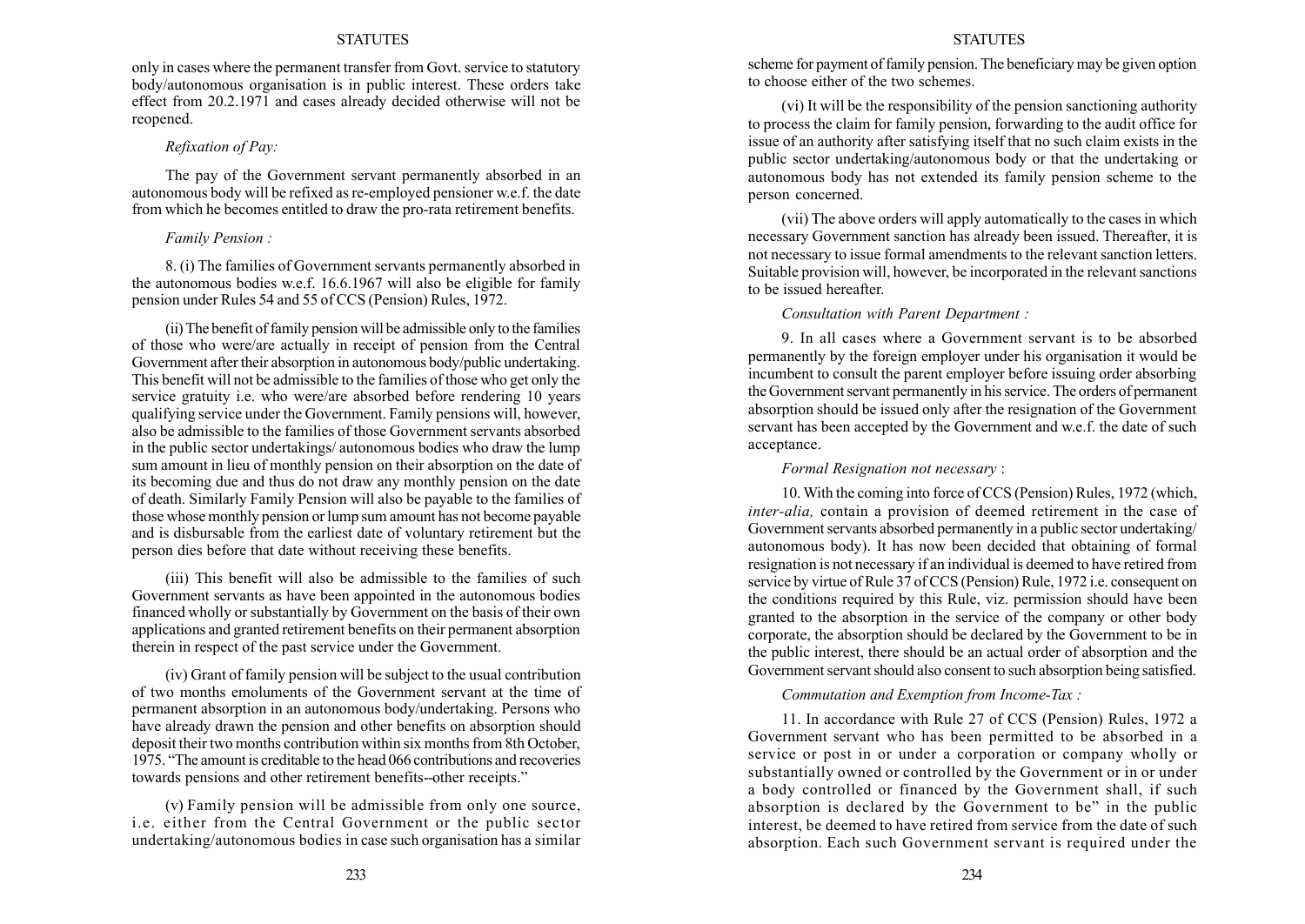relevant orders applicable to him to exercise an option within six months of his absorption for either of the alternatives indicated below:

- (a) receiving the monthly pension and D.C.R.G. under the usual Government arrangements, or
- (b) receiving the gratuity and a lump sum amount in lieu of pension worked out with reference to the commutation tables obtaining the date from which the commuted value becomes payable. Where no option is exercised within the prescribed period the Government servant is automatically governed by alternative (b).

12. A person opting for alternative (a) is entitled to commutation of a portion of the pension admissible to him in accordance with the provisions of Civil Pension (Commutation) Rules.

13. It has been decided that where a Government servant elects the alternative (b) referred to above he should be granted:

(i) on an application made in this behalf, a lump sum amount not exceeding the commuted value of 1/3rd of his pension as may be admissible to him in accordance with the provisions of Civil Pension (Commutation) Rules; (ii) terminal benefits equal to twice the amount of lump sum referred to in (i) above subject to the condition that the Government servant surrenders his right or drawing 2/3rd of his pension.

The commuted value of 1/3rd of the pension mentioned at (i) above will be exempted from income-tax whereas the terminal benefit component mentioned at (ii) above will be chargeable to tax as the income of the year in which it is due. However, the recipient will be eligible for a relief in tax in respect of the said amount; such relief being calculated by spreading the amount equally over the three preceding years immediately preceding the year in which the payment is received and subjecting it to tax at the average of the average rates applicable to the total income of those years after adding thereto one-third of the amount. The relief in such cases is to be granted by the Central Board of Direct Taxes and an application for such relief under section 89(i) of the Income Tax Act should be made to the Board through the I.T.O. concerned.

14. In the case of Government servants who opt for or are automatically governed by the alternative (b) in para 11 above, the payment of monthly pension will commence from the due date pending their medical examination in accordance with the provisions of the Civil Pensions (Commutation) Rules. The Commutation shall become absolute and the title to receive the commuted value shall accrue on the date on which the Medical Board (Authority) signs the Medical Certificate. If the Medical Board (Authority) directs that the age of the employee for the purpose of commutation shall be assumed to be greater than his actual age, the person concerned will have the opportunity to change his option for receiving a lump sum in lieu of monthly pension to receiving the monthly pension by written notice despatched within two weeks from the date on which he receives intimation of the findings of the Medical Board (Authority). If the applicant does not change his option within the period of two weeks prescribed above he shall be assumed to have accepted the findings of the Medical Board (Authority).

#### Date of Payment of pro-rata Retirement Benefits:

15. A Government servant who is permitted to be absorbed in the public interest in a public sector undertaking or autonomous body is deemed to have retired from Government service from the date of his absorption in public sector undertaking or autonomous body and his retirement benefits are determined with reference to the length of qualifying service rendered under Government till the date of his absorption. In the case of absorption in an autonomous body from 16.6.1967 onwards or a public sector udertaking prior to 8.11.1968, retirement benefits become payable either from the earliest date from which Government servant could have retired voluntarily under the rules applicable to him or from the date of absorption in the undertaking/corporation whichever is later.

#### Procedure for Drawal of Pro-rata Retirement Benefits:

16. Clarifications have been sought as to the procedure which should be followed for sanctioning and authorising the payment of retirement benefits to those absorbed in public sector undertakings and autonomous bodies. Since the Government servants are deemed to have retired from Government service on the date of absorption, the procedure laid down in Chapter (VIII) of CCS (Pension) Rules, 1972 which applied to Government servants who retire in normal course, will mutatis mutandis apply in the case of Government servants who are absorbed in the public interest in a public sector undertaking or in an autonomous body. The disbursement of the retirement benefits should be authorised from the date indicated in Government's letter allowing the Government servant to be absorbed in public sector undertaking or autonomous body.

17. In respect of employees who held non-gazetted posts before absorption. Forms 6 and 7 of CCS (pension) Rules, 1972 should be filled in by the Head of the Office and forwarded to the Audit Officer for determining final amount of pension and death-cum-retirement gratuity. Where the retirement benefits are payable from the date of absorption, the Head of Office should obtain the particulars required under para 2 to 4 of Form 5 and forward the same to the Audit Officer along with the pension papers. The Audit Officer after applying the necessary audit checks, will inform the absorbed employee, autonomous body/public sector undertaking and the Head of Office of the amount of pension and DCR Gratuity and the date from which they are payable to him. Where the retirement benefits become payable from a date subsequent to the date of absorption, the particulars required under para 2 to 4 of Form 5 should be furnished to the Audit Officer by the absorbed employee through his employer six months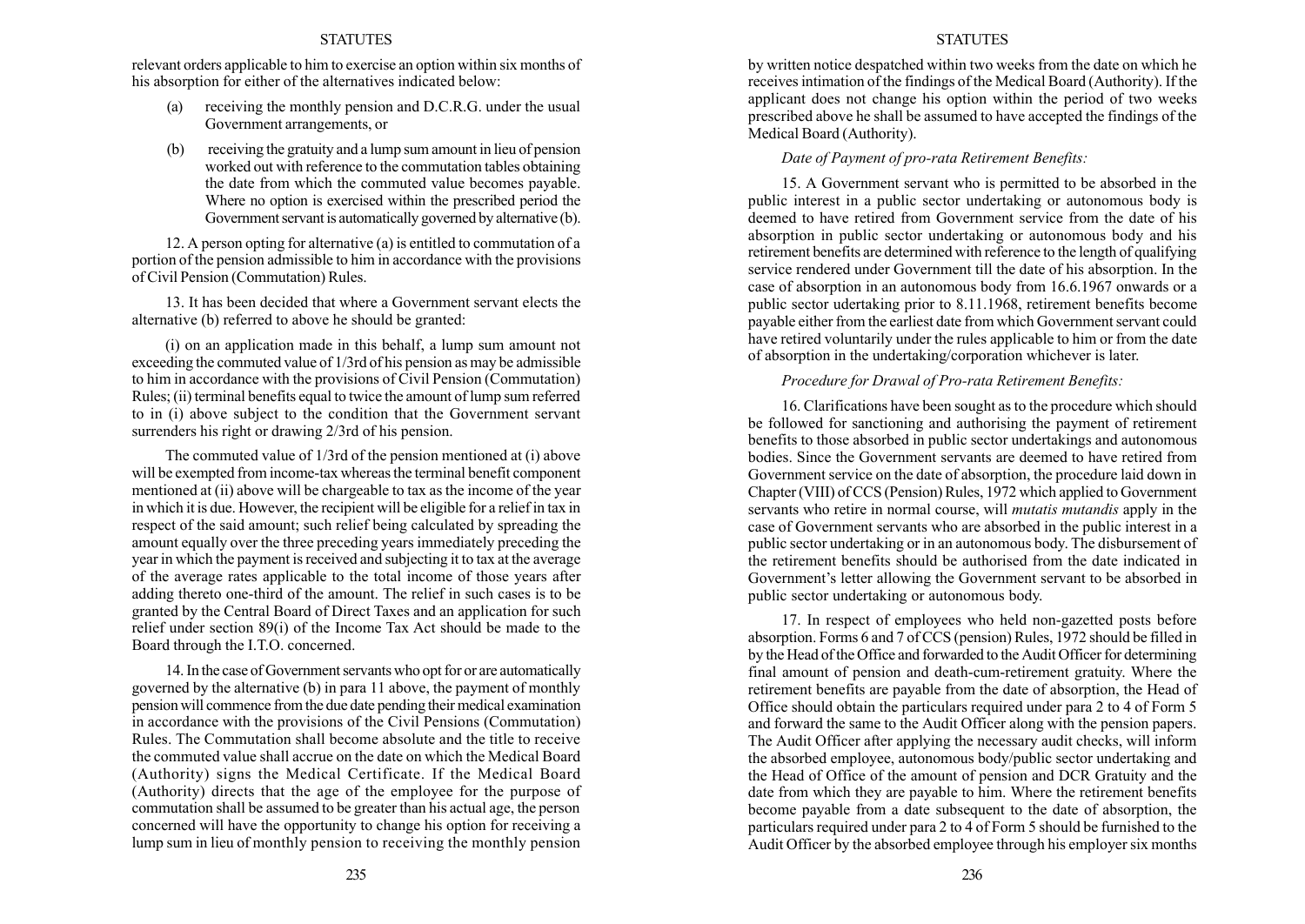before the date on which the payment of the retirement benefits is to commence to enable him to issue PPO/GPO.

18. In respect of employees who held gazetted posts before absorption, action to fill in form 7 should be initiated by the Audit Officer. the Audit Officer after determining the amount of pension and DCR Gratuity will inform the absorbed employee, autonomous body/public sector undertaking and Head of Office/Deptt. of the amount of retirement benefits and the date from which they are payable to him. Where the retirement benefits are payable from the date of absorption, the Audit Officer will also obtain the particulars required under paras 2 to 4 of Form 5 through the employer of the absorbed employee before authorising payment of retirement benefits. In other cases the particulars required under paras 2 to 4 of Form 5 should be furnished to the Audit Officer by the absorbed employee through his employer six months before the date, on which the payment of the retirement benefit is to commence. As soon as Government orders regarding absorption of a Government servant are issued the Head of Office will forward Form 7 duly completed to the Audit Officer and such other information as the Audit Officer may require.

19. The procedure laid down in Chapter VIII of the CCS (Pension) Rules 1972 may be adopted keeping in view the position stated in these orders. The provisions contained in Chapter VIII for authorising payment of provisional pension for a period of six months and 3/4th of the D.C.R.G. by the Head of Office need not be observed in the case of an employee who before his absorption had held a non-gazetted post. Payment of the retirement benefits will be received by the employee concerned from the treasury of his own choice.

# Benefit of Service rendered under Government in respect of Scientific Employees:

20. On the basis of the recommendations of the Second Pay Commission (i) for counting towards pension of service rendered by Scientific employees of semi-Government Institutions, financed from cess or government grants, on their appointment to a pensionable service under the Government of India; and (ii) the rate of pension contribution payable by universities when they borrow service of Government servants who are Scientists and Technologists, it was decided as follows:

(i) A scientific employee of a semi-government institution which is financed wholly or mainly from cess or Central Government grants who was on a Contributory Provident Fund basis in such an institution may, on permanent appointment without any interruption to a pensionable service or post under the Government of India count his previous service in that institution during which he subscribed to that Fund as service qualifying for pension provided that the contribution together with interest thereon paid by the institution is made over to the Government. The service during which he did not subscribe to the Contributory Provident Fund will not be so reckoned unless the previous employer agrees to bear proportionate charges

#### **STATUTES**

on account of pensionary benefits for the service so rendered. If, however, the officer was not on a Contributory Provident Fund basis in such an institution, his previous service will be reckoned as qualifying for pension if the previous employer agrees to bear proportionate shares on account of pensionary-benefits.

(ii) If the services of a Government servant who is a scientist or a technologist are lent to a university, the rate of pension contribution, which the university will pay, will be restricted to the rate at which it contributes to the Provident-Fund of its employees.

These orders take effect from 28.3.1960 and past cases of transfer will be regulated in accordance with the orders already in force. The concession sanctioned in para l(i) is admissible to all officers who were in service of the Government of India on 28.3.1960 provided that:

(i) the officers who had already drawn the Contributory Provident Fund benefits in respect of their service under the Semi-Government institutions refund either in lump sum or in monthly instalments not exceeding twelve in number, the institutions share of contribution together with interest thereon from the date of withdrawal to the date of final payment. The title to count service for pension will not accrue until the amount refundable and interest thereon have been refunded in full.

(ii) if no such benefit had been received, the previous employer agrees to bear the proportionate pensionary liability.

21. With a view to increasing mobility of scientific talent all round, the benefit of the concessions contained in para 20 should also be made available to scientific employees of Government going over to Central autonomous organisations like C.S.I.R. etc., without break. These orders will also apply to Central universities.

22. The pensionary liability in such cases will be allowed on the basis of length of service in case the autonomous organisation where the officer takes up service has pensionary benefits for its employees. The Government of India would discharge their liability by payment of capitalised value of their share of pension together with the share of gratuity, if any, to the autonomous organisation on retirement of the officer from the service of such an organisation. Similar procedure should apply in the event of death of an officer while in service of the autonomous organisation. In other cases, Government's liability will be discharged by way of payment of pro-rata retirement benefits for the part of service rendered under the Government before absorption according to the instructions contained in the preceding paragraphs.

23. It was clarified in this Ministry's O.M. No. 12(4)-EV/60 dated 5.6.1969 that in the case of Scientific employees of Government going over to the Central Autonomous organisations like C.S.I.R. etc. without break on or after 16.6.1967, the pensionary liability will be discharged by way of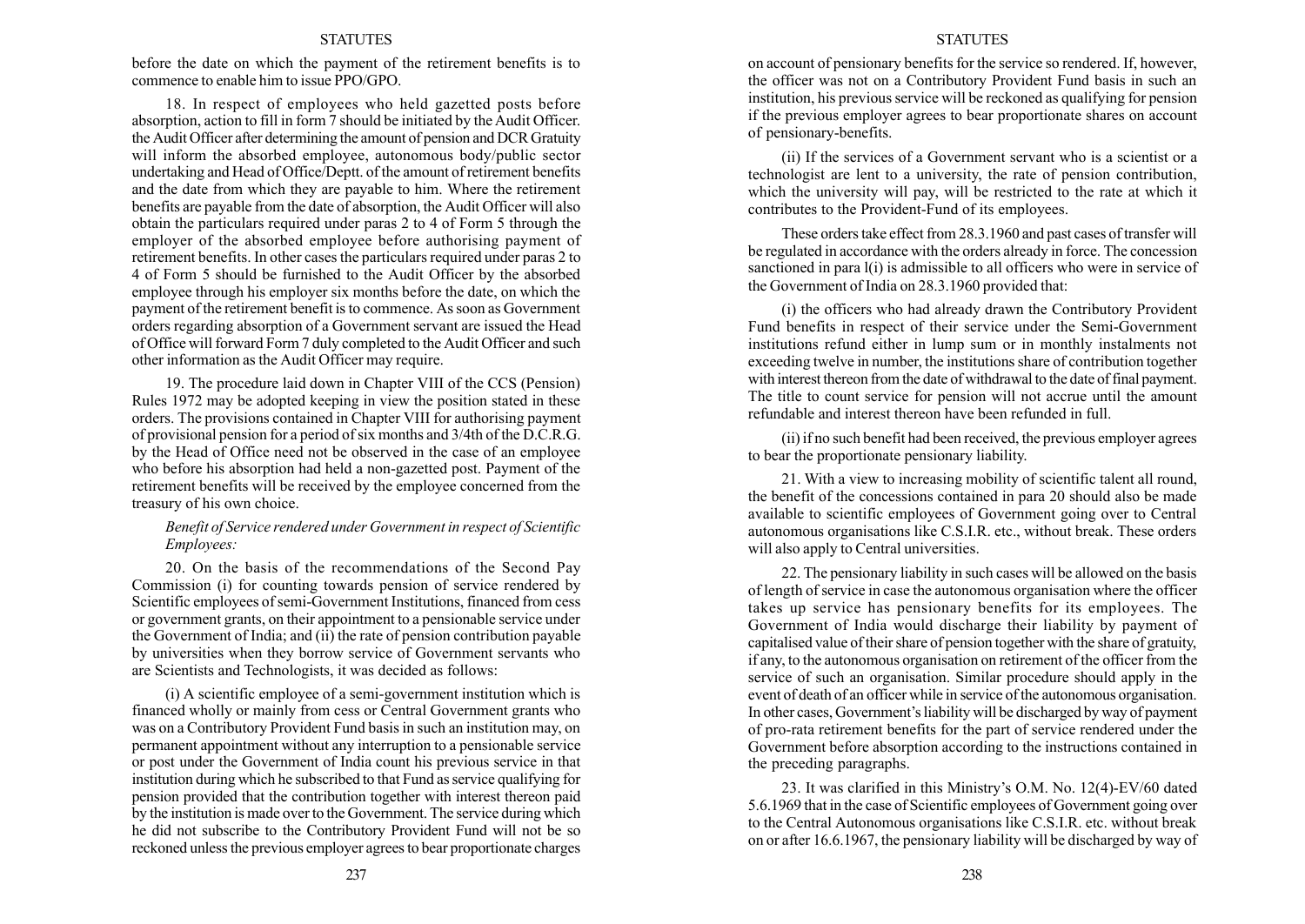payment of pro-rata retirement benefits for the part of service rendered under the Government. As a result of the issue of this clarification, Scientific employee belonging to Government departments who get absorbed in an autonomous body which has the pensionary benefits to its employees, have been deprived of the pensionary benefits i.e. benefit of pension of combined service by counting the service rendered under the Government as well as the autonomous organisations. The position has been reviewed as a result of representations from scientific employees and it has been decided that such employees belonging to government departments on their absorption in autonomous bodies which have pensionary schemes will, on retirement from service of the autonomous body concerned become eligible for pensionary benefits based on the combined service rendered under government and the service rendered under the autonomous body. Death benefits, if admissible under the rules of the autonomous body, will also be payable to such an absorbed employee. The pensionary liability including liability arising out of grant of death benefits will continue to be allocated as aforesaid. Thus the provisions of this Ministry's clarificatory orders dated 5.6.1969 will cease to apply to a scientific employee who is absorbed in an autonomous body which has a pensionary scheme.

24. The provisions of the orders contained in para 23 shall not apply to a scientific employee absorbed in an autonomous body who, before 12.9.1974, had quit the service of the autonomous body or who while in the service of the autonomous body has started receiving or has become eligible to receive the pro-rata pension etc. However, a scientific employee who was absorbed in an autonomous body before 12.9.1974 but had not become eligible to receive the pro-rata pension etc., will get retirement benefits in terms of these orders i.e. benefit of pension on the basis of combined service.

# State Government Employees Absorbed in Central Autonomous Bodies :

25. Normally when a State Government servant is absorbed in a Central Autonomous Body the liability for the benefits accruing for the past service rendered by him under a State Government falls on that Government and should be discharged by them. However, in case the State Government refuses to bear the liability, the question whether it should be taken over by the autonomous body will arise only if the absorption is considered inescapable. In such cases the autonomous body should, in their proposal relating to the initial appointment or absorption of the State Government employee, bring out specifically and clearly the extra expenditure involved in absorbing the employee so that this factor is given due weight by government before it is decided to absorb him.

In so far as the persons working in the Indian Audit & Accounts Department are concerned, these orders have been issued after consultation with the Comptroller and Auditor General of India.

# **STATUTES**

#### Appendix 'D'

No. 28/10/84-Pension Unit Government of India/Bharat Sarkar Ministry of Home Affairs/Grih Mantralaya Department of Personnel and Administrative Reforms (KarmikAur Prashasnik Sudhar Vibhag)

New Delhi, the 29th August, 1984.

## OFFICE MEMORANDUM

# Subject : - Mobility of Personnel between Central Government Departments and Autonomous Bodies-Counting of Service for Pension.

As per existing orders, service rendered outside Central Government does not count for pension in Central Government except in the case of scientific employees of autonomous bodies financed or controlled by the Government, who on permanent absorption under the Central Government are allowed to count their previous service for pension subject to certain conditions. In respect of Personnel other than scientific employees, who are permanent in Central Government, in the event of their subsequent permanent absorption in public sector undertakings or any autonomous body, proportionate retirement benefits for the service rendered in Government till the date of permanent absorption are allowed as per rules in force at the time of absorption. No such benefit is allowed to temporary employees going over to autonomous body or undertaking.

2. A number of Central Autonomous/Statutory Bodies have also introduced pension scheme for their employees on the lines of the pension scheme available to the Central Government employees. It has, therefore, been urged by such autonomous/statutory bodies that the service rendered by their employees under the Central Government or other autonomous bodies before joining the autonomous body may be allowed to be counted in combination with service in the autonomous body, for the purpose of pension, subject to certain conditions. Similar provisions for employees of autonomous body going over to Central Government have also been urged. In other words, the suggestion is that the benefit of pension based on combined service should be introduced.

3. This matter has been considered carefully and the President has now been pleased to decide that the cases of Central Government employees going over to a Central Autonomous Body or vice-versa and employees of the Central Autonomous Body moving to another Central Autonomous Body may be regulated as per the following provisions: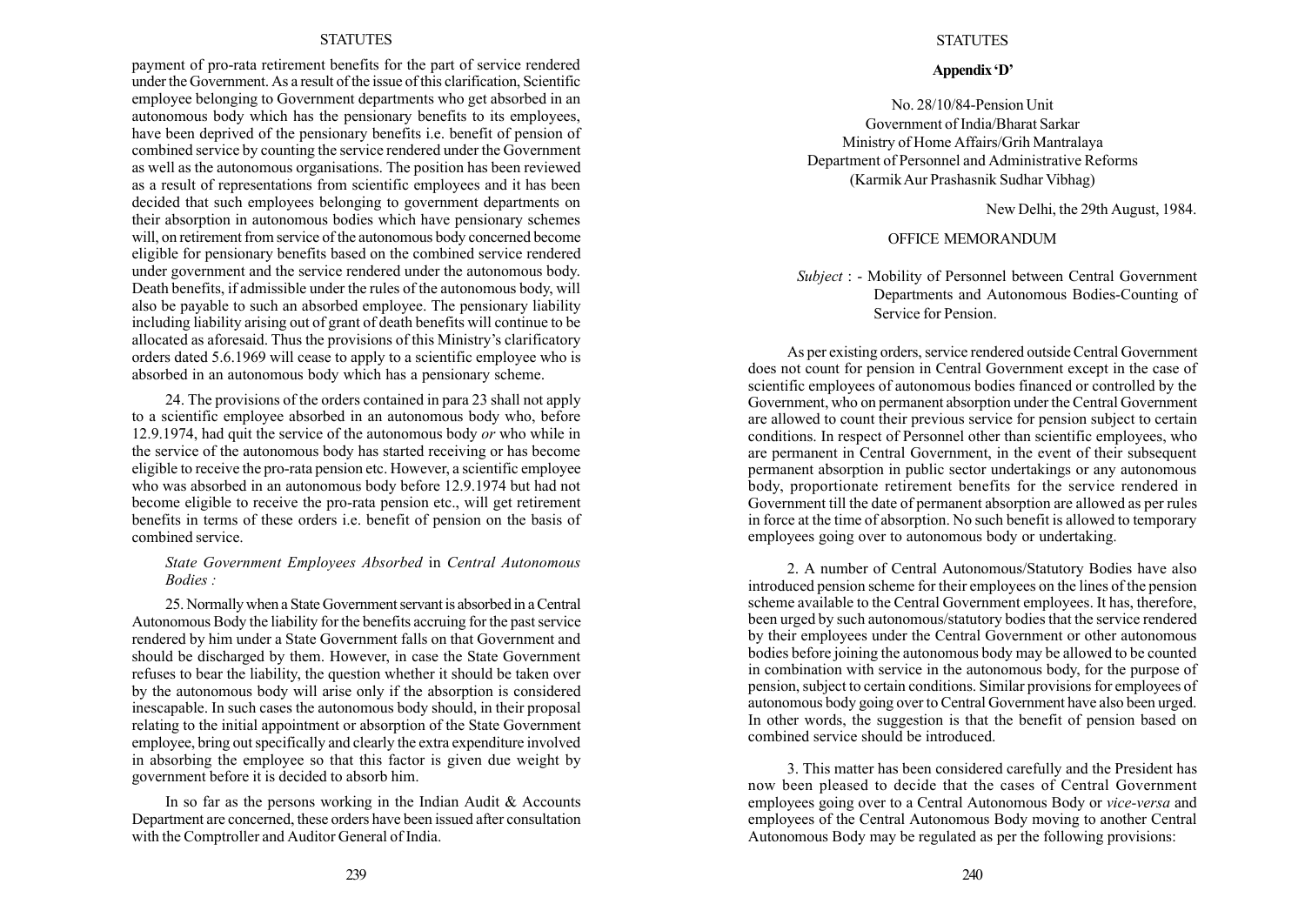# (A) In case of Autonomous Bodies where Pension Scheme is in operation :

(i) Where a Central Government employee borne on pensionable establishment is allowed to be absorbed in any autonomous body, the service rendered by him under the Government shall be allowed to be counted, towards pension under the autonomous body irrespective of whether the employee was temporary or permanent in Government. The pensionary benefits will, however, accrue only if the temporary service is followed by confirmation. If he retires as a temporary employee in the autonomous body, he will get terminal benefits as are normally available to temporary employees under the Government. The same procedure will apply in the case of employees of the autonomous bodies who are permanently absorbed under the Central Government.

The Government/autonomous body will discharge its pension liability by paying in lumpsum as a one-time payment, the prorata pension/service gratuity/terminal gratuity and DCRG for the service up to the date of absorption in the autonomous body/ Government, as the case may be, lump sum amount of the prorata pension will be determined with reference to commutation table laid down in CCS (Commutation of Pension) Rules, 1981, as amended from time to time.

- (ii) A Central Government employee with CPF benefits on permanent absorption, in an autonomous body will have the option either to receive CPF benefits which have accured to him from the Government and start his service afresh in that body or choose to count service rendered in Government as qualifying service for pension in the autonomous body by foregoing Government's share of CPF contribution -with interest, which will be paid to the concerned autonomous body by the concerned Government Department. The option shall be exercised within one year from the date of absorption. If no option is exercised within stipulated period, employee shall be deemed to have opted to receive CPF benefits. The option once exercised shall be final.
- (B) Autonomous body where the Pension Scheme is not in operation :
- (i) A permanent Central Government employee borne on pensionable establishment, on absorption under such autonomous body will be eligible for pro-rata retirement benefits in accordance with the provision of the Ministry of Finance O.M. No. 26 (18)-EV (B)/75, dated the 8th April, 1976, as amended from time to time. In case of quasi-permanent or temporary employees, the terminal gratuity as may be admissible under the rules would be actually payable to the

### **STATUTES**

individual on the date when pro-rata retirement benefits to permanent employees become payable. However, in the case of absorption of a Government employee with CPF benefits, in such an autonomous organisation, the amount of his subscriptions and the Government's contribution, if any, together with interest thereon shall be transferred to his new Provident Fund account with the consent of that body.

- (ii) An employee of an autonomous body on permanent absorption under the Central Government will have the option either to receive CPF benefits which have accrued to him from the autonomous body and start his service afresh in Government or choose to count service rendered in that body as qualifying service for pension in Government by foregoing employer's share of Contributory Provident Fund contributions with interest thereon, which will be paid to the concerned Government Department by the autonomous body. The option shall be exercised within one year from the date of absorption. If no option is exercised within stipulated period, employee shall be deemed to have opted to receive CPF benefits. The option once exercised shall be final.
- (C) Absorption of employees of one Central Autonomous Body in another Central Autonomous Body :

The above procedure will be followed *mutatis mutandis* in respect of employees going from one autonomous body to another.

4. "Central autonomous body" means body which is financed wholly or substantially from cess or Central Government grants. "Substantially" means that more than 50 per cent of the expenditure of the autonomous body is met through cess or Central Government grants. Autonomous body includes a Central statutory body or a Central University but does not include a public undertaking.

Only such service which qualifies for pension under the relevant rules of Government/Autonomous body shall be taken into account for this purpose.

5. (1) The employees of a Central Autonomous body or Central Government, as the case may be, who have already been sanctioned or have received pro-rata retirement benefits or other terminal benefits for their past service will have the option; either:

- (a) to retain such benefits and in that event their past service will not qualify for pension under the autonomous body or the Central Government, as the case may be; or
- (b) to have the past service counted as qualifying service for pension under the new organisation in which case the pro-rata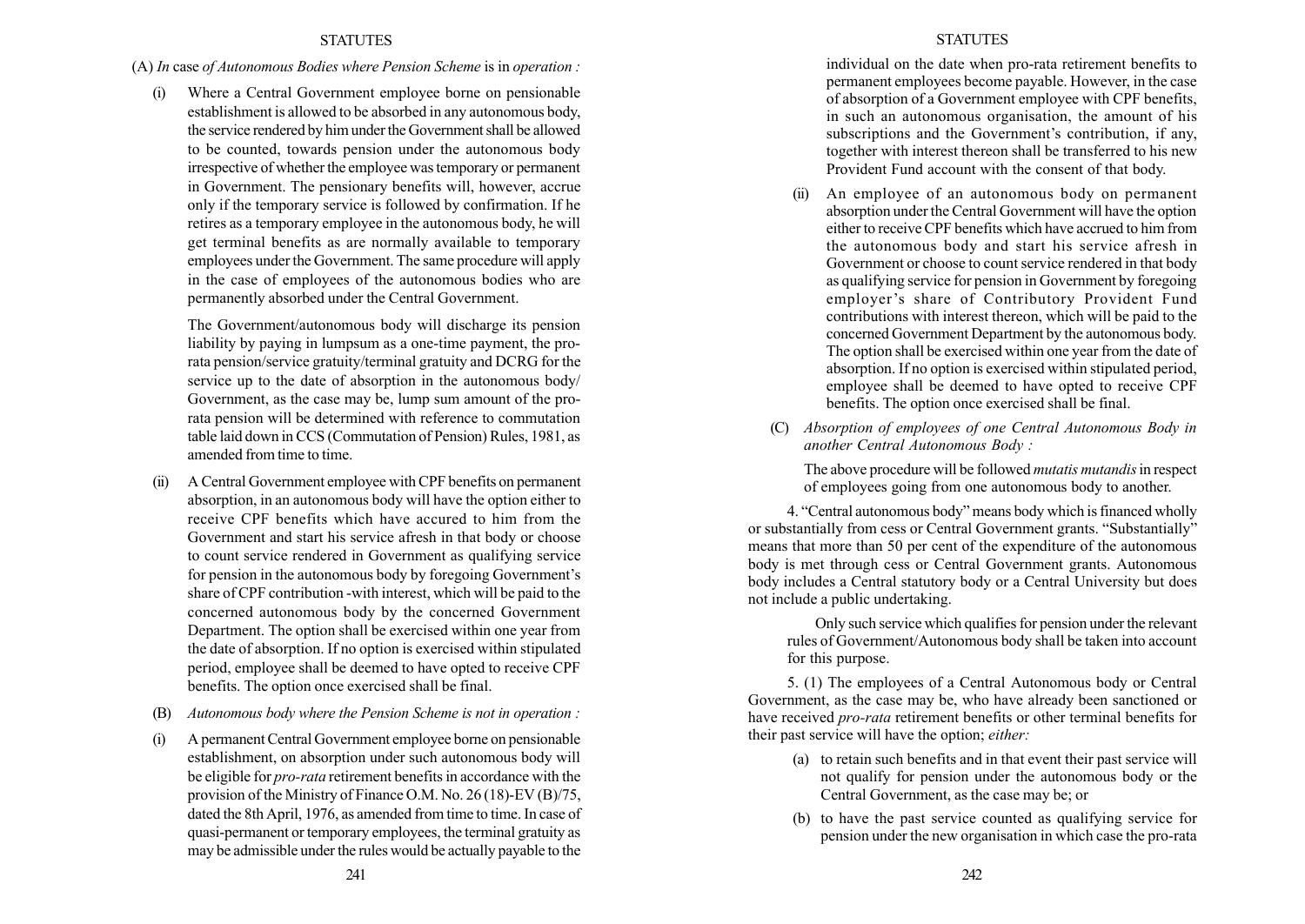retirement or other terminal benefits, if already received by him, will have to be deposited along with interest thereon from the date of receipt of those benefits till the date of deposit with the autonomous body or the Central Government, as the case may be. The right to count previous service as qualifying service shall not revive until the whole amount has been refunded. In other cases where pro-rata retirement benefits have already been sanctioned but have not yet become payable, the concerned authorities shall cancel the sanction as soon as the individual concerned opts for counting of his previous service for pension and inform the individual in writing about accepting his option and cancellation of the sanction. The option shall be exercised within a period of one year from the date of issue of these orders. If no option is exercised by such employees within the prescribed time limit, they will be deemed to have opted for retention of the benefits already received by them. The option once exercised shall be final.

(2) Where no terminal benefits for the previous service have been received, the previous service in such cases will be counted as qualifying service for pension only if the previous employer accepts pension liability for the service in accordance with the principles laid down in this office memorandum. In no case pension contribution/liability shall be accepted from the employee concerned.

6. These orders will be applicable only where the transfer of the employee from one organisation to another was/is with the consent of the organisation under which he was serving earlier, including cases where the individual had secured employment directly on his own volition provided he has applied through proper channel/with proper permission of the administrative authority concerned.

7. These orders will take effect from the date of issue and the revised policy as enunciated above will be applicable to those employees who retire from Government/autonomous body service on or after the issue of these orders.

The provisions contained in the Ministry of Finance Office Memorandum No. 26 (18) EV (B)/75, dated the 8th April, 1976 and Office Memorandum No. 25 (1) EV/83, dated the 8th September, 1983 or any other orders shall, in so far as it provides for any of the matters contained in this Office Memorandum cease to operate.

8. The Ministry of Education and Culture etc. are requested to advise the autonomous/statutory bodies under their administrative control, with specific directions to the Financial advisors concerned, to ensure to make necessary provisions in their Rules and Regulations/Articles of Association in accordance with the provisions contained in this Office Memorandum. In cases where any practice otherwise than enumerated above is presently being followed the same may be revised in accordance with the

#### **STATUTES**

provisions of this Office Memorandum so that uniformity is maintained in such matters in all the organisations.

9. In so far as persons serving in the Indian Audit and Accounts Department are concerned these orders issue after consultation with the Comptroller and Auditor General of India.

> Sd/- (S.R. AHIR) Deputy Secretary to the Govt. of India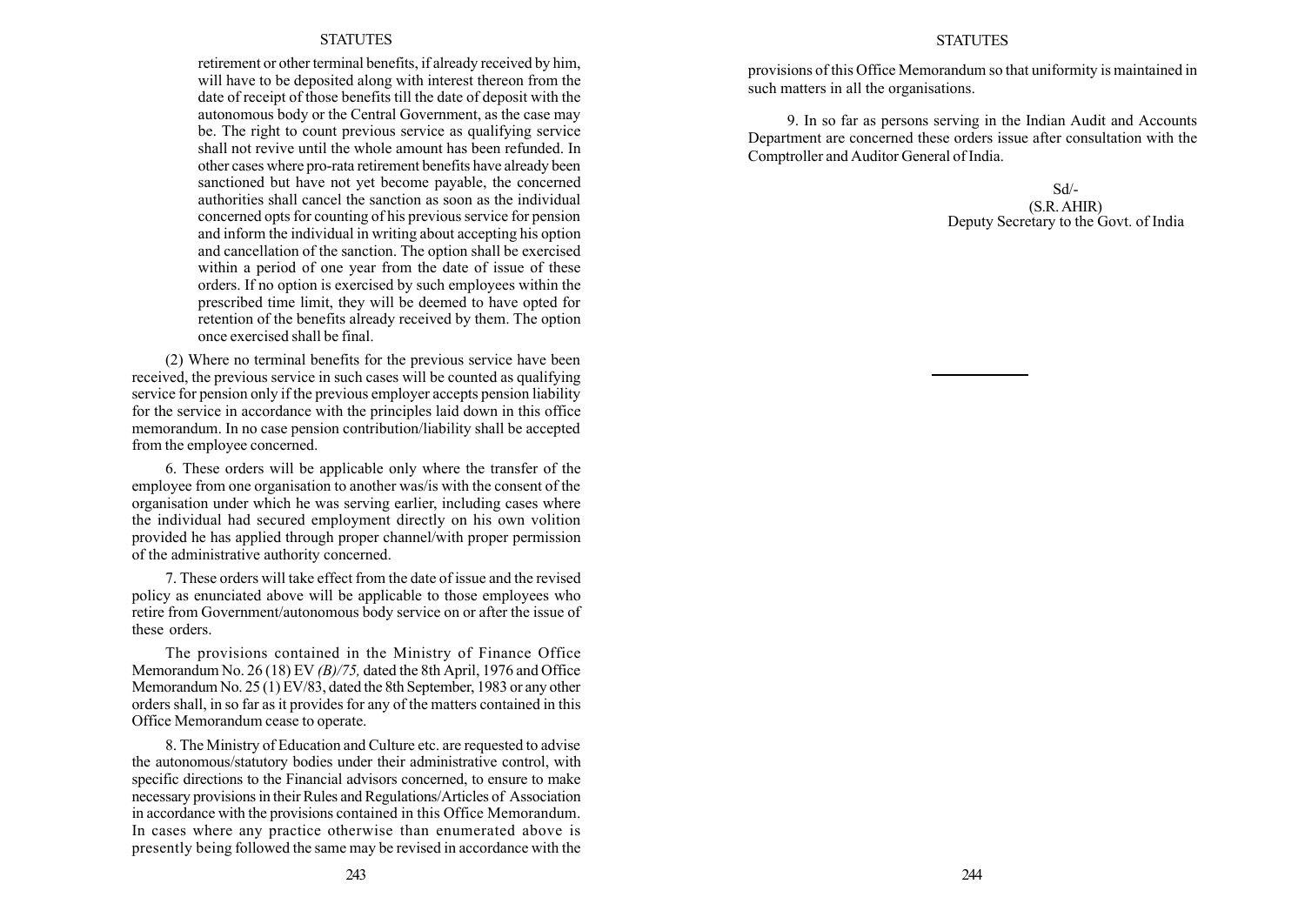Mobility of Personnel Between Central Government Autonomous Bodies" and State Governments/Autonomous Bodies and *vice-versa*.

(Government ofIndia, Dept. of Pen. & Pen./Welfare. O.M.No. 28 (10)/ 84-P & PW/Vol. II, dated the 7th February, 1986, 17th June, 1986, 30th October, 1986 and 20th March, 1987).

In August, 1984, Central Government had issued orders that where a Central Government Employee borne on pensionable establishment is allowed to be absorbed in a Central Autonomous Body having a pension Scheme of its own, the service rendered by him under the Government shall be allowed to be counted towards pension under the Autonomous Body irrespective of whether the employee was temporary or permanent in Government, subject to certain conditions. The same procedure will apply in the case of employee of the Autonomous Bodies who are permanently absorbed under the Central Government. Certain employees of the State Government and State Autonomous Bodies who joined the Central Autonomous Bodies/Statutory Bodies, have also represented that their service under the State Government/State Autonomous Body may be allowed to be counted towards pension under Central Autonomous Body where they are presently working. Similarly, certain Central Government servants and employees of the Central Autonomous Bodies/Statutory Bodies might have joined Autonomous Bodies/Statutory Bodies (excluding public undertakings) of the State Governments and may be desirous of getting the benefit of counting of service under Central Government/ Autonomous Bodies towards pension in the organisations where they are presently working.

2. In the circumstances explained above, it was felt that reciprocal arrangements may be entered into with the various State Governments to the effect that where employees of the State Governments/State Autonomous Bodies/State Statutory Bodies, have been absorbed in the Central Autonomous Bodies, they may be allowed the same benefits as have been extended to the Central Government servants and vice versa.

3. The question of extension of various benefits like counting of service, etc., in the cases of (i) employees of the Central Government absorbed in State Autonomous Bodies, and (ii) employees of Central Autonomous Bodies absorbed in State Governments and State Autonomous Bodies; and vice-versa, has been considered in consultation with the State Governments. After careful consideration, the President has now been pleased to decide that these cases may be decided in accordance with the principles as laid down in the Department of Personnel and Administrative Reforms O.M. No. 23/10/84-Pension Unit, dated 29-8. 1984 (vide Section V). The cases of Central Government servants appointed in State Governments and vice-versa will continue to be decided as hitherto.

## **STATUTES**

4. Similar orders regarding counting of service of the Central Government employees in the event of their absorption in the State Autonomous Bodies and employees of the Central Autonomous Bodies in the State Governments, and State Autonomous Bodies as well as orders regarding acceptance of pension liability, etc., in respect of State Government and State Autonomous Bodies employees absorbed in Central Autonomous Bodies and employees of State Autonomous Bodies absorbed in Central Government will be issued by the respective State Governments.

5. These orders shall apply to employees of the State Governments and State Autonomous Bodies in respect of the State Governments listed below:

- (i) Karnataka (ii) Madhya Pradesh (iii) Punjab (iv) Rajasthan (v) Sikkim (vi) Tripura (vii) West Bengal (viii) Uttar Pradesh (ix) Bihar (x) Gujarat
- (xi) Assam
- (xii) Meghalaya
- (xiii) Himachal Pradesh
- (xiv) Andhra Pradesh
- (xv) Kerala
- (xvi) Jammu & Kashmir

These orders shall be extended to the employees of other State Governments as and when they agree to similar reciprocal arrangements.

6. These orders will apply to the employees of the Central Government moving to State Autonomous Bodies and employees of Central Autonomous Bodies to the State Governments and their Autonomous Bodies mentioned in para 5 above and vice-versa who are in service on the date of issue of these orders, irrespective of the date of their absorption.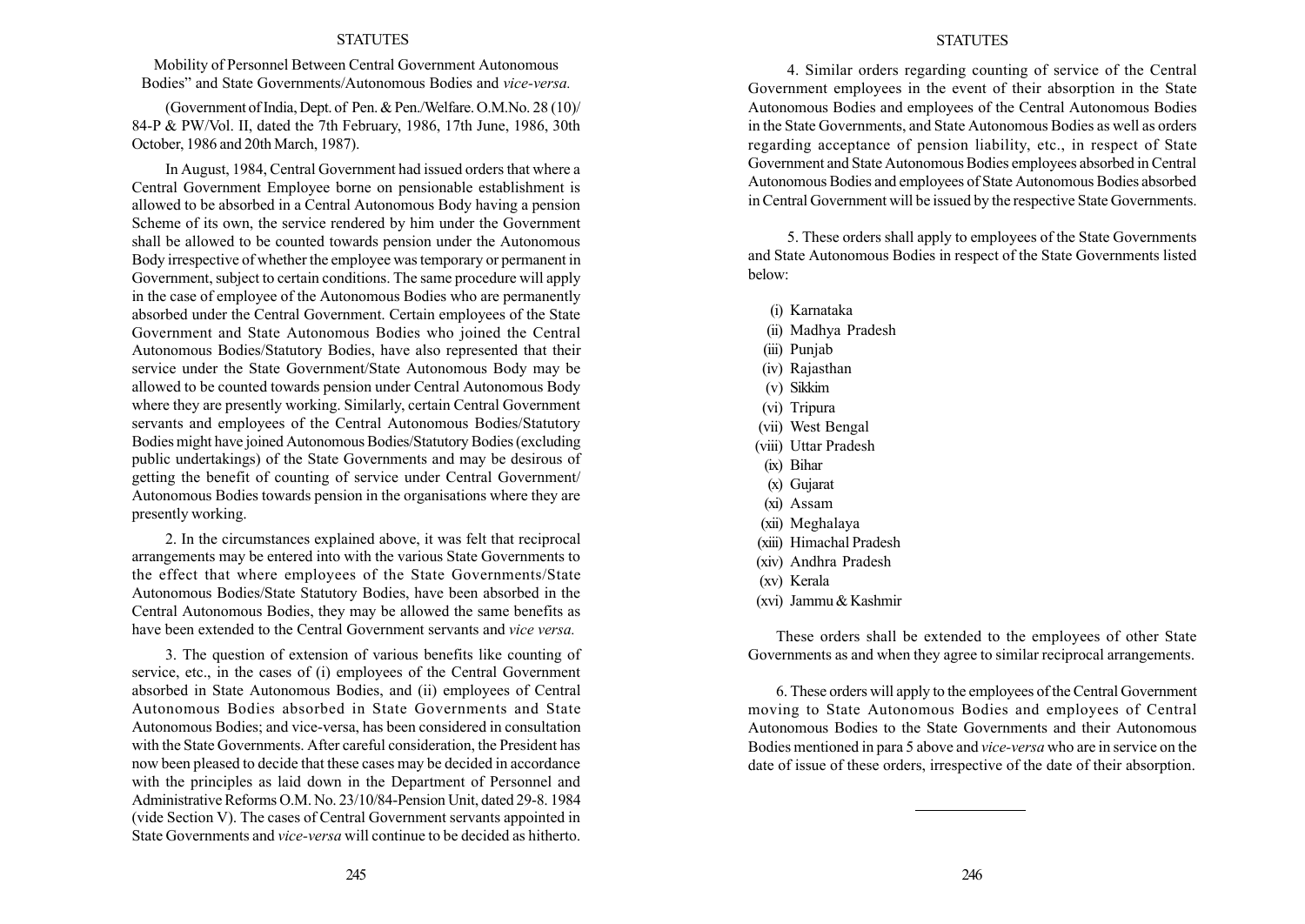#### Appendix 'F'

No. 28/10/84-P & PW -Vol. II Government of India Ministry of Personnel, P.G. Pensions (Department of Pension  $&$  Pensioner's Welfare)

> Nirvachan Sadan, New Delhi, Dated the 7.3.1988

To

The Chief Secretary, Government of Mizoram, Aizawal.

Subject :- Counting of service for purposes of pension of employees of Central Govt. and Central Autonomous Bodies seeking absorption in Autonomous Bodies under the State Govts. and vice-versa.

Sir,

I am directed to refer to the Govt. of Mizoram, Department of Personnel & Administrative Reforms (General Service Wing) letter No. A. 38011/3/ 87-P & AR (GSW) dated 5.1.1988 conveying acceptance of the State Govt. to the proposal for counting of service for pension on reciprocal basis in respect of (i) employees of the Central Govt. absorbed in State Autonomous Bodies and (ii) employees of Central Autonomous Bodies absorbed in State Govt. and State Autonomous Bodies and vice- versa. The President is pleased to extend the orders, contained in this Deptt's letter of even number dated 7.2.1986 to employees of State Govt. and Autonomous Bodies of Mizoram. Similar orders regarding counting of service of Central Govt. Employees in the event of their absorption in the State Autonomous Bodies, and employees of the Central Autonomous bodies in the State Govt., and State Autonomous Bodies as well as orders regarding acceptance of pension liability etc. in respect of State Govt. and State Autonomous Bodies employees absorbed in Central Autonomous Bodies and employees of State Autonomous Bodies absorbed in Central Govt. will be issued by the Govt. of Mizoram.

2. The benefits under these orders will be admissible to the employees who are in service of Govt./Autonomous Bodies on the date of issue of these orders, irrespective of the date of their absorption.

# Yours faithfully,

Sd/- (K.S.R. Krishna Rao) Deputy Secretary to the Govt. of India

#### **STATUTES**

#### Appendix 'G'

No. 28/10/84-P& PW -Vol. III Government of India Ministry of Personnel, P.G. Pensions (Department of Pension & P. W.)

> 6th Floor, Nirvachan Sadan New Delhi, Dated : 18.4.1888

To

The Chief Secretary , Government of Tamil Nadu, Madras.

Subject :- Counting of service for purposes of pension of employees of Central Govt. and Central Autonomous Bodies seeking absorption in Autonomous Bodies under the State Govts. and vice-versa.

I am directed to refer to theGovernment ofTamil Nadu, Finance (BPE) Department of Order No. G.O.Ms. No. 241 dated 11th April, 1988 conveying acceptance of the State Government to the proposal for counting of service for pension on reciprocal basis in respect of (i) employees of Central Government absorbed in State Autonomous Bodies; and (ii) employees of Central Autonomous Bodies absorbed in State Government and State Autonomous Bodies and vice-versa. The President is pleased to extend the orders contained in this Department's letter of even number dated 7.2.1986 to employees of State Government and Autonomous Bodies of the Government of Tamil Nadu.

2. Similar orders regarding counting of service of Central Government employees in the event of their absorption in the State Autonomous Bodies and employees of Central Autonomous bodies will be issued by the Government of Tamil Nadu. Orders regarding acceptance of pension liability etc. in respect of State Government and State Autonomous bodies employees absorbed in Central Autonomous Bodies and employees of State Autonomous Bodies absorbed in Central Govt. will also be issued by the Govt. of Tamil Nadu.

3. The benefits under these orders will be admissible to the employees who are in service of the Govt./Autonomous Bodies on the date of issue of these orders irrespective of the date of their absorption.

> Yours faithfully, Sd/- (K.S.R. Krishna Rao) Deputy Secretary to the Govt. of India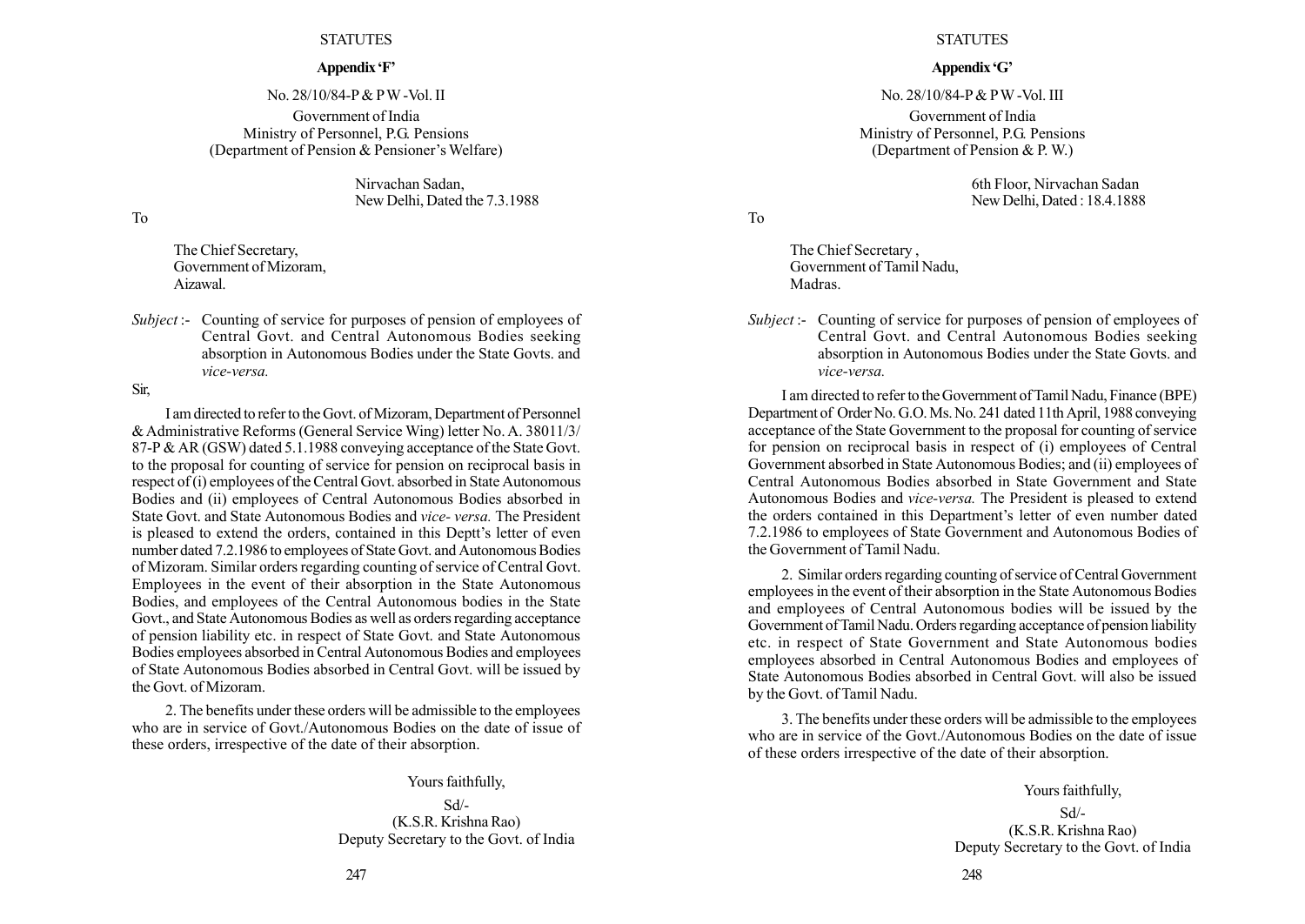# Appendix 'H'

Copy of lettter No. 28/10/84-P & PW - Vol. II, Dated the 27th May, 1998 from the Ministry of Personnel, P.G. & Pension.

Subject :- Counting of service for pension of the employees of Central Govt. and Central Autonomous Bodies seeking absorption in the Autonomous Bodies under the State Govts. and viceversa.

## Sir,

I am directed to refer to the Secretary (Finance) Government of Goa D.O. Letter No. 12-7-86/Fin. (R & C) dated 31.3.88 conveying acceptance of the State Government to the proposal for counting of service for pension on reciprocal basis in respect of (i) employees of Central Government absorbed in State Autonomous Bodies and (ii) employees of Central Autonomous bodies and vice-versa. The President is pleased to extend the orders contained in this Department's letter of even number dated 7.2.1986 to employees of State Government and Autonomous Bodies of the Government of Goa.

2. Similar orders regarding counting of service of Central Government employees in the event of their absorption in the State Autonomous Bodies and employees of Central Autonomous bodies in the State Government and State Autonomous bodies will be issued by the Government of Goa. Orders regarding acceptance of pension liability etc. in respect of State Government' and State Autonomous Bodies employees absorbed in Central Autonomous Bodies and employees of State Autonomous Bodies absorbed in Central Government will also be issued by the Government of Tamil Nadu.

3. The benefits under these orders will be admissible to the employees who are in service of the Govt./Autonomous Bodies on the date of issue of these orders irrespective of the date fo their absorption.

Yours faithfully,

Sd/- (K.S.R. Krishna Rao) Deputy Secretary to the Govt. of India

#### **STATUTES**

## Appendix T

- Copy of lettter No. 28/10/84-P & PW Vol. II, Dated the 20th Sept. 1998 received from Ministry of Personnel, P.G. Pension, Deptt. of Pension and Pensioner's Welfare.
- Subject :- Counting of service for pension of the employees of Central Govt. and Central Autonomous Bodies seeking absorption in the Autonomous Bodies under the State Govts. and viceversa.

I am directed to refer to the Commissioner (Finance/Revenue/Eco. & Statistics) Government of Manipur D.O. letter No. 17/1/88- PC dated 8.7.88 conveying acceptance of the State Government to the proposal for counting of service for pension on reciprocal basis in respect of (i) employees of Central Government absorbed in State Autonomous Bodies, and (ii) employees of Central Autonomous bodies absorbed in State Government and State Autonomous Bodies and vice-versa. The President is pleased to extend the orders, contained in this Department's letter of even number dated 7.2.1986 to employees of State Government and Autonomous Bodies of Manipur.

2. Similar orders regarding counting of service of Central Government employees in the event of their absorption in the State Autonomous Bodies, and employees of the Central Autonomous bodies, in the State Government and State Autonomous Bodies as well as orders regarding acceptance of pension liability etc. in respect of State Government and State Autonomous Bodies employees absorbed in Central Autonomous Bodies and employees of State Autonomous Bodies absorbed in Central Government will also be issued by the Govt. of Manipur.

3. The benefits under these orders will be admissible to the employees who are in service of the Govt./Autonomous Bodies on the date of issue of these orders, irrespective of the date of their absorption.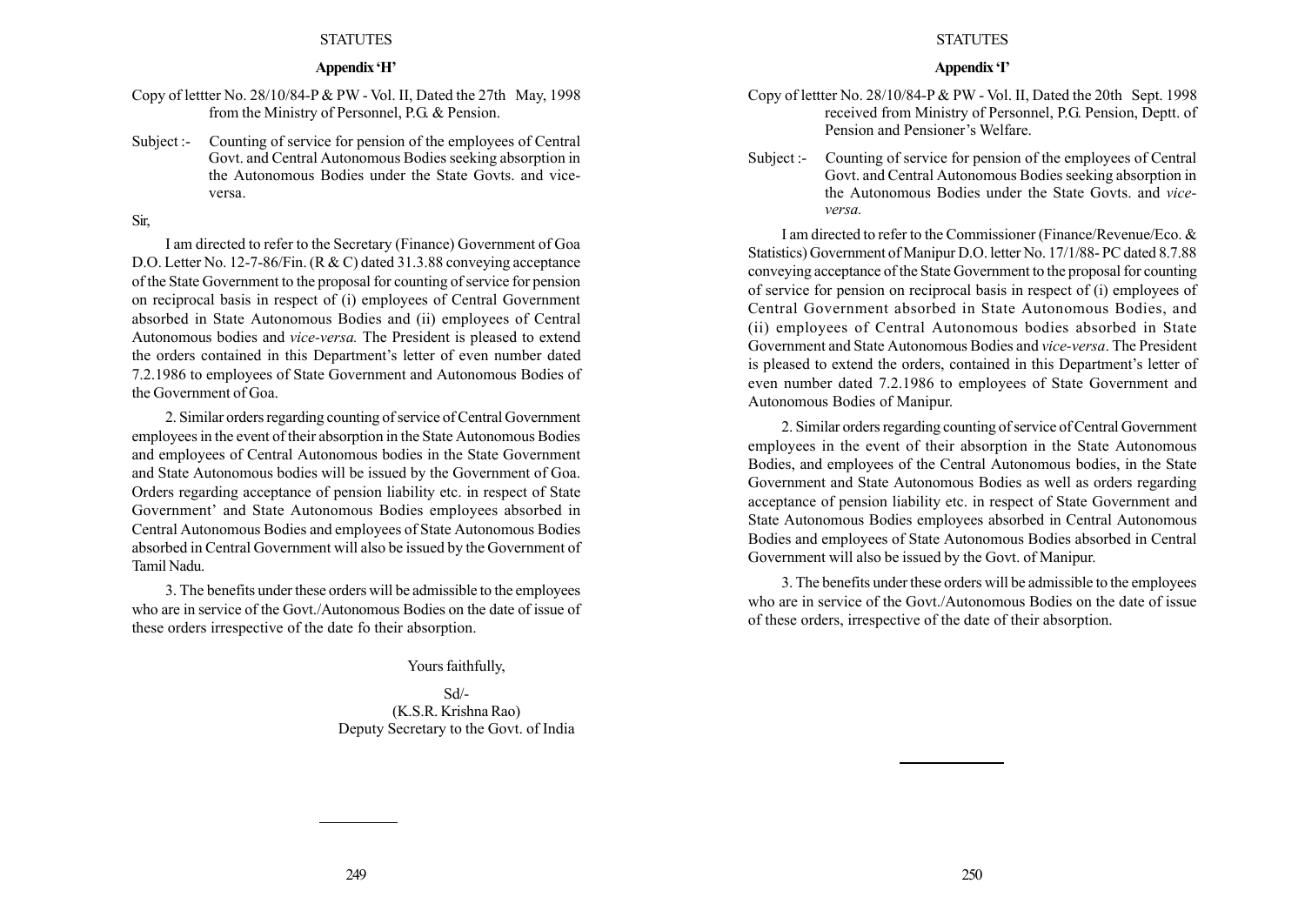# Appendix 'J'

No. 4/1/87-P&PW (PIC) Government of India Ministry of Personnel, Public Grievances & Pensions (Department of Pension  $&$  Pensioner's Welfare)

> 13 June, 1988, Nirvachan Sadan, New Delhi-1.

# OFFICE MEMORANDUM

Subject :— Grant of ex-gratia payment to families of deceased CPF retirees.

The undersigned is directed to state that the recommendation of the 4th Central Pay Commission in Part II of its report regarding grant of relief to the families of deceased civilian Central Government employees, who were governed by Contributory Provident Fund Scheme, has been under consideration of Government. The President is pleased to decide that the widows and dependent children of the deceased CPF beneficiaries who had retired from service prior to 1.1.1986 shall be granted ex-gratia payment of Rs. 150/- p.m. with effect from 1.1.1986 or from the date following the date of death of the deceased employee whichever is later. The ex-gratia payment shall also be admissible with effect from 1.1.1986 to the widows and dependent children of the CPF beneficiaries who died while in service prior to 1.1.1986.

2. The dearness relief under the revised pattern as sanctioned to pensioners from 1.7.1986 onwards vide this Department's OM No. 2/4/87-PIC, dated 22.4.1987 and subsequent orders will also be admissible to them in addition, i.e. at the following rates:

| Periods                       | Rate per Month |
|-------------------------------|----------------|
| 1.1.1986 to 30.6.1986         | Nil            |
| 1.7.1986 to 31.12.1986        | $Rs.6/-$       |
| 1.1.1987 to 30.6.1987         | $Rs. 12/-$     |
| 1.7.1987 to 31.12.1987        | $Rs. 20/-$     |
| 1.1.1988 until further orders | $Rs$ 27/-      |

Dearness relief as may be granted to pensioners in future shall also be admissible to them.

3. The sanction of ex-gratia payment will be subject to the following conditions:

(1) The ex-gratia payment shall be admissible to the following members of the family for the period indicated against each:

- (i) Widow/widower, provided she/he was married to the Government servant before his retirement. The ex-gratia payment shall be tenable in her/his case for life or until her/ his re-marriage whichever is earlier.
- Note: Employment/re-employment of the widow/widower will be no bar to her/his entitlement to the ex-gratia payment under these orders. However, dearness relief on the ex-gratia payment shall not be payable during the period of employment/re-employment under the Central/State Government or any Body Corporate/Autonomous body/Public Sector Undertaking belonging to the Central/State Government.
	- (ii) Sons up to the age of 25 years or until they are employed whichever is earlier.
	- (iii) Unmarried daughters up to the age of 25 years or until they are employed or their marriage whichever is the earlier.
	- (2) The ex-gratia payment shall not be payable to more than one member of the family at the same time. If the deceased CPF beneficiary has left behind a widow or widower the ex-gratia payment shall be payable to the widow or widower failing which to the eligible child. Where the sons and unmarried daughters are alive, unmarried daughters shall not be eligible for ex-gratia payment until sons become ineligible for grant of ex-gratia payment.
	- (3) Where the ex-gratia payment is granted under these orders to a minor, it shall be payable to the guardian on behalf of the minor.
	- (4) The other provisions of eligibility prescribed for family pension under the CCS (Pension) Rules, 1972, though not specifically mentioned above, shall also apply for purpose of regulating grant of ex- gratia payment under these orders.
	- (5) Where the members of the family are in receipt of family pension under the Extra-ordinary Pension Rules, the ex-gratia payment under these orders shall not be admissible.
	- (6) The ex- gratia payment shall not be admissible in cases where a pensioner was subscribing to Contributory Provident Fund on re- employment.
	- (7) Life time arrears of ex-gratia payment will also be payable in respect of eligible members of the family of the deceased government servant, who were alive on 1.1.1986 and who died subsequent to this date, for the period from 1.1.1986 to the date of death.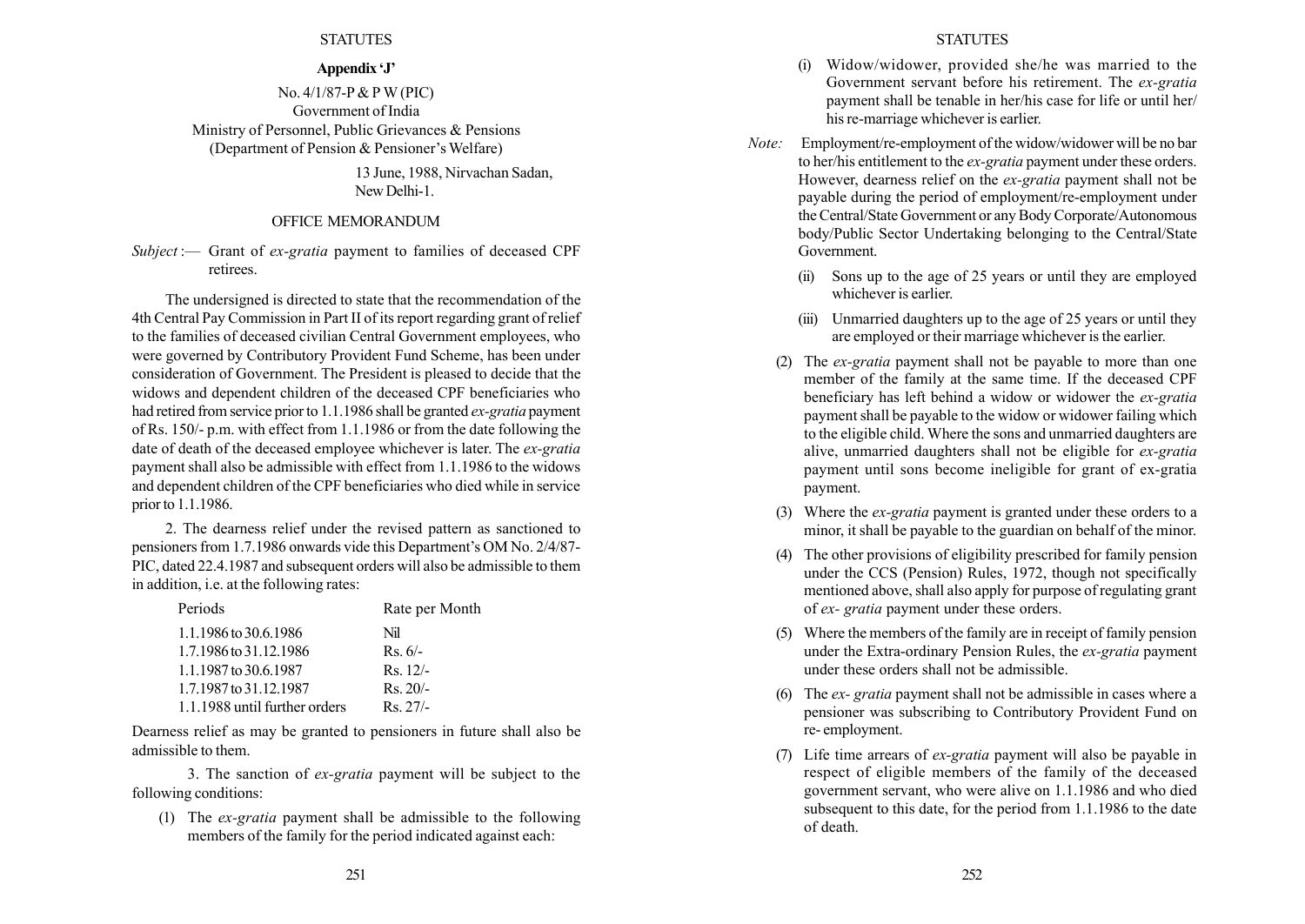The periodical certificate such as life certificate, non-employment certificate, non-marriage certificate, etc.; prescribed for drawal of family pension will also be required to be produced by the recipient of the ex-gratia payment to the appropriate pension disbursing authorities.

4. The following procedure shall be followed for giving effect to these orders:

- (a) The member of the family of the deceased CPF beneficiary eligible to receive ex-gratia payment in terms of these orders shall make an application in the enclosed form in quadruplicate accompanied by all the relevant documents mentioned therein to the head of office in which the deceased CPF beneficiary last served before retirement or death while in service. In case a department has been abolished or merged with another department, the ex-gratia payment would have to be processed and sanctioned by the office in which the parent department of the retired employee was merged or abolished office, as the case may be.
- (b) It will be the responsibility of the applicant to satisfy the head of office that she/he is the widow/widower or eligible child of the government servant concerned to receive the ex-gratia payment under these orders and establish identity by production of documents such as CPF Account Slips or the letter regarding settlement of Contributory Provident Fund Account or retirement orders or such other relevant records are available the applicants will be required to produce one of the following documents for establishing their bonafide :
	- (i) Succession certificate from a court, or
	- (ii) Affidavit Sworn before a Magistrate, or
	- (iii) Affidavit of the claimant on a plain paper supported by any two documents which may be acceptable to the head of department/sanctioning authority.

In addition the widow/widower may also be required to produce an affidavit on a non-judicial stamp paper of the appropriate value applicable in the State in which she/he is residing to the. effect that she/he was married to the deceased employee prior to his retirement. This may not be insisted upon if the sanctioning authority is otherwise satisfied on the basis of other evidence about the eligibility of the claiment.

(c) The head of office shall verify the claim with reference to his records. For this purpose, he may, where necessary, also consult the Accounts Officer maintaining the CPF ledger of the deceased employee to ensure that the deceased employee was in fact governed by the CPF scheme. He will also ensure that duplicate claims for grant of ex-gratia payment under these orders are not

# **STATUTES**

sanctioned. For this purpose, where possible, an endorsement to the effect that the *ex-gratia* payment has been sanctioned shall be recorded in the CPF ledger of the deceased employee. It would be the responsibility of the head of the office or department to determine the beneficiary who would be entitled to receive the exgratia payment as mentioned in para1above. After the head of office has satisfied himself about the bonafide of the claim he shall sanction ex-gratia payment and forward the same to the Accounts Officer for issue of payment order. The Accounts Officer means the Accounts Officer who issues pension payment orders in respect of the employees in the respective offices on pensionable establishment.

- (d) On receipt of the papers from the head of office the Accounts Officer shall cause the payment authority to be issued. The payment authority should also indicate the amount of dearness relief payable as indicated in para 2 above. The payment authority should follow the same channel through which the pension payment order in respect of pensionable employees is routed. The existing pension payment order form may be used for this purpose.
- (e) The ex-gratia payment under these orders will be payable through disbursing authorities which are at present authorised to disburse (pension on behalf of the Central Government, namely, the Accounts Offices, branches of Public Sector Banks, Treasuries and Post Offices as may be applicable for the respective establishments from which the deceased government servant had retired/served last.
- (f) In the case of drawal of ex-gratia payment through disbursing offices other than Public Sector Banks, the facility of remittance by postal money order at government cost shall also be available.

5. These orders apply to all civilian Central Government employees including civilians paid from Defence Services Estimates, who were governed by CPF Scheme whether under the Contributory Provident Fund Rules (India), 1962 or by any other name: These orders also apply to Railway employees governed by the State Railway Provident Fund Rules.

6. The expenditure on account of grant of ex-gratia payment shall be debitable as follows:

the Department of Posts and Department of Telecommunications).

(i) The civilians including 2071 Pensions and other retirement civilians paid from benefits-O1 civil-200 other pensions Defence Estimates (but 139 ex-gratia payment to families excluding these under of deceased CPF beneficiaries.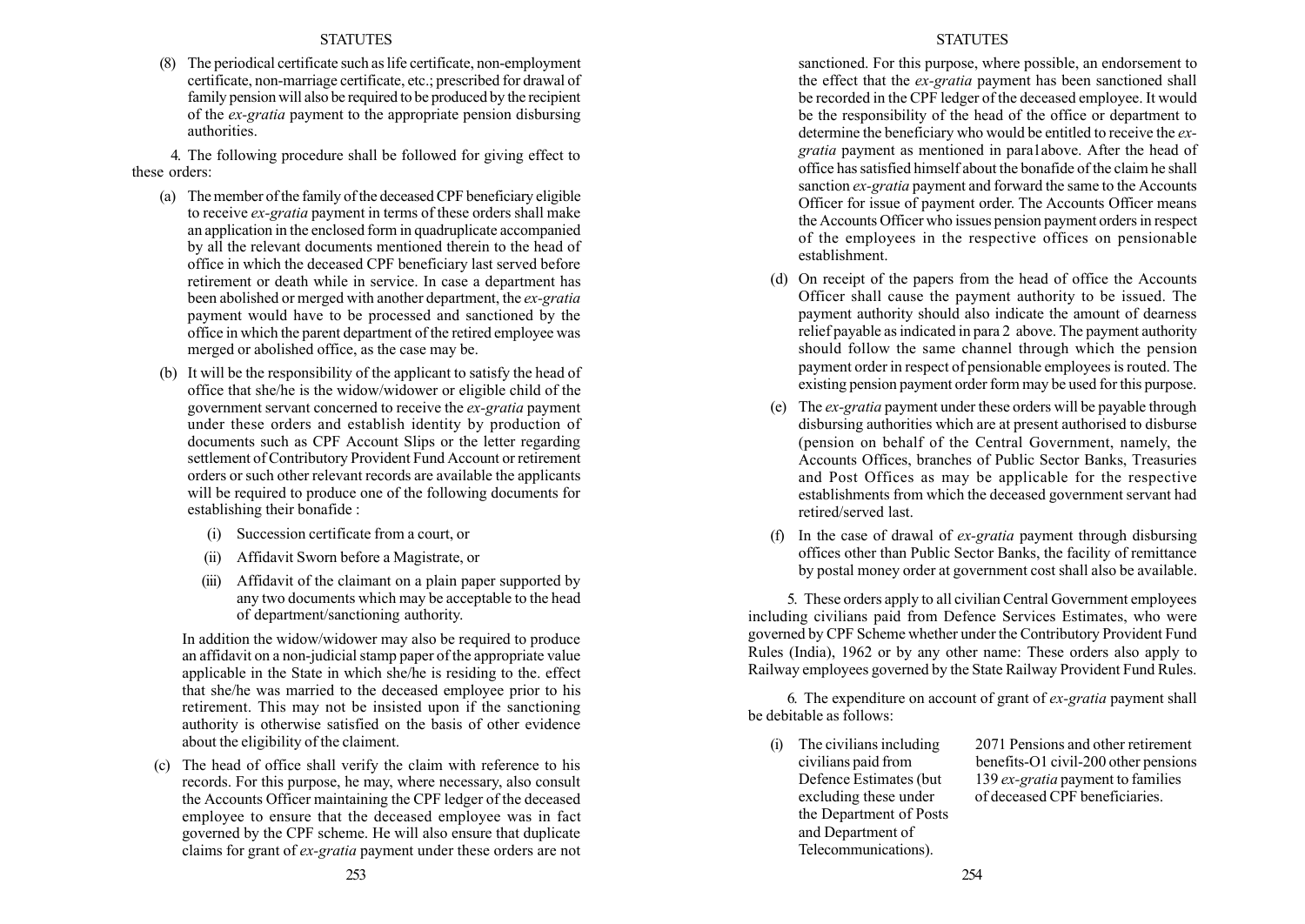- (ii) Department of Posts 3201 Postal Services-07 pensions-200 other pensions-137 ex-gratia payment to families of deceased CPF beneficiaries.
- (iii) Department of 3225Telecommunication Services-08 Telecommunications pension-200 other pensions-139 exgratia payment to families of deceased CPF beneficiaries.
- (iv) Railways The appropriate Head of Account will be advised by the Ministry of Railways, (Railway Board) to the concerned Railway authorities separately.

7. In their application to the familites of Government servants retired from Indian Audit & Accounts Department, these orders issue after consultation with the Comptroller and Auditor General of India.

8. Hindi version follows.

Sd/- (M.R. Vaidya) Deputy Secretary to the Govt. of India

# **STATUTES**

# (To be furnished in Quadruplicate)

# FORM OF APPLICATION

# To

(Head of offices in which the deceased CPF beneficiary last served before his retirement/death while in service)

Subject :- Application for the grant of  $ex$ gratia payment to the family of the Central Government employee governed by CPF Scheme who retired/died while in service prior to 1.1.1986.

Affix Photograph

# Sir

I hereby apply for grant of ex-gratia payment to me in terms of the Department of Pension and Pensioner's Welfare Office Memorandum No. 4/1/87-P & PW (PIC) dated 13.6.1988.

Requisite particulars are given below :

- 1. Name of the Applicant :
- 2. If the applicant is submitting the application as a guardian on behalf of a minor, the name of the minor child :
- 3. Full address of the applicant :
- 4. Particulars of surviving widow/widower and children of the deceased Government servant eligible for ex-gratia payment :

| S. No. | Name | Relationship with the<br>Deceased Person | Date of Birth<br>Christian era |
|--------|------|------------------------------------------|--------------------------------|
| 1.     |      |                                          |                                |
| 2.     |      |                                          |                                |
| 3.     |      |                                          |                                |
| 4.     |      |                                          |                                |
| 5.     |      |                                          |                                |
| 6.     |      |                                          |                                |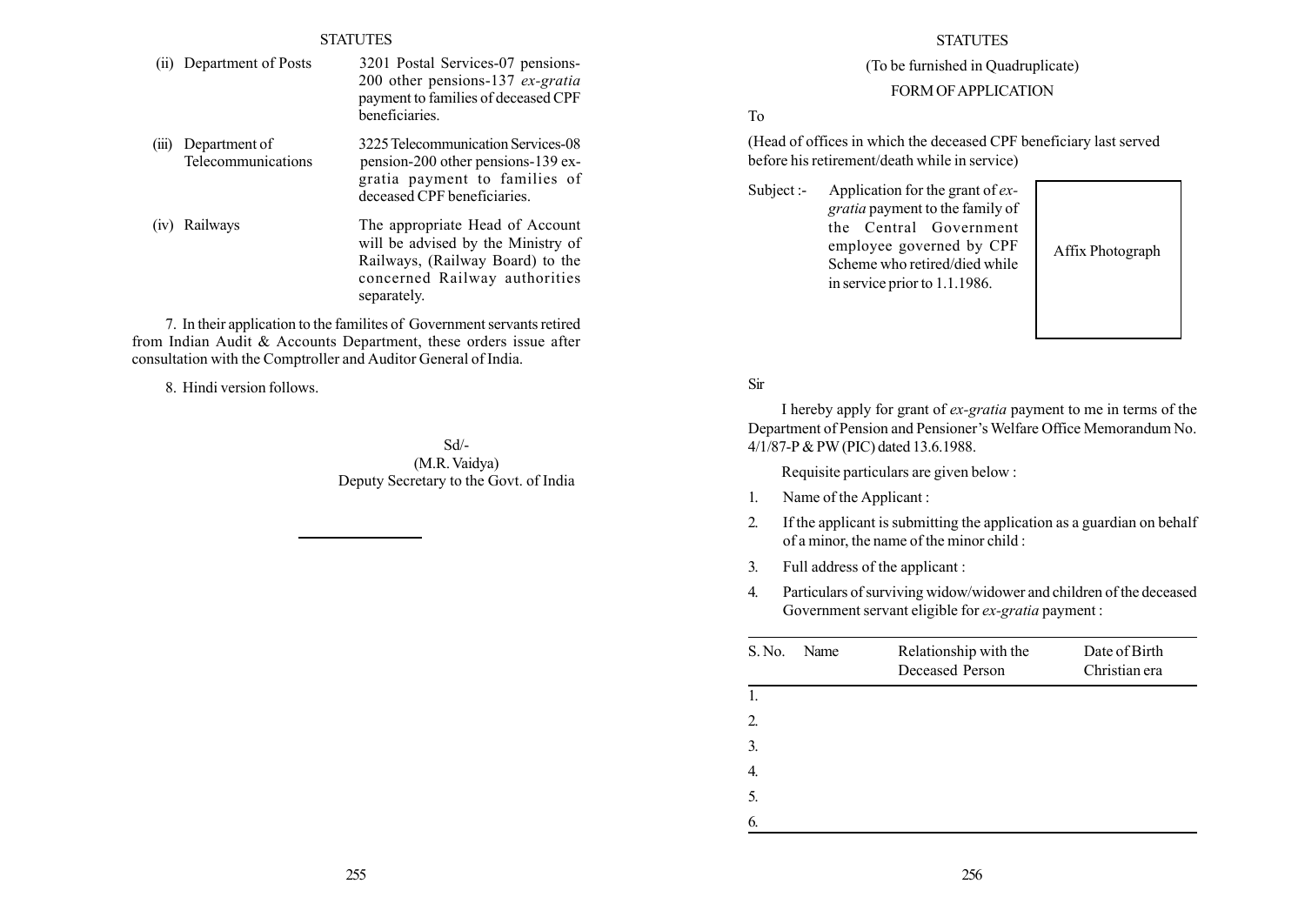- 5. Name of the deceased Government Servant:
- 6. Date of Death of the Government Servant (Documentary evidence to be attached) :
- 7. Office/Department/Ministry in which the deceased Govt. servant served last and the post held by him:
- 8. CPF A/c No. of the deceased Government servant (if known)
- 9. Name of the Accounts Officer viz. the authorised payment of the balance amount in CPF Nc (if known).
- 10. If the applicant is guardian his date of birth and relationship with the (i) deceased Govt. servant and (ii) Minor claimant.
- 11. Is the claimant in receipt of any family pension under the extra-ordinary Pension Rules ?
- 12. Name of the Treasury or the Branch of the Authorised Public Sector Bank or the Pay & Accounts Officer or Post Office through which the ex-gratia payment is to be drawn monthly:
	- Note: \*Facility of drawal of ex-gratia payment through Public Sector Banks is available through branches as per list enclosed. The facility of drawal through Post Offices is available in case of member of CPF beneficiary belonging to P& T and Railways only.
- 13. List of documents/evidence attached :-
	- (i) Two specimen signatures of the applicant, duly attested (to be furnished in two separate sheets).
	- (ii) Two copies of passport size photograph of the applicant, duly attested.
	- (iii) Two slips each bearing left hand thumb and finger impressions of the applicant duly attested. (Applicable where the applicant is not able to sign).
	- (iv) Descriptive Roll of the applicant duly attested, indicating (a) height and (b) personal marks, if any on the head, face, etc. (Specify a few conspicuous) marks, not less than two, if possible).
	- (v) Certificate(s) of age duly attested showing the dates of birth of the children. The certificate should be from the Municipal Authorities or from the Local Panchayat or from the head of a recognised school if the child is studying in such school.
	- (vi) Attested copies of retirement order, if available.
	- (vii) Death certificate of Government servant.

# **STATUTES**

- (viii) Guardianship certificate (where applicable).
- (ix) The certificate to the effect that the widow/widower has not remarried.
- (x) Non-employment certificate (in the case of children only)
- (xi) Affidavit to the effect that the applicant (for widow/widower only) was married to the deceased Govt. Servant before retirement.
- (xii) Any other document indicating that the applicant is genuine claimant (to be specified).

# Signature

# (Name & Complete Postal Address)

# **ATTESTATION**

(Attestation should be done by two gazetted Government servants or two or more persons of respectability in the town, village or pargana in which the applicant resides)

Certified that I have known Smt/Shri\_\_\_\_\_\_\_\_\_\_\_\_\_\_\_\_\_\_\_\_\_\_\_\_\_

Widow/Widower/Son/Daughter of late Shri/Smt.

and resident of

and I am satisfied that she/he is the bonafide claimant of ex-gratia payment applied for.

- (1) Signature  $\&$  Seal of the (2) Signature  $\&$  Seal of the
	- Attesting Authority. Attesting Authority.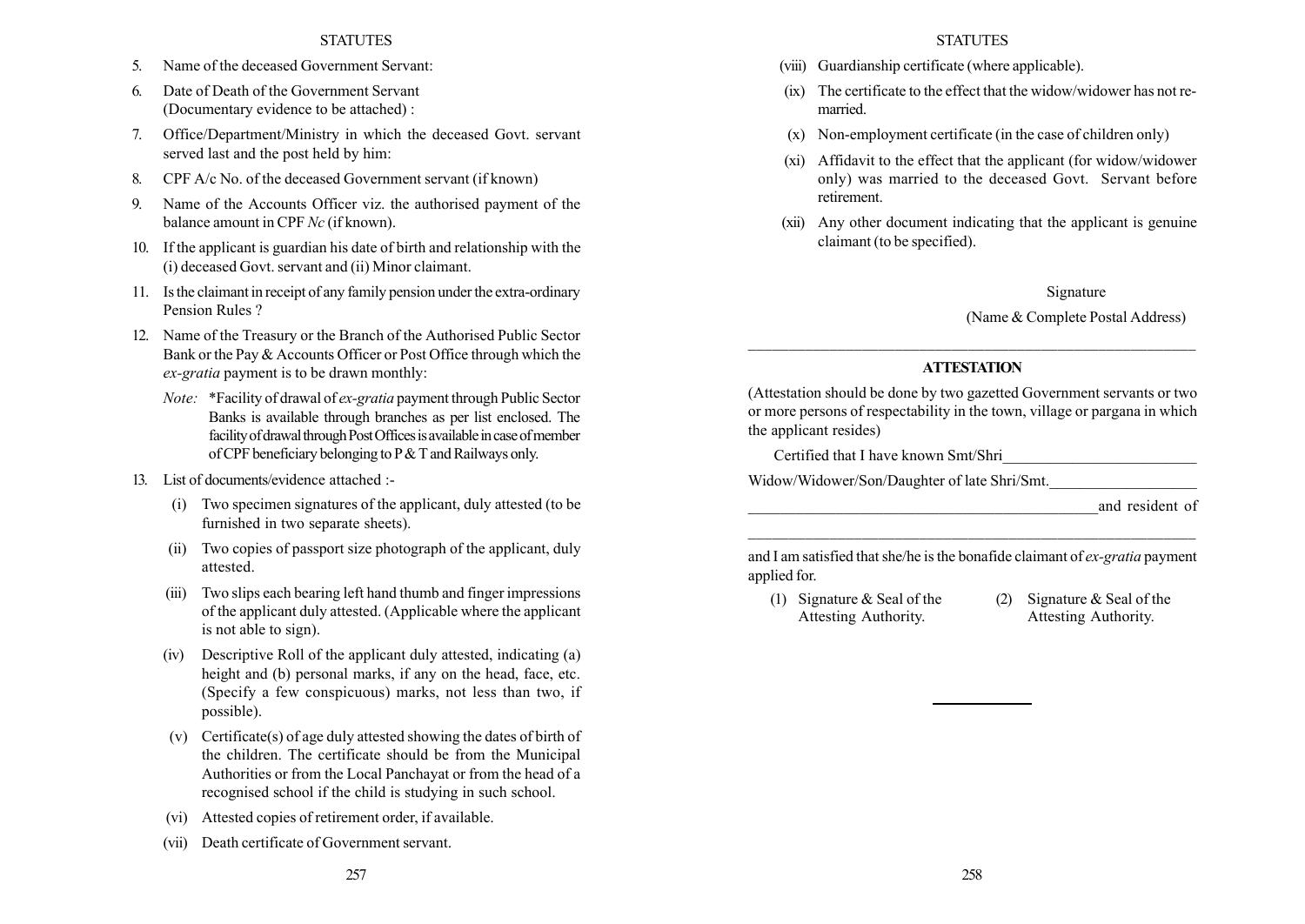## Appendix 'K'

- Copy of letter No. 28/10/84.P& PW(B) Vol.II (D), dated the 20th July, 1989 received from Ministry of Personnel, P.G. & Pensions (Department of Pension & Pensioner's Welfare)
- Subject :- Counting of service for purpose of pension of employees of Central Government and Central Autonomous Bodies seeking absorption in Autonomous Bodies under the State Governments and vice.versa.

I am directed to refer to the Financial Commissioner and Secretary, Government of Haryana, Finance Deptt. letter No. 1/2 (77)/87-2F. R. II dated 24th May, 1989 conveying acceptance of the State Government to the proposal for counting of service for pension on reciprocal basis in respect of (i) employees of the Central Government absorbed in State Autonomous Bodies and (ii) employees of Central Autonomous Bodies absorbed in the State Government and State Autonomous Bodies and vice-versa. The President is pleased to extend the orders, contained in this Department's letter of even number dated 7.2.1986 to employees of State Government and Autonomous Bodies of Haryana.

2. The benefits of counting of service of Central Government employees in the event of their absorption in the State Autonomous Bodies, and employees of the Central Autonomous Bodies in the State Government and State Autonomous Bodies as well as orders regarding acceptance of pension liability etc. in respect of State Government and State Autonomous Bodies employees absorbed in Central Autonomous Bodies and employees of State autonomous bodies' absorbed in Central Government will be regulated by the orders issued by the Government of Haryana.

3. The benefits under these orders will be admissible to the employees who are in service of Government Autonomous Bodies on the date of issue of these orders, irrespective of the date of their absorption.

# **STATUTES**

# Appendix 'L'

- Copy of letter No. 28/10/84-P &PW(B)Nol. II , dated the 14 February, 1990 received from Ministry of Personnel, P.G. & Pensions (Department of Pension & Pensioner's Welfare) Government of India, New Delhi.
- Subject :- Counting of service for purpose of pension of employees of Central Government and Central autonomous bodies seeking absorption in autonomous bodies under the State Govts. and vice-versa.

I am directed to refer to the Additional Secretary, Government of Orissa, acceptance of the State Government to the proposal for counting of service for pension on reciprocal basis in respect of (i) employees of the Central Government absorbed in State Autonomous Bodies; and (ii) employees of Central Autonomous Bodies and vice-versa. The President is pleased to extend the orders, contained in this Department's letter No. 28/10/84 P & PW Vol. II dated 7.2.1986 to employees of State Government and Autonomous Bodies of Orissa.

2. The benefits of counting of service of Central Government employees in the event of their absorption in the State Autonomous Bodies, and employees of the Central Autonomous Bodies in the State Government and State Autonomous Bodies as well as orders regarding acceptance of pension liability etc. in respect of State Government and State Autonomous Bodies and employees of State Autonomous Bodies absorbed in Central Government will be regulated by the orders issued by the Government of Orissa.

3. The benefits under these orders will be admissible to the employees who are in service of Government/Autonomous Bodies on the date of issue of these orders, irrespective of the date of their absorption.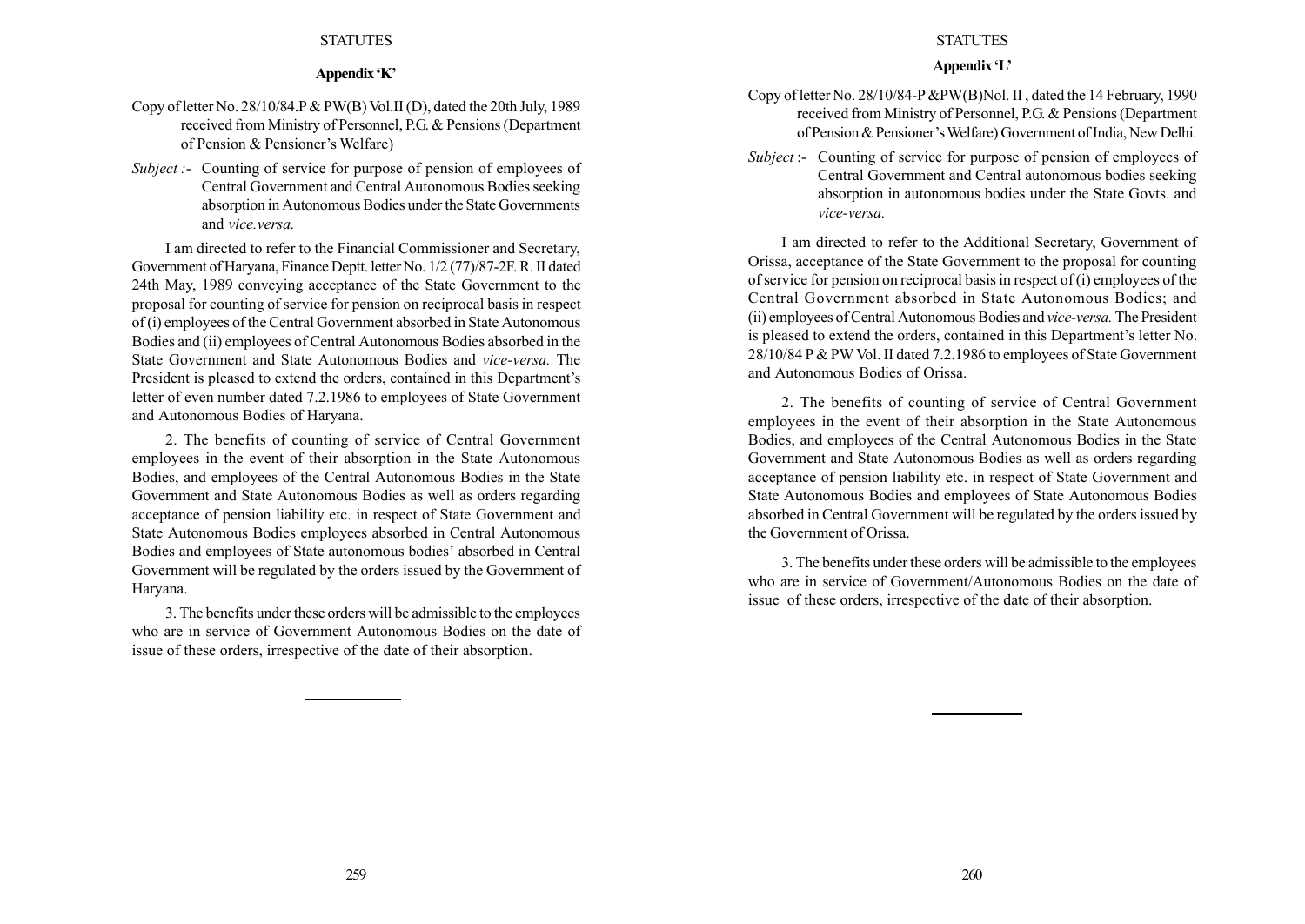#### ORDINANCES

#### Introductory

In these Ordinances, "an Indian University" means an Indian University incorporated by any law for the time being in force.

In these Ordinances unless the context otherwise requires, "Principal" shall include the Heads of Halls and recognised Institutions and "College" shall have a similar meaning.

From the date when these Ordinances come into operation all previous Ordinances of the University shall cease to have effect:

Provided that this revocation shall not affect the previous operation of any Ordinance so revoked, or anything duly done or suffered under any Ordinance so revoked, ëor affect any right, privilege, obligation, or liability acquired, accrued or incurred under any Ordinance so revoked or affect any penalty or punishment incurred in respect of any offence, or affect any investigation or remedy in respect of any such privilege, obligation, liability, penalty, or punishment as aforesaid.

Notwithstanding the revocation of any Ordinance, all Regulations made thereunder shall continue in force until revoked or amended by the appropriate authority.

These Ordinances shall come into operation on the 1st of June, 1949.

#### **CHAPTER**

# OF ADMISSIONTOTHE UNIVERSITY

## Ord. I. Qualifications for Admission

1. Subject as hereinafter provided no person shall be eligible for admission to the University unless he has passed the Intermediate Examination of an Indian University, or the Higher Secondary Examination of the Board of Higher Secondary Education, Delhi or an examination\* recognised as equivalent to either of these examinations by the Academic Council, from time to time, and possesses such further qualifications as may be prescribed by the Ordinances:

Provided that the minimum qualifications prescribed above may not apply in case of candidates seeking admission to the Sangeet Shiromani (Diploma) Course :

2. No person shall be qualified for admission to the University unless he is sixteen years of age before the first day of October in the year in which he seeks admission or, if he is admitted with the approval of the Academic Council to the second year of the degree course, seventeen years of age before the first day of October in the year in which he is admitted or, if he is admitted to the first year of the M.A., M.Sc., M.Com., LL.B., or B.Ed. Course, nineteen years of age before the first day of October in the year in which he seeks admission:

Provided that the Vice-Chancellor may, on the basis of individual merits, relax the age limit up to a maximum period of one year.

2-A. Notwithstanding anything contained in this Ordinance, its Clause 2 hereof will read as under in respect of admission to the 1st year of any Degree Courses of the University with effect from the academic year 1979-80 and in respect of undermentioned Post-graduate courses with effect from the academic year 1982-83:

No person shall be qualified for admission to the University unless before the first day of October in the year in which he seeks admission, he is 17 years of age or if he seeks admission to the 1st year of the Post-Graduate Degree/Diploma Courses LL.B., B.Lib. Sc., or B.Ed. Course he is 20 years of age or if he seeks admission to M.Phil. Course he is 22 years of age.

Provided that the Vice-Chancellor may, on the basis of individual merits, relax the age limit up to a maximum period of one year.

<sup>\*</sup>Note: The list of recognized examinations including the Cambridge (Senior) School Certificate Examination and the Oxford School Certificate Examination is given under the Regulations in the University Calendar.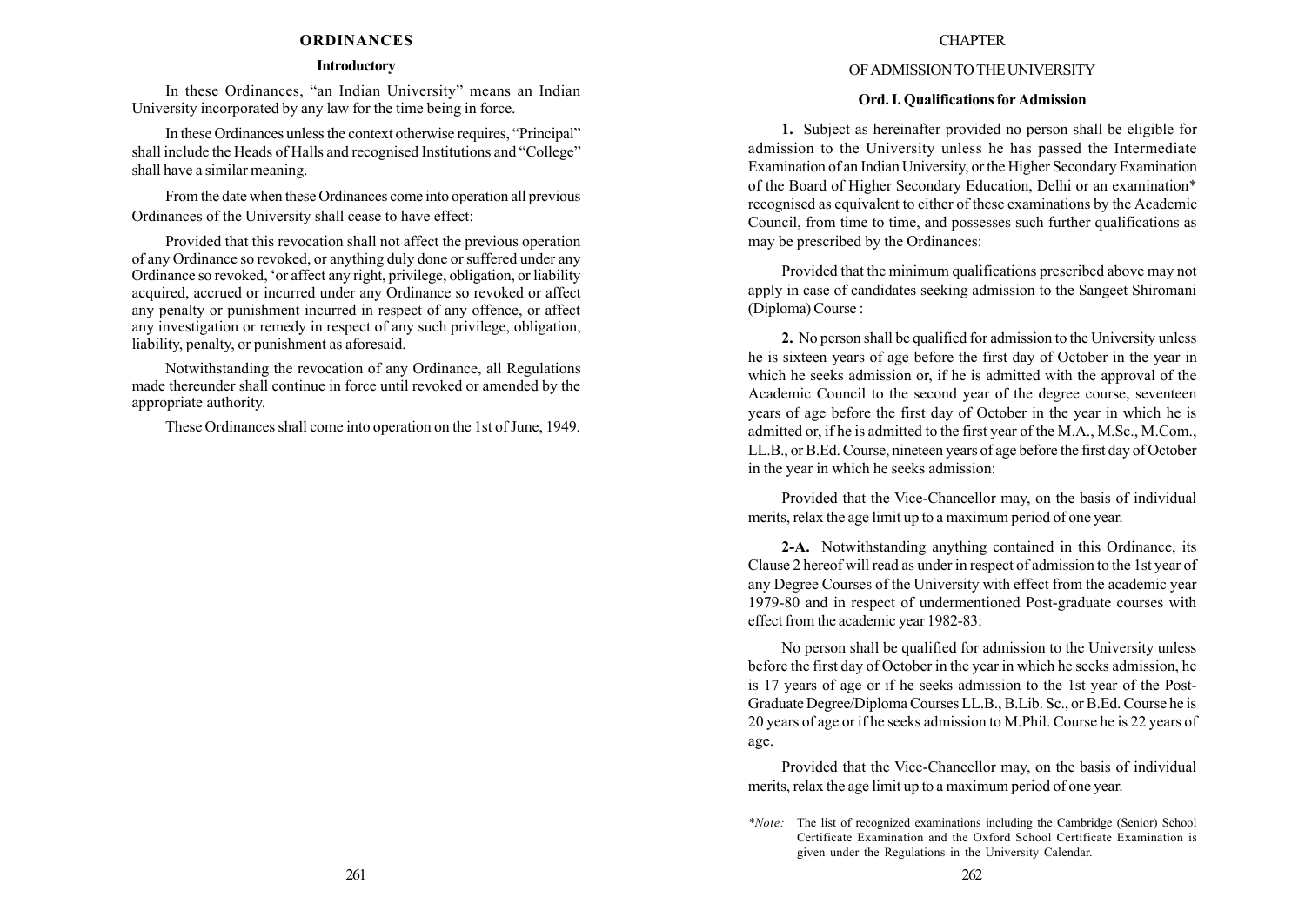#### ORDINANCE I

Provided further that if a person otherwise eligible to get admission in the University is not governed by  $10+2+3$  scheme, he shall continue to be governed by the provisions of Clause 2 above.

3. No person not already being a member of the University shall be admitted to any post-graduate course unless he has passed an examination recognised as equivalent to a degree examination of the University.

4. The candidates seeking admisson to a course of study in the University must satisfy the rules and conditions made in this behalf.

5. Notwithstanding anything contained in any other Ordinance, no person who has been convicted of an offence involving moral turpitude shall be admitted to a course of study or permitted to take any examination of the University until a period of two years has elapsed from the date of expiry of the sentence imposed on him. However, the Academic Council may, in a special case, exempt any person from the operation of this Rule.

## Ord. II. Admission

1. (1) There shall be the following Admission Committees:

A Science Courses Admission Committee,

An Arts Courses Admission Committee,

A Social Sciences Courses Admission Committee,

A Law Courses Admission Committee,

An Education Courses Admission Committee,

A Modern European Languages Courses (GRS) Admission Committee,

A Library Science Courses Admission Committee,

A Nursing Courses Admission Committee,

A Tuberculous and Chest Diseases Diploma Course Admission Committee,

A Child Health Diploma Course Admission Committee,

An Anaesthesia Diploma Course Admission Committee,

A Home Science Courses Admission Committee,

#### ADMISSION

A Medical Courses Admission Committee,

A Technology Courses Admission Committee,

A Music Courses Admission Committee,

A Mathematical Sciences Courses Admission Committee,

A Management Courses Admission Committee,

A Fine Arts Courses Admission Committee,

A Faculty of Inter-Disciplinary and Applied Sciences Courses Admission Committee.

(2) The Science Courses Admission Committee shall consist of :

The Dean of the Faculty of Science,

The Heads of the Departments comprised in the Faculty of Science; and

Four members of whom two shall be Principals, appointed by the Academic Council.

The Arts Courses Admission Committee shall consist of :

The Dean of the Faculty of Arts,

The Heads of the Departments comprised in the Faculty of Arts, and

Four members, of whom two shall be Principals, appointed by the Academic Council.

The Social Sciences Courses Admission Committee shall consist of:

The Dean of the Faculty of Social Sciences,

The Heads of the Departments comprised in the Faculty of Social Sciences, and

Four members, of whom two shall be Principals, appointed by the Academic Council

The Law Courses Admission Committee shall consist of :

The Dean of the Faculty of Law,

The Professors and Readers in Law, and

Two members appointed by the Academic Council.

The Education Courses Admission Committee shall consist of :

(a) Dean of the faculty of Education.

- (b) The Heads of Departments comprised with Faculty of Education, and
- (c) Four members appointed by the Academic Council, of whom two shall be, by rotation, Principals of the constituent Colleges offering courses in Education.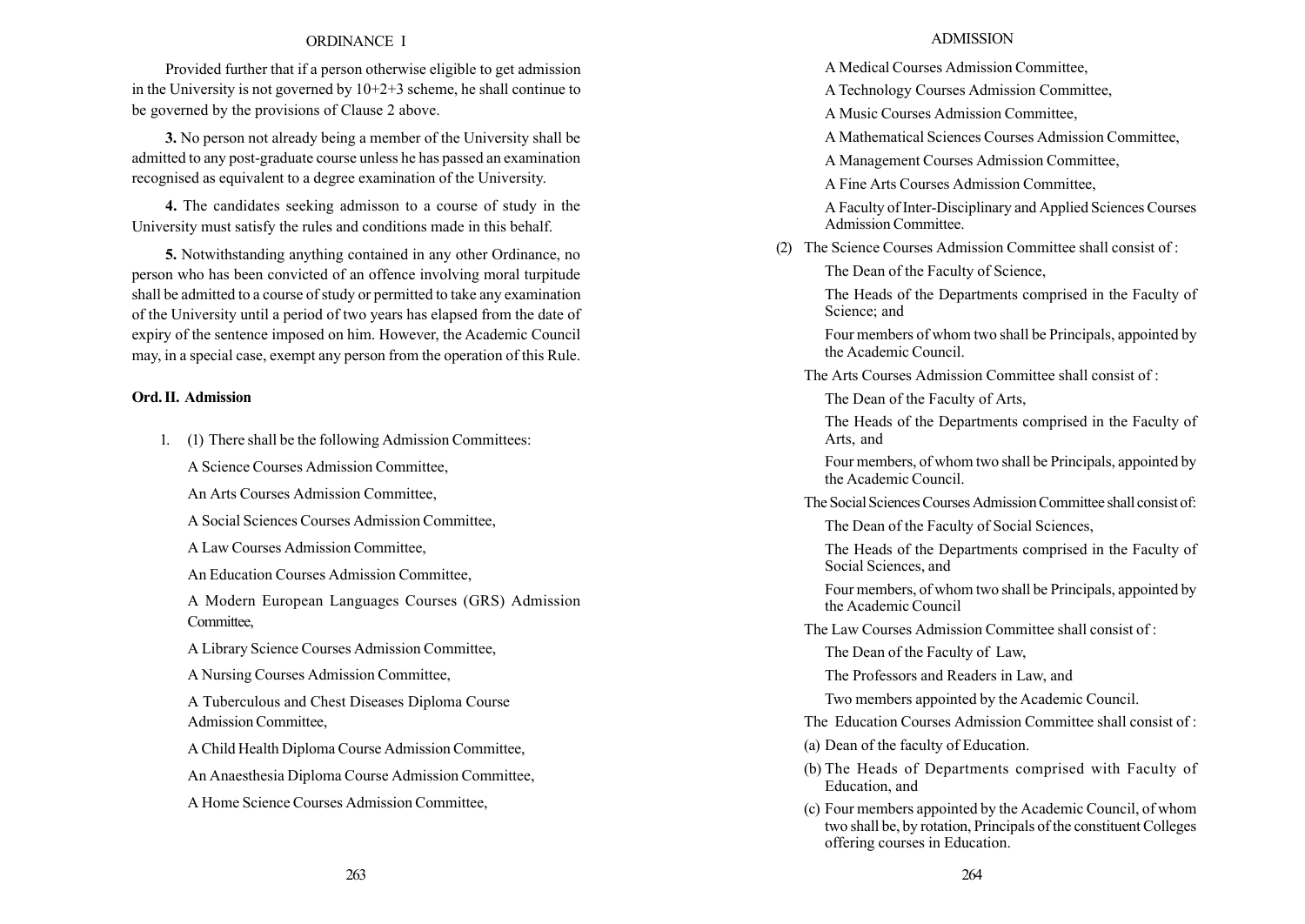# ORDINANCE II

The Modern European Languages (GRS) Courses Admission Committee shall consist of :

The Dean of the Faculty of Arts,

The Head of the Department of Germanic and Romance Studies, and

One person nominated by the Head of the Department of Germanic and Romance Studies.

The Library Science Courses Admission Committee shall consist of :

The Dean, Faculty of Arts (Chairman),

The Head of the Department of Library Science, and

Three teachers of the Department of Library Science by rotation according to seniority.

The Nursing Courses Admission Committee shall consist  $of$ :

The Dean of the Faculty of Science,

ëThe Principal of the College of Nursing, and

One person nominated by the Principal of the College of Nursing.

The D.T.C.D. Diploma Course Admission Committee shall consist of :

The Dean, Faculty of Medical Sciences,

Director, V.P. Chest Institute, University of Delhi,

Head of the Department of Medicine and Tuberculosis, Social and Preventive Medicine and Forensic Medicine including the anciliary branches,

The Health Officer, Municipal Corporation, Delhi,

Head of the T .B. Hospital, New Delhi,

Head of the T.B. Hospital, Silver Jubilee Hospital, Kingsway Camp, Delhi.

The Child Health Diploma Course Admission Committee shall consist of  $\cdot$ 

The Dean of the Faculty of Medical Sciences,

# ADMISSION

The Principals of the recognised Medical Colleges<sup>"</sup>

One Senior Paediatrician to be nominated by the Vice-Chancellor-on the recommendation of the Dean, Faculty of Medical Sciences.

The Anaesthesia Diploma Course Admission Committee shall consist  $of$ :

The Dean of the Faculty of Medical Sciences,

The Principals of the recognised Medical Colleges,

One Senior Anaesthetist to be nominated by the Vice-Chancellor on the recommendation of the Dean, Faculty of Medical Sciences.

The Radiation Medicine Diploma Course Admission Committee shall consist of :

The Dean of the Faculty of Medical Sciences.

The Heads of the recognised Institutions,

One expert from the Isotope Division of recognised Institutions by annual rotation to be nominated by the Vice-Chancellor on the recommendation of the Dean, Faculty of Medical Sciences.

The Ophthalmology Diploma Course Admission Committee shall consist of :

Dean, Faculty of Medical Sciences,

Principals of the recognised teaching Medical Colleges,

One Senior Ophthalmologist to be nominated by the Vice-Chancellor on the recommendation of the Dean, Faculty of Medical Sciences.

The Otolaryngology Diploma Course Admission Committee shall consist of :

Dean, Faculty of Medical Sciences,

Principals of the recognised teaching Medical Colleges,

One Senior Otolaryngologist to be appointed by the Vice-Chancellor on the recommendation of the Dean, Faculty of Medical Sciences.

The Obstetrics and Gynaecology Diploma Course Admission Committee shall consist of :

Dean, Faculty of Medical Sciences,

Principals of the recognised teaching Medical Colleges,

One Senior Obstetrician/Gynaecologist to be appointed by the Vice-Chancellor on the recommendation of the Dean, Faculty of Medical Sciences.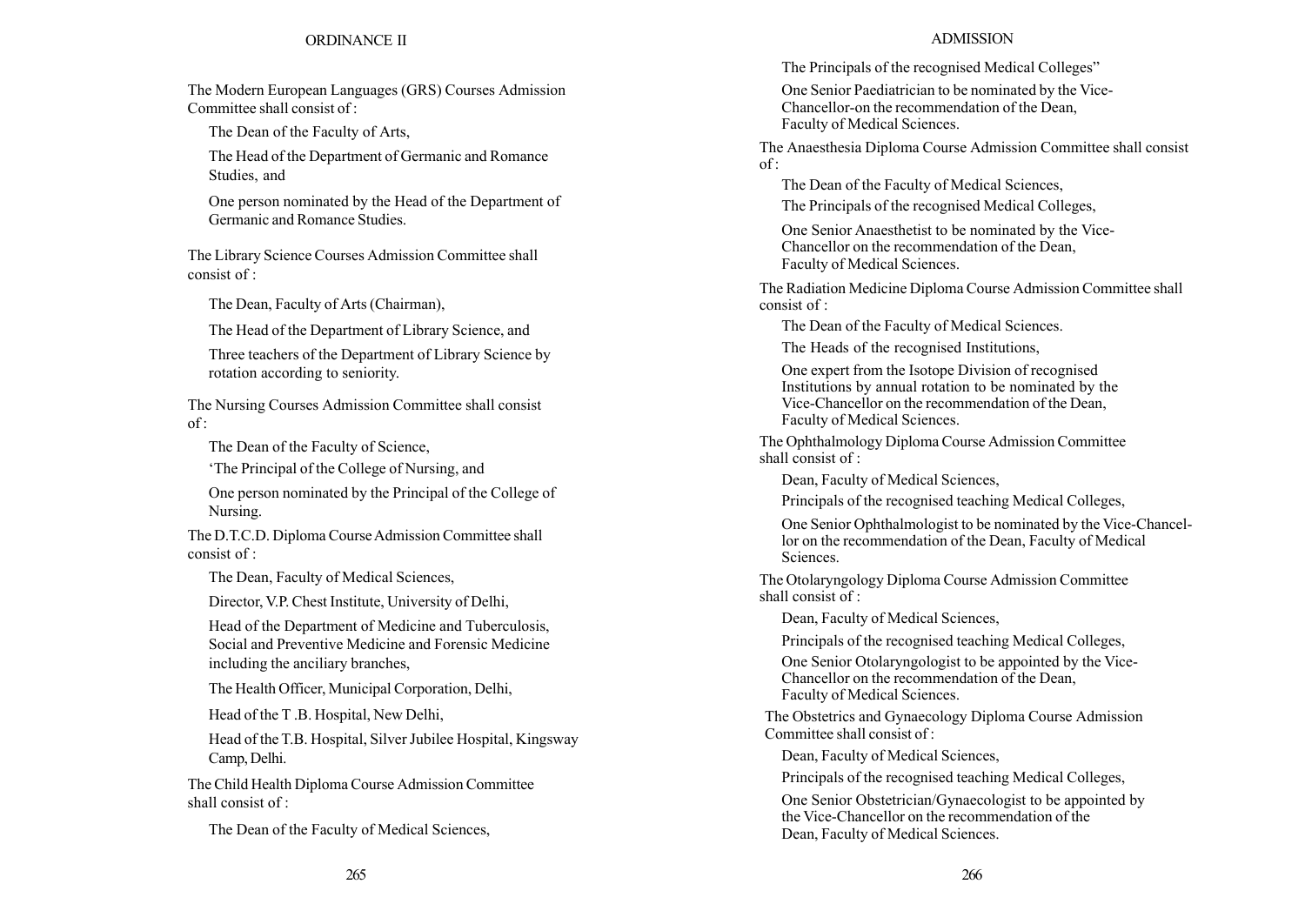## ORDINANCE II

The Medical Radio Diagnosis (DMRD) and Medical Radio Therapy (DMRT) Diploma Courses Admission Committee shall consist of :

Dean, Faculty of Medical Sciences,

Principals of the recognised teaching Medical Colleges,

One Senior Radiologist to be nominated by the Vice-Chancellor on the recommendation of the Dean, Faculty of Medical Sciences.

The Dermatology and Venereal Diseases Diploma Courses Admission Committee shall consist of :

Dean, Faculty of Medical Sciences,

Principals of the Medical Colleges recognised for the Diploma,

One Senior Dermatologist-cum-Venereologist to be nominated by the Vice-Chancellor on the recommendation of the Dean, Faculty of Medical Sciences.

The Microbiology Diploma Course Admission Committee shall consist of :

Dean, Faculty of Medical Sciences,

Heads of the Institutions recognised for the Diploma,

One Senior Microbiologist/Bacteriologist to be nominated by the Vice-Chancellor on the recommendation of the Dean, Faculty of Medical Sciences.

The Health Education Diploma Course Admission Committee shall consist of :

Dean, Faculty of Medical Sciences,

Heads of the Institutions recognised for the Diploma,

One member to be appointed by the Vice-Chancellor on the recommendation of the Dean, Faculty of Medical Sciences.

The Diploma Course in Physical Medicine & Rehabilitation Admission Committee shall consist of :

The Dean of the Faculty of Medical Sciences,

The Head of the recognised Institution,

One expert in the subject to be nominated by the Vice-Chancellor on the recommendation of the Dean, Faculty of Medical Sciences.

The Home Science Courses Admission Committee shall consist of :

The Dean, Faculty of Science,

The Head of the Department of Home Science,

### ADMISSION

The Principal of each College offering Home Science course, and

One Professor of the Department of Sociology to be nominated by the Head of the Department of Sociology.

The Medical Courses Admission Committee shall consist of :

The Dean of the Faculty of Medical Sciences,

The Principals of Medical Colleges, and

Two members appointed by the Academic Council.

Joint Admission Committee in the Department of Ayurvedic Medicine and Tibb/Unani Medicines under the Faculty of Ayurvedic and Unani Medicines shall consist of :

Dean, Faculty of Ayurvedic and Unani Medicines

Principals/Directors of Colleges/Institutions under the Faculty of Ayurvedic and Unani Medicines.

Head of Departments under the Faculty of Ayurvedic and Unani Medicines

Two members to be appointed by the Academic Council.

The Technology Courses Admission Committee shall consist of :

Dean, Faculty of Technology, Principals/Directors of the Colleges/Institutions under the Faculty of Technology,

Head of Departments under the Faculty of Technology,

Two members to be appointed by the Academic Council.

The Music Courses Admission Committee shall consist of :

The Dean of the Faculty of Music and Fine Arts,

The Head of the Department of Music,

Professor in Music,

One Reader by rotation,

Two members, of whom one shall be Principal of a College offering Music as a degree subject, appointed by the Academic Council.

The Mathematical Sciences Courses Admission Committee shall consist of :

Dean, Faculty of Mathematics,

Heads of the Departments comprises in the Faculty of Mathematics,

Four members of whom two shall be the Principals, appointed by the Academic Council.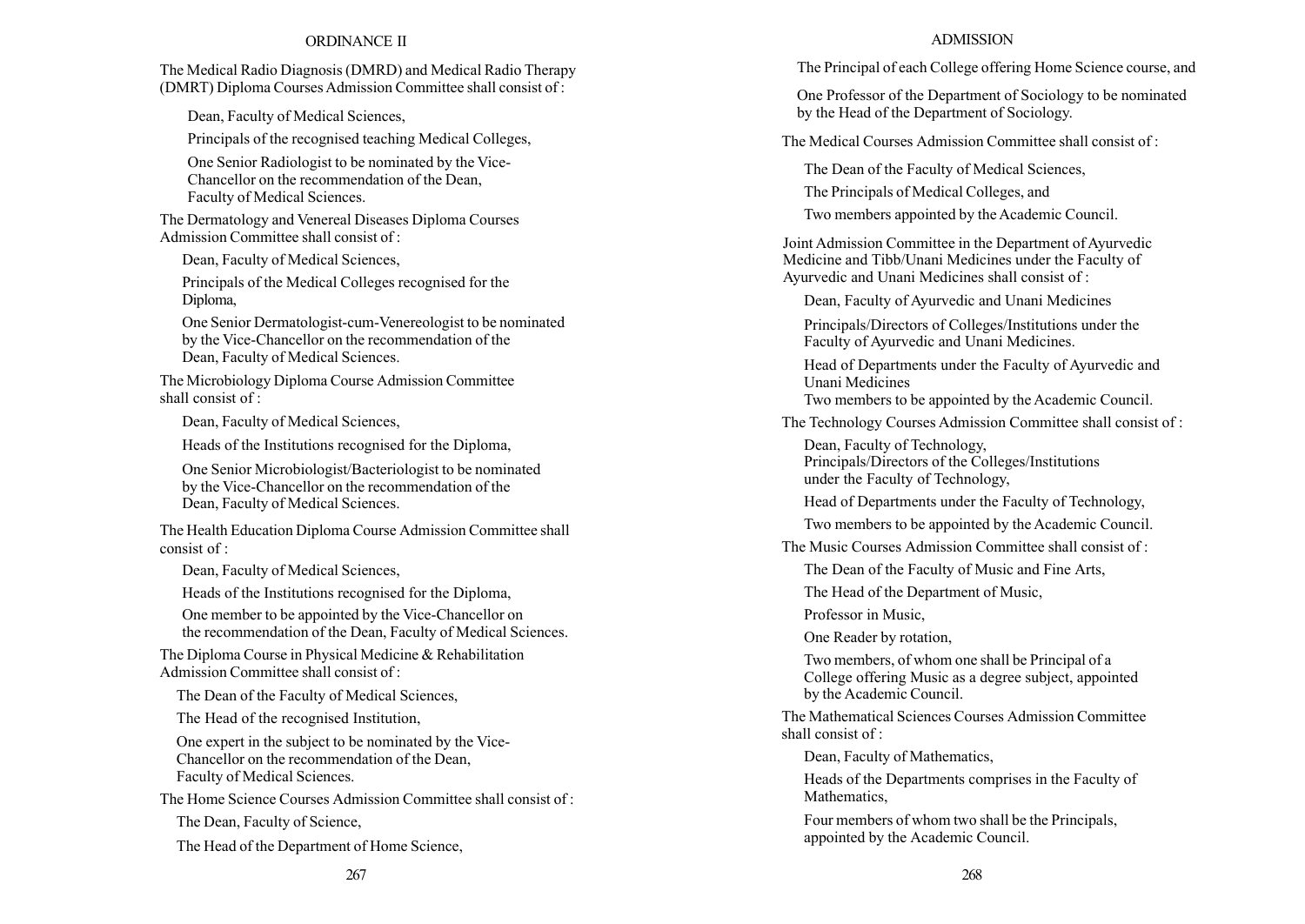### ORDINANCE II

The Management Courses Admission Committee shall consist of :

The Dean, Faculty of Management Studies,

Professor/s in the Faculty of Management Studies,

Two persons, to be nominated by the Academic Council

The Fine Arts Courses Admission Committee shall consist of :

Dean, Faculty of Music & Fine Arts.

Head of the Department of Fine Arts,

Principal of the College of Art,

Teacher-in-Charge each of the disciplines in the College of Arts, namely :

Painting, Sculputre and Applied Arts,

One member to be nominated by the Academic Council.

The Courses Admission Committee in the Faculty of Interdisciplinary and Applied Sciences shall consist of :

Dean, Faculty of Inter-disciplinary and Applied Sciences, Heads of the Department comprises in the Faculty of Inter-disciplinary and Applied Sciences,

Four members of whom two shall be Principals, appointed by the Academic Council.

2. (i) All students seeking admission to Colleges against reserved seats of Scheduled Castes/Tribes and for Children of Armed Personnel disabled/killed in action during the Wars from 1947-48 onwards or those who died on duty, shall be registered centrally by the University and subject to overall availability of seats such of them as are found eligible for admission will be assigned to various colleges who shall admit them accordingly.

### Guidelines

- (1) The candidates will be registered by the University in the first instance and thereafter they will be free to seek admission to any college.
- (2) The Colleges will prepare their merit list separately and admit them according to the coursewise quota fixed by the University.

#### ADMISSION

- (3) It is a statutory obligation on the part of Colleges to fill all seats reserved for Scheduled Castes/Scheduled Tribes.
- (4) The Colleges will not refuse admission to any SC/ST student on the basis of medium of instruction. Any deficiency in the knowledge of any particular language should be removed through remedial classes for which U.G.C. grants are available.
- (5) All seats reserved for SC/ST which remain unfilled will be notified again by the concerned colleges and filled according to merit in subsequent admission lists.
- (6) The University will monitor the admissions, with the help of a Committee of 5 to 6 members with Dean Students' Welfare (Main Campus) as Convenor, and will look into problems, if any, arising therefrom. This Committee might also obtain information about admissions made every day in the evening.
- (7) By obtaining the above information, the University will know how many seats have been filled up by the Colleges against the reserved seats and how many seats are still vacant.
- (8) In case the candidates registered with the University could not get admission in any College, the University will allot them Course and College where the seats will be available.

The Academic Council may specify either generally or each year the courses for which the students will be registered centrally by the University and the manner of their admission including whether they will be assigned to various Colleges or those found eligible will be free to seek admission to any College.

Subject to the aforesaid, the Principal of a College will admit students to the various courses available in that College. The College shall ensure that each student fulfils the eligibility requirements, as prescribed by the Academic Council, for admission to the concerned course.

(ii) Applications for admission/registration shall be made on a prescribed form. Applications by students seeking admission to Master's courses in the Faculties of Arts, Mathematical Sciences, Social Sciences, Music and Science shall be sent to the Deans of Faculties concerned direct. Applications for admission to courses other than those mentioned above shall be made to the Principal of the College concerned :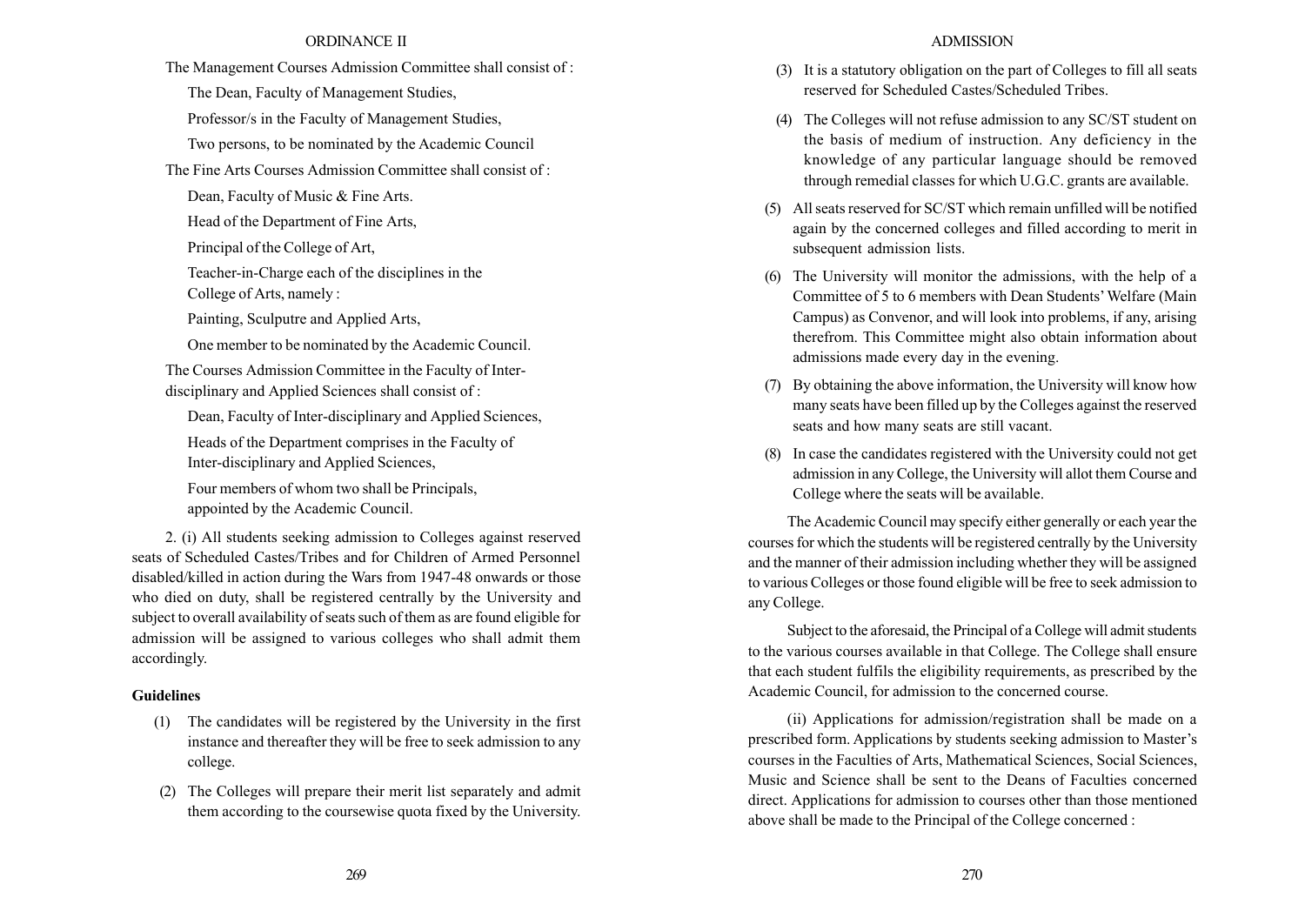## ORDINANCE II

Provided that for purpose of provisional admission to the Postgraduate Courses, there shall be Standing Committees, one each for the Faculty of Arts, Social Sciences, Mathematical Sciences and Music, to be appointed by the Vice-Chancellor, which would decide the criteria and, on the merits of each case the admissions on provisional basis.

> "For the purpose of this Clause 'Principal of a College' shall, where the case so requires include the Dean of the Faculty of Law Director, Campus of Open Learning and where instruction is provided solely by the University, the Head of Department concerned".

Note : The above amendment will be effective after the assent of the Visitor to Statute 2,5,7, 9A, 9B, 11 & 19 is received.

3. Admissions shall be finalised by the Principals of Colleges and Deans of Faculties concerned, as the case may be, not later than such last date as may be prescribed by the Academic Council from time to time.

Provided that the Vice-Chancellor may, at his discretion, allow admission to any course after the prescribed date as aforesaid, for very exceptional reasons, such as late declaration of results or such other reasons considered satisfactory by the Vice-Chancellor up to the dates thought reasonable by him in each case:

Provided further that no admission will be made by a College prior to the date to be fixed by the Academic Council each year :

Provided further that all provisional admissions to the Post-graduate Courses shall be finalised by the Standing Committees concerned not later than 15th October of the year in which admissions are sought. Provisional admissions not finalised by the aforesaid date shall automatically be annulled.

4. (1) The minimum qualifications and conditions of eligibility for admission to the various courses shall be as laid down in Ordinance I and I-A and/or Appendix II to the Ordinances.

Provided that notwithstanding anything in the said Ordinance or Appendix, the Academic Council, on the recommendations of the Admission Committees, reviewed and modified by the Standing Committee of the Academic Council if necessary, may -

### ADMISSION

- raise the minimum qualifications for eligibility for admission, e.g., require a higher qualifying examination, or a prescribed percentage of marks in the qualifying examination, and the like;
- add to the conditions of eligibility for admission  $e.g.,$  require certain combinations of subjects, or some teaching or other experience, or require that the candidate shall pass a test devised for the purpose, or that he shall give an undertaking that he will not take up any employment during the course of his study, or will not appear at certain competitive examinations, and the like;
- (iii) where the number of eligible applicants for the course is greater than the number of seats available, prescribe any rules determining the order of preference among the applicants, *e.g.*, give weightage to those who have passed the qualifying examination in a single attempt, and the like.

(2) The said Admission Committees shall determine the principles on which admissions are to be made and the procedure therefor subject to review by the Standing Committee of Academic Council as mentioned hereinafter. The said Admission Committees shall finalise the cases of admission where registration is centrally done by the University (vide proviso to Clause 2(i) above). The Admission Committees shall also consider and make recommendations to the Standing Committee in respect of such admission cases as are referred to them by the Deans of the Faculties on account of any special factor and considerations involved in particular cases.

(3) The said Admission Committee shall also ascertain, as soon as may be, the number of places for various courses likely to be available in the various courses and shall notify the Heads of Departments and Principals of Colleges accordingly.

5. There will be a Standing Committee of the Academic Council which will ·

- (1) review and finalise cases of admission as are specially referred to them by the different Courses Admission Committees, on account of any special factors or considerations involved in particular cases;
- (2) review ordinarily in November each year the principles adopted by the various Courses Admission Committees for admission to the courses concerned and to co-ordinate, wherever necessary, the admission procedure adopted by these Committees.

Ordinance II--A Transitory Ordinance - Deleted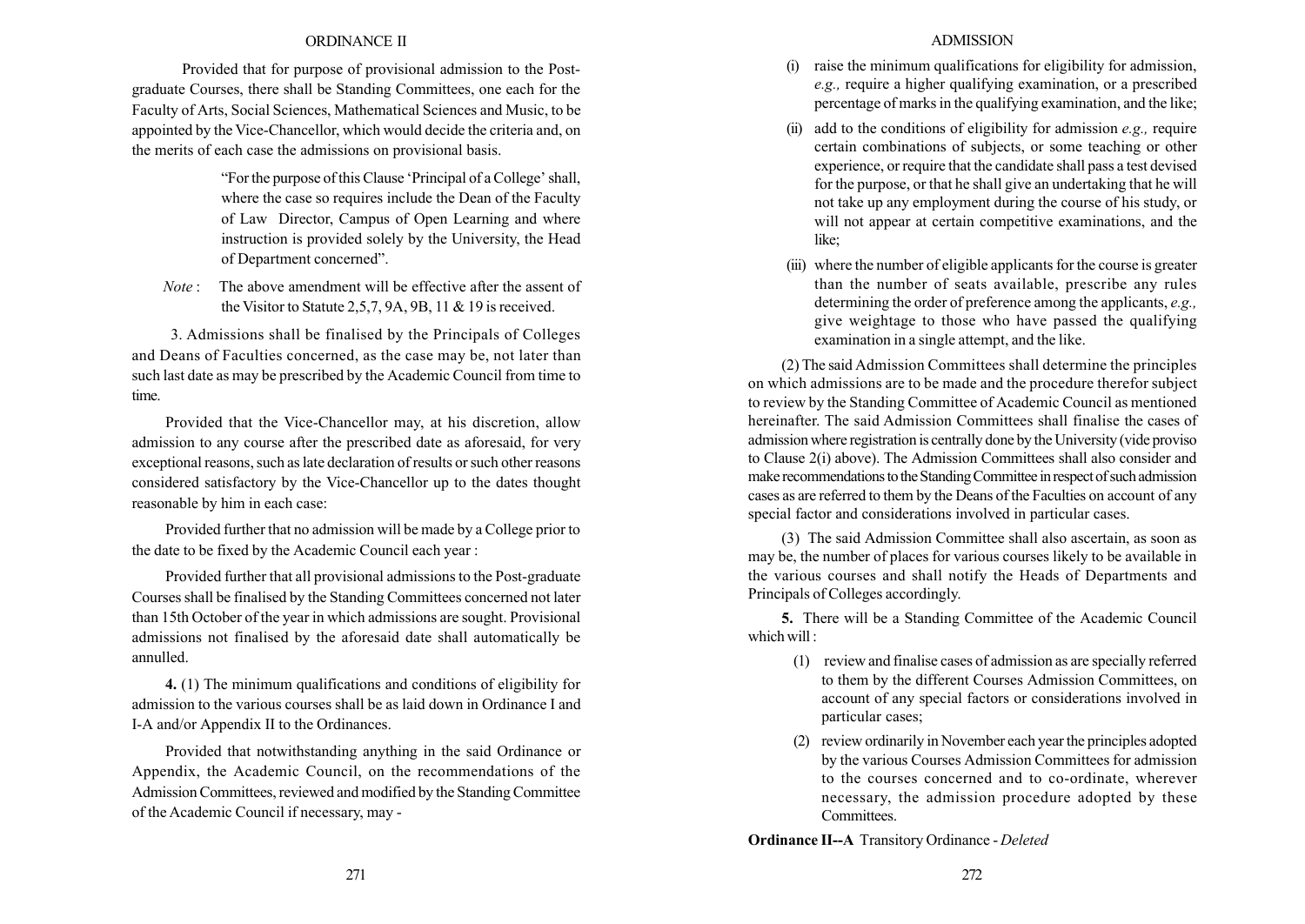### ORDINANCE III

### Ord. III. Transfer from Honours to Pass and Vice-Versa.

1. (1) Notwithstanding anything to the contrary contained in Clause 4(2) of Ordinance II of the Ordinances of the University:

- (i) Any student admitted to an Honours Course may, at his own request be transferred to the B.A. (Pass)/B.Com. (Pass)/B.Sc. (Genl.) Course by the Principal of the College concerned, not later than 31st December of the 1st Year of the Course. An intimation to this effect shall be sent by the Principal of the College concerned to the Deans of the Faculties concerned, the Registrar and the Controller of Examinations not later than the 15th January following.
- (ii) (a) Any student of the B.A. (Hons.) or B.Com. (Hons.) Course, who has passed the Part I Examination or a student who has been declared eligible for promotion to the next higher class on the result of the Part I Examination or a student who has failed at the Part I Examination, obtaining at least 25% marks in the aggregate (Main subject and Qualifying and Subsidiary Subjects taken together) in each case, may at his option, be allowed to proceed to the 2nd year class of the B.A. (Pass) or the B.Com. (Pass) Course at the beginning of the 1st Term of the 2nd year of the Course, if otherwise eligible for admission to the 1st year of the B.A. (Pass) or the B.Com. (Pass) Course, as the case may be, as per qualifications possessed by him at that time. Such a student, on transfer, shall be required to take Part I & Part II Examinations simultaneously, of the B.A. (Pass) or the B.Com. (Pass) Course, as the case may be, at the end of the 2nd year of the Course, if otherwise eligible.
	- (b) Any student of the B.Sc. (Hons.) Course, who has failed at the Part I Examination, but has secured at least 25% marks in the aggregate (Main subject and Qualifying and Subsidiary subjects taken together) may, at his option, be allowed to proceed to the 2nd year class of the B.A. (Pass) or B.Com. (Pass) or B.Sc. (Genl.) Course, at the beginning of the 1st term of the 2nd year of the course, if otherwise eligible for admission to the 1st year of the B.A. (Pass)/ B.Com. (Pass)/B.Sc. (Genl.) Course, as the case may be, as per qualifications possessed by him at that time. Such a student on transfer shall be required to take Part I and Part II Examinations simultaneously, of the B.A. (Pass) or the B.Com. (Pass) or the B.Sc. (Genl.) Course as the case may be, at the end of the 2nd year of the course, if otherwise eligible.

# TRANSFER FROM HONS. TO PASS AND VICE-VERSA

- (c) Any student who has passed the Part 1 Examination of B.Sc. (Hons.) Course in Botany/Zoology may, at his own request, be transferred to B.Sc. (Genl.) Group 'B' course in 2nd year at the beginning of the first term. Such a student, if admitted, shall not be required to take Part 1 Examination of B.Sc. (Genl.) Group 'B'. While determining the classification of result for the B.Sc. (Genl.) examination, the marks secured by the candidates for the B.Sc. (Hons.) Part 1 examination be taken into account after reducing or adding proportionately, to be out of the maximum marks prescribed for the B.Sc. (Genl.) Part 1 (I year) examination.
- (d) Any student of B.Sc. (Hons.) course, who has passed the Part 1 (I year) Examination and wishes to seek transfer from B.Sc. (Hons.) to B.A. (Pass) or B.Com. (Pass) in 2nd year at the beginning of the first term, may be allowed to do so. Such a student on transfer shall be required to take Part 1 and Part II examinations simultaneously, of the B.A. (Pass) or B.Com. (Pass) Course, as the case may be, at the end of the 2nd year of the course, if otherwise eligible.

(2) Notwithstanding anything to the contrary contained in Clause 4(2) of Ordinance II of the Ordinances of the University:

- (i) Any student admitted to 1 year of the B.A. (Pass)/B.Com. (Pass)/B.Sc. (General) Course may be transferred by the Principal of the College concerned to the 1 year of the B.A. (Hons.)/B.Com. (Hons.) Course not later than 15th October on the basis of initial qualifications prescribed for admission to the respective Honours Course. An intimation to this effect shall be sent by the Principal of the College concerned to the Deans of the Faculties concerned, the Registrar and the Controller of Examinations not later than the 15th January following.
- (ii) Any student admitted to the B.A. (Pass)/B.Com. (Pass) Course may be transferred by the Principal of the College concerned to the respective Honours Course, not later than the 31st December of the 1 Year of the Course provided that he has secured at least 45 per cent marks in the aggregate and at least 50 per cent marks in the subject concerned in the College tests held in November/December. An intimation to this effect shall be sent by the Principal of the College concerned to the Deans of the Faculties concerned, the Registrar and the Controller of Examinations not later than the 15th January following.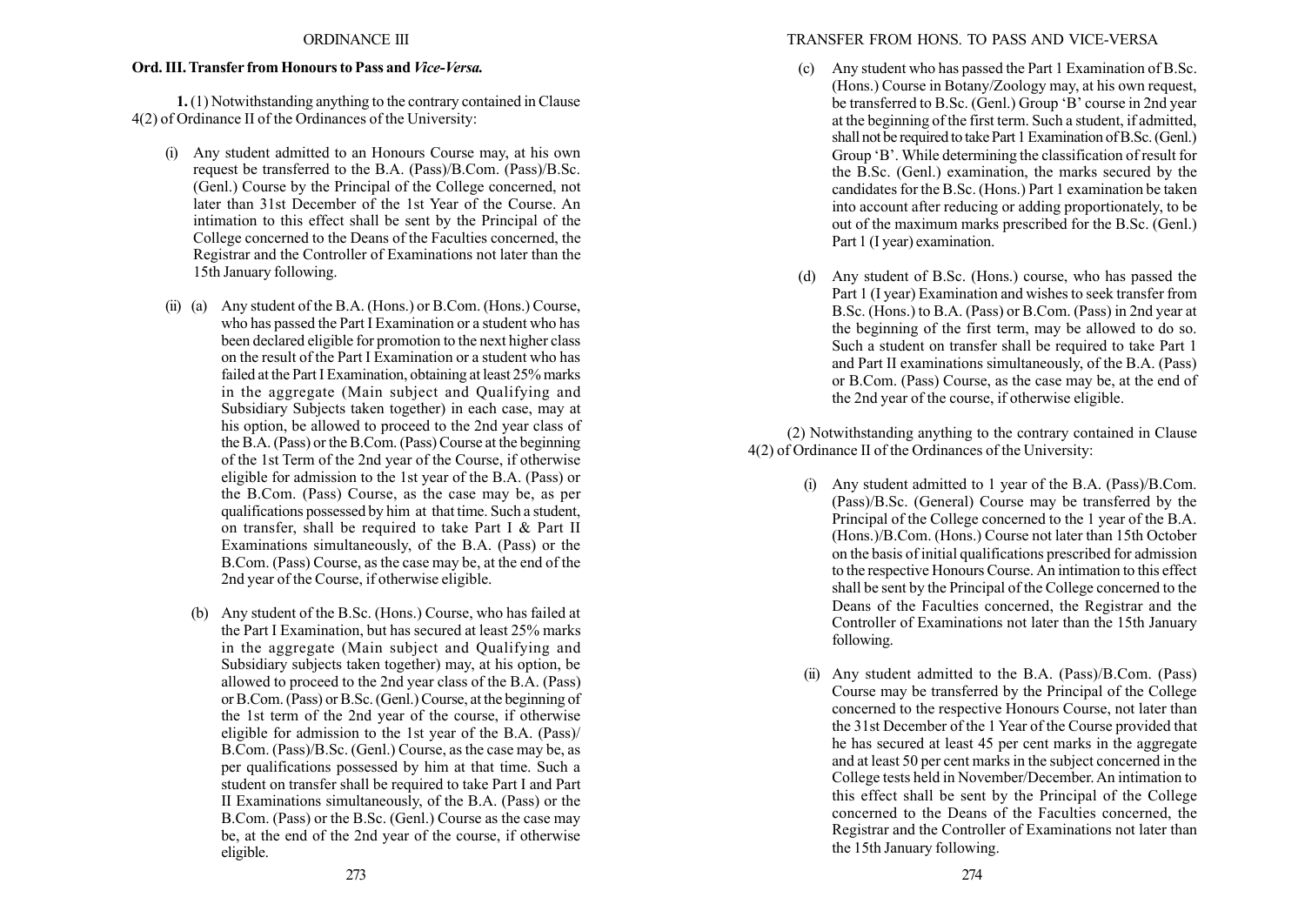### ORDINANCE III

(3) A student in an Honours Course may, subject to the recommendation of the Principal of his College and with the concurrence of the Dean of the Faculty concerned, be admitted by the appropriate Courses Admission Committee to an Honours Course in another subject or be permitted to change his Subsidiary subject or subjects, not later than the dates mentioned hereunder:

30th September - For transfer from Faculty of Science to Faculties of Arts, Social Sciences and Mathematical **Sciences** 

31st August - For transfer from Faculties of Arts, Social Sciences and Mathematical Sciences to Faculty of Science.

Provided that a student in an Honours Course in the Faculties of Arts, Social Sciences and Mathematical Sciences, admitted directly to the second year, be permitted to change his Main Subject or Subsidiary Subject or subjects within these Faculties by the 30th September of the year of admission.

2. (1) Any student who is reported by the Head of the Department concerned to be unsuitable for an Honours course may be transferred to the B.Sc. (General) Course by the Science Courses Admission Committee not later than the beginning of the second year. The conditions under which such transfers could be made shall be laid down by the Faculty of Science.

(2) A student admitted to the 1st year of the B.Sc. (General) Course may, on the recommendation of the Head of the Department concerned and with the concurrence of the Dean of the Faculty of Science, be admitted by the Science Courses Admission Committee to the B.Sc. (Honours) Course at any time up to 31st August of the year of admission.

The conditions under which such admission could be made shall be laid down by the Faculty of Science.

(3) The candidates who have passed the B.Sc. (Genl.) 1st year Examination from Delhi University with 60% or more marks in the aggregate of the subjects viz. (i) Chemistry, Botany and Zoology; and (ii) Physics, Chemistry and Mathematics and 60% or more marks in the concerned subject shall be entitled to seek transfer to 2nd year class in B.Sc. (Hons.) Course (i) Botany or Zoology (ii) Physics or Chemistry.

- *Note* : (1) Such candidates, if admitted, shall be required to take Part I examination (Main-theory papers only).
	- (2) The marks obtained by the candidate in the theory and practical of B.Sc. (Genl.) 1st year Examination papers

## **MIGRATION**

which become subsidiary papers on transfer to 2nd year shall be taken into account proportionately. The marks obtained in the practical of B.Sc. (Genl.) which becomes main paper on transfer to 2nd year shall be taken into account proportionately as marks obtained in the Practical Main of the 1st year.

(4) A student in an Honours Course in the Faculty of Science may, subject to the recommendations of the Heads of the Departments concerned and with the concurrence of the Dean of the Faculty, be admitted by the Science Courses Admission Committee to an Honours Course in another subject or permitted to change his Subsidiary Subject or subjects not later than the 31st August of the year of admission.

(5) A student admitted to the first year of B.Sc. (General) course, but otherwise eligible for admission to the second year of the same course, may, on the recommendations of the Heads of the Department concerned and with the concurrence of the Dean of the Faculty of Science, be transferred by the Science Courses Admission Committee to the second year of the B.Sc. (General) Course, up to 31st August, in the year in which he seeks admission.

3. A student reading for a course in one Faculty may not later than the beginning of the third term of the first year be transferred to a course in another Faculty on the recommendation of the Principal of his College and with the concurrence of the Deans of the Faculties concerned but such transfer shall be subject to the approval of the Courses Admission Committee of the Faculty to which the student seeks transfer:

Provided that a student admitted directly to the second year will be permitted to change his subject only if he agrees to study the new subject for at least two years and in the case of the Subsidiary Subject for at least one year.

Note : For purposes of this Ordinance, the Faculty of Arts and the Faculty of Social Sciences shall be deemed as one Faculty.

# Ord. IV--Migration

1. (1) A student who has not completed his course of study or having completed his course of study has not appeared at the examination for which he was reading in any other Indian University or in any College under the control of a Board of Intermediate Education shall not be admitted to the University except on production of the following documents :

> (a) leaving certificate from the Principal of the College or from the Registrar of the University he is leaving;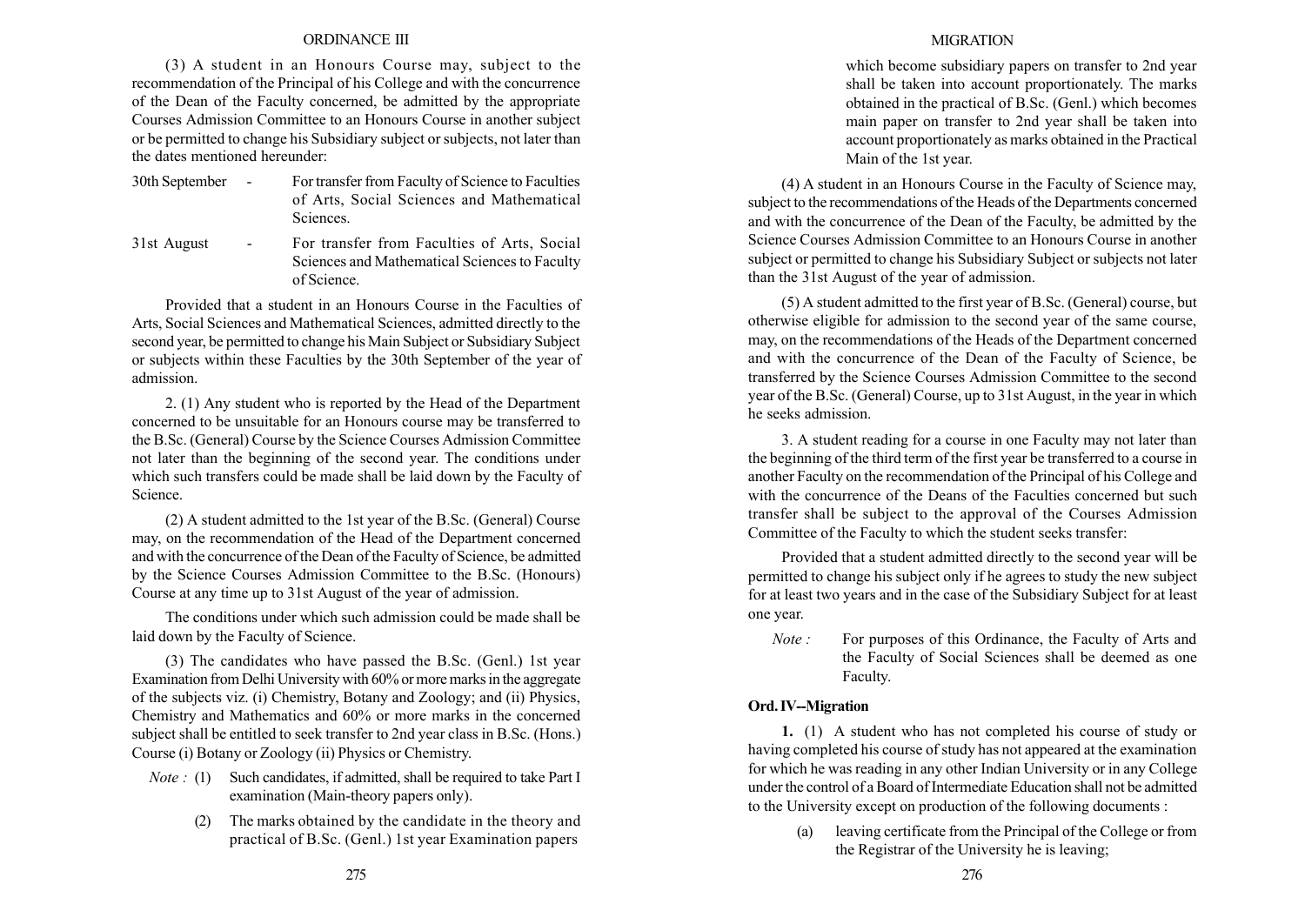### ORDINANCE IV

(b) certified copies of the report of attendance against his name in the register of students of the University or the College concerned.

(2) Admission of a student to the University in the second academic year of study for a degree examination may only be allowed on the ground that the parent or guardian of the student is residing in or has migrated to Delhi.

(3) In all cases of migration a certificate is required from the Principal of the College to which admission is sought by a student to the effect that he has attended a sufficient number of lectures in the subjects offered by him at this University in the College or the University from which he migrates, so as to enable him to complete the course of study prescribed by the University.

2. Applications for migration from one College of the University to another shall only be entertained by the Principal if forwarded by the Principal of the College from which migration is sought, and the necessary alteration in the enrolment entries shall only be made in the University Register by the Registrar after obtaining the consent in writing of both Principals.

3. Migration of a student to the University in a Course of Study to the Degree Examination under the Faculty of Technology and Faculty of Medical Sciences shall not be permitted.

#### Re-admission

4. (a) A student of the University having failed to pass any examination of the University may be registered for re-admission to the class he studied last, at the discretion of the Principal of any College of the University, within the prescribed period of registration. No enrolment fee shall be charged in such cases and a remark in the University register shall be deemed as equivalent to fresh enrolment.

(b) If a student's name is struck off the rolls of his College, he may be re-admitted to the same class at the discretion of his Principal in the same academic year or within the period of registration, if re- admission is sought in any subsequent year. No enrolment fee shall be charged in such a case and a remark in the University Register shall be deemed as equivalent to fresh enrolment.

The term 'his College' means the College last attended by the student.

5. Inter-University migration shall not be permitted later than the end of the first term of the second year of the B.A. (Pass) Course.

#### **MIGRATION**

6. The last dates for change of elective subjects or a Modern Indian Language shall be as follows:

First year of the Course -20th August

(for those who after passing the Senior Secondary or an equivalent examination join the first year of the B.A. (Pass) Course).

Second year of the Course -20th August

(for those who join the second year of the B.A. (Pass) Course).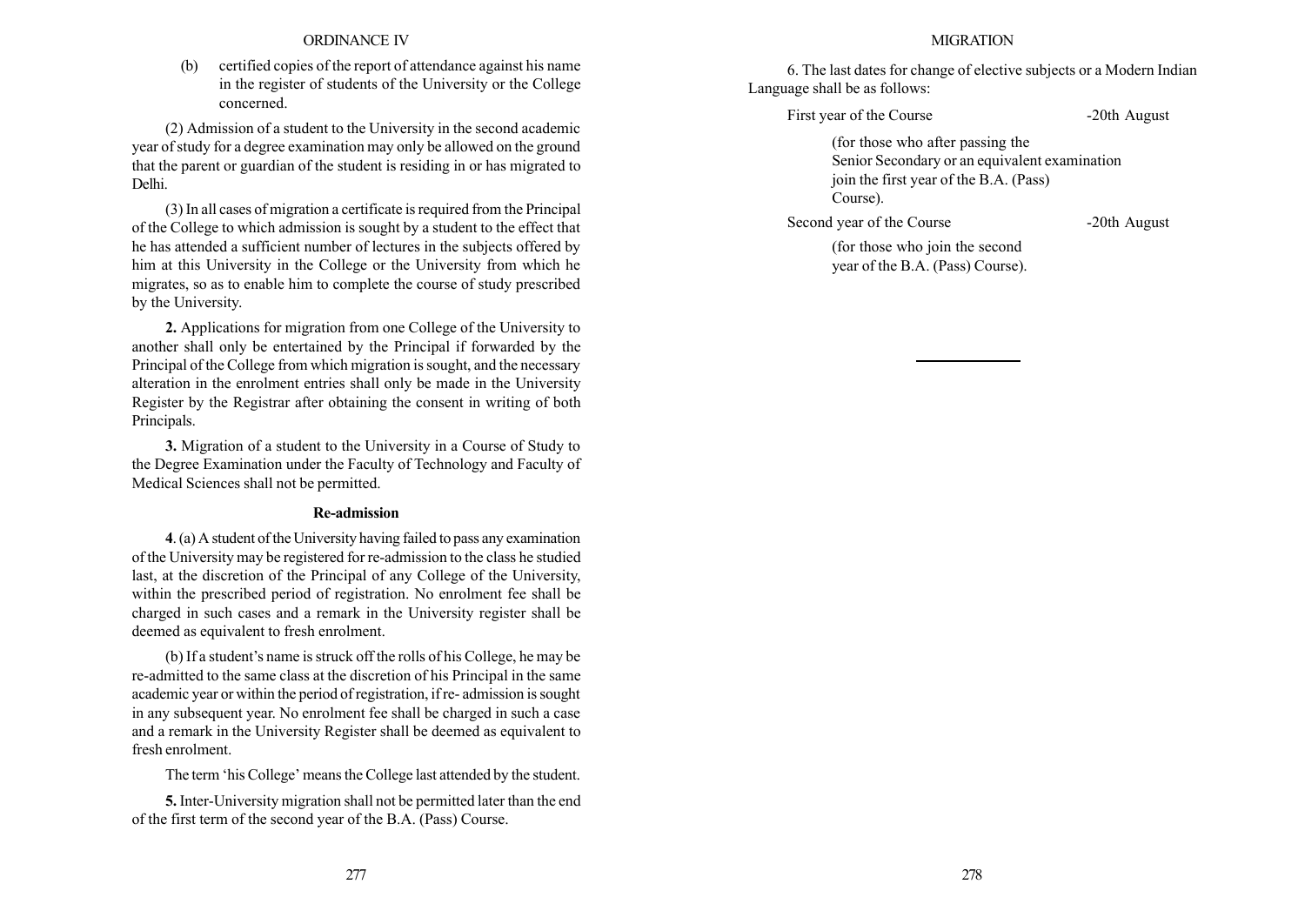## ORDINANCE V

## **CHAPTER**

# OF COURSE OF STUDY

# Ord. V. University Degrees, Diplomas and Certificates

1. There shall be courses of study in the University for the following Degrees, Diplomas and Certificates :

(1) Pass Courses :

| (a) Under-graduate Courses :<br><b>Bachelor of Arts</b><br><b>Bachelor of Arts</b><br><b>Bachelor Arts</b><br>(Vocational Studies) | $\ldots$ B.A. (Pass)<br>B.A.<br>B.A. (Vocational<br>Studies) |
|------------------------------------------------------------------------------------------------------------------------------------|--------------------------------------------------------------|
| Bachelor of Commerce (Pass)<br>Bachelor of Science (Genl.)<br><b>Bachelor</b> of Science                                           | B.Com. (Pass)<br>$B.Sc.$ (Genl.)                             |
| (Home Science)                                                                                                                     | B.Sc. (Home<br>Science)                                      |
| Bachelor of Medicine<br>and Bachelor of                                                                                            |                                                              |
| Surgery<br>Bachelor of Dental Surgery<br>Pre-Ayurveda/Pre-Tibb                                                                     | M.B., B.S.<br>B.D.S.                                         |
| Bachelor of Mechanical Engineering<br>Bachelor of Electrical Engineering                                                           |                                                              |
| Bachelor of Civil Engineering<br>Bachelor of Electronics and<br>Communication Engineering                                          |                                                              |
| Bachelor of Production and<br><b>Industrial Engineering</b>                                                                        |                                                              |
| Bachelor of Polymer Science<br>and Chemical Technology                                                                             |                                                              |
| Bachelor of Computer Engineering<br>Bachelor of Fine Arts                                                                          |                                                              |
| (Painting)<br><b>Bachelor of Fine Arts</b>                                                                                         | B.F.A. (Painting)                                            |
| (Sculpture)<br><b>Bachelor of Fine Arts</b>                                                                                        | B.F.A. (Sculpture)                                           |
| (Applied Art)<br>Bachelor of Ayurvedic                                                                                             | B.F.A. (Applied Art)                                         |
| Medicine and Surgery<br>Bachelor of Unani                                                                                          | B.A.M.S.                                                     |
| Medicine and<br>Surgery                                                                                                            | B.U.M.S.                                                     |
| Bachelor of Pharmacy<br>Bachelor of Phy. Edu.                                                                                      | B. Pharma<br>B. Sc. (P.E.H.E. & Sports)                      |
| Health & Sports<br>(b) Post-graduate Courses :                                                                                     |                                                              |
| <b>Bachelor</b> of Education                                                                                                       | B.Ed.                                                        |

# UNIVERSITY DEGREES, DIPLOMAS AND CERTIFICATES

| Bachelor of Law          | LL.B                                 |
|--------------------------|--------------------------------------|
| Bachelor of Library      |                                      |
| Science                  | B.Lib. Sc.                           |
| Master of Science in     |                                      |
| Medical Bio-chemistry    | M.Sc. (Medical                       |
|                          | Bio-chemistry                        |
| Master of Surgery in     |                                      |
| Obstetrics & Gynaecology | M.S. (Obstetrics and<br>Gynaecology) |
| Doctor of Medicine in    |                                      |
| Pathology                | M.D. (Pathology)                     |
| Doctor of Medicine in    |                                      |
| Physiology               | M.D. (Physiology)                    |
| Doctor of Medicine in    |                                      |
| Pharmacology             | M.D. (Pharmacology)                  |
| Doctor of Medicine in    |                                      |
| Medical Microbiology     | M.D. (Medical                        |
|                          | Microbiology)                        |
| Doctor of Medicine in    |                                      |
| Medical Bio-chemistry    | M.D. (Medical Bio-                   |
|                          | chemistry)                           |
| Doctor of Medicine in    |                                      |
| Paediatrics              | M.D. (Paediatrics)                   |
| Doctor of Medicine in    |                                      |
| Anaesthesia              | M.D. (Anaesthesia)                   |
| Master of Surgery in     |                                      |
| Surgery                  | M.S. (Surgery)                       |
| Master of Surgery in     |                                      |
| Anatomy                  | M.S. (Anatomy)                       |
| Master of Surgery in     |                                      |
| Orthopaedics             | M.S. (Orthopaedics)                  |
| Master of Surgery in     |                                      |
| Ophthalmology            | M.S. (Ophthalmology)                 |
| Master of Surgery in     |                                      |
| Otolaryngology           | $M.S.$ (E.N.T.)                      |
| Doctor of Medicine in    |                                      |
| Dermatology includ-      | M.D. (Dermatology                    |
| ing Leprosy &            | including Leprosy and                |
| <b>Venereal Diseases</b> | Venereal Diseases)                   |
| Doctor of Medicine in    |                                      |
| Radio-Diagnosis          | M.D. (Radio-Diagnosis)               |
| Doctor of Medicine in    | M.D. (Radio-Therapy)                 |
| Radio-Therany            |                                      |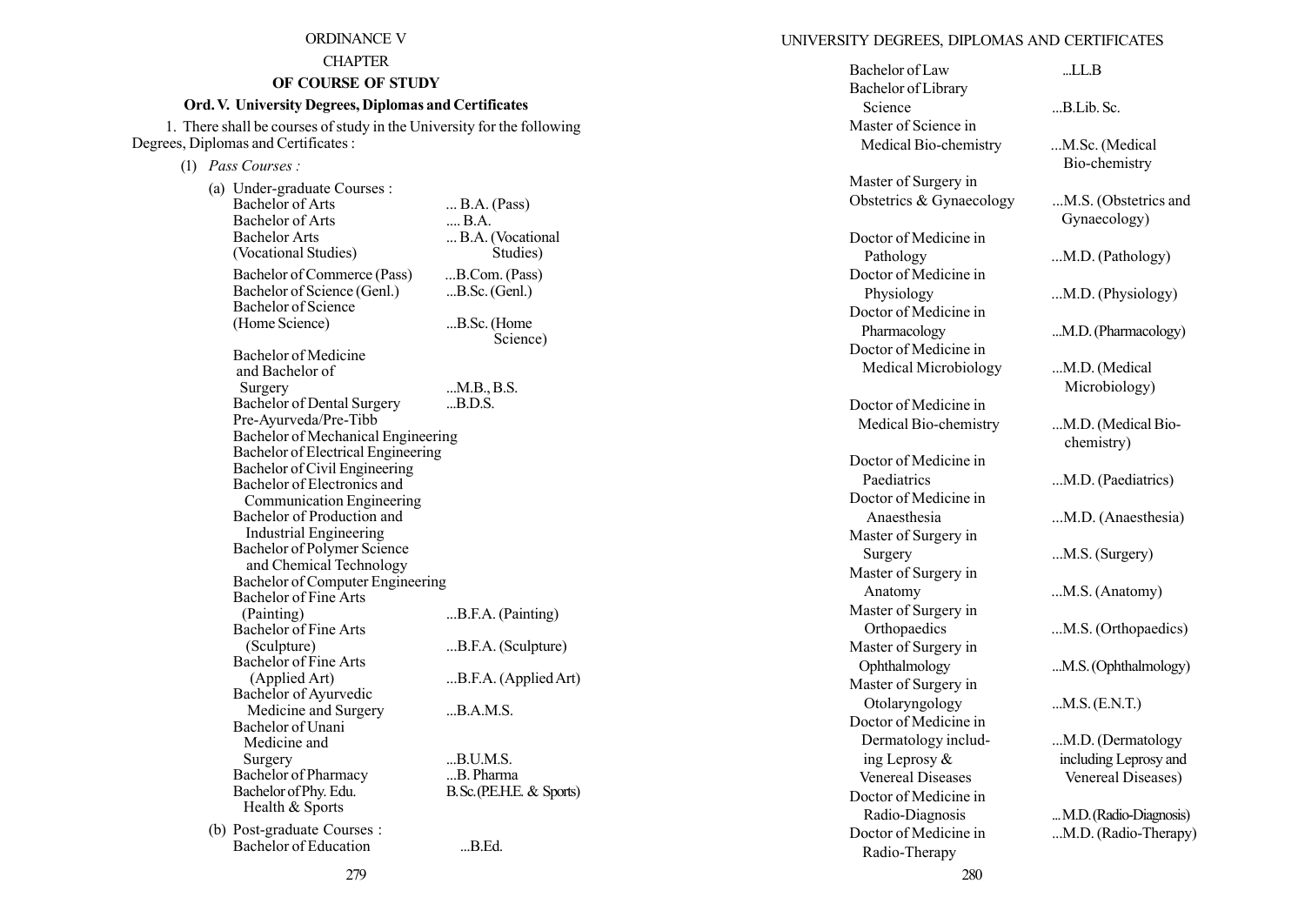## ORDINANCE V

|     | Doctor of Medicine in<br>Community Medicine<br>Doctor of Medicine in<br>Pulmonary Medicine.<br>Doctor of Medicine in                                   | M.D. (Community<br>Medicine)<br>M.D. (Pulmonary<br>Medicine). |
|-----|--------------------------------------------------------------------------------------------------------------------------------------------------------|---------------------------------------------------------------|
|     | Community Health<br>Administration<br>Doctor of Medicine in                                                                                            | M.D. (Community<br>Health Administration)                     |
|     | Forensic Medicine<br>Master of Science in                                                                                                              | M.D. (Forensic Medicine)                                      |
|     | Medical Microbiology                                                                                                                                   | M.Sc. (Medical Mirco-<br>biology)                             |
|     | Doctor of Medicine in<br>Psychiatry                                                                                                                    | M.D. (Psychiatry)                                             |
|     | M.D. Degree Courses in Ayurveda;                                                                                                                       |                                                               |
|     | Ayurvedavachaspati                                                                                                                                     | M.D. Ayurveda (Sharir<br>Kriya Vigyan)                        |
|     | Ayurvedavachaspati                                                                                                                                     | M.D. Ayurveda<br>(Dravyaguna Vigyan)                          |
|     | M.D. Degree Courses in Unani;                                                                                                                          |                                                               |
|     | Mahir-e-Tibb<br>Mahir-e-Tibb                                                                                                                           | M.D. Unani (Teshreeh)<br>M.D. Unani (Ilmul Advia)             |
| (c) | Post-Doctoral Courses;                                                                                                                                 |                                                               |
|     | M.Ch.(Plastic Surgery)<br>M.Ch. (Cardio-Thoracic Surgery)<br>M.Ch. (Neuro-Surgery)<br>D.M. (Cardiology)<br>D.M. (Neurology)<br>D.M.(Gastro-enterology) |                                                               |
| (2) | <i>Honours Courses:</i>                                                                                                                                |                                                               |
|     | Under-graduate Courses;                                                                                                                                |                                                               |
|     | Bechelor of Arts                                                                                                                                       | $B.A.$ (Hons.)                                                |
|     | <b>Bachelor of Science</b><br><b>Bachelor of Science</b><br>(Nursing)                                                                                  | $B.Sc.$ (Hons.)<br>B.Sc.(Hons.) Nursing                       |
|     | Bachelor of Commerce                                                                                                                                   | B.Com. (Hons.)                                                |
|     | Bachelor of Arts (Music)<br>Bachelor of Science<br>(Home Science)                                                                                      | B.A. (Hons.) Music<br>B.Sc. (Hons.) Home Science              |
| (3) | Master's Course:                                                                                                                                       |                                                               |
|     | Master of Arts                                                                                                                                         | M.A.                                                          |
|     | Master of Science                                                                                                                                      | $M$ . Sc.                                                     |
|     | Master of Laws                                                                                                                                         | LL.M.                                                         |
|     | Master of Education                                                                                                                                    | M.Ed.                                                         |

# UNIVERSITY DEGREES, DIPLOMAS AND CERTIFICATES

|     | Master of Commerce                                       | M.Com.                       |  |
|-----|----------------------------------------------------------|------------------------------|--|
|     | Master of Library and                                    |                              |  |
|     | <b>Information Science</b>                               | M.L.I. Sc.                   |  |
|     | Master of Nursing                                        | M. Nursing                   |  |
|     | Master of Business                                       |                              |  |
|     | Administration                                           | M.B.A.                       |  |
|     | Master of Science in                                     | M.Sc. Applied                |  |
|     | <b>Applied Geology</b>                                   | Geology                      |  |
|     | Master of Computer Application                           | M.C.A.                       |  |
|     | Master of Pharmacy                                       | M. Pharma                    |  |
|     | Master of Finance and Control                            | $$ M.F.C.                    |  |
|     | M.A. Education                                           |                              |  |
|     | Master of Electrical Engineering                         |                              |  |
|     | Master of Mechanical Engineering                         | M.E.                         |  |
|     | Master of Civil Engineering                              |                              |  |
|     | Master of Polymer Technology                             |                              |  |
|     | Master of Science in Applied Physics                     |                              |  |
|     | M.A. in Hindustani/Karnatak Music                        |                              |  |
|     | Master of Fine Arts.                                     |                              |  |
| (4) | M.Phil.                                                  |                              |  |
|     |                                                          |                              |  |
|     | M.Phil. in English                                       | M.Phil. (English)<br>M.Phil. |  |
|     | M.Phil. in other Subjects                                |                              |  |
|     |                                                          | (in other Subjects)          |  |
| (5) | Diploma Courses:                                         |                              |  |
|     | Tuberculous and Chest                                    |                              |  |
|     | Diseases Diploma                                         | $$ D.T.C.D.                  |  |
|     | Diploma in Russian (General)                             |                              |  |
|     | Diploma in French (General)                              |                              |  |
|     | Advanced Diploma Course in                               |                              |  |
|     | French                                                   |                              |  |
|     | Diploma in Assamese                                      |                              |  |
|     | Diploma in Gujarati                                      |                              |  |
|     | Diploma in Kannada                                       |                              |  |
|     | Diploma in Malayalam                                     |                              |  |
|     | Diploma in Marathi                                       |                              |  |
|     | Diploma in Manipuri                                      |                              |  |
|     | Diploma in Oriya                                         |                              |  |
|     | Diploma in Sindhi                                        |                              |  |
|     | Diploma in Telugu                                        |                              |  |
|     | Diploma in Sanskrit                                      |                              |  |
|     | Diploma in Swahili                                       |                              |  |
|     | Post-Graduate Diploma in Industrial Chem. (Polymer)      |                              |  |
|     | Post-Graduate Diploma in Analytical Methods in Chem. and |                              |  |
|     | Bio-Chemistry                                            |                              |  |
|     | Advanced Diploma Course in Urdu                          |                              |  |
|     | Diploma in Modern Persian                                |                              |  |
|     | Advanced Diploma Course in Russian (Translation)         |                              |  |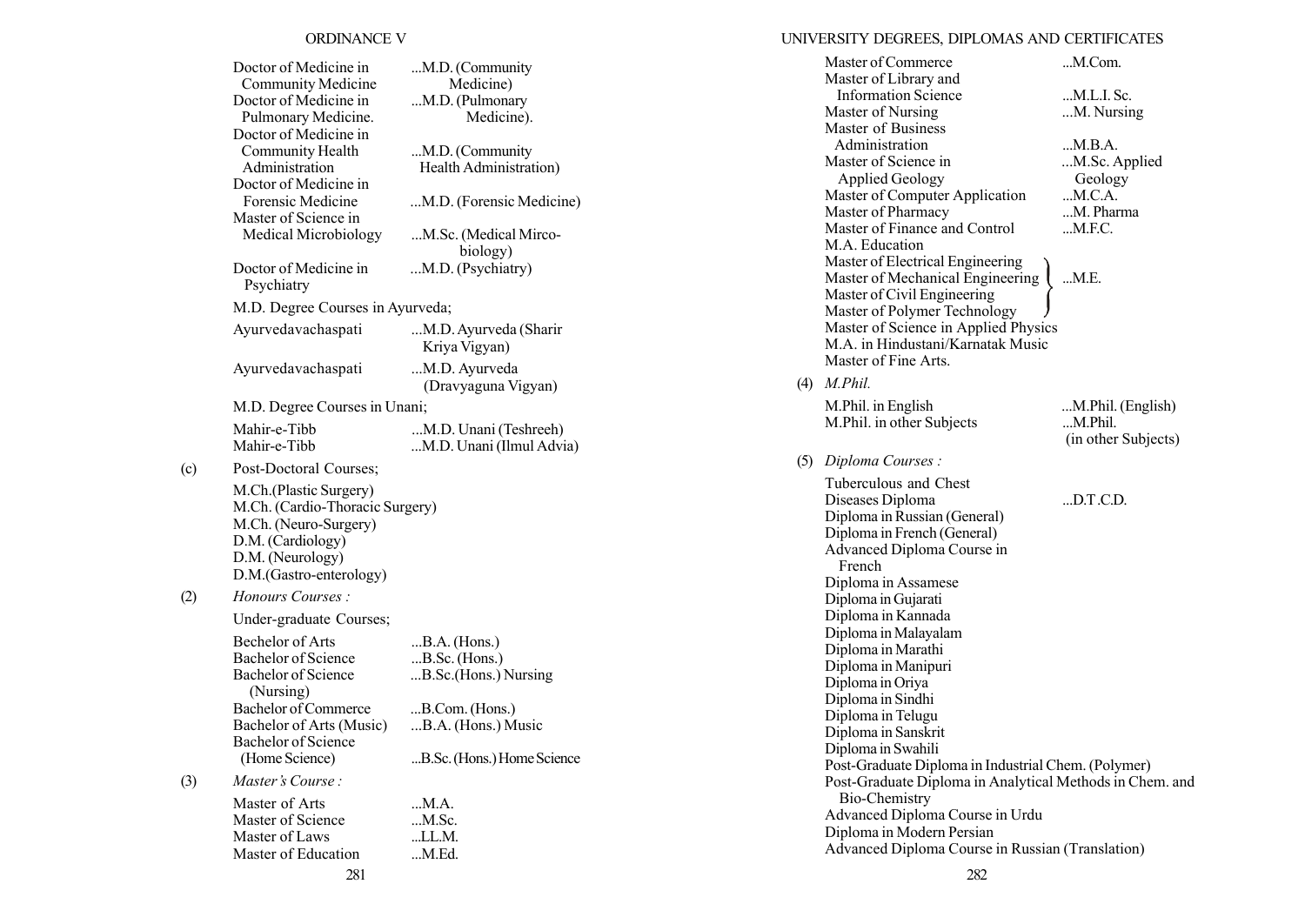Diploma in German Diploma in Italian (General) Advanced Diploma in Italian Diploma in Spanish Advanced Diploma in Bulgarian Advanced Diploma in Hungarian Advanced Diploma in Polish Diploma in Romanian Advanced Diploma in Romanian Diploma in Serbocroation Advanced Diploma in Serbocroation Diploma in Czech. Advanced Diploma in Czech Intensive Advanced Diploma in Russian/German/French Diploma in Dietetics and Public Health Nutrition Advanced Diploma Course in German Diploma in Hindi Diploma in Urdu Diploma in Modern Arabic Diploma in Panjabi Diploma in Bengali Diploma in Tamil Diploma in Pharmacy Diploma in Pali Language and Literature Diploma in Chinese Language Advanced Diploma in Chinese Language One-year Intensive Advanced Diploma in Chinese Language Post-Intensive Advanced Diploma Course in Chinese Language Diploma in Japanese Language Advanced Diploma in Japanese Language One-year Intensive Advanced Diploma in Japanese Language Post-Intensive Advanced Diploma Course in Japanese Language Diploma in Polish (General) Diploma in Hungarian Diploma in Bulgarian Advanced Diploma in Spanish Diploma in Hindi for Foreign and non-Hindi knowing Indian students Diploma in Urdu for Foreign and non-Urdu knowing Indian students One-year Post-M.A. Diploma Course in Urdu Paleography One-year Post-M.A. Diploma in Urdu Translation and Mass Media Sangeet Shiromani (Diploma) (Hindustani/Karnatak Music)

#### UNIVERSITY DEGREES, DIPLOMAS AND CERTIFICATES

| Diploma in Child Health                                  |           | D.C.H.   |
|----------------------------------------------------------|-----------|----------|
| Diploma in Anaesthesia                                   | $\ddotsc$ | D.A.     |
| Diploma in Linguistics                                   |           |          |
| Advanced Diploma in Applied Linguistics                  |           |          |
| Diploma in Tibetan Language and Culture                  |           |          |
| Post-Graduate Diploma in Tourism                         |           |          |
| Post-Graduate Diploma in Book-Publishing                 |           |          |
| Diploma in Radiation Medicine                            |           | D.R.M.   |
| Diploma in Ophthalmology                                 |           | D.O.     |
| Diploma in Otolaryngology                                |           | D.L.O.   |
| Diploma in Obstetrics and                                |           |          |
| Gynaecology                                              |           | D.G.O.   |
| Diploma in Medical Radio                                 |           |          |
| Diagnosis                                                | $\ddotsc$ | D.M.R.D. |
| Diploma in Medical                                       |           |          |
| RadioTherapy                                             |           | D.M.R.T. |
| Diploma in Dermatology and                               |           |          |
| Venereal Diseases                                        |           | D.V.D.   |
| Diploma in Immunology and Allergy                        |           | D.I.A.   |
| Diploma in Microbiology                                  |           | D.Mic.   |
| Diploma in Health Education                              |           | D.H.E.   |
| Diploma in Physical Medicine &                           |           |          |
| Rehabilitation                                           |           | D.P.M.R. |
| Diploma in Health Administration                         | $\ddotsc$ | D.H.A.   |
| Diploma in Personnel Management                          | $\ddotsc$ | D.P.M.   |
| Diploma in Marketing and Sales                           |           |          |
| Management                                               |           | D.M.S.M. |
| Advanced Diploma in Modern Arabic                        |           |          |
| Advanced Diploma in Modern                               |           |          |
| Persian                                                  |           |          |
| Post-Graduate Diploma in International Marketing         |           |          |
| Post-M.A. Diploma in Adult & Continuing Education        |           |          |
| Diploma in International Law                             |           |          |
| Diploma in Law of International Institutions             |           |          |
| Post-Graduate Diploma in Computer System and Infn. Tech. |           |          |
| Post-B.Sc. Diploma in Electronic Instrumentation         |           |          |
| Post-Graduate Diploma in Administrative Management       |           |          |
| Post-M.A. Diploma in Linguistics                         |           |          |
| Post-Graduate Diploma in International Management        |           |          |
| Post-Graduate Diploma in Financial Management            |           |          |
| Post-Graduate Diploma in Internal Audit and              |           |          |
| Management Control System                                |           |          |
| One year Post-M.A. Diploma Course in                     |           |          |
| Persian Palaeography                                     |           |          |
| One year Post-M.A. Diploma Course in                     |           |          |
| Persian Advanced Trans/Interpretation                    |           |          |
| One year Advanced Diploma Course in Hindi                |           |          |
| One year Post-Graduate Diploma Course in Trans.          |           |          |
| (English/Hindi)                                          |           |          |
|                                                          |           |          |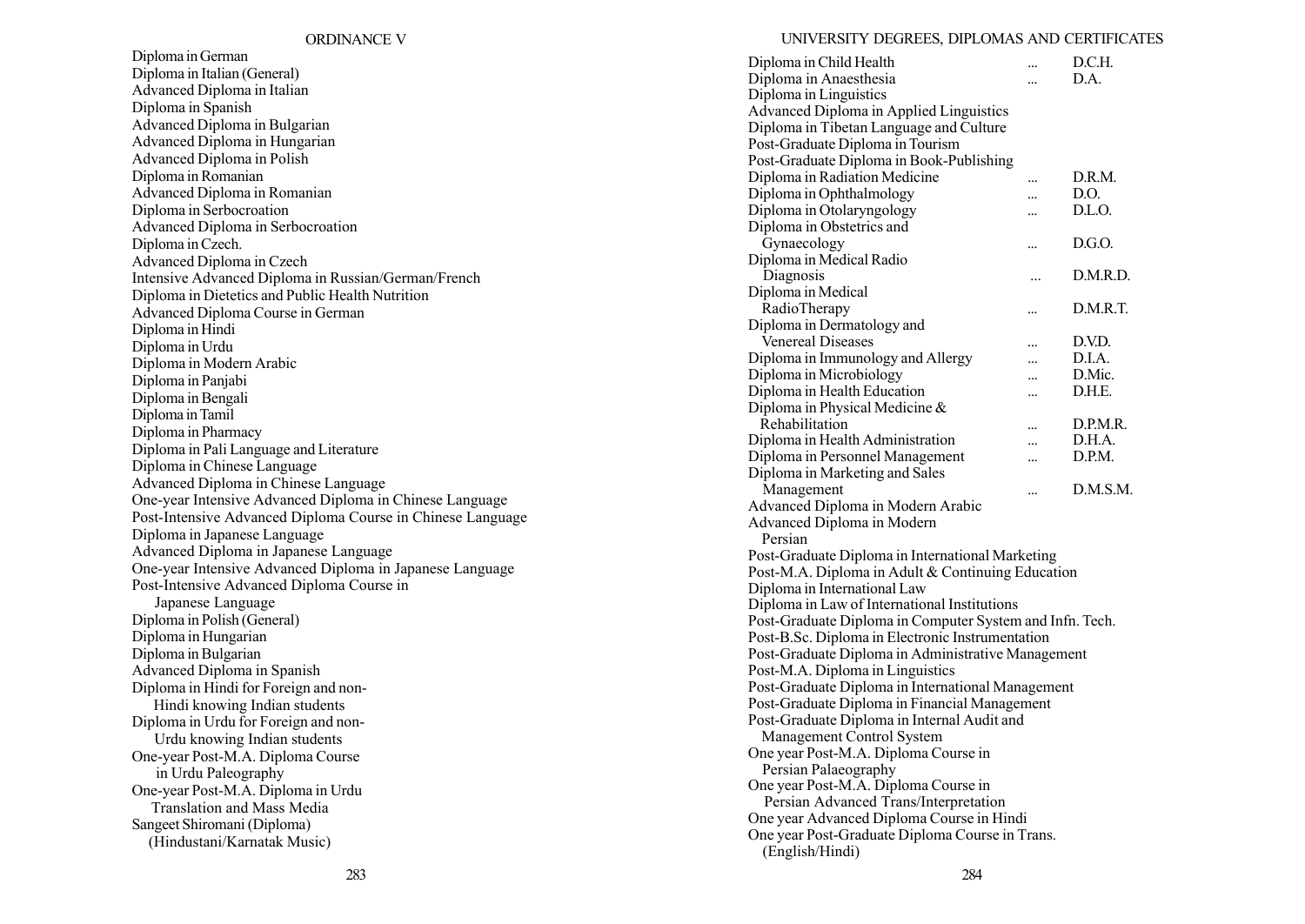#### ORDINANCE V

One year Advanced Diploma Course in Portuguese One year Diploma Course in Portuguese

(6) Certificate Courses:

Russian Translator's Certificate Certificate of Proficiency (Russian) Certificate in German Certificate in Italian Certificate in Romanian Certificate in Swahili Certificate in Hausa Certificate in Tamil Certificate in Telugu Certificate in Portuguese Certificate in Kannada Certificate in Malayalam Certificate in Marathi Certificate in Gujarati Certificate in Oriya Certificate Course in Translation (English-Hindi) Certificate in Hindi for Foreign & Non-Hindi knowing Indian students Certificate in Urdu for Foreign & Non-Urdu knowing Indian students Certificate in Modern Arabic Certificate in Bengali Certificate in Chinese Language Certificate in Panjabi Certificate in Pali Language and Literature Certificate in Polish Language Certificate in Forensic Science Certificate in Assamese Certificate in Manipuri Certificate in Sindhi Certificate in Sanskrit Certificate in Modern Persian Certificate in French Certificate in Spanish Certificate of Proficiency in Bulgarian Certificate in Hungarian Certificate of Proficiency in Romania Certificate in Serbo-Croation Certificate of Proficiency in Czech Certificate in Statistics & Operational Research.

2. The respective courses of study for each of the Degrees, Diplomas and Certificates mentioned in the preceding Article shall be those as set out in Appendix II to these Ordinances.

2-A. (i) In addition to the course of study prescribed under Article 2 every person admitted from the session commencing in July

### MASTER OF PHILOSOPHY (M.PHIL.)

1952, to any of the courses of study for the degrees named below shall be required to pursue a course of study and to pass an examination in Hindi:

> B.A. (Pass) B.A. (Vocational Studies) B.Com. (Pass) B.Sc. (General) B.Sc. (Home Science) M.B., B.S. B.D.S. B.A. and B.Sc. (Hons.) B.A. (Hons.) Music B.Sc. Nursing (Hons.) B.Com. (Hons.) B.E. B.Sc. (Electrical/Mechanical/Civil/Chemical Engineering) and B.Sc. (Textile Technology). Bachelor of Fine Arts (Painting) Bachelor of Fine Arts (Sculpture) Bachelor of Fine Arts (Applied Art) Bachelor of Ayurvedic Medicine and Surgery Bachelor of Unani Medicine and Surgery.

(ii) The examination in Hindi shall consist of one paper and the standard and scope shall be those as set out in Appendix III.

3. Those students only shall be admitted to the aforesaid course of study whose admission has been recommended by the appropriate Courses Admission Committee herein before mentioned.

4. The Dean of a Faculty may admit any person who is not a member of the University to attend one or more courses of University lectures or practicals delivered or conducted by teachers of the University in that Faculty on payment of such fees as may be prescribed by the Ordinances. Any person so admitted shall not be entitled to appear in any examination of the University, but the Dean may grant him a certificate that he has attended the course of lectures or practicals, as the case may be.

#### Ord. VI. Master of Philosophy (M.Phil.)\*

1. There shall be an M.Phil. Degree Programme in each Department in the Faculties of Arts, Science, Social Sciences Mathematical Sciences, Management Studies, Education, Music and Fine Arts, Inter-disciplinary & Applied Sciences and Applied Social Sciences and Humanities.

<sup>\*</sup>Also see EC Res. 30-9-2003.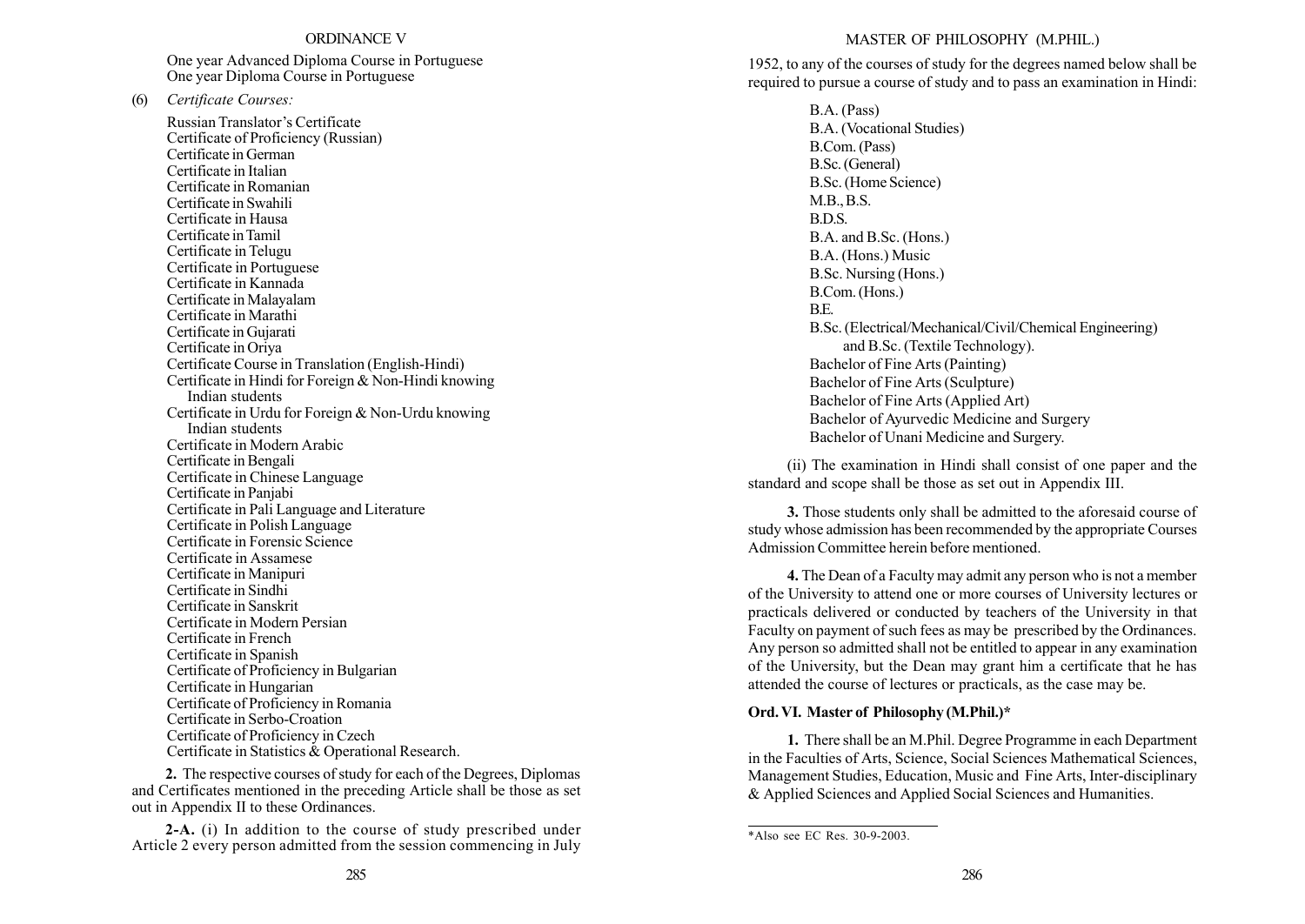#### ORDINANCE VI

The provisions of this Ordinance shall not apply in the case of M.Phil. Degree Programme in the Department of English, which shall be governed by a separate Ordinance (Ordinance VI-A).

2. The Programme may be run on a full-time basis or on a part-time basis, or both, depending upon the facilities available in the Department to run the programme.

3. Subject to the over-all control of the Academic Council, the M.Phil. Programme in a Department will be administered by an M.Phil. Committee consisting of the Head of the Department, all Professors in the Department and such other teachers (including teachers from other Departments wherever necessary) recommended by the Dean of the Faculty, on the advice of the Head of the Department, and approved by the Vice-Chancellor. However, the total membership of the Committee shall not exceed 15. The Head of the Department shall be the Chairman of the Committee.

Provided that two or more Departments of the University, with the approval of the Academic Council, may have an Inter-disciplinary M.Phil. Programme in which case the M.Phil. Committee shall consist of the Heads of the Departments concerned, all the Professors in the Departments concerned, and such other teachers recommended jointly by the Deans of the Faculties concerned on the advice of the Heads of the Departments and approved by the Vice-Chancellor, not exceeding 15 in all. The Heads of the Departments concerned shall act as Chairman by rotation in order of seniority of the establishment of the Department.

Members of the M.Phil. Committee other than the Head of the Department and Professors in the Department shall hold office for a period of two years. After the M.Phil. Committee is once constituted and a person, who is not already a member of the M.Phil. Committee is appointed as Professor, such a person will automatically become a member of the M.Phil. Committee. In such a situation, the maximum limit of 15 of the membership of the Committee shall not apply till such time M.Phil. Committee is reconstituted.

This Committee shall -

- (a) invite and scrutinise applications and make admission to the M.Phil. Programme.
- (b) design courses and lay down syllabi for the same; (The M.Phil. Committee of the Department will give due consideration to the suggestions made by the teachers of the Department while designing the courses and laying down the syllabi for the same; (c) organise Lectures, Seminars and supervision of the dissertation work etc.
- (d) make arrangements for the conduct of oral/written examinations, evaluation of performance in day-to-day work, including tests, seminars, viva-voce etc.

### MASTER OF PHILOSOPHY (M.PHIL.)

(e) recommend persons for appointment as internal/external examiners for consideration by the Academic Council.

4. (a) The full-time M.Phil. programme shall ordinarily have a duration of 18 months and the part-time M.Phil. programme shall ordinarily be of a duration of 30 months. However, the departments will have a flexibility of adding or subtracting six months to or from the norm. Thus, a full-time M.Phil. programme may be of 12 months, 18 months or 24 months, and a part-time M.Phil. programme may be of 24 months, 30 months or 36 months. The M.Phil. Committees shall notify clearly the duration of their respective M.Phil. programmes. The total span of the full-time programme shall be 36 months and the part-time programme shall be 48 months. Those students who do not complete the programme within the duration announced by the M.Phil Committee of the department shall be treated as ex-students till the expiry of the total span period. There shall be no provision for extension of the programme duration on a case to case basis.

(b) The maximum enrolment in the M.Phil. programme of a Department shall be twenty-five students.

(c) Every M.Phil. programme shall have a course work of not less than six months in the case of full-time programmes and not less than twelve months in the case of part-time programmes.

(d) Decisions of the M.Phil. Committees related to course development and revision shall be reported to the Academic Council.

(e) Departments may, with adequate justification, decide to discontinue admission to the M.Phil. programme for a specific period of time. Such decisions of the M.Phil. Committees shall be reported to the Academic Council.

- Note : The following additional guidelines to Departments which run the M.Phil. Programme.
- 1. The M.Phil. Committees may explore possibilities of interdisciplinary linkages with other departments by way of joint courses and provision for students to access courses across department and faculties.
- 2. The Syllabi of courses in M.Phil. programmes may be reviewed by the respected M.Phil. Committees every five years.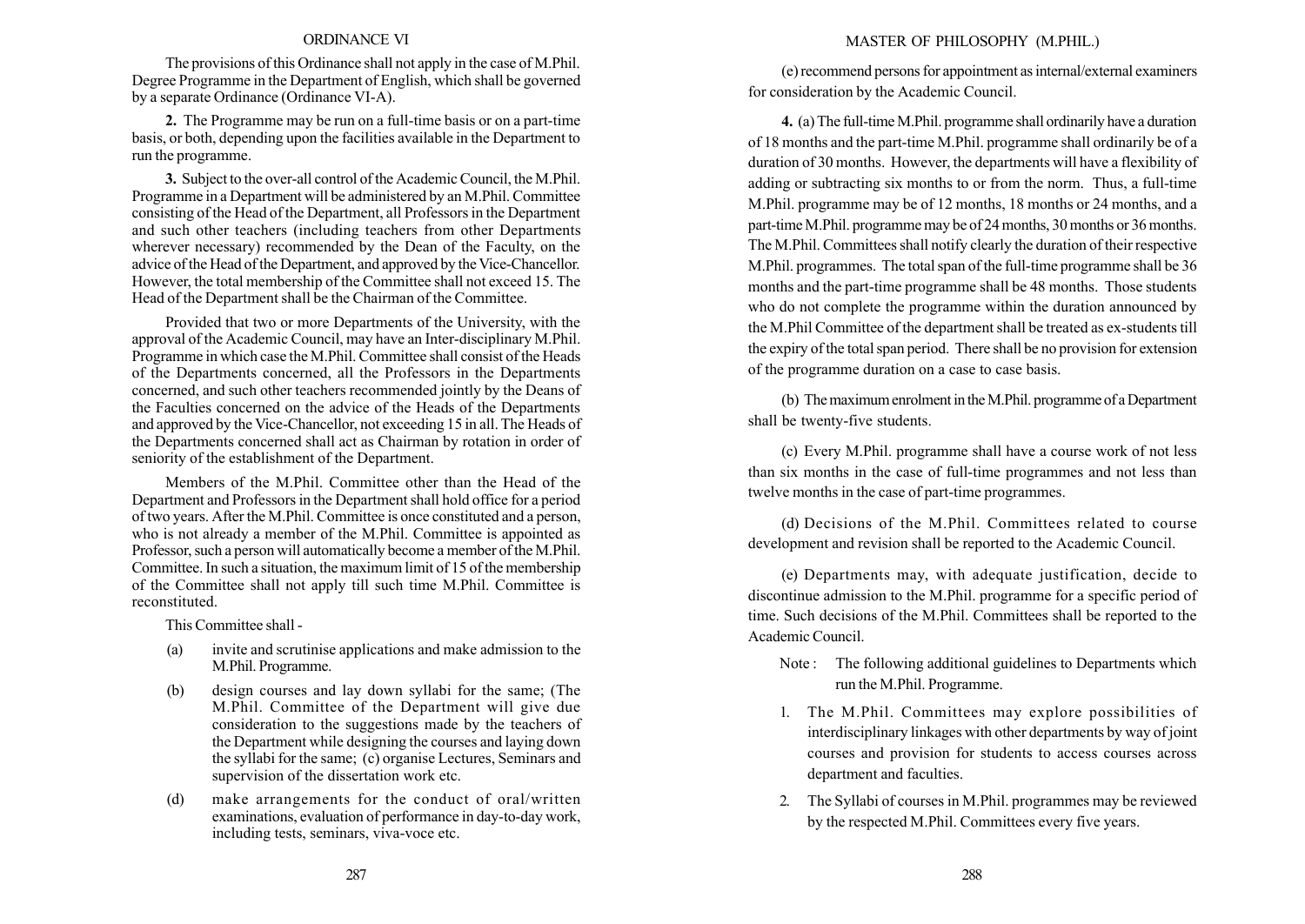#### ORDINANCE VI

5. The minimum qualifications for admission to the M.Phil. Course in various disciplines of the University shall be as follows:

> The candidate should have good academic record with first or high second class Master's Degree or an equivalent degree of a foreign University in the subject concerned, or an allied subject to be approved by the Vice-Chancellor on the recommendation of the Head of the Department and the Dean of the Faculty concerned. Provided that the above minimum marks requirement shall not apply in the case of the teachers of the University of Delhi holding substantive appointment before the promulgation of this Ordinance.

(Note: Second Class would mean at least 50% marks in the subject or equivalent grade).

#### 6. Attendance

Students shall be required to attend lectures and participate in seminars arranged in the Department during the Programme. The minimum percentage of lectures to be attended and seminars to be participated in by the students shall be determined by the M.Phil. Committee of the Department. But in no case minimum requirement to be prescribed in any Department, shall be less than 2/3 of the lectures delivered and seminars held, separately. The M.Phil. Committee of the Department will also constitute for each student an Advisory Committee of 3 to 5 members including the Supervisors of the candidate. The Advisory Committee, which may also include members from other Departments, will advise the student in his studies, seminar work and dissertation work, etc.

7. The M. Phil. examination shall be held by the M.Phil. Committee of the Department in two Parts as follows:

Part I: Three or four courses, on Methods of Research, major aspects of the subject and allied subjects (permutations of the above may be allowed according to the nature of the discipline and the specific topic for Dissertations).

In the case of the full-time M.Phil. Programme (one calendar year), this examination shall be held at a suitable stage in the middle course. In the case of Part-time M.Phil. Programme (two calendar years), this examination shall be held at a suitable stage towards the close of the 1st year.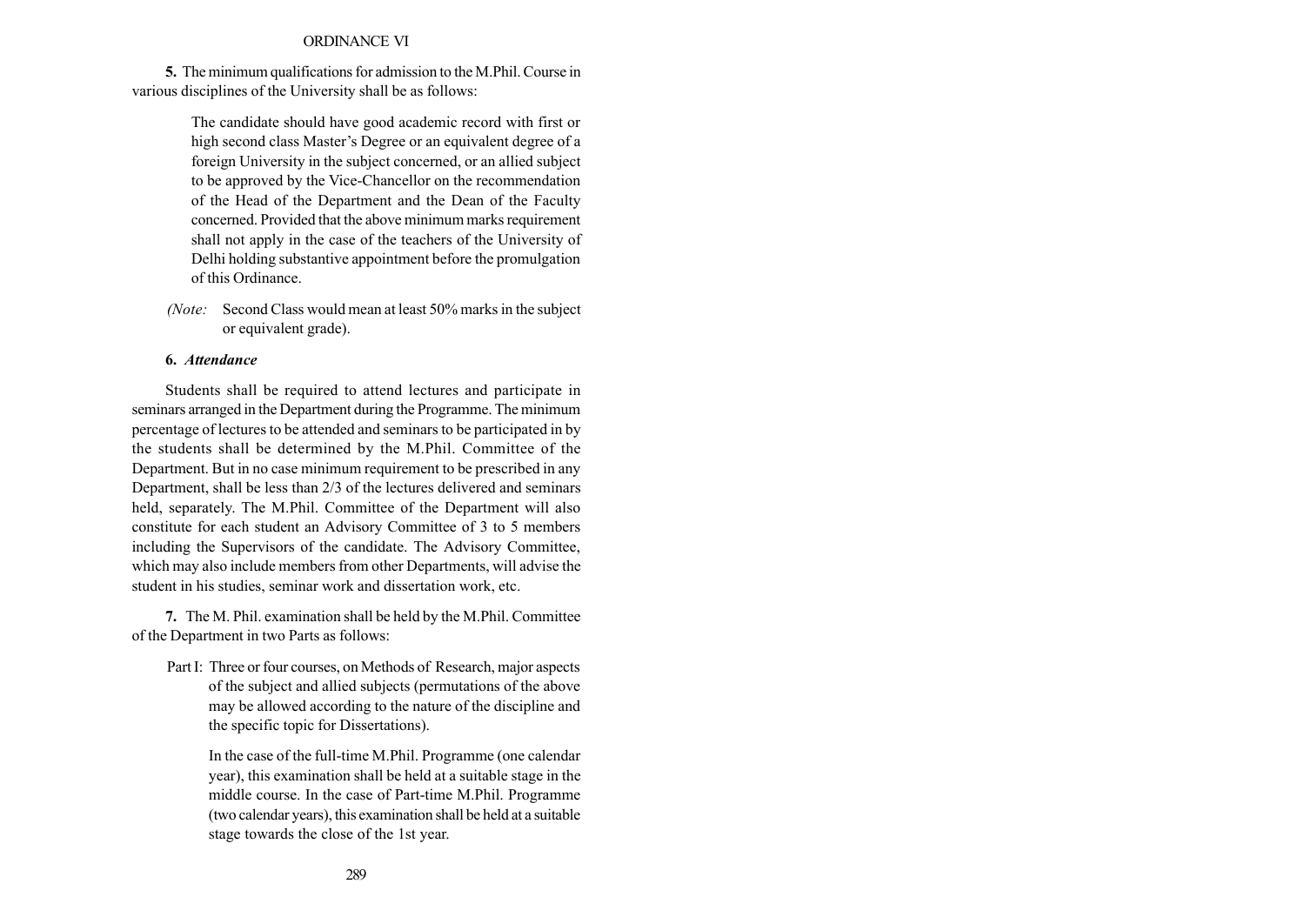#### MASTER OF PHILOSOPHY (M.PHIL.)

Part II: After passing the examination in the courses as above, a student shall be required to write a disseration on a subject approved by the Advisory Committee under the supervision of the Supervisors appointed for the purpose.

The dissertation will be submitted only when the Supervisor(s) concerned is/are satisfied that the Dissertation is worthy of consideration in part fulfilment of the M.Phil. Degree. Provided that the application for submission of Dissertation shall also be countersigned by the Head of the Department concerned. The Dissertation may include results of original research, a fresh interpretation of existing facts and data or a review article of a critical nature or may take such other form as may be determined by the Advisory Committee.

Provided that a student who has secured 50% marks in at least two courses (separately in written and practical) of the Part I Examination may be allowed to proceed for his dissertation work. Such a student shall be permitted to submit his dissertation only when he has passed the examination in all the courses prescribed under Part I (Clause 7). In the case of students who have not cleared all the courses at the examination as prescribed in Part I (Clause 7), the M.Phil. Committee of the Department will arrange a special examination in the remaining courses at a suitable stage of the programme.

Note : The disseration should be submitted by the date fixed by the M.Phil. Committee of the Department in each case; provided that the M.Phil. Committee, subject to the provisions of Clause 8 hereafter, may grant to any candidate extension of time to the extent necessary, to submit dissertation, on request from the candidate concerned on individual merits of each case. Where a dissertation is submitted beyond six months from the date when it should have been submitted in the ordinary course the same shall be treated and entertained in relation to the next year's examination, and the student concerned shall be required to fulfil all the formalities including enrolment as ex-student and filling up a fresh examination form for this purpose.

The maximum marks for each course and the pattern and duration of the examination in each course shall be determined by the M.Phil. Committee of the Department in each case. Weightage may be given by the M.Phil. Committee of the Department in the final evaluation of the candidate to internal assessment based on his performance in the periodical tests and seminars. In no case shall the weightage exceed 50 per cent of the total marks of the M.Phil. Examination.

8. Students who perform at a prescribed level (75% marks in the aggregate of Part I Examination) (Clause 7) may be allowed to proceed to the Ph.D. Programme without being required to take the Part II examination.

#### ORDINANCE VI

Provided that a student who has been allowed to proceed to Ph.D. Programme as above, shall have the option to return to the M.Phil. Programme at a later stage. However, such a student shall be required to clear the M.Phil. Programme within the overall span period of three years from the date of his initial registration to full-time M.Phil. Programme or within four years from the date of his initial registration to the M.Phil. parttime programme.

9. The evaluation of candidates both in respect of courses and the dissertation to be submitted by them shall be done numerically. The minimum marks required to pass the M.Phil. Examination shall be 50% marks in the aggregate of wirtten courses, 50% marks in the aggregate of practical courses and 50% marks in the project report/dissertation including viva-voce, separately.

The successful candidates of the M.Phil. Examination shall be classified as follows:

| 1. I Division with Distinction | 75% marks in the<br>aggregate or above.                           |
|--------------------------------|-------------------------------------------------------------------|
| 2. I Division                  | $60\%$ marks in the<br>aggregate or above but<br>below 75% marks. |
| Pass                           | All others.                                                       |

10. No student shall be allowed to appear in any part of the Examination more than twice and a student must clear the M.Phil. Examination within three years of his initial registration for the M.Phil. fulltime Programme and within four years of his initial registration for the M.Phil. part-time Programme. A candidate who having fulfilled the attendance requirements, etc. and being otherwise eligible to appear at the examination fails or fails to appear at the same he/she shall be required to appear/reappear at the same on his being enrolled as an ex-student in accordance with the rules prescribed in this behalf.

11. Fee : The following shall be the fees prescribed for the programme:

| <b>Admission Fee</b>                               | $-Rs. 10/-$             | Library Deposit -Rs. 100/-                               |
|----------------------------------------------------|-------------------------|----------------------------------------------------------|
| <b>Tuition Fee</b>                                 | $-Rs. 18/- p.m.$        | Athletic Assoc. -Re. 1/- p.a.                            |
| <b>Enrolment</b> Fee                               | $-Rs. 5/-$<br>$-Rs$ 2/- | Examination Fee Part I-Rs. 50/-<br>Part II - $Rs. 50/$ - |
| Univ. Lib. Fee                                     | $-Rs. 12/-$             |                                                          |
| <b>Laboratory Deposit</b><br>wherever applicable : |                         | To be determined by the<br>Department concerned.         |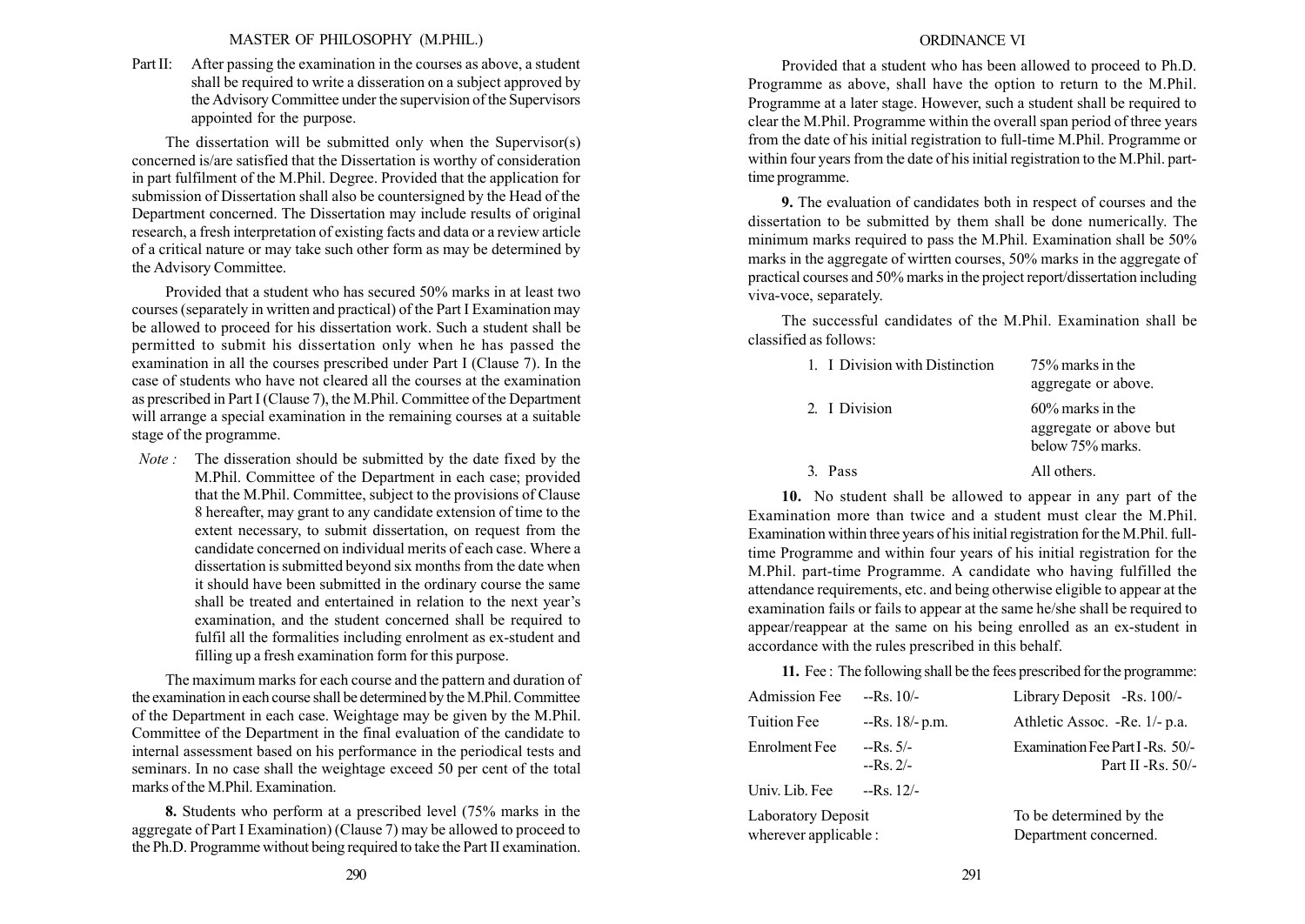### MASTER OF PHILOSOPHY-ENGLISH

 $Note:$  In the aforesaid Ordinance, the words 'M.Phil. Committee' in each Department will be deemed to connote the 'Joint M.Phil. Committee' in the case of Inter-disciplinary M.Phil. Programmes.

## Ord. VI-A. Master of Philosophy (M.Phil.) Course in English

- 1. There shall be an M.Phil. Programme in the Department of English.
- 2. Subject to the over-all control of the Academic Council, the M.Phil. Programme in the Department will be administered by an M.Phil. Committee consisting of the Head of the Department all other teachers in the Department. The Head of the Department shall be the Chairman of the Committee.

The Committee shall :

- (a) invite applications and make admissions to the M.Phil. Programme (The Committee may scrutinise applications to eliminate ineligible candidate, hold a written Entrance Test and conduct personal interviews for admission.
- (b) approve and announce seminar course to be offered each semester. (The M.Phil. Committee of the Department will give due consideration to the suggestions made by the teachers of the Department while designing the courses and laying down the syllabi for the same).
- (c) arrange, during the first semester, a compulsory course of lectures dealing with the problems and methods of literary research and with critical theory.
- (d) Organise seminars and lay down norms for the evaluation of course work.
- (e) make arrangements for the conduct of oral examinations of those students who have completed the course requirements.
- (f) consider the recommendations of the Oral Examination Board and prepare the final results.
- (g) review from time to time the working of the M.Phil. Programme and recommend any necessary modifications in its scope, structure etc.
- 3. To qualify for the award of the M.Phil. degree, candidates will be required to complete successfully semester courses or their equivalents e.g. an individually supervised essay in lieu of a Semester Course. Candidates will be expected, normally, to take two courses per semester. Except for the course at  $2(c)$  above none of the semester courses will be compulsory.

# ORDINANCE VI A

The normal period for completing all requirements for the M.Phil. degree will be 2 years. The maximum period permissible will be 3 years. However, in exceptional cases, an extension of one additional year (making, in all, 4 years from the date of admission) may be granted by the M.Phil. Committee.

4. To be eligible for theM.Phil. Programme in English, a candidate should possess the minimum qualifications as laid down by the University from time to time for admission to the various M.Phil. Course in the University. Admissions may be regulated on the basis of a written test and a personal interview.

The calendar for each academic year will be as follows :

- Admission procedures including selection of students and opting of courses by them will be completed by August 15.
- (ii) Seminar Courses will begin in August.
- (iii) The academic year will be divided into two Semesters (including time permitted to the students for writing and submitting their term papers) :

Summer Semester - From mid-August to the end of the winter vacation Winter Semester -- From the end of the winter vacation to the end of the summer vacation.

5. Attending at seminar classes will be compulsory. Students may not miss any seminar or class or lecture without informing the teacher concerned and obtaining his/her permission. The M.Phil. Committee may on the basis of a report received from the Supervisor(s) or a course that a student's attendance record is not satisfactory drop his/her name from the list of the students registered for that course. Should a student wish to withdraw formally from a course for which his/her name has been registered he/she should apply formally to the Supervisor(s) concerned and end a copy of the application to the Chairman, M.Phil. Committee. All seminar courses willinvolve reading writing, and discussion. A seminar will normally meet once a week for a period of 2 hours through the semester. In order to complete a seminar course a candidate, in addition to his/her participation in weekly seminar discussions will be expected to complete atleast 2 assignments of which 1 will be in the form of written paper (400 words each). In addition candidates will be expected to take any test that the teacher conducting the seminar may decide to give them at any time during the course of the seminar.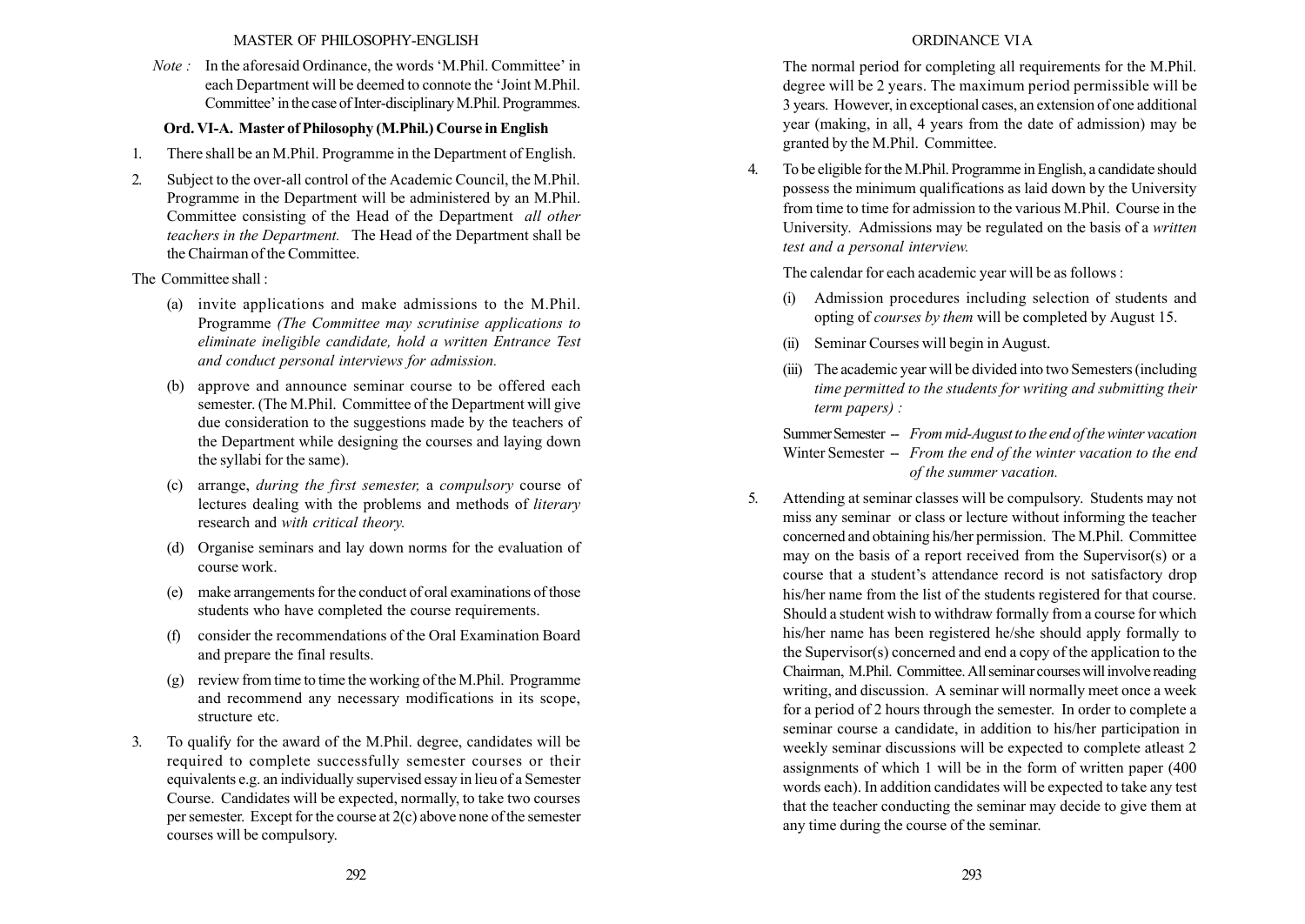6. The grading for a seminar course will be based on the student's performance in (i) the major/long written assignments; (ii) the short papers on oral reports presented in class during the semester; (iii) the weekly seminar discussion :

Grade will be awarded as follows :

| $A+$  |                | 7 grade points                                            |
|-------|----------------|-----------------------------------------------------------|
| A     | =              | 6 grades points                                           |
| $A-$  | $=$            | 5 grade points                                            |
| $B+$  | $=$            | 4 grade points                                            |
| B     |                | 3 grade points                                            |
| $B -$ |                | 2 grade points                                            |
| C     | $=$            | 0-1 Fail                                                  |
| F     | $incomplete =$ | Fail as course not completed.                             |
| W     |                | Withdrawal with permission<br>before completion of Course |

After completing sucessfully all course requirements, a candidate will be required to appear examinations before a Board constituted for the purposes. The Board will include the Head of the Department, one external examiner and all teachers of the Department. All the papers written by the candidate in his/her seminar courses will be made available to the Board which on the basis of a review of the work and the candidate's performance at the oral examination will make one of the following recommendations to the M.Phil. Committee.

|               | "Pass in the First Division with" | Minimum eligibility for        |
|---------------|-----------------------------------|--------------------------------|
|               | Distinctions."                    | consideration 42 grade points. |
| 2             | "Pass in the First Division"      | Minimum eligibility for        |
|               |                                   | consideration 37 grade points. |
| $\mathcal{R}$ | "Pass"                            | Minimum eligibility for        |
|               |                                   | consideration 16 grade points. |
|               | "Fail"                            | 15 grade points or below       |

In case the Viva-Board is not satisfied with the performance of a candidate, the Board may ask the candidate to reappear for the viva alongwith the next batch of students before a recommendation about his/ her result is finally made.

# ORDINANCE VI A

Fee : the following shall be fees prescribed for the programme :

| <b>Entrance Test Fee</b> | $Rs. 100/-$     |
|--------------------------|-----------------|
| <b>Admission Fee</b>     | $Rs. 10/-$      |
| Tuition Fee              | $Rs. 18/- p.m.$ |
| Enrolment Fee            | $Rs. 30/-$      |
| Library Fee              | Rs. 12/- p.a.   |
| Library Deposits         | Rs. 500/-       |
| Athletics Assoc.         | $Rs. 5/- p.a.$  |
| <b>Examination Fee</b>   | $Rs.360/-$      |
| D.U.S.U. Fee             | $Rs. 2/-$       |
| Development Fee          | $Rs. 100/-$     |
| Special Annual Fee       | $Rs. 15/-$      |
| Library Development Fee  | Rs. 180/- p.a.  |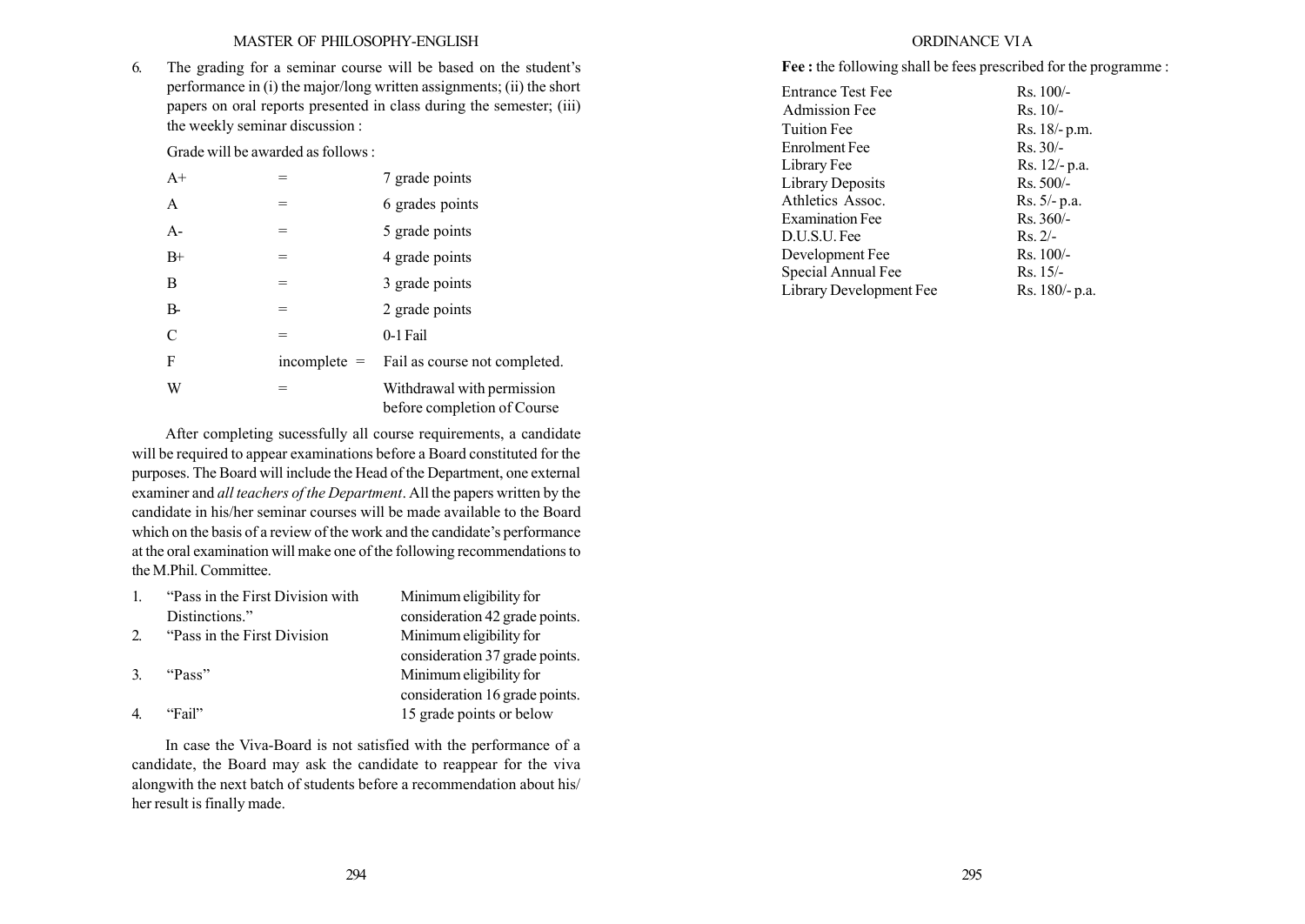#### MASTER OF PHILOSOPHY-BIOTECHNOLOGY

### Ord. VI. A. (1) Master of Philosophy (M.Phil.) in Biotechnology

1. There shall be an M.Phil. Degree Programme in Biotechnology jointly administered by the departments of Biophysics, Biochemistry, Microbiology & Genetics.

2. The programme shall be run on a full-time basis.

3. Subject to the over-all control of the Academic Council, the M.Phil. Programme will be administered by an M.Phil. Committee consisting of the Heads of the four Departments, all Professors in the Departments and such other teachers (including teachers from other Departments wherever necessary) recommended by the Dean of the Faculty of Inter-disciplinary and Applied Sciences, on the advice of the Chairman of the M.Phil. Committee and approved by the Vice-Chancellor. However, the total membership of the Committee shall not exceed 15. The Heads of the participating departments-Biophysics, Biochemistry, Microbiology & Genetics shall be the Chairman of the Committee by rotation for a period of two years-appointed by the Vice- Chancellor on the recommendation of the Dean of the Faculty.

This Committee shall -

- (a) invite and scrutinise applications and make admission to the M.Phil. Programme;
- (b) design courses and lay down syllabi for the same;
- (c) organise Lectures, Seminars and supervise the dissertation work etc.;
- (d) make arrangements to conduct oral/written examinations, evaluation of performance in day-to-day work, including tests, seminars, viva-voce, etc.

4. The duration of the programme for full-time students shall ordinarily be one calendar year for students coming from stream B  $(10+2.+3+2)$  and two calendar years for students from stream A  $(11+3+2)$ . Variations in the duration of the Programme may be allowed by the Academic Council on the recommendations of the M.Phil. Committee.

5. (a) The minimum qualification for admission to the M.Phil. Programme shall be a Master's Degree in the subject concerned, or an allied subject in physical (Physics, Chemistry, Mathematics etc.) and biological (Botany, Zoology, Biochemistry, Microbiology etc.) science of an Indian University, with at least 55% marks in the aggregate or an equivalent qualification recognised by the Academic Council.

#### ORDINANCE VI A

(b) Eligibility of the students from both streams  $A \& B$  for admission to Ph.D. would be decided by the M.Phil. Committee on the basis of their performance in the M.Phil. courses during I year.

#### 6. Attendance

Students shall be required to attend lectures and participate in seminars arranged in the Departments during the programme. The minimum percentage of lectures to be attended and seminars to be participated in by the students shall be determined by the M.Phil. Committee. But, in no case the minimum requirement shall be less than 2/3rds of the lectures delivered and seminars held, separately, and satisfactory completion of the dissertation work. The M.Phil. Committee will also constitute for each student an Advisory Committee of 2 to 4 members including the Supervisor/s of the candidate. The Advisory Committee will advise the student in his/her studies, seminar work and dissertation work, etc.

7. The M.Phil. Examination shall be held by the M.Phil. Committee in two parts as follows:

- Part I: Students will be required to opt for four theory papers enlisted in Annexure I. The examination shall be held at suitable time.
- Part II: After passing the examination in the theory papers a student shall be required to write a dissertation on a subject approved by the Advisory Committee under the supervision of the Supervisor/s appointed for the purpose.

(a) The dissertation will be submitted only when the Supervisor/s concerned is/are satisfied that the dissertation is worthy of consideration in part-fulfilment of the M.Phil. Degree. Provided that the application for submission of dissertation shall also be countersigned by the Head of the Department in which the project was undertaken. The dissertation may include results of original research, a fresh interpretation of existing facts and data, or a review article of a critical nature, or may take such other form as may be determined by the Advisory Committee.

(b) Provided that a student who clears at least two courses enlisted in the Annexure I, may be allowed to proceed for his dissertation work. Such a student shall be permitted to submit his/her dissertation only when he/she has passed examination in all the courses as prescribed in Part-I (Clause 7). In the case of students who have not cleared all the courses at the examination as prescribed in Part-I (Clause 7), the M.Phil. Committee will arrange a special examination in the remaining courses at a suitable stage of the programme.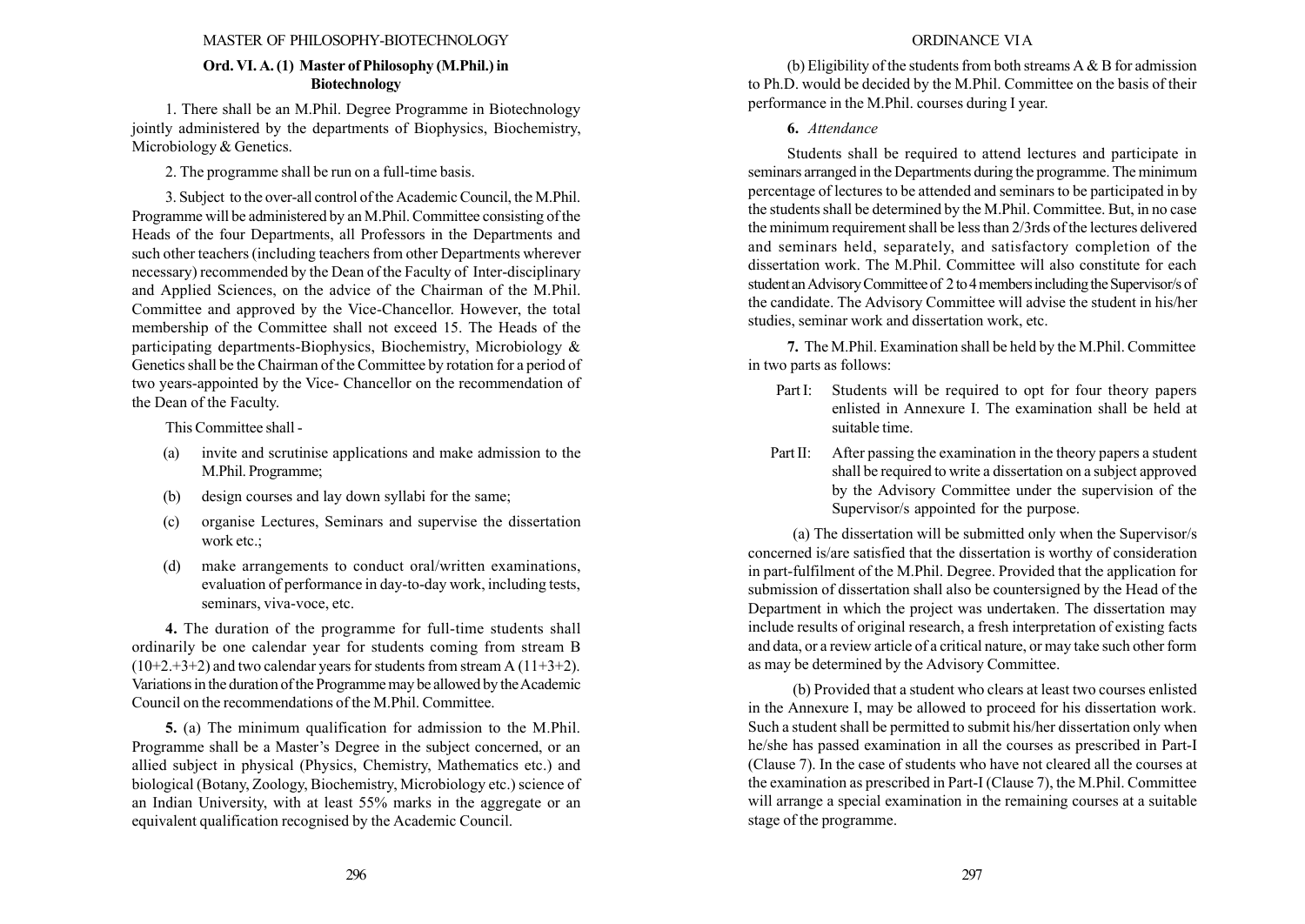#### MASTER OF PHILOSOPHY-BIOTECHNOLOGY

(c) The maximum marks for each course and the pattern and duration in each course shall be determined by the M.Phil. Committee in each case. The internal assessment shall be made only in relation to the theory papers and each theory paper shall have the same weightage for internal assessment which shall not exceed one half of the total weight of the paper. The grade point average awarded for the internal assessment shall be merged with the grade point average obtained at the examination in the written paper concerned and shall not be shown separately.

(d) There shall be no weightage to internal assessment in the evaluation of dissertation under Part II of the examination.

8. (a) The evaluation of the candidates both in respect of courses and the dissertation to be submitted by them shall be done by a Grading Method carrying the following notation:

| Notation           | <b>Credit Points</b> | <b>Equivalent Numerical Scores</b> |
|--------------------|----------------------|------------------------------------|
| $A+$ (Outstanding) |                      | 70-100                             |
| A                  | 6                    | 60-69                              |
| $B+$               |                      | 55-59                              |
| R                  | 4                    | 50-54                              |
| $F$ (Fail)         | 0 to 3.99            | Below 50                           |

Candidates, who secure at least grade 'B' both in respect of courses and the dissertation separately, shall be recommended by the M.Phil. Committee to the Academic Council for the award of the Degree of M.Phil. in Biotechnology.

(b) Since the candidate has to secure at least grade  $B'$  in the overall performance of all the written courses taken together. Grade F shall have the value which can be any value below four so that this value combined with grade averages of other papers can enable the candidate to pass the examination in the written course, he/she could not be getting the minimum pass marks in one paper.

(c) Candidates, who obtain grade  $A^+$  both in respect of courses and the dissertation, shall be declared to have passed the M.Phil. Examination 'with distinction'. In case of dissertation under Part II examination, the dissertation shall be assessed as an entity after taking into account the performance at the viva-voce examination which shall necessarily form part of evaluation of the dissertation.

9. No student shall be allowed to appear in any part of the examination more than twice and a student must clear the M.Phil. Examination within two years of his initial registration for the M.Phil. Degree. A candidate who having fulfilled the attendance requirements etc. and being otherwise eligible to appear at the examination fails or fails to appear at the same, shall be required to appear/reappear at the

#### ORDINANCE VI A

same on his being enrolled as an Ex-student in accordance with rules prescribed in this behalf.

10. Fee : As per rules of the University

# Ord. VI-A. (2) Master of Philosophy (M.Phil.) in French, German Studies, Hispanic Studies and Italian Studies.

- 1. There shall be an M.Phil. Degree Programme in the Department of Germanic & Romance Studies in French, German, Hispanic and Italian Studies.
- 2. The Programme shall be run on full-time basis.
- 3. Subject to the overall control of the Academic Council the M.Phil. Programme in the Department will be administered by an M.Phil. Committee consisting of the Head of the Department, all Professors in the Department and such other teachers (including teachers from other Departments whenever necessary) recommended by the Dean of the Faculty, on the advice of the Head of the Department, and approved by the Vice-Chancellor. However, the total membership of the Committee shall not exceed 15. The Head of the Department shall be the Chairperson of the Committee.

Members of the M.Phil. Committee, other than the Head of the Department and Professor in the Department shall hold office for a period of two years. After the M.Phil. Committee is once constituted and a person, who is not already a member of the M.Phil. Committee is appointed as Professor, such a prson will automatically become a member of the M.Phil. Committee. In such a situation the maximum limit of 15 of the membership of the Committee shall not apply till such time as the M.Phil. Committee is reconstituted.

### The Committee shall :

- (a) invite and scrutinise application and make admission to the M.Phil. Programme.
- (b) design courses and lay down syllabi for the same (The M.Phil. Committee of the Department will give the consideration to the suggestions made by the teachers of the Department while designing the courses and laying down the syllabi for the same).
- (c) organise lectures, seminars and supervision of the dissertation work, etc.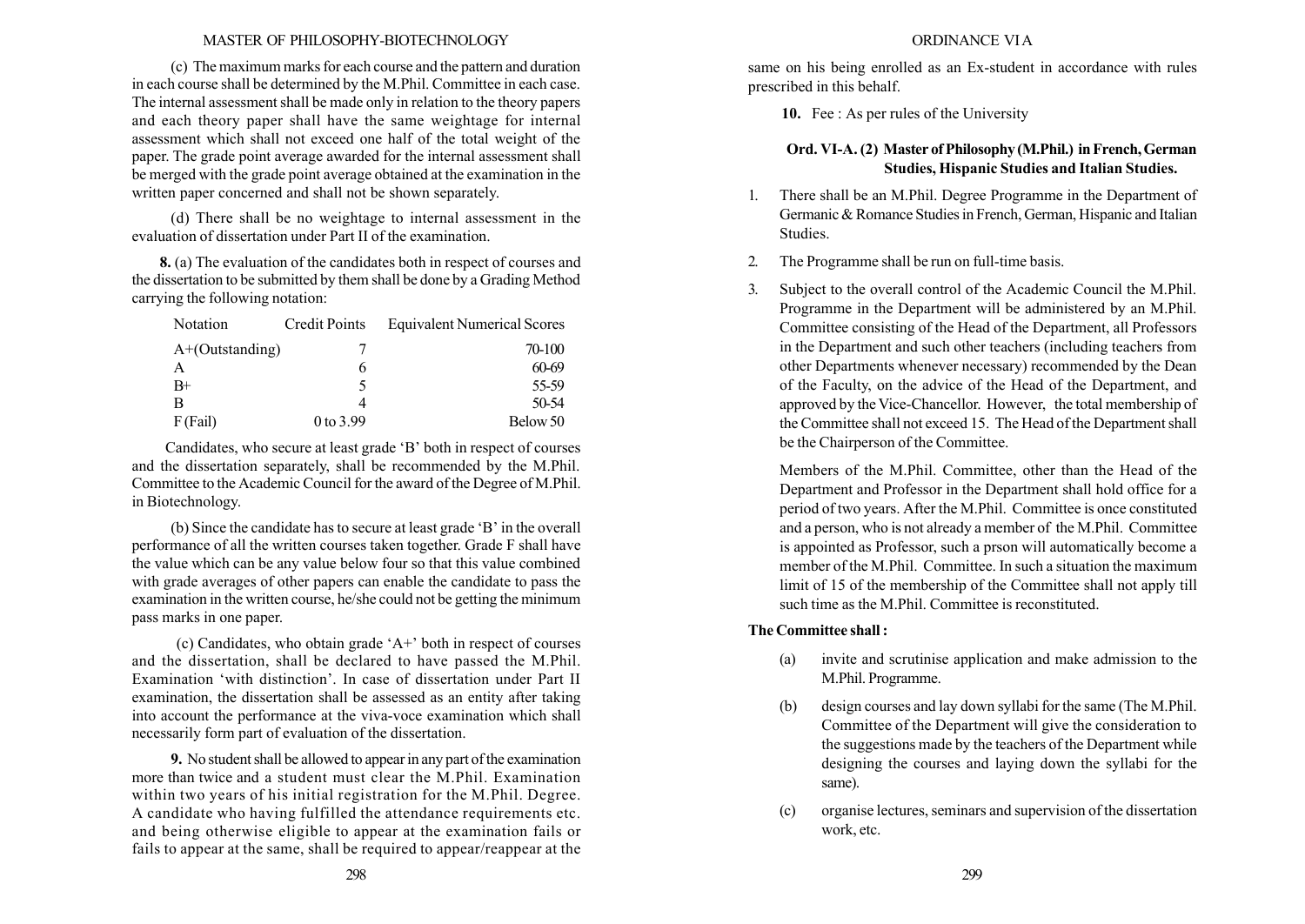### M.PHIL.-FRENCH, GERMAN, HISPANICAND ITALIAN

- (d) make arrangements for the conduct of examinations, evaluation of performance in day to day work, including tests, seminars, viva-voce, etc.
- (e) recommend persons for appointment as internal/external examiners for consideration by the Academic Council.
- 4. The duration of the programme shall ordinarily be two years, one year for completion of the course work and one year for writing the dissertation. However, in exceptional cases, the maximum period permissible for the completion of course work will be 2 years and the maximum period permissible for writing the dissertation will also be 2 years making, in all, 4 years from the date of admission, subject to the approval of the M.Phil. Committee.
- 5. To be eligible for the M.Phil. Programme a candidate should possess the minimum qualifications as laid down by the University from time to time for admission to the various M.Phil. Courses in the University alongwith a good command of the concerned foreign language. Admissions will be made on the basis of a written test and a personal interview.

## 6. Attendance :

Students shall be required to attend lectures and participate in seminars arranged in the Department during the Programme. The minimum percentage of lectures to be attended and seminars to be participated in by the students shall be 2/3 of the lectures and seminars held. All courses will involve reading, writing, presentations in class and discussion. The M.Phil. Advisory Committee shall consist of 2 to 4 members including the Supervisor/s of the candidate. The Advisory Committee, which may include members from other Departments, will advise the student in his/her studies, seminar work and dissertation work, etc.

- 7. The M.Phil. examination shall be held by the M.Phil. Committee of the Department in two Parts as follows :
	- Part I: Evaluation as specified for the three courses in the syllabus.
	- Part II : After completing Part I, a student shall be required to write a dissertation on a subject approved by the Advisory Committee under the supervision of the Supervisor/s appointed for the puspose.

The dissertation will be submitted only when the Supervisor/s concerned is/are satisfied that the dissertation is worthy of consideration as part fulfilmentoftheM.Phil, Degree. Provided that the application for

# ORDINANCE VI A

submission of the dissertation shall also be countersigned by the Head of the Department concerned. The dissertation may include results of original research, a fresh interpretation of existing material, a review article of a critical nature, or may take such other form as may be determined by the Advisory Committee.

Provided that a student who has secured 50% marks in at least two courses of the Part I Examination may be allowed to proceed for his/ her dissertation work. Such a student shall be permitted to submit his/her dissertation only after passing the examination in all the courses prescribed. In the case of students who have not cleared all the courses at the examination as prescribed in part I, the M.Phil. Committee of the Department will arrange a special examination in the remaining courses at a suitable stage of the programme.

Note : The dessertation should be submitted by the date fixed by the M.Phil. Committee of the Department in each case; provided that the M.Phil Committee, subject to the provisions of Clause 8 hereafter, may grant to any candidate extension of time to the extent necessary to submit the dissertation on request from the candidate concerned on the individual merits of each case. Where a dissertation is submitted beyond six months from the date when it should have been submitted in the ordinary courses the same shall be treated and entertained in relation to the next year's examination, and the student concerned shall be required to fulfil all the formalities including enrolment as ex-student and filling up a fresh examination form for this purpose.

Each of the three courses will carry 100 marks. Evaluation of Courses I & II will include 50% for internal assessment and 50% for the examination at the end of the year. Evaluation for Course III will be based entirely on internal assessment. Internal assessment will be based on presentations in class, regular participation in discussions, written assignments and tests (oral/written) as specified in the invidual course outlines. The dissertation will carry 100 marks.

8. "Students who get 75% marks in the aggregate of the Part-I Examination (Clause 7) may be allowed to proceed to the Ph.D. programme without being required to take Part-II Examination provided that a student who has been allowed to proceed to the Ph.D. Programme as above, shall have the option to return to the M.Phil. Programme at a later stage. However, such a candidate shall be required to clear the M.Phil. Programme within the overall span period of four years from the date of his/her initial registration.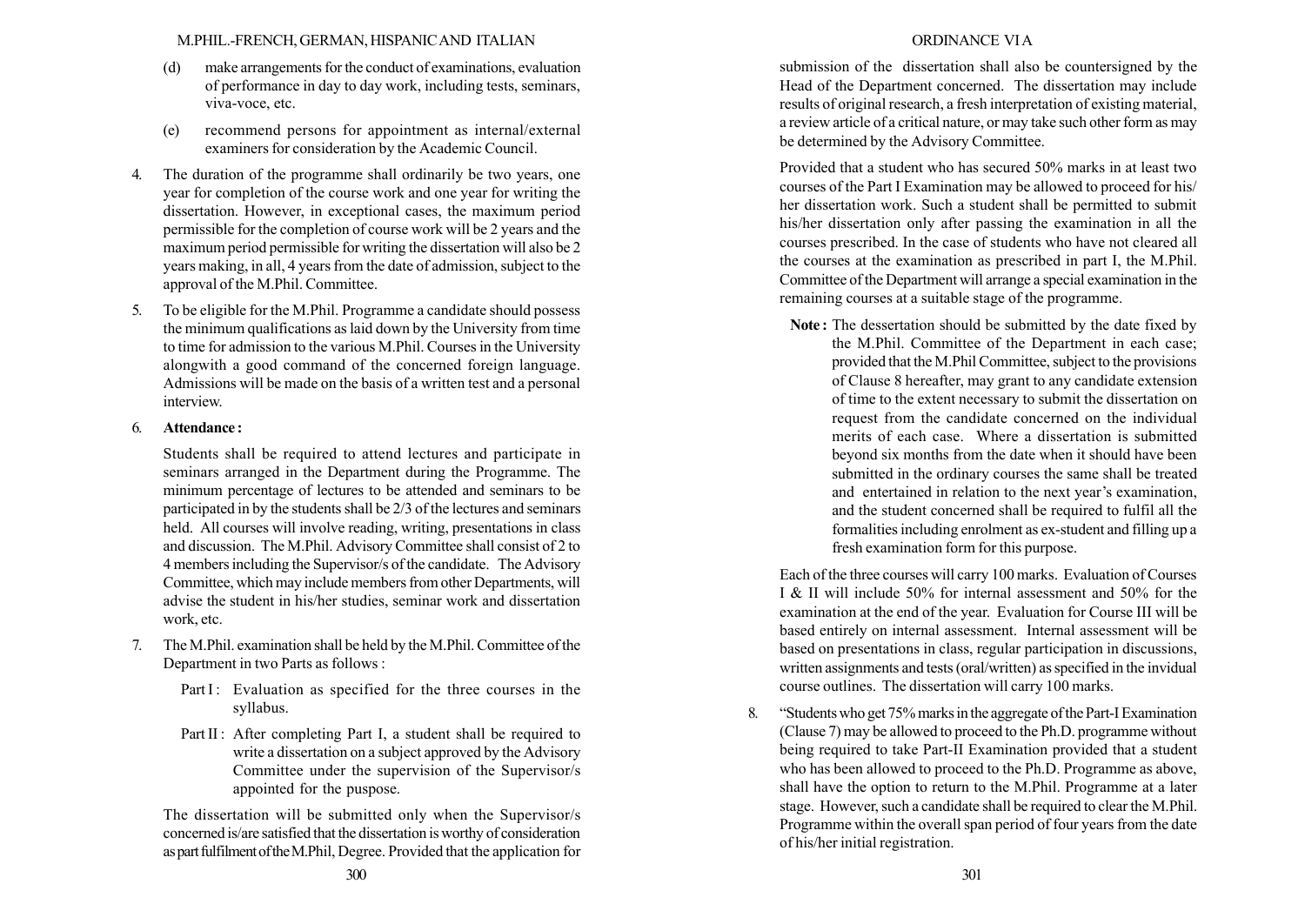9. The minimum marks required to pass the M.Phil. Examination shall be 50% marks in the aggregate of the courses and 50% marks in the dissertation including viva-voce separately.

The successful candidates of M.Phil. Exam. shall be classified as follows :

|  |               | 1. I Division with distinction $\therefore$ 75% marks in the aggregate |
|--|---------------|------------------------------------------------------------------------|
|  |               | or above                                                               |
|  | 2. I Division | $\approx 60\%$ marks in the aggregate but<br>below 75% marks.          |
|  | 3. Pass       | : All others                                                           |

- 10. No student shall be allowed to reappear in any part of the Examination more than twice and a student must clear the M.Phil. Examination within four years of his/her initial registration for the M.Phil. Programme. A candidate who having fulfilled the attendance requirements etc. and being otherwise eligible to appear at the examination fails to appear at the same shall be required to appear/ reappear at the same on his/her being enrolled as an ex-student in accordance with the rules prescribed in this behalf.
- 11. Fee : as per University rules.

### Ord. VI-B. Doctorate of Philosophy (Ph.D.)

1. The Degree of Doctor of Philosophy may be granted in any Faculty of the University.

2. (a) Subject to the general guidance of the Academic Council, research studies in the University, leading to the Degree of Doctorate of Philosophy (Ph.D) shall be organised by Boards of Research Studies, one each for Humanities, for Science, for Medical Sciences, for Law, for Music, for Technology and for Inter-disciplinary and Applied Sciences. In the case of the Faculty of Medical Sciences and Dr. B.R. Ambedkar Centre for Bio-medical Research, this Board will also function for purpose of registration of studies for Post-graduate Degree Courses and for other purposes relating to these courses as follows :

- (1) Board of Research Studies (Humanities)
	- (i) The Dean of the Faculties concerned;
	- (ii) The Heads of the Department concerned;

#### ORDINANCE VIB

- (iii) One Professor from each Departmet by rotation according to seniority;
- (iv) One Reader from each Department by rotation according to seniority; and
- (v) Three Lecturers by rotation, according to seniority from a combined seniority list out of whom two will be from the colleges (who are guiding research).
- (2) Board of Research Studies (Sciences) :
	- (i) The Dean of the Faculty;
	- (ii) The Heads of the Department concerned. The Director, Dr. B.R.Ambedkar Centre for Biomedical Research.
	- (iii) The Director of the School of Environmental Studies.
	- (iv) One Professor from each Department by rotation according to seniority;
	- (v) One Reader from each Department by rotation according to seniority, and
	- (vi) Three Lecturers by rotation, according to seniority from a combined seniority list out of whom two will be from colleges (who are guiding research).
- (3) Board of Research Studies (Medical Sciences) :
	- (i) Dean and Heads of the Department concerned;
	- (ii) Principals/Head of the Medical Institutions recognised for Post-graduate Medical Studies;
	- (iii) Two members nominated by the Academic Council; and
	- (iv) Three persons nominated by the Medical Faculty (for their special knowledge in the Medical Sciences).
- (4) Board of Research Studies (Law) :
	- (i) Dean and Heads of the Department concerned; and
	- (ii) Three persons nominated by the Academic Council;
- (5) Board of Research Studies (Music)
	- (i) Dean and Heads of the Department concerned, and
	- (ii) Three persons nominated by the Academic Council;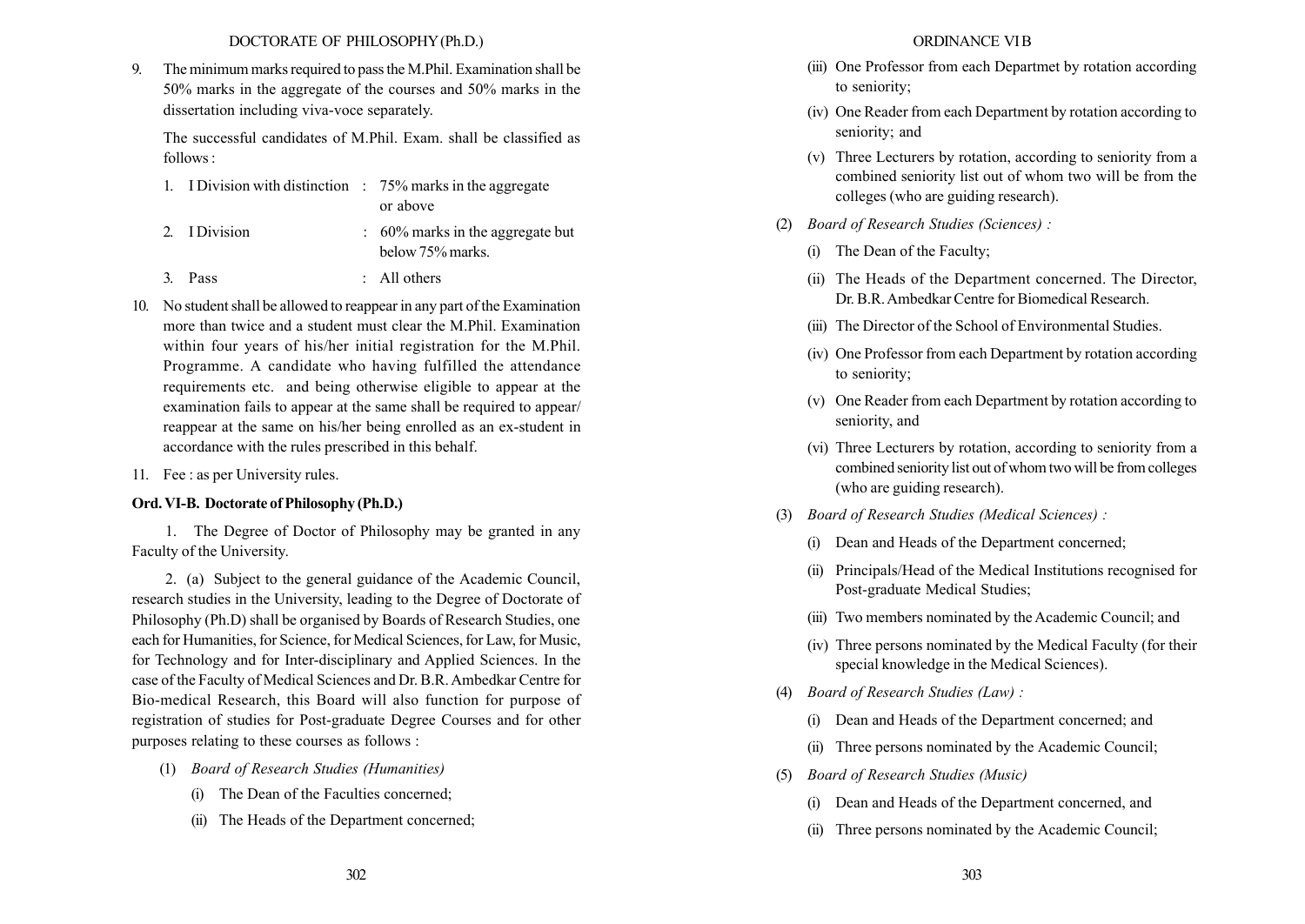- (6) Board of Research Studies (Technology) :
	- (i) Dean and Heads of the Department concerned; and
	- (ii) Three persons nominated by the Academic Council.
- (7) Board of Research Studies (Inter-disciplinary and Applied Sciences)
	- (i) The Deans of the Faculties concerned;
	- (ii) The Heads of the Department;
	- (iii) One Professor from each Department by rotation according to seniority;
	- (iv) One Reader from each Department by rotation according to seniority;
	- (v) Three Lecturers in the Faculties concerned from a combined seniority list out of which two will be from Colleges (who are guiding research).
- (8) Joint Board of Research Studies (Ayurvedic & Unani Medicines)
	- (i) Dean of the Faculty;
	- (ii) Heads of the Department concerned;
	- (iii) The Principal,Ayurvedic & Unani Tibbia College recognised for Post-Graduate Studies;
	- (iv) Two members nominated by the Academic Council; and
	- (v) Two persons nominated by the Faculty of Ayurvedic  $\&$ Unani Medicine (for their special knowledge in the Indian Medical Sciences).

The co-opted or nominated members shall hold office for a period of two years.

### ORDINANCE VI B

(b) Each Board shall elect a Chairman from among its own members who shall hold office for a period of two years.

3. A candidate for admission to the Course for the Degree of Doctor of Philosophy in the Faculties of Arts, Sciences, Social Sciences. Mathematical Sciences, Management Studies, Education and Music & Fine Arts must have obtained an M.Phil. Degree of this University or any other University, established by Law for the time being in force. or any other degree recognised as equivalent thereto, in the subject in which the candidate wishes to pursue a course of research, or in a subject allied thereto, with at least 50% marks or equivalent grading:

Provided that students who were initially registered for the M.Phil. Programme of the University of Delhi and who perform at the 'O' level of the Part I Examination of the M.Phil. Programme may be considered for admission to the Course for the Degree of Doctor of Philosophy without completing M.Phil. Programme, on the specific recommendations of the M.Phil. Committee of the Department concerned. In such cases relaxation in the period prescribed for pursuing the course for the Degree of Ph.D. as hereinafter laid down, may be granted by the Board to the extent necessary, on individual merits of the case.

A candidate for admission to the course for the Degree of Doctor of Philosophy under the Faculties of Law, Medical Sciences & Ayurvedic & Unani Medicines must have obtained a Master's Degree of this University or any other University established by Law for the time being in force or any other degree recognised as equivalent thereto, in the subject in which the candidate wishes to pursue a course of research, or in a subject allied thereto with at least 50% marks or equivalent grading.

Provided that the Boards of Research Studies on the recommendations of the Heads of the Department concerned may consider cases of students having less than 50% marks in the Master's Degree Examination, who showed otherwise a positive evidence of their capability to do research work, each such case being considered on its own merits.

A candidate for admission to the course for the Degree of Doctor of Philosophy under the Faculty of Technology should normally have obtained a Master's Degree in the respective branch of Engineering. However, in exceptional cases where a student is very brilliant or is recognised and experienced teacher, he may be permitted to be enrolled directly for the course, after a first Degree in Engineering in which case a minimum of three years' work in any approved organisation would be prescribed.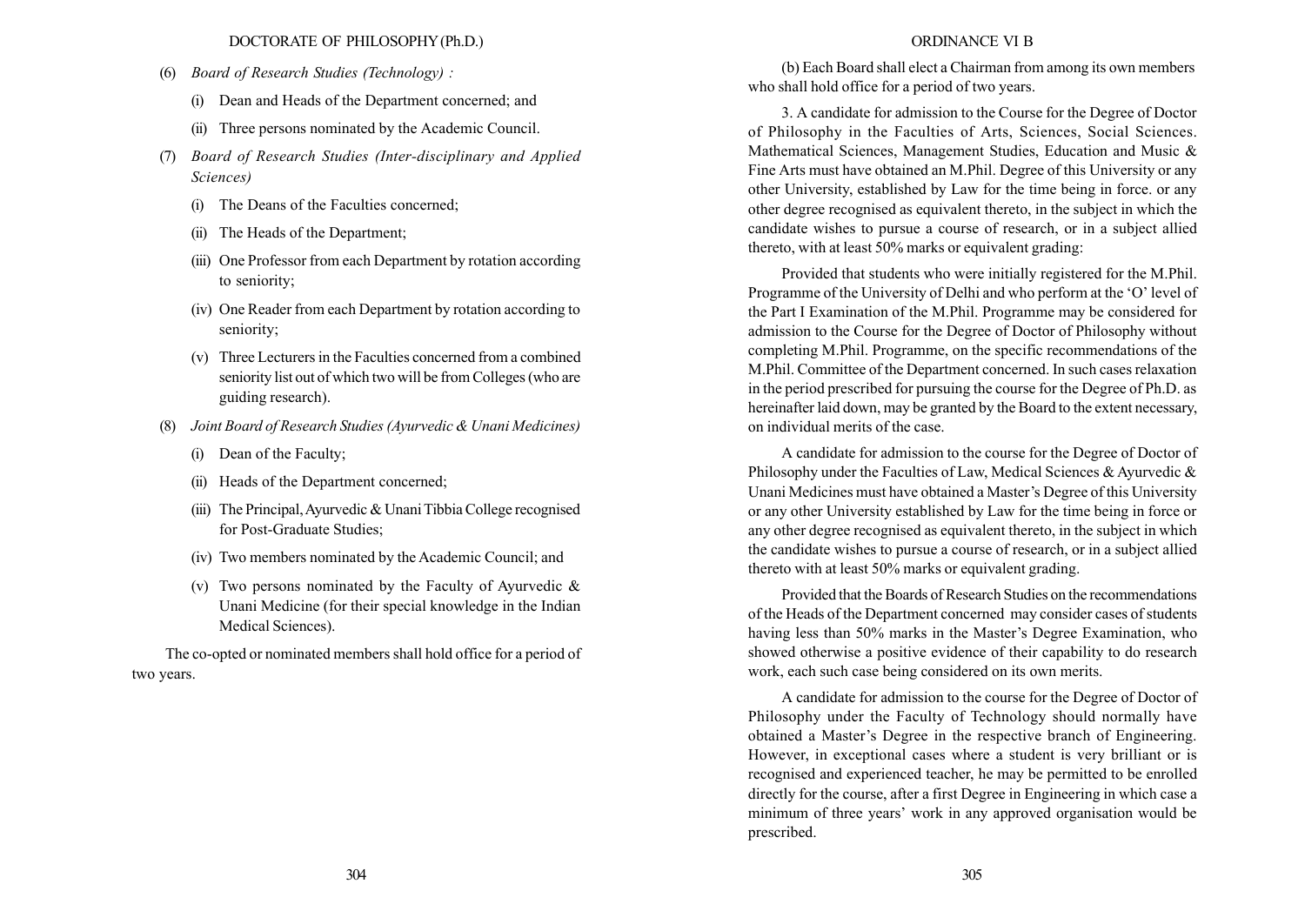Notwithstanding anything contained in the aforesaid clause, in respect of Departments in which it has been decided to delink M.Phil. Programme from the Ph.D. Programme the following provisions shall regulate admission of students to the Course for the Degree of Doctor of Philosophy with effect from the academic year 1981-82 :

A candidate for admission to the course for the Degree of Doctor of Philosophy in the Faculties of Arts, Science, Social Sciences, Mathematical Sciences, Management Studies, Education and Music and Fine Arts :

> (a) Must have obtained an M.Phil. Degree of this University, or any other University, established by law for the time being in force, or any other degree, recognised as equivalent thereto, in the subject in which the candidate wishes to pursue a course of research or in a subject allied thereto with at least 50% marks or an equivalent grading:

A candidate for admission to the course for the Degree of Doctor of Philosophy under the Faculty of Inter-disciplinary & Applied Sciences should normally have obtained an M. Tech./M.E. Degree in the respective branch.

### Or

- (b) Have a good academic record with first or high second class Master's Degree of an Indian or a foreign University in the subject concerned or an allied subject.
	- Note : Second Class would mean at least 50% marks in the subject or equivalent grading.

Provided that the candidates in the above Faculties, other than Science, and Inter-disciplinary & Applied Sciences seeking admission with the above qualifications under this Sub-Clause, shall also be required to pass two Courses such as those in Research Methodology and other subject(s) as may be prescribed by the Departmental Research Committee in each case. Provided, however, that a candidate who has already done research work which has been submitted and approved in the form of a dissertation at Post-graduate level, or has Project Work/Published Work on the subject to his credit, which in the opinion of the Departmental Research Committee, is sufficient evidence of having acquired competence to pursue research, may be exempted from this requirement.

Provided further that the students initially registered for the M.Phil. Programme of this University, who perform at 'A' level at the Part I Examination of the M.Phil. Programme (I Year Term Papers Examination in the case of M.Phil. Course in English) may, on the recommendation of theM.Phil.

### ORDINANCE VI-B

Committee of the Department concerned, be considered for admission to the Course for the Degree of Doctor of Philosophy without completing the M.Phil. Programme.

The teachers of the University of Delhi and its Colleges, the teachers of other Universities or Colleges/Institutions affiliated to those Universities as also teachers of foreign Universities, having a minimum of 50% marks in the Master's Degree, and having worked for a minimum of three years by holding permanent positions may be registered for Ph.D. directly on the recommendations of the concerned Department/ Departmental Research Committee.

Candidate for admission to the course for Degree of Doctor of Philosophy under the Faculty of Inter-disciplinary and Applied Sciences in exceptional cases where he/she is very brilliant or is recognised and experienced teacher, he may be permitted to be enrolled directly for the course, after a first degree in Engineering (B.E.) in which case a minimum of three years' work in any approved Organization would be prescribed.

4. The candidate shall apply for admission to the University stating his qualifications and the subject he proposes to investigate enclosing a statement on any work he may have done in the subject.

5. Every application for admission to the Course for the Degree of Doctor of Philosophy in the Faculties of Medical Sciences, Law and Technology shall be sent to the Head of the Department concerned. After proper scrutiny and test including viva-voce of adequate general knowledge of the candidate in his or her special field of study and in consultation with the Professors and Readers in the Department, the Head of the Department shall satisfy himself that the subject offered is one which can be profitably pursued under the superintendence of the University and that the candidate possesses the requisite qualifications and equipment, and if he is satisfied on these points, shall recommend the application and the name of the Supervisor to guide the applicant in his/her research work. On such recommendation, the Board concerned may, if it deems fit, grant the application and appoint the Supervisor. In every case, the Department concerned shall have disciplinary and general control over the research students and their work:

Provided that if the Board considers it desirable, scholars of eminence residing within the territorial jurisdiction of the University may be assigned with their previous consent to guide the work of research students even though they may not be teachers of the University:

Provided further that the Board, on the recommendation of the Head of the Department concerned, may appoint Joint Supervisors in any particular case.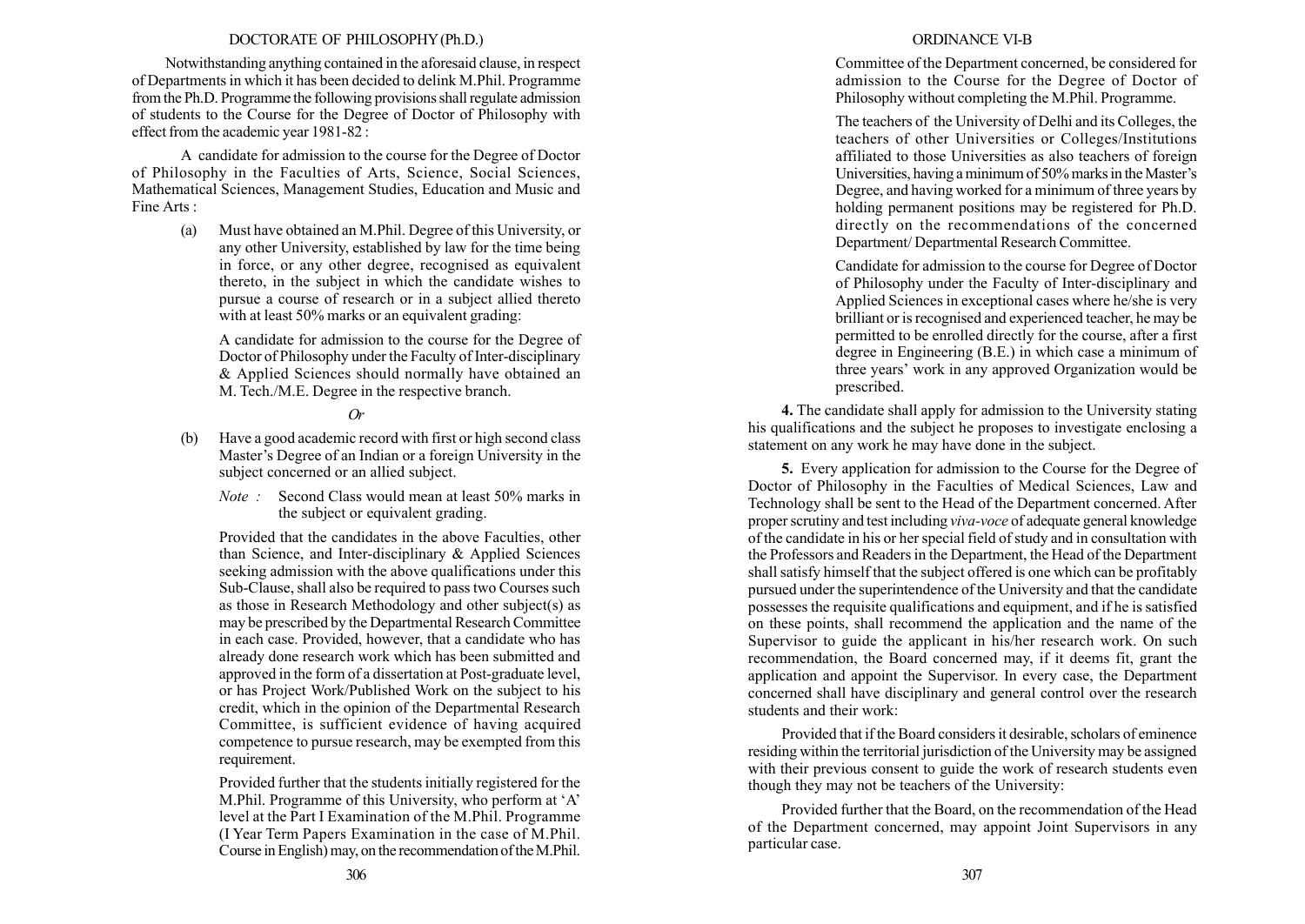Every application for admission to the Course for the Degree of Doctor of Philosophy in the Faculties of Arts, Social Sciences, Mathematical Sciences, Management Studies, Education and Music and Fine Arts shall be received by the Head of the Department concerned and the same shall be referred to the Departmental Research Committee to be constituted by the Board of Research Studies concerned. The said Research Committee shall scrutinise the application, and if necessary, hold tests written and/or oral of general knowledge of the candidate in the proposed field of study. The Research Committee shall also satisfy itself that the subject offered is one which can be profitably pursued under the supervision of the Department of the University. The said Committee, if satisfied on these points, shall recommend the application and the name of the Supervisor/s to guide the applicant in his/her research work. The Board of Research Studies may, if it deems fit, grant admission and appoint the Supervisor/s.

The Board of Research Studies may, on the recommendations of the Departmental Research Committee, appoint scholars of eminence who may be residing within the territorial jurisdiction of the University, who may not be teachers of the University, as joint Supervisors in any particular case.

The Board of Research Studies, if it deems fit, permit research work to be carried out partly or wholly at the research institute of the Supervisor/ Joint Supervisor of the research student.

All admissions to the Ph.D. Course shall be provisional and the same shall be confirmed only when the candidate has qualified in the Course work and has completed other requirements such as, passing in the oral test etc., to be laid down by the Departmental Research Committee in each case.

The details and the modus operandi of the acquisition of background material and of the methods of assessment to be followed shall be worked out by the Departmental Research Committee and approved by the respective Board of Research Studies and by the Academic Council.

All applications for admission to the Course for the Degree of Doctor of Philosophy in the Faculty of Science shall be referred to the Department concerned. The Head of the Department, on receipt of such applications shall, in consultation with Professors and Readers in the Department, appoint an Advisory Committee consisting of the Supervisor (Convenor) and two other members to be appointed in consultation with the Supervisor.

If the said Advisory Committee is satisfied, it may recommend provisional admission of the student to the Ph.D. Course and the Board, if satisfied, grant the provisional admission.

#### ORDINANCE VI-B

The Advisory Committee shall guide the student in acquiring the necessary academic background for research work by suggesting reading material and/or asking the student to attend a specified Course offered by the Department. The student shall also be required to give a seminar on a topic to be decided in consultation with the Advisory Committee.

At the end of six months, the Advisory Committee shall assess the progress of the candidate after a comprehensive written and/or oral examination.

If the Advisory Committee is satisfied, it will recommend confirmation of the provisional admission previously granted to the candidate and the Board, if satisfied, shall confirm the provisional admission.

Provided that if the overall performance of the candidate in respect of the above is found not to be satisfactory, the candidate shall be required to repeat the same within the next six months when his/her performance will be re-evaluated. If the performance is again found not to be satisfactory the Advisory Committee may recommend either a further chance to be given to the candidate to improve his/her performane or a cancellation of the provisional admission granted to the candidate.

The Advisory Committee shall cease to function after the provisional admission of the candidate to the Ph.D. Course is confirmed or cancelled, as the case may be. Candidates holding M.Phil. degree of this University or any other University considered equivalent thereto, as well as teachers of the University of Delhi and its Colleges, teachers of other Universities or Colleges/Institutions affiliated to those Universities, as also teachers of foreign Universities, holding substantive appointments for 3 years may be considered for admission to the course for the Degree of Doctor of Philosophy and be exempted from the operation of provisions mentioned above.

Each student shall be required to give at least the Departmental Seminar and/or demonstrations of his/her research work before submission of the synopsis of the Ph.D. thesis.

The Board of Research Studies may appoint scholars of eminence who may be residing within the territorial jurisdiction of the University, who may not be teachers of the University, as Joint Supervisors in any particular case.

The Board of Research Studies, if it deems fit, permit research work to be carried out partly or wholly at the research institute of the Supervisor/ Joint Supervisor of the research student.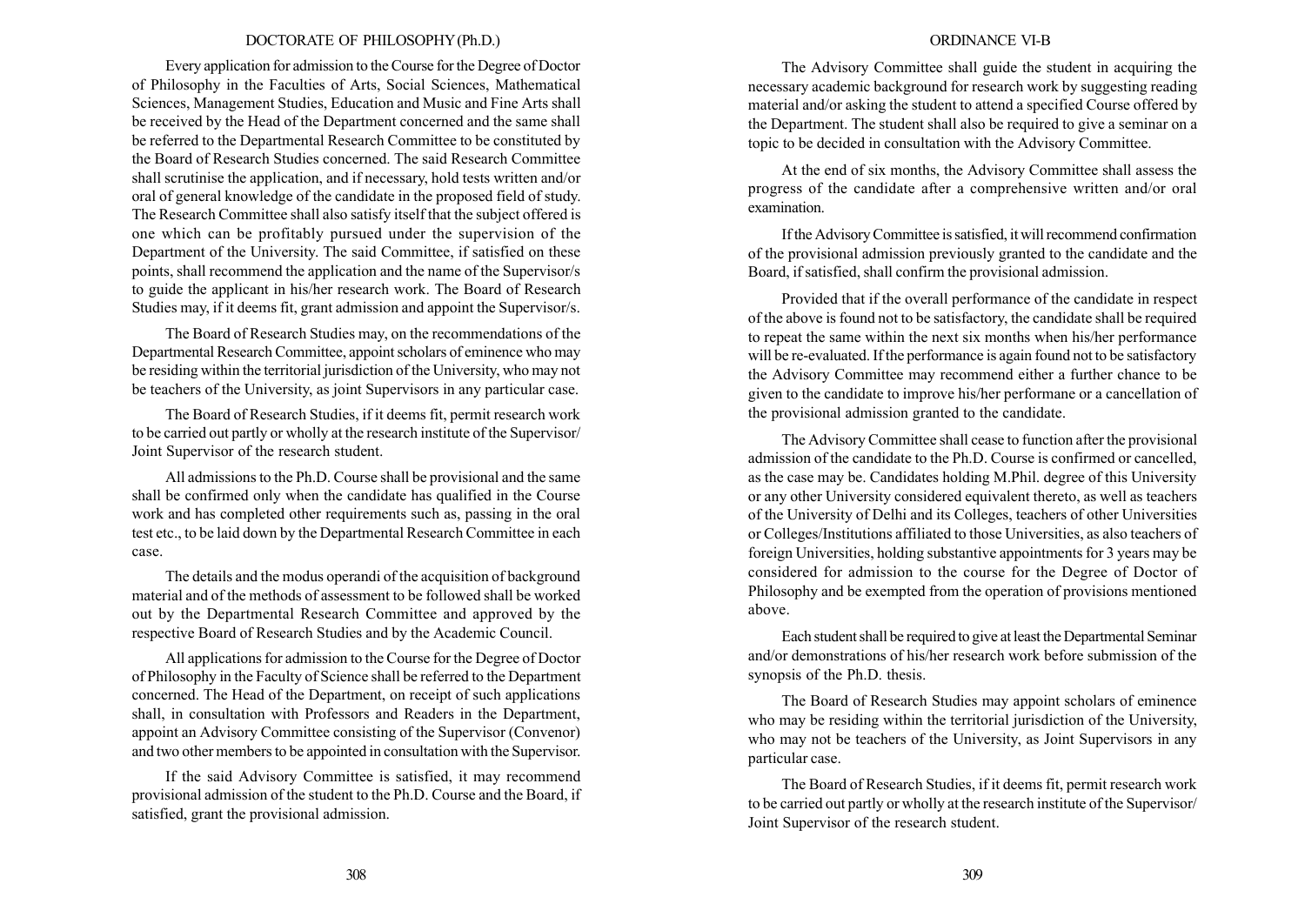6. Candidates for the Degree of Doctor of Philosophy may be enrolled at the beginning of any term in the academic year. However, candidates initially registered for the M.Phil. Programme and allowed to switch-over to the Ph.D. Programme under the provision of Clause 8 of Ordinance VI may be enrolled by the Board at any time during the academic year.

7. Every candidate shall pursue as a student of the University a course of research for not less than two calendar years from the date of registration. However, a candidate who, after completion of the M.Phil. course, is registered for the Ph.D. Course in the Faculty of Science, shall pursue a course of research for not less than two years from the date of submission of dissertation for the M.Phil. Course provided he registers himself for the Ph.D. Course within six months from the date of submission of M.Phil. dissertation. In such a case the candidate shall be required to produce a certificate from the Head of the Department that the scholar was pursuing his research continuously after submission of dissertation.

Provided that where a student has been enrolled as a candidate for the Degree of Doctor of Philosophy in another University and has pursued a course of study for not less than three academic terms, he may be permitted by the Board of Research Studies concerned, on the recommendation of the Head of the Department concerned, to be enrolled as a research student of the University and to submit his thesis after the expiration of not less than three academic terms if he has been working under the same supervisor since his original enrolment.

Moreover no student shall be permitted to be on the Ph.D. rolls for a period exceeding five years, provided, however, the Vice-Chancellor may on the individual merits of each case and on the recommendation of the Board of Research Studies concerned, grant extension of time for submission of thesis to the extent he may deem necessary. The teachers of the University, Colleges, if they continue to be in the service of the University or the College of the University, as the case may be, may, however, be permitted to submit their thesis on the recommendations of the Head of the Department concerned.

8. Every candidate shall pursue his research in Delhi, but he may be permitted by the Board, on the recommendation of the Supervisor, to be absent from Delhi for ordinarily not more than three academic terms, on the ground that it is in the interest of his research that he should work elsewhere:

- (a) No candidate shall undertake any employment during the period of his study without the permission of the Board of Research Studies concerned.
- (b) No candidate shall, without the previous permission of the Board of Research Studies concerned, join any other course of

#### ORDINANCE VI-B

study or appear at any other examination conducted by the University or a public body.

9. A candidate may, not later than one year after his admission, modify the scheme of his subject with the approval of the Board.

Provided that in the case of the Departments of Mathematics, Statistics and Operational Research, a research scholar will be required to intimate to the Board the exact title of his research work at least six months before the submission of the thesis.

10. A candidate, after completion of research, shall submit the thesis to the University at any time during the second week and the last seven days of any month.

The Supervisor of the candidate shall a month and a half in advance of submission of thesis forward seven copies of abstract of the thesis including chapter of contents and a brief description of the topics discussed for consideration by.the Committee of Courses and Studies, to the Head of the Department concerned, under intimation to the Controller of Examinations, University of Delhi, Delhi. The Head of the Department shall take immediate steps for convening a meeting of the Committee of Courses and Studies to consider appointment of examiners. The Supervisors of the thesis as the case may be, if he/she/they is/are not member/s of the Committee of Courses and Studies shall be invited at the said meeting of the Committee of Courses and Studies for consultation in regard to recommending the panel of external examiners who shall be eminent scholars and specialists in the area to which the thesis relates. The recommendations of the Committee of Courses and Studies shall be reviewed by a Committee of the Board of Research Studies concerned and the recommendations considered by the Academic Council. The Examiners shall be appointed by the Executive Council. Three examiners out of the panels approved shall be appointed for each thesis.

Where a thesis is not submitted within the stipulated period as aforesaid, the supervisor shall state the reasons for delay for consideration by the Board of Research Studies.

11. The candidate shall not be permitted to submit his thesis for the degree unless his Supervisor is satisfied that the thesis presented is worthy of consideration for the award of the Ph.D. Degree :

Provided that the application for submission of the thesis will also be countersigned by the Head of the Department concerned.

12. The candidate shall supply 4 printed or typed copies of his thesis which shall comply with the following condition :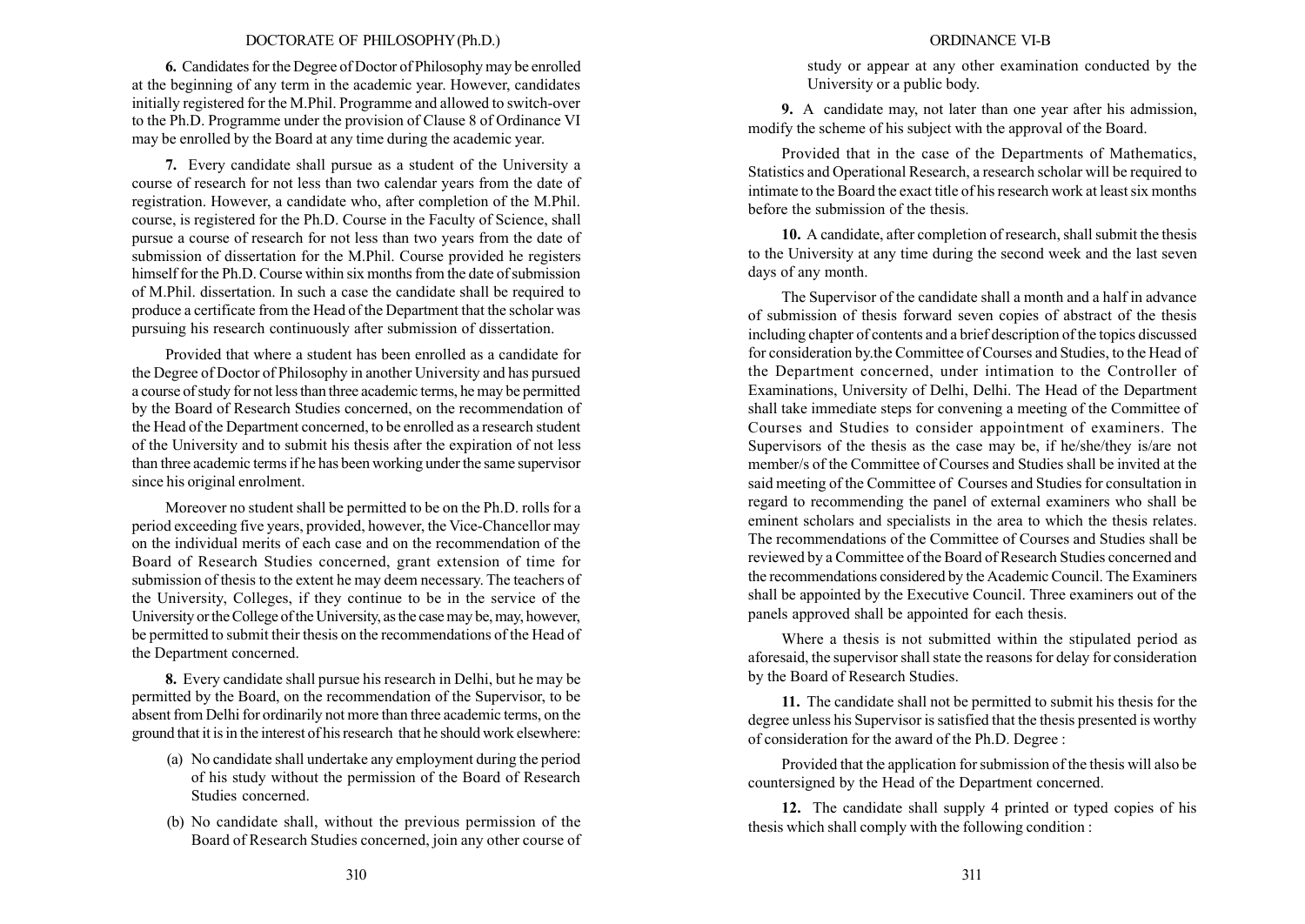It must be a piece of research work, characterised either by the discovery of new facts, or by a fresh interpretation of facts or theories: in either case it should evince the candidate's capacity for critical examination and judgement. It shall be satisfactory so far as its literary presentation is concerned.

13. The candidate shall indicate how far the thesis embodied the results of his own research or observations and in what respects his investigations appear to him to advance the study of the subject of the thesis.

14. The candidate may incorporate in his thesis the contents of any work which he may have published on the subject and shall inform the examiners if he had done so, but he shall not submit as his thesis any work for which a degree has been conferred on him by this or any other University.

15. The examiners shall be free to consult each other before submitting their respective reports. They shall also be free to get clarification about the structure of the thesis, sources of data and some general issues directly from the Supervisor or the Joint Supervisors, as the case may be.

The examiners may recommend that the degree be awarded or that the degree be awarded subject to satisfactory Viva-Voce test on issues connected with the thesis or that the thesis be rejected or that the thesis be re-submitted to which effect they may make such suggestions as they deem fit for the improvement of the thesis. In the event of two of the examiners recommending the award of the degree and the third examiner recommending rejection or suggesting improvement of the thesis with a view to its re-submission, the thesis, on the recommendation of the Committee of the Academic Council provided for in Clause 16 hereinafter<sup>2</sup>, shall be referred to a fourth examiner to be selected by the Vice-Chancellor from out of the original panel of examiners. The fourth examiner so appointed shall not be informed of the recommendations of the other three examiners. The recommendation of the fourth examiner shall be final.

The Viva-Voce test, if not already held in the manner as aforesaid provided, shall be conducted before the thesis is finally approved for the award of the degree in accordance with the rules prescribed in this behalf.

The candidate, who is required to resubmit the thesis, must do so within one year from the date of supply of comments of the examiners to him by the University, unless extension is specially given by the Board.

#### ORDINANCE VI-B

A re-submitted thesis may only be examined by the original Board of Examiners, unless they or any of them are unable or unwilling to act and may only be resubmitted once.

16. The reports of the examiners shall be sent by the Controller of Examinations to the Head of the Department concerned, who in consultation with the Supervisor/Joint Supervisors, as the case may be, shall prepare; (i) a summary of the reports and submit the same alongwith the original reports to the Vice-Chancellor for his consideration, (ii) a summary of the technical part of the reports of examiners to be made available to the candidate in case the thesis is either required to be resubmitted or is accepted for the award of the Degree. If the reports of the examiners are not unanimous, the same shall be placed before a Committee of the Academic Council consisting of the Vice-Chancellor/Pro-Vice-Chancellor, Chairman of the Board of Research Studies, for Humanities, Chairman, Board of Research Studies for Sciences, Dean of Faculty concerned, Head of the Department concerned; the Supervisor/Joint Supervisors of the candidate concerned and one Professor nominated by the Vice-Chancellor.

It shall be the function of the Committee after considering the reports of examiners to make a recommendation to refer a thesis to a fourth examiner in terms of Clause 15 or for acceptance or rejection of a thesis, as the case may be, or require a candidate to revise and resubmit his/her thesis. In case the Committee decided to require a candidate to revise and resubmit the thesis in terms of Clause 15, such a decision need not be reported to the Academic Council.

#### Transitory Provisions:

Notwithstanding anything contained in Clause 3, relating to minimum qualifications for admission to the course for the Degree of Doctor of Philosophy:

- (i) Teachers of the University of Delhi and its Colleges, teachers of other Universities or Colleges/Institutions affiliated to those Universities as also teachers of the foreign Universities holding substantive appointments before the promulgation of the amended-clause 3 of the above Ordinance, may be considered for admission to the course for the Degree of Doctor of Philosophy on the basis of qualifications laid down for enrolment to the Course prior to amendment of this Ordinance.
- (ii) Students who have already passed M.Litt. Examination of this University or who are already on rolls of the M.Litt. Course in this University and would be passing M.Litt. Examination now onwards may be considered for admission to the Course for the Degree of Doctor of Philosophy on the basis of having passed the M.Litt. Examination.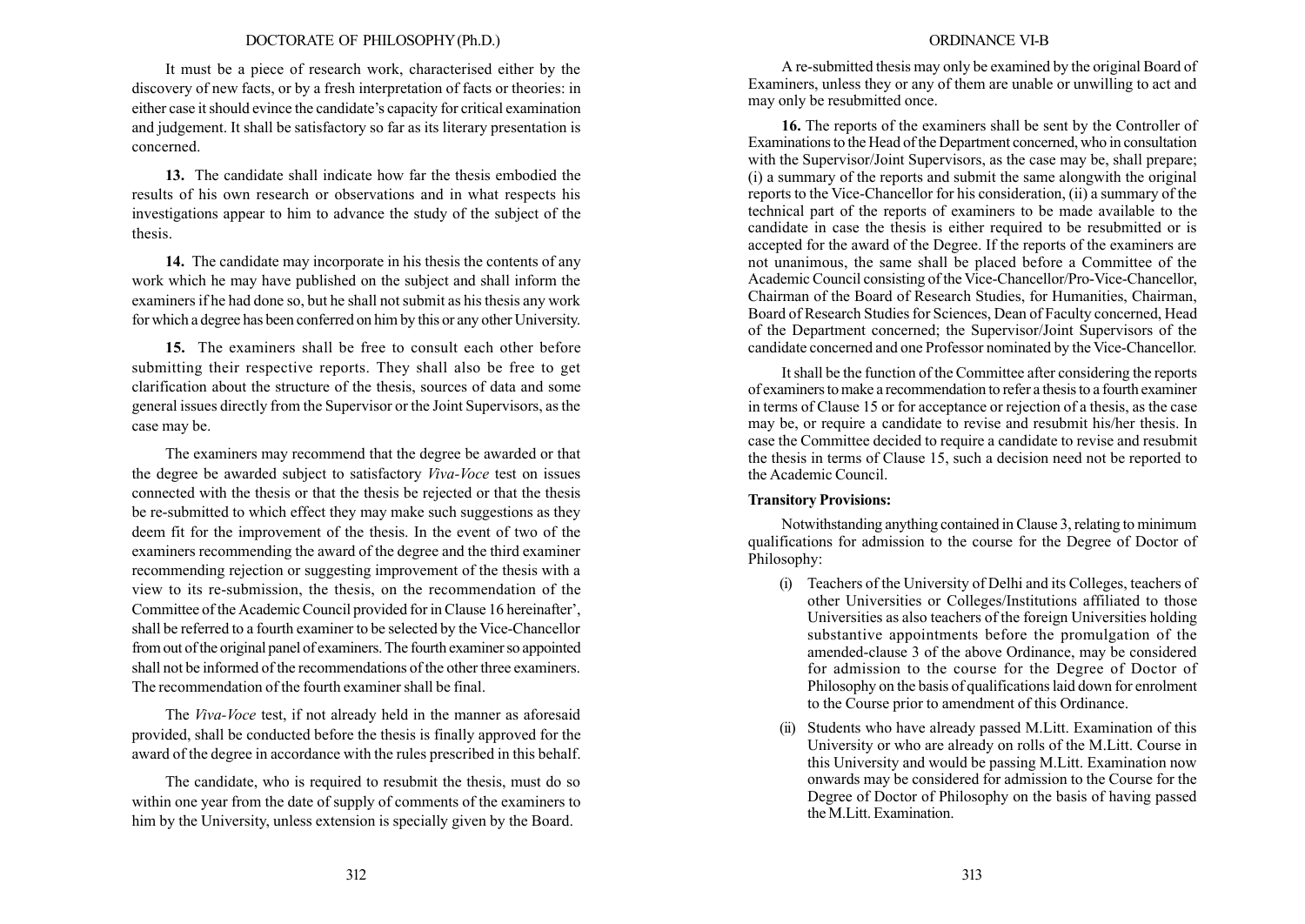### DOCTOR OF LITERATURE/ DOCTOR OF SCIENCE/ DOCTOR OF CIVIL LAWS/ DOCTOR OF ENGINEERING & TECHNOLOGY:

- (iii) Departments which are not ready with their M.Phil. programme will continue to register students for the Ph.D. Course for a period, which would not normally extend beyond one academic year, but no one shall be considered for admission to the Ph.D. Course unless he/she has secured at least 55% marks in the Master's Degree Examination or possesses its equivalent qualification.
	- *Note* (i) The words 'Head of the Department' occurring in Ordinance VI-A should be read as 'Dean of the Faculty' in respect of the Board of Research Studies for the Medical Sciences.
		- (ii) The rules relating to Ph.D. Course in the Faculty of Medical Sciences may be seen at Appendix II to Ordinance II.

# Ord.VI-C. Degree of Doctor of Literature/Doctor of Science/Doctor of Civil Laws/Doctor of Engineering & Technology :

1. No candidate shall be eligible to submit his work as specified hereinafter for the Degree of Doctor of Literature/Doctor of Science/Doctor of Civil Laws/Doctor of Engineering & Technology unless :

- (1) three years have elapsed since the candidate obtained the Degree of Doctor of Philosophy either :
	- (a) of the University of Delhi; or
	- (b) of any other Statutory University, provided that he is a teacher of the Delhi University and has served in that capacity for at least three consecutive years after obtaining such a degree, and
- (2) has engaged himself in active research work.

2. The Degree Doctor of Literature/Doctor of Science/Doctor of Civil Laws/Doctor of Engineering & Technology will be awarded on the merit of the published work of the candidate which he/she has produced independently. He/she may also present in support of his/candidature (i) unpublished work; and (ii) the work, published or unpublished which he has done jointly with others.

The candidate's work must contain such results as marks an advance in knowledge in his particular field.

3. The candidate shall not submit for consideration any work for which a degree has already been conferred on him in this or any other University.

## ORDINANCE VI-C

4. (a) Application for submitting a work shall be made to the Registrar and shall be accompanied by  $(i)$  a list of the candidate's publications; and (ii) a statement showing in what respect the candidate's investigations appear him to advance the cause of his particular field of study; (iii) a statement indicating if he had submitted the work to any other University for such a degree giving the name of the University and the time of submission.

(b) The Board of Research Studies concerned shalll seek such advice as it may deem necessary to satisfy itself that the conditions for submission of the work have been fulfilled by the applicant.

(c) The application will then be considered by the Board of Research Studies concerned, and if approved the candidate shall be permitted to submit four copies of his work to the Registrar.

5. Every work shall be referred to a board of three examiners all of whom shall be external examiners. In this respect the names of examiners for work for Doctor of Literature/Doctor of Science/Doctor of Civil Laws/ Doctor of Engineering & Technology shall be recommended by the respective Board of Research Studies instead of by Committee of Courses & Studies.

6. The examiners shall declare that the work submitted by the candidate is a distinguished and substantial contribution to learning and merits the award of the Degree of Doctor of Literature/Doctor of Science/ Doctor of Civil Laws/Doctor of Engineering & Technology.

7. The candidate whose thesis is not approved by the examiners shall not be allowed to re-submit his thesis for the degree.

8. The reports of the examiners shall be placed before the Committee of the Academic Council as provided under Ordinance VI-B. The Committee shall recommend the award of the Degree when the examiners are unanimous in their recommendations.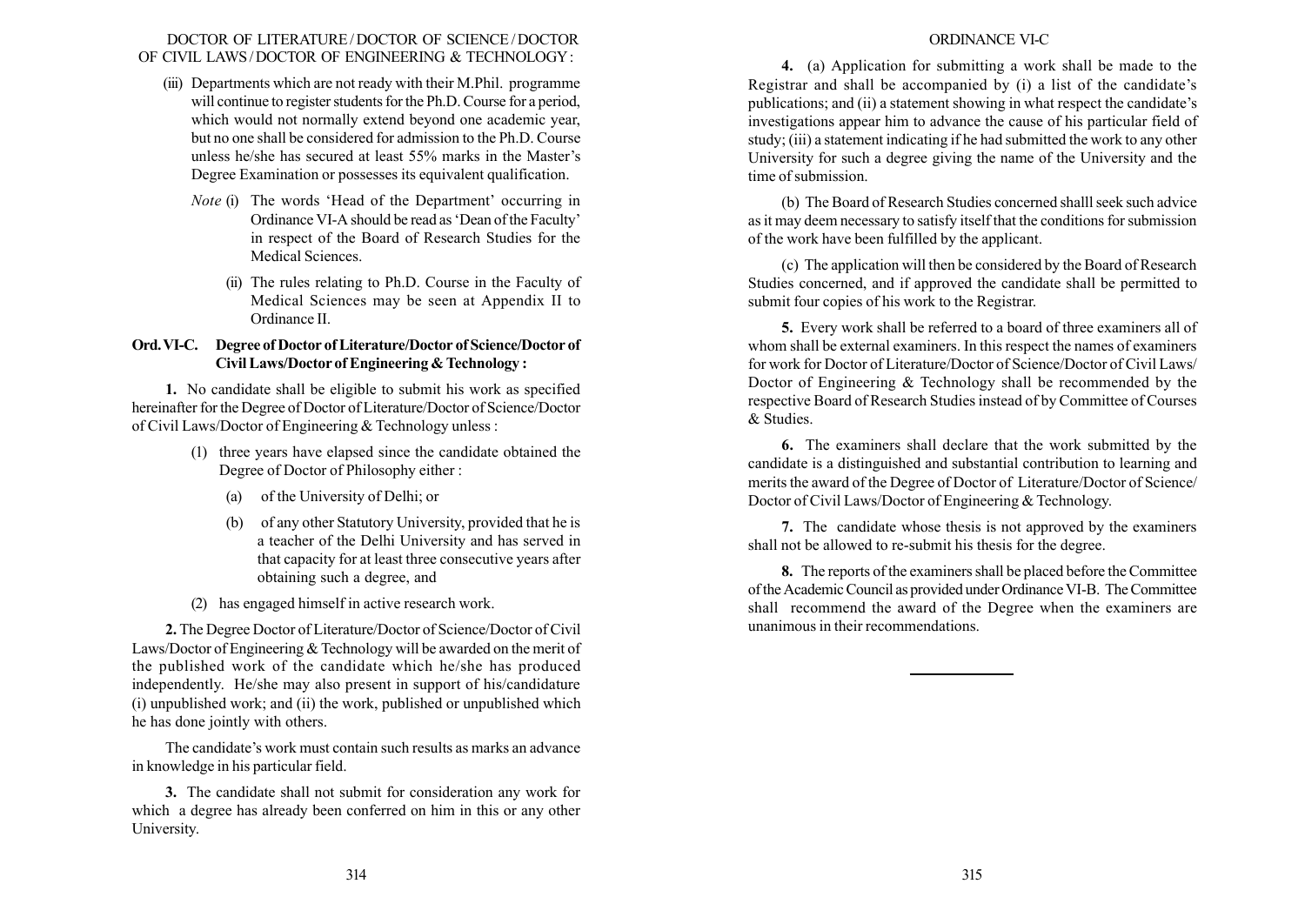#### CONDITIONS FOR ADMISSION TO EXAMINATIONS

### CHAPTER III

#### OF UNIVERSITY EXAMINATIONS

### Ord. VII. Conditions for Admission to Examinations

1. (1) Subject as hereinafter provided, no member of the University shall be admitted to any examination for a degree of the University other than a Post-graduate degree unless he has pursued a regular course of study as hereinafter prescribed for not less than three academic years.

(2) Subject as hereinafter provided, no member of the University shall be admitted to any examination for a Post-graduate degree unless he has pursued a regular course of study as hereinafter prescribed for not less than two academic years.

(3) Candidates for the examinations for the following Degrees, Diplomas and Certificates shall be required to pursue a regular course of study as shown below :

| B.Sc. Nursing (Hons.)                | 4 academic years |
|--------------------------------------|------------------|
| B.A. (Hons.) Music                   | 3 academic years |
| B.Sc. (Hons.) Home Science           | 3 academic years |
| B.Ed.                                | 1 academic year  |
| M.Ed.                                | 1 academic year  |
| LL.B.                                | 3 academic years |
|                                      | (Six terms)      |
| M.B., B.S.                           | 5 academic years |
| BDS.                                 | 4 academic years |
| M.Sc. (Medical Biochemistry)         | 2 calendar years |
| M.Sc. (Medical Microbiology)         | 2 calendar years |
| M.D. (Medicine)                      | 2 calendar years |
| M.D. (Obstetrics & Gynaecology)      | 2 calendar years |
| M.D. (Pathology)                     | 2 calendar years |
| M.D. (Physiology)                    | 2 calendar years |
| M.D. (Pharmacology)                  | 2 calendar years |
| M.D. (Microbiology)                  | 2 calendar years |
| M.D. (Medical Biochemistry)          | 2 calendar years |
| M.S. (Surgery)                       | 2 calendar years |
| M.S. (Anatomy)                       | 2 calendar years |
| M.S. (Orthopaedics)                  | 2 calendar years |
| M.S. (Ophthalmology)                 | 2 calendar years |
| M.S. (Otolaryngology)                | 2 calendar years |
| M.D. (Anaesthesia)                   | 2 calendar years |
| M.D. (Paediatrics)                   | 2 calendar years |
| M.D. (Dermatology including          |                  |
| Leprosy & Venereal Diseases)         | 2 calendar years |
| M.D. (Radio-Diagnosis)               | 2 calendar years |
| M.D. (Radio-Therapy)                 | 2 calendar years |
| M.D. (Social & Prev. Medicine)       | 2 calendar years |
| M.D. (Tuberculosis & Resp. Diseases) | 2 calendar years |
|                                      |                  |

| M.D. (Community Health Administer-    |                  |
|---------------------------------------|------------------|
| tration)                              | 2 calendar years |
| M.D. Psychiatry                       | 2 calendar years |
| M.D. (Forensic Medicine)              | 2 calendar years |
| M.D. (Medical Microbiology)           |                  |
|                                       | 2 calendar years |
| D.M. (Cardiology)<br>D.M.(Neurology)  | 3 calendar years |
|                                       | 3 calendar years |
| D.M. (Gastroenterology)               | 3 calendar years |
| M.Ch. (Cardio-Thoracic Surgery)       | 3 calendar years |
| M.Ch. (Neuro-Surgery)                 | 3 calendar years |
| M.Ch. (Plastic-Surgery)               | 3 calendar years |
| M.Ch. (Surgical-Gastroenterology)     | 3 calendar years |
| M.Ch. (Paediatric-Surgery)            | 3 calendar years |
| Master of Nursing                     | 2 academic years |
| Master of Business Administration     | 2 academic years |
| M.Phil. (English)                     | 2 academic years |
| M.Phil. (other subjects)              | 1 academic year  |
| B.Sc. (Home Science)                  | 3 academic years |
| B.E.                                  | 4 academic years |
| <b>Bachelor of Library Science</b>    | l academic year  |
| Bachelor of Arts (Vocational Studies) | 3 academic years |
| Diploma in Tuberculous Chest          |                  |
| Diseases.                             | l academic year  |
| Diploma in Russian (General)          | 2 academic years |
| Diploma in French (General)           | 2 academic years |
| Russian Translator's Certificate      | 1 academic year  |
| Advanced Diploma in French            | l academic year  |
| Advanced Diploma in German            | l academic year  |
| Diploma in Modern Arabic              | l academic year  |
| Diploma in Panjabi                    | 2 academic years |
| Diploma in Hindi for Foreign and      |                  |
| Non-Hindi knowing Indian students.    | 2 academic years |
| Diploma Course in Urdu for foreign    |                  |
| and Non-Urdu knowing                  |                  |
| Indian students.                      | 2 academic years |
| Post-M.A. Diploma Course in Urdu      |                  |
| Palaeography                          | 1 academic year  |
| Diploma in Bengali                    | 2 academic years |
| Diploma in Chinese Language           | 1 academic year  |
| Diploma in Tamil                      | 2 academic years |
| Diploma in Pharmacy                   | l academic year  |
| Advanced Diploma in                   |                  |
| Chinese Language                      | l academic year  |
| One-year Intensive Advanced           |                  |
| Diploma in Chinese Language           | 1 academic year  |
| Post-Intensive Advanced Diploma       |                  |
| Course in Chinese Language            | 1 academic year  |
| Diploma in Japanese Language          | 2 academic years |
| Advanced Diploma in                   | 1 academic year  |
| Japanese Language                     | 1 academic year  |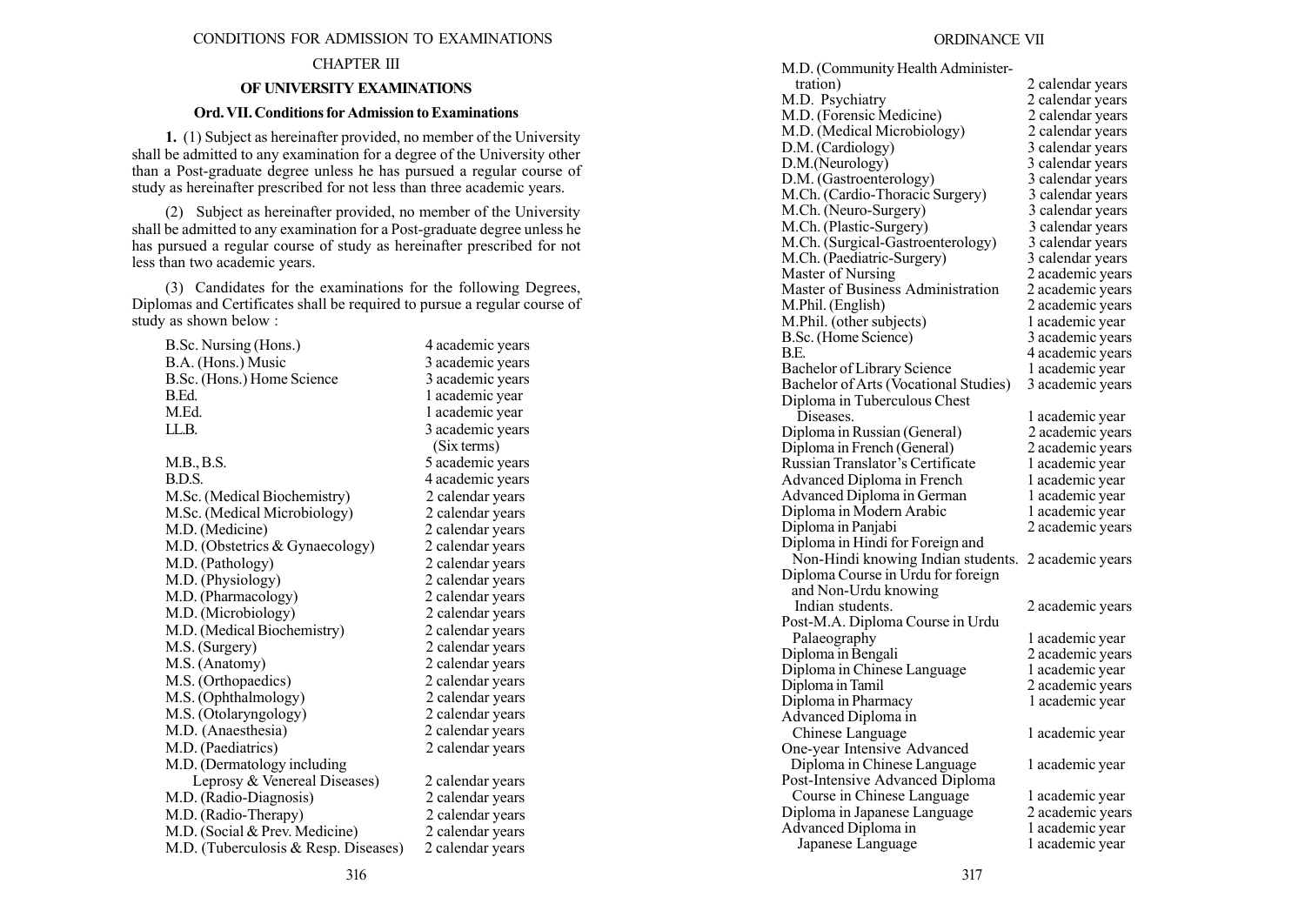### CONDITIONS FOR ADMISSION TO EXAMINATION

One-Year Intensive Advanced Diploma in Japanese Language 1 academic year Post-Intensive Advanced Diploma Course in Japanese Language 1 academic year Diplomain Polish (General) 1 academic year Diploma in Hungarian 1 academic year Diploma in Bulgarian 1 academic year Advanced Diploma in Spanish 1 academic year Diploma in Personnel Management 1 academic year Diploma in Marketing and Sales Management 1 academic year Advanced Diploma in Modern Arabic 1 academic year Advanced Diploma in Modern Persian 1 academic year Diploma in Linguistics 1 academic year Diploma in Pali Language  $&$  Literature 1 academic year Advanced Diploma in Applied Linguistics 1 academic year Diploma in Tebetan Language  $&$  Culture  $2$  academic years P.G. Diploma in Tourism 2 academic years P.G. Diploma in Book-Publishing 2 academic years Sangeet Shiromani (Diploma in Hindustani Music or Karnatak Music) 2 academic years Diploma in Child Health 1 academic year Diploma in Anaesthesia 1 academic year Diploma in Radiation Medicine 1 calendar year Diploma in Ophthalmology 1 calendar year Diploma in Otolaryngology 1 calendar year Diploma in Obstetrics and Gynaecology 1 calendar year Diploma in Medical Radio Diagnosis 1 calendar year Diploma in Medical Radio Therapy 1 calendar year Diploma in Dermatology & Venereal Diseases (D.V.D.) 1 calendar year Diploma in Microbiology 1 calendar year Diploma in Health Education 1 calendar year Diploma in Physical Medicine & Rehabilitation 1 calendar year Diploma in Immunology  $&$  Allergy 1 calendar year Post Graduate Diploma in International Marketing 1 calendar year Post-M.A. Diploma in Adult and Continuing Education 1 academic year Diploma in International Law 1 calendar year Diploma in Law of International Institutions 1 academic year Certificate of Proficiency (Russian) 1 academic year

Certificate in German 1 academic year Certificate in Italian 1 academic year Certificate in Romanian 1 academic year Certificate in Swahili 1 academic year

(with double periods)

### ORDINANCE VII

| Certificate in Hausa                       | 1 academic year  |
|--------------------------------------------|------------------|
| Certificate in Tamil                       | 1 academic year  |
| Certificate in Telugu                      | 1 academic year  |
| Certificate in Kannada                     | 1 academic year  |
| Certificate in Malayalam                   | 1 academic year  |
| Certificate in Marathi                     | 1 academic year  |
| Certificate in Gujarati                    | 1 academic year  |
| Certificate in Oriya                       | 1 academic year  |
| Certificate in Translation (English-Hindi) | 1 academic year  |
| Certificate in Hindi                       | 1 academic year  |
| Certificate in Urdu                        | 1 academic year  |
| Certificate in Modern Arabic               | 1 academic year  |
| Certificate in Bengali                     | 1 academic year  |
| Certificate in Chinese Language            | 1 academic year  |
| Certificate in Panjabi                     | 1 academic year  |
| Certificate in Pali Language and           |                  |
| Literature                                 | 1 academic year  |
| Certificate in Urdu Palaeography           | 1 academic year  |
| Certificate in Polish Language             | 1 academic year  |
| Certificate in Forensic Science            | 1 academic year  |
| Bachelor of Fine Arts (Painting)           | 4 academic years |
| Bachelor of Fine Arts (Sculpture)          | 4 academic years |
| Bachelor of Fine Arts (Applied Arts)       | 4 academic years |
| Bachelor of Ayurvedic Medicine &           |                  |
| Surgery                                    | 5 academic years |
| Bachelor of Unani Medicine & Surgery       | 5 academic vears |

Eligibility to appear in Semester Examination:

The Master of Nursing Examination shall consist of four Parts :

- (a) Part I examination shall consist of Papers, I, II, III and IV. Every candidate seeking admission to the Master of Nursing Part I examination must have pursued a regular course of study, as hereinafter prescribed for not less than one semester. A candidate who fails to appear or pass the Part I examination may appear again in the subject(s) failed alongwith Part II examination, but no candidate shall be allowed to appear at the examination more than two times.
- (b) Part II examination shall consist of Papers, V, VI & VII and Practical I & II. Every candidate seeking admission to the Master of Nursing Part II examination must have pursued a regular course of study, after completing the Master of Nursing First Semester, as hereinafter prescribed for not less than one Semester. A candidate who fails to appear or pass the Part II examination may appear again in the subject(s) failed along with Part III examination, provided the candidate has passed the Part I examination, but no candidate shall be allowed to appear at the examination more than two times.